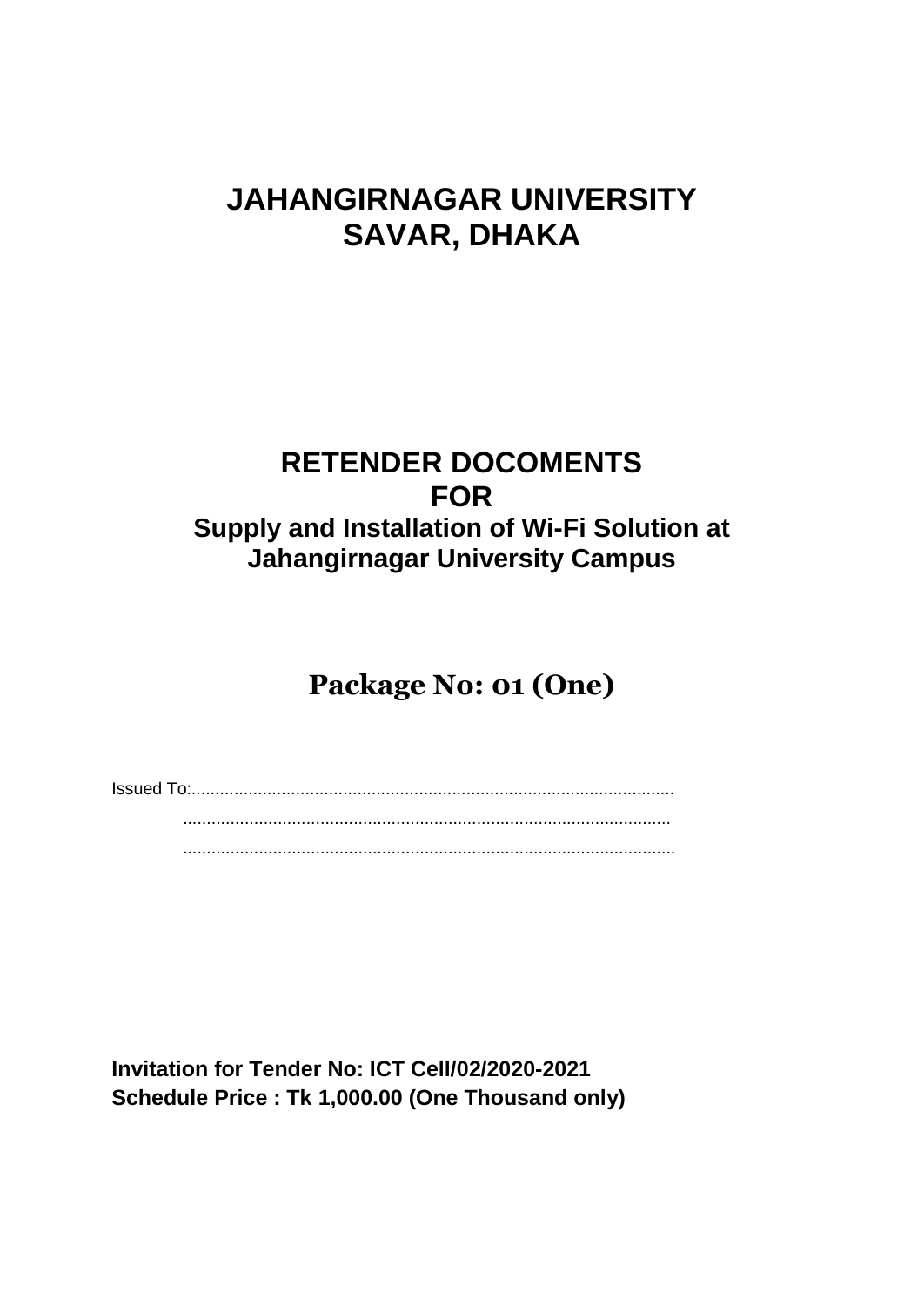#### **Jahangirnagar University Savar, Dhaka-1342 INVITATION FOR TENDER**

| 1              | Ministry/Division                                                        | Ministry of Education                                                                                                                                                                                                                                                                                                                                                                                                                                                                                                                                                                                                                                                                                                                                                                                                                                                                                    |
|----------------|--------------------------------------------------------------------------|----------------------------------------------------------------------------------------------------------------------------------------------------------------------------------------------------------------------------------------------------------------------------------------------------------------------------------------------------------------------------------------------------------------------------------------------------------------------------------------------------------------------------------------------------------------------------------------------------------------------------------------------------------------------------------------------------------------------------------------------------------------------------------------------------------------------------------------------------------------------------------------------------------|
| $\overline{2}$ | Agency                                                                   | University Grants Commission of Bangladesh                                                                                                                                                                                                                                                                                                                                                                                                                                                                                                                                                                                                                                                                                                                                                                                                                                                               |
| 3              | <b>Procuring Entity Name</b>                                             | Vice Chancellor, Jahangirnagar University represented by<br>Teacher-In-Charge, ICT Cell, Jahangirnagar University, Savar,<br>Dhaka.                                                                                                                                                                                                                                                                                                                                                                                                                                                                                                                                                                                                                                                                                                                                                                      |
| 4              | <b>Procuring Entity Code</b>                                             | Not Used at Present                                                                                                                                                                                                                                                                                                                                                                                                                                                                                                                                                                                                                                                                                                                                                                                                                                                                                      |
| 5              | <b>Procuring Entity District</b>                                         | Dhaka                                                                                                                                                                                                                                                                                                                                                                                                                                                                                                                                                                                                                                                                                                                                                                                                                                                                                                    |
| 6              | Invitation for                                                           | Supply and Installation of Wi-Fi Solution at Jahangirnagar<br><b>University Campus</b>                                                                                                                                                                                                                                                                                                                                                                                                                                                                                                                                                                                                                                                                                                                                                                                                                   |
| 7              | <b>Invitation Ref No</b>                                                 | JU/ICT Cell/01/2020-21                                                                                                                                                                                                                                                                                                                                                                                                                                                                                                                                                                                                                                                                                                                                                                                                                                                                                   |
| 8              | Date                                                                     | 20/05/2021                                                                                                                                                                                                                                                                                                                                                                                                                                                                                                                                                                                                                                                                                                                                                                                                                                                                                               |
| 9              | <b>Procurement Method</b>                                                | Open Tendering Method (OTM)                                                                                                                                                                                                                                                                                                                                                                                                                                                                                                                                                                                                                                                                                                                                                                                                                                                                              |
| 10             | Budget and Source of Fund                                                | Revenue Fund                                                                                                                                                                                                                                                                                                                                                                                                                                                                                                                                                                                                                                                                                                                                                                                                                                                                                             |
| 11             | Tender Package No                                                        | $1$ (One)                                                                                                                                                                                                                                                                                                                                                                                                                                                                                                                                                                                                                                                                                                                                                                                                                                                                                                |
| 12             | <b>Tender Package Name</b>                                               | Supply and Installation of Wi-Fi Solution at Jahangirnagar<br><b>University Campus</b>                                                                                                                                                                                                                                                                                                                                                                                                                                                                                                                                                                                                                                                                                                                                                                                                                   |
| 13             | <b>Tender Last Selling Date</b><br>and Time                              | 10 Janunary'2022, Time: within office hour at<br>Jahangirnagar University                                                                                                                                                                                                                                                                                                                                                                                                                                                                                                                                                                                                                                                                                                                                                                                                                                |
| 14             | <b>Tender Submission Date</b><br>and Time                                | 11 January'2022, Time: 1:00 Noon                                                                                                                                                                                                                                                                                                                                                                                                                                                                                                                                                                                                                                                                                                                                                                                                                                                                         |
| 15             | Tender Opening Date and<br>Time                                          | 11 January'2022, Time: 1:30 Noon                                                                                                                                                                                                                                                                                                                                                                                                                                                                                                                                                                                                                                                                                                                                                                                                                                                                         |
| 16             | Name & Address of the<br>Office (s) Selling of Tender<br>Documents       | Agrani Bank Ltd, Jahangirnagar University Branch, Savar,<br>Dhaka-1342<br>Alternatively<br>Tender Document may be available through Website<br>(www.juniv.edu.bd)                                                                                                                                                                                                                                                                                                                                                                                                                                                                                                                                                                                                                                                                                                                                        |
| 17             | Name & Address of the<br>Office (s) Receiving Tender<br><b>Documents</b> | Office of the Treasurer, Jahangirnagar University,<br>a)<br>Savar, Dhaka.<br>b) Office of the Registrar, Jahangirnagar University,<br>Savar, Dhaka.<br>May be submitted all necessary documents with<br>C)<br>related of tender through E-mail:<br>treasurerju@gmail.com                                                                                                                                                                                                                                                                                                                                                                                                                                                                                                                                                                                                                                 |
| 18             | Name and Address of the<br><b>Office-Opening Tender</b><br>Document      | Office of ICT Cell, Jahangirnagar University, Savar, Dhaka.                                                                                                                                                                                                                                                                                                                                                                                                                                                                                                                                                                                                                                                                                                                                                                                                                                              |
| 19             | <b>Eligibility of Tender</b>                                             | The Tenderer may be from all countries in the world except<br>Israel<br>The Tenderer shall have<br>1. The Tenderer shall have a minimum of 5 (Five) years of<br>overall experience in the supply and Installation of<br>Information Technology related Goods and Services.<br>2. The Tenderer shall have successfully completed<br>minimum 3 numbers of supply and maintenance contracts<br>of similar Information Technology Goods and Services<br>where minimum 01 (one) annual maintenance contract<br>should be university network within last 03 (three) years. i.e<br>years counting backward from the date of publication of IFT<br>in the newspaper.<br>3. The minimum amount of liquid asset or working capital or<br>credit facility is BDT 01 (One) Crore only.<br>4. Average Annual Turnover not less than BDT 4 (Four) crore<br>over the last three years. i.e years counting backward from |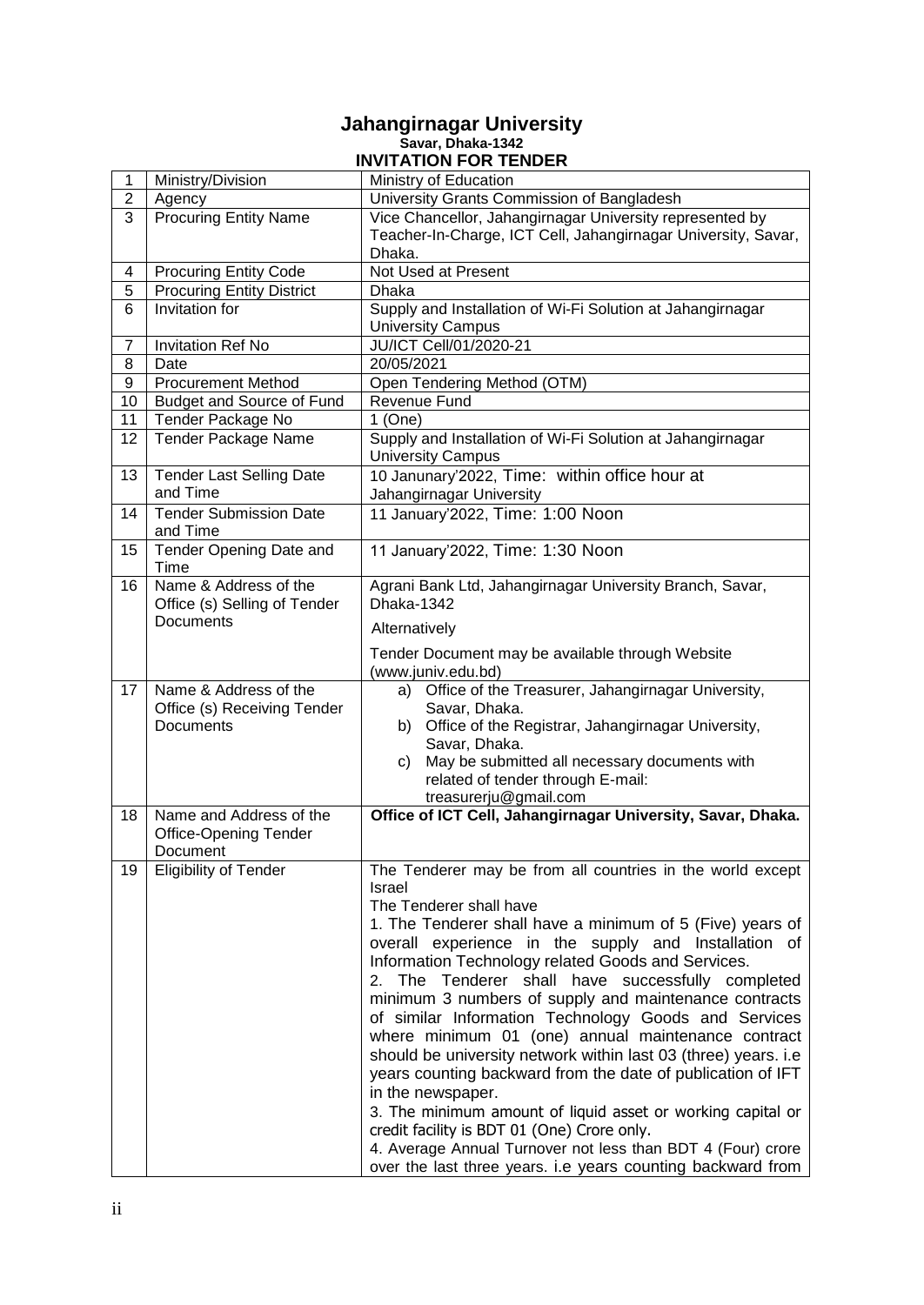|    |                                                              | the date of publication of IFT in the newspaper.                                                                                                                                                                                                                                                                                                                                                                                                                                                                                                                                                                                                                                                                                                                                                                                                                                                                                                                                                                                                               |
|----|--------------------------------------------------------------|----------------------------------------------------------------------------------------------------------------------------------------------------------------------------------------------------------------------------------------------------------------------------------------------------------------------------------------------------------------------------------------------------------------------------------------------------------------------------------------------------------------------------------------------------------------------------------------------------------------------------------------------------------------------------------------------------------------------------------------------------------------------------------------------------------------------------------------------------------------------------------------------------------------------------------------------------------------------------------------------------------------------------------------------------------------|
|    |                                                              | 5. The tenderer must have updated Trade license, Income Tax<br>Certificate, VAT Certificate.                                                                                                                                                                                                                                                                                                                                                                                                                                                                                                                                                                                                                                                                                                                                                                                                                                                                                                                                                                   |
| 20 | <b>Brief Description of Goods</b>                            | Supply and Installation of Wi-Fi Solution at Jahangirnagar<br><b>University Campus</b>                                                                                                                                                                                                                                                                                                                                                                                                                                                                                                                                                                                                                                                                                                                                                                                                                                                                                                                                                                         |
| 21 | <b>Tender Document Price</b>                                 | Non Refundable BDT 1,000.00 (One Thousand only) in the form<br>BD/Pay order/Bank Draft/General Receipt (local Agrani Bank Ltd) in<br>favor of Jahangirnagar University, Savar, Dhaka.                                                                                                                                                                                                                                                                                                                                                                                                                                                                                                                                                                                                                                                                                                                                                                                                                                                                          |
| 22 | <b>Tender Security Amount</b>                                | BDT 50,000.00 (BDT Fifty Thousand) only in the form BD/Pay<br>Order/Bank Guarantee from any Schedule Bank within Dhaka City<br>corporation (North/South) and Savar Pouroshova in favors of<br>Jahangirnagar University, Savar, Dhaka.                                                                                                                                                                                                                                                                                                                                                                                                                                                                                                                                                                                                                                                                                                                                                                                                                          |
| 23 | <b>Completion Time</b>                                       | 3 (three) Month from the Date of signing of Contract Amount                                                                                                                                                                                                                                                                                                                                                                                                                                                                                                                                                                                                                                                                                                                                                                                                                                                                                                                                                                                                    |
| 24 | Name of Official Inviting<br>Tender                          | Professor Dr. Mohammad Shorif Uddin                                                                                                                                                                                                                                                                                                                                                                                                                                                                                                                                                                                                                                                                                                                                                                                                                                                                                                                                                                                                                            |
| 25 | Designation of Official<br><b>Inviting Tender</b>            | Teacher-In-Charge, ICT Cell, Jahangirnagar University, Savar,<br>Dhaka.                                                                                                                                                                                                                                                                                                                                                                                                                                                                                                                                                                                                                                                                                                                                                                                                                                                                                                                                                                                        |
| 26 | <b>Address of Official Tender</b>                            | Teacher-In-Charge, ICT Cell, Jahangirnagar University, Savar,<br>Dhaka.                                                                                                                                                                                                                                                                                                                                                                                                                                                                                                                                                                                                                                                                                                                                                                                                                                                                                                                                                                                        |
| 27 | <b>Contact Details of Official</b><br><b>Inviting Tender</b> | 02224491045-51, Ext. 1814, E-mail: shorifuddin@gmail.com                                                                                                                                                                                                                                                                                                                                                                                                                                                                                                                                                                                                                                                                                                                                                                                                                                                                                                                                                                                                       |
| 28 |                                                              | Two copies of tender including all documents (One original, One Photocopy) to be submitted                                                                                                                                                                                                                                                                                                                                                                                                                                                                                                                                                                                                                                                                                                                                                                                                                                                                                                                                                                     |
| 29 | <b>Special Instructions</b>                                  | 1. The Tenderer will submit the tender document in sealed condition.<br>2. The Tenderer is to submit a declaration that he is and was not<br>involver with the Tender preparation.<br>3. The Tender Notice is brief and the details of tender can be<br>seen/known from the office of the undersigned during the office<br>hours.<br>1. All the terms and condition as state in the public procurement<br>Act-2006 and public procurement Rules-2008 will remain valid.<br>5. If the tender is not received within the mentioned date and time it<br>will be directly rejected due to unavoidable circumstances, If the<br>tender cannot be received and opened on the schedule date and<br>time, the same will be received and open on the next working day<br>respectively at the same time and same place.<br>6. Any corrigendum (if any) will also be a part of the tender and it will<br>be binding upon the Bidders/Tenderers.<br>7. The procuring entity reserves the right to accept or reject all<br>tenders without assigning any reason whatsoever. |

 $\overline{\mathcal{A}}$  $\tilde{\mathbf{A}}$  $\rightarrow$  $\diagup$ m

Professor Dr. Mohammad Shorif Uddin Teacher-In-Charge, ICT Cell Jahangirnagar University Savar, Dhaka.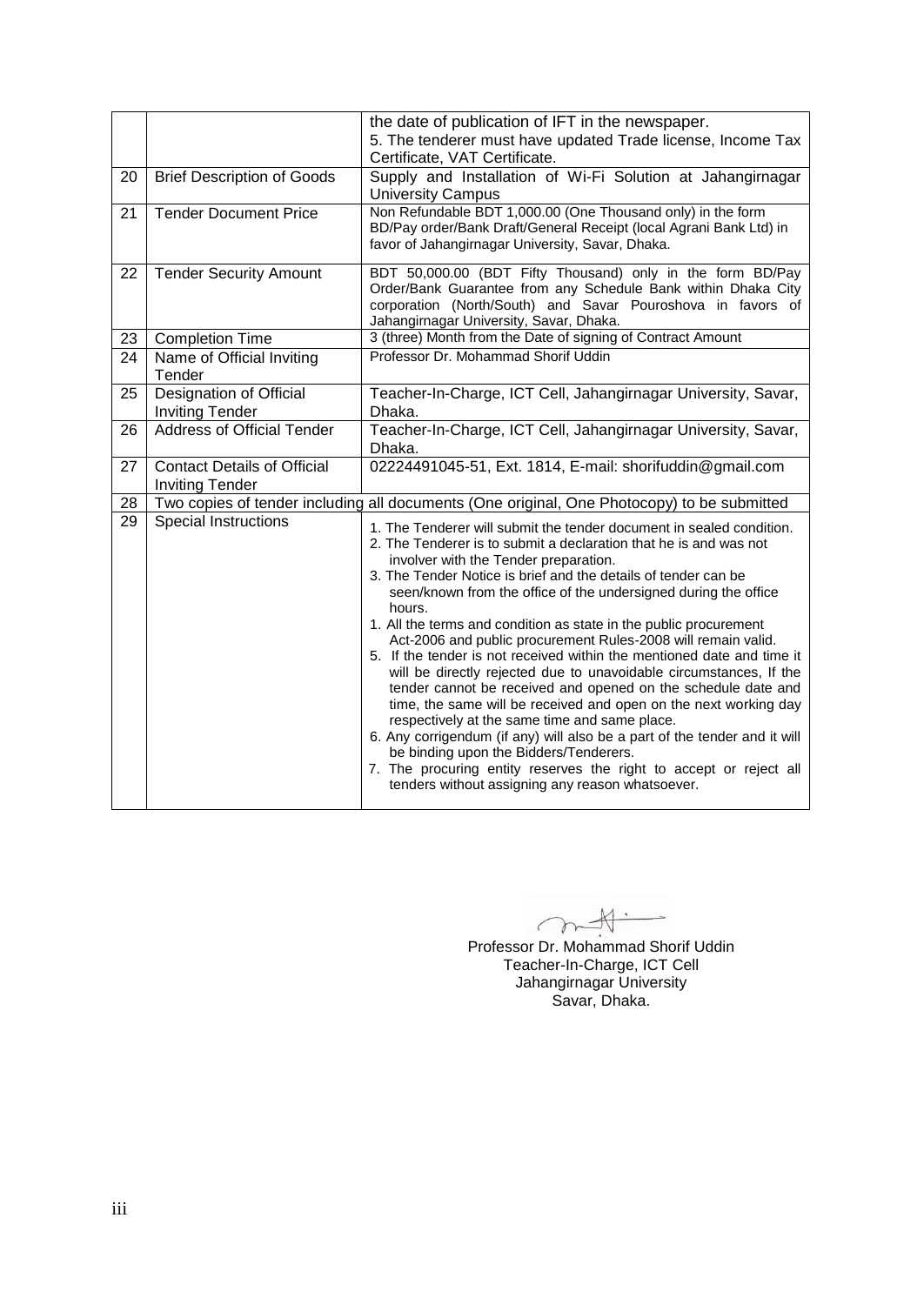# **Table of Contents**

| 1.<br>2.<br>3.<br>Corrupt, Fraudulent, Collusive, Coercive (or Obstructive in case of<br>4.<br>5.<br>6.<br>7.<br>8.<br>9.<br>27. Documents Establishing the Eligibility and Conformity of the Goods and Related |  |  |
|-----------------------------------------------------------------------------------------------------------------------------------------------------------------------------------------------------------------|--|--|
|                                                                                                                                                                                                                 |  |  |
|                                                                                                                                                                                                                 |  |  |
|                                                                                                                                                                                                                 |  |  |
|                                                                                                                                                                                                                 |  |  |
|                                                                                                                                                                                                                 |  |  |
|                                                                                                                                                                                                                 |  |  |
|                                                                                                                                                                                                                 |  |  |
|                                                                                                                                                                                                                 |  |  |
|                                                                                                                                                                                                                 |  |  |
|                                                                                                                                                                                                                 |  |  |
|                                                                                                                                                                                                                 |  |  |
|                                                                                                                                                                                                                 |  |  |
|                                                                                                                                                                                                                 |  |  |
|                                                                                                                                                                                                                 |  |  |
|                                                                                                                                                                                                                 |  |  |
|                                                                                                                                                                                                                 |  |  |
|                                                                                                                                                                                                                 |  |  |
|                                                                                                                                                                                                                 |  |  |
|                                                                                                                                                                                                                 |  |  |
|                                                                                                                                                                                                                 |  |  |
|                                                                                                                                                                                                                 |  |  |
|                                                                                                                                                                                                                 |  |  |
|                                                                                                                                                                                                                 |  |  |
|                                                                                                                                                                                                                 |  |  |
|                                                                                                                                                                                                                 |  |  |
|                                                                                                                                                                                                                 |  |  |
|                                                                                                                                                                                                                 |  |  |
|                                                                                                                                                                                                                 |  |  |
|                                                                                                                                                                                                                 |  |  |
|                                                                                                                                                                                                                 |  |  |
|                                                                                                                                                                                                                 |  |  |
|                                                                                                                                                                                                                 |  |  |
|                                                                                                                                                                                                                 |  |  |
|                                                                                                                                                                                                                 |  |  |
|                                                                                                                                                                                                                 |  |  |
|                                                                                                                                                                                                                 |  |  |
|                                                                                                                                                                                                                 |  |  |
|                                                                                                                                                                                                                 |  |  |
|                                                                                                                                                                                                                 |  |  |
|                                                                                                                                                                                                                 |  |  |
|                                                                                                                                                                                                                 |  |  |
|                                                                                                                                                                                                                 |  |  |
|                                                                                                                                                                                                                 |  |  |
|                                                                                                                                                                                                                 |  |  |
|                                                                                                                                                                                                                 |  |  |
|                                                                                                                                                                                                                 |  |  |
|                                                                                                                                                                                                                 |  |  |
|                                                                                                                                                                                                                 |  |  |
|                                                                                                                                                                                                                 |  |  |
|                                                                                                                                                                                                                 |  |  |
|                                                                                                                                                                                                                 |  |  |
|                                                                                                                                                                                                                 |  |  |
|                                                                                                                                                                                                                 |  |  |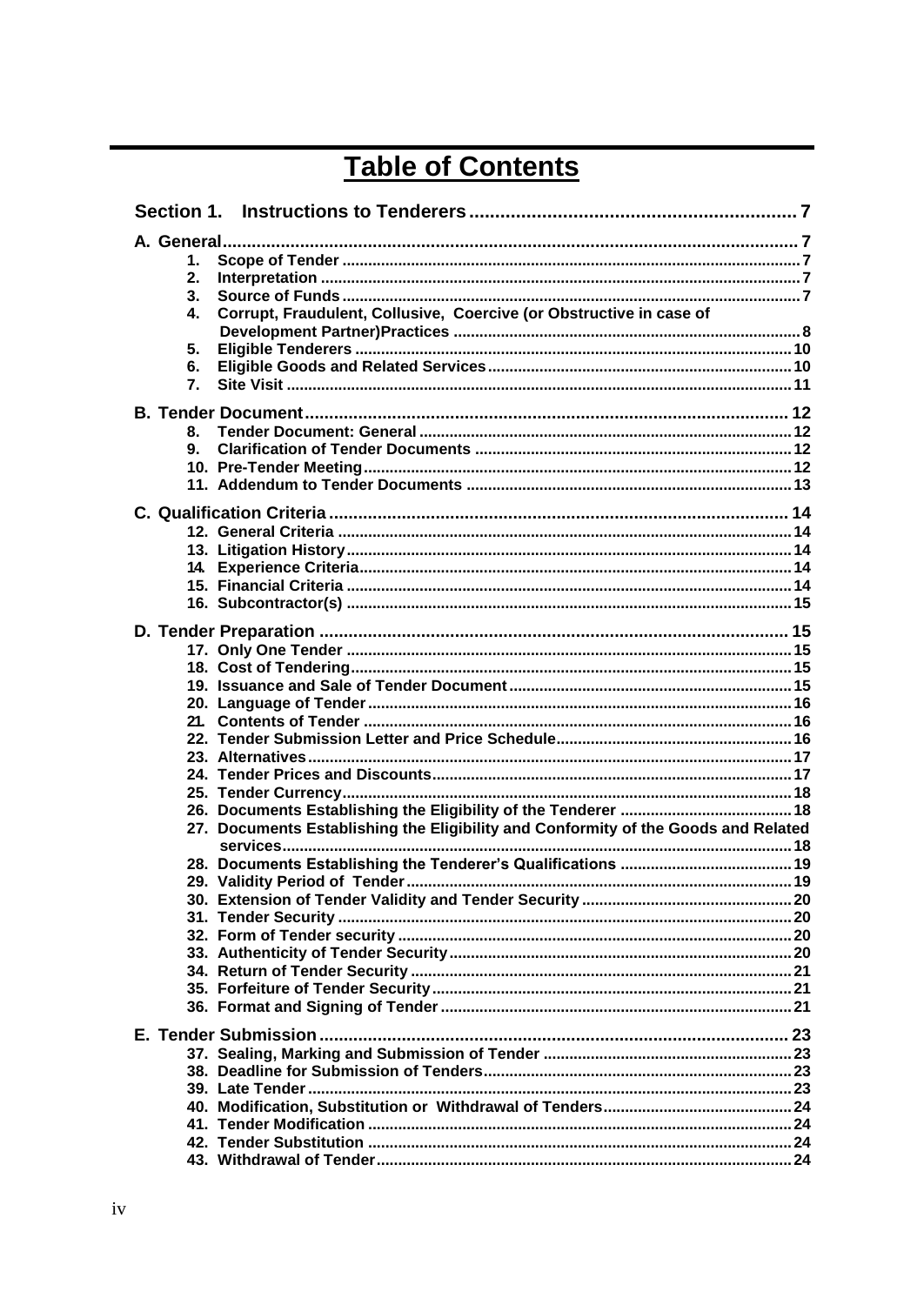| 57. Procuring Entity's Right to Accept any or to Reject Any or All Tenders  30 |  |
|--------------------------------------------------------------------------------|--|
|                                                                                |  |
|                                                                                |  |
|                                                                                |  |
|                                                                                |  |
|                                                                                |  |
|                                                                                |  |
|                                                                                |  |
| 64. Form and Time Limit for Furnishing of Performance Security33               |  |
|                                                                                |  |
|                                                                                |  |
|                                                                                |  |
|                                                                                |  |
|                                                                                |  |
|                                                                                |  |
|                                                                                |  |
|                                                                                |  |
|                                                                                |  |
|                                                                                |  |
|                                                                                |  |
|                                                                                |  |
|                                                                                |  |
|                                                                                |  |
|                                                                                |  |
|                                                                                |  |
| Section 3.                                                                     |  |
| 1.                                                                             |  |
| 2.                                                                             |  |
| 3.                                                                             |  |
| 4.<br>5.                                                                       |  |
| 6.                                                                             |  |
|                                                                                |  |
| Documents Forming the Contract and Priority of Documents 42<br>7.              |  |
| 8.                                                                             |  |
| 9.                                                                             |  |
|                                                                                |  |
|                                                                                |  |
|                                                                                |  |
|                                                                                |  |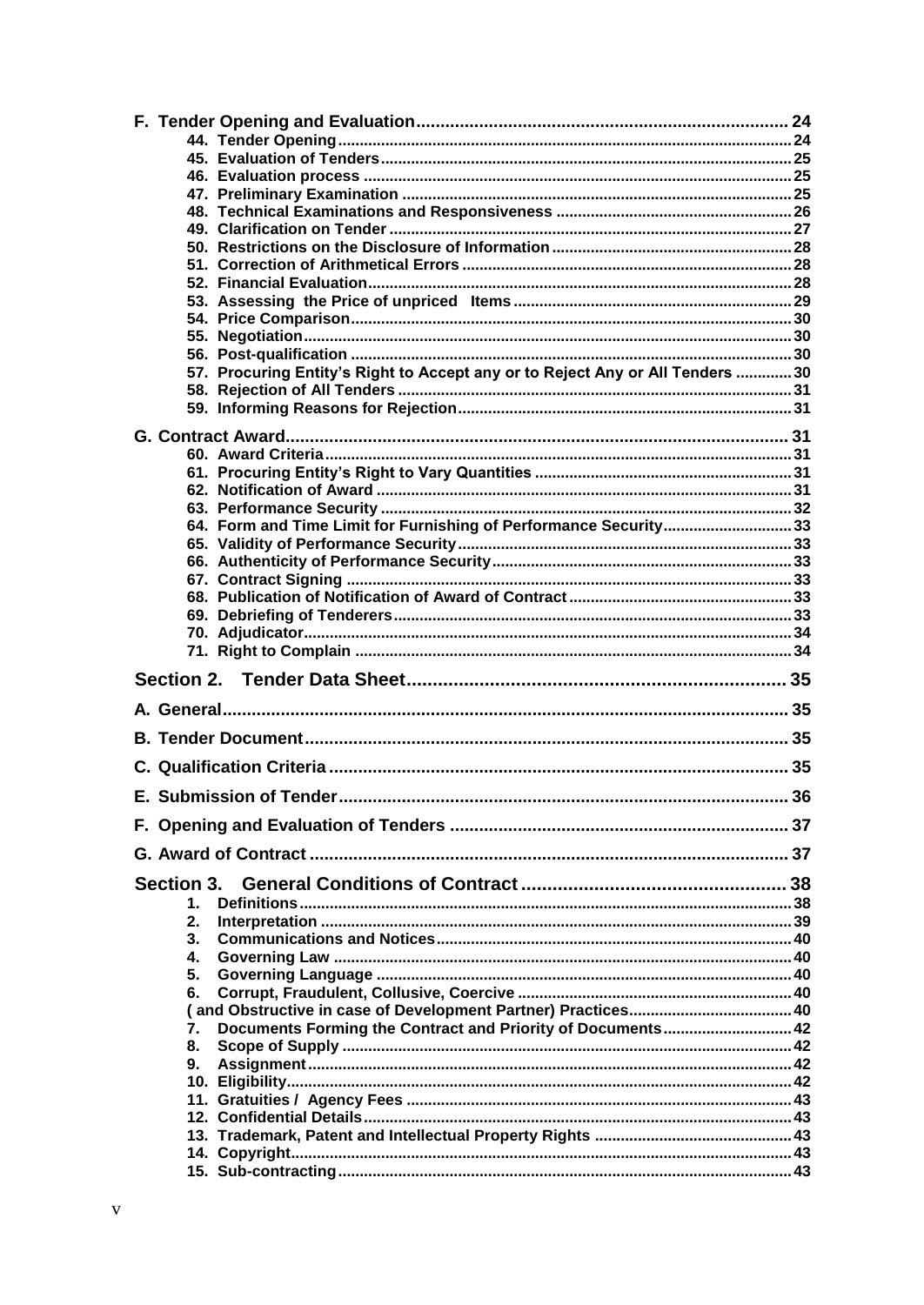| 18. Issue change order, Repeat Orders or Order for Additional Delivery  44 |  |
|----------------------------------------------------------------------------|--|
|                                                                            |  |
|                                                                            |  |
|                                                                            |  |
|                                                                            |  |
|                                                                            |  |
|                                                                            |  |
|                                                                            |  |
|                                                                            |  |
|                                                                            |  |
|                                                                            |  |
|                                                                            |  |
|                                                                            |  |
|                                                                            |  |
|                                                                            |  |
|                                                                            |  |
|                                                                            |  |
|                                                                            |  |
|                                                                            |  |
|                                                                            |  |
|                                                                            |  |
|                                                                            |  |
|                                                                            |  |
|                                                                            |  |
|                                                                            |  |
|                                                                            |  |
|                                                                            |  |
|                                                                            |  |
|                                                                            |  |
| Specifications Submission and Compliance Sheet (Form PG3-5) 63             |  |
|                                                                            |  |
|                                                                            |  |
|                                                                            |  |
|                                                                            |  |
|                                                                            |  |
| Section 6.                                                                 |  |
|                                                                            |  |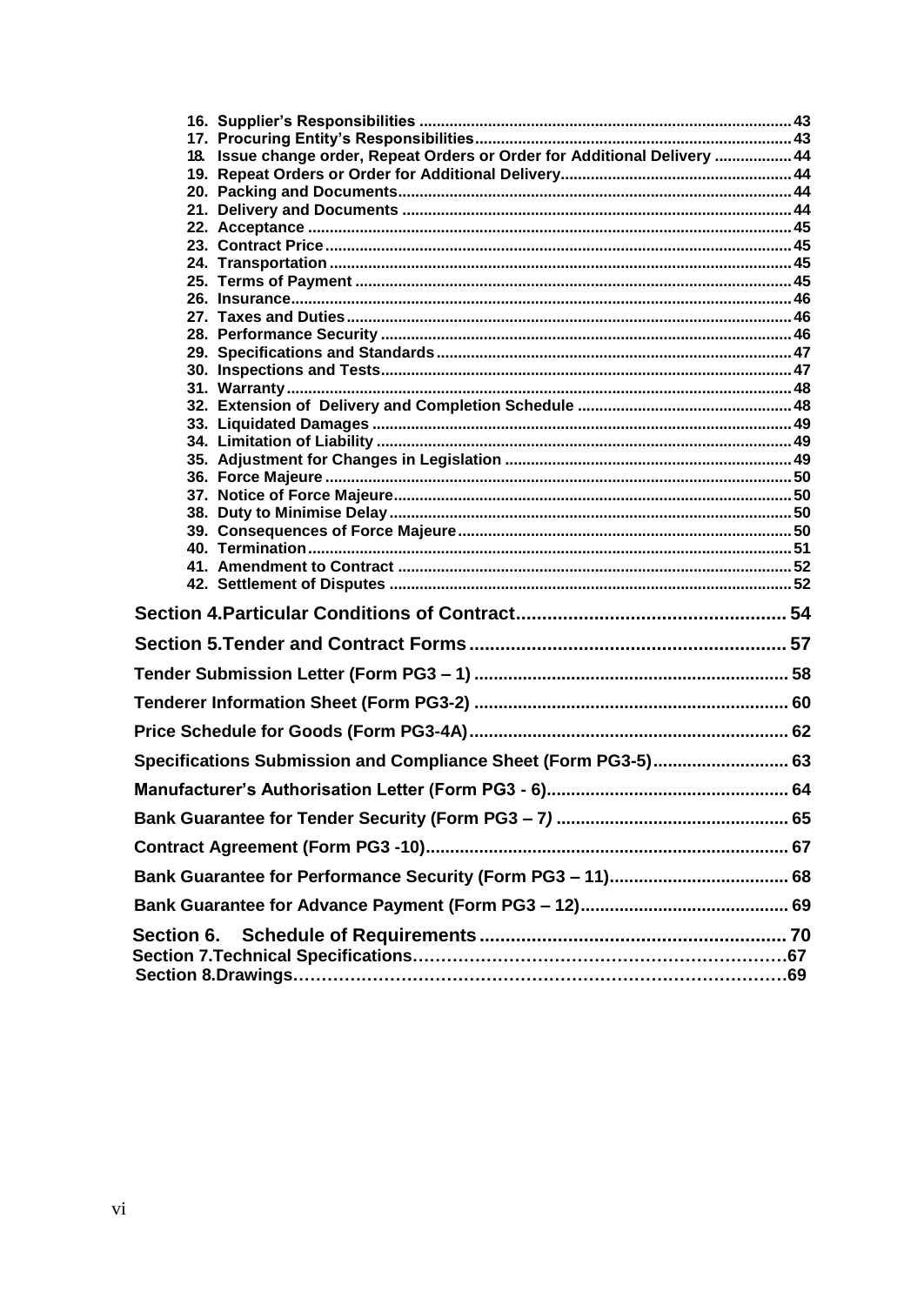#### **Section 1. Instructions to Tenderers**

#### **A. General**

- <span id="page-6-2"></span><span id="page-6-1"></span><span id="page-6-0"></span>**1. Scope of Tender** 1.1 The Procuring Entity, as indicated in the Tender Data Sheet (**TDS**)issues this Tender Document for the supply of Goods and related services incidental thereto, as specified in the **TDS** and as detailed in Section 6: Schedule of Requirements. The name of the Tender and the number and identification of its constituent lot(s) are stated in the **TDS**.
	- 1.2 The successful Tenderer shall be required to complete the delivery of the Goods and related services as specified in the General Conditions of Contract.
- <span id="page-6-3"></span>**2. Interpretation** 2.1 Throughout this Tender Document
	- (a) the term "in writing" means communication written by hand or machine duly signed and includes properly authenticated messages by facsimile or electronic mail;
	- (b) if the context so requires, singular means plural and vice versa; and
	- (c) "day" means calendar days unless otherwise specified as working days;
	- (d) "Person" means and includes an individual, body of individuals, sole proprietorship, partnership, company, association or cooperative society that wishes to participate in Procurement proceedings;
	- (e) "Tenderer" means a Person who submits a Tender;
	- (f) "Tender Document ", means the Document provided by the Procuring Entity to a Tenderer as a basis for preparation of its Tender;
	- (g) "Tender", depending on the context, means a Tender submitted by a Tenderer for delivery of Goods and Related Services to the Procuring Entity in response to an Invitation for Tender ;
	- 3.1 The Procuring Entity has been allocated public funds from the source as indicated in the **TDS** and intends to apply a portion of the funds to eligible payments under the contract for which this Tender Document is issued.
		- 3.2 For the purpose of this provision, "public funds" means any funds allocated to the Procuring Entity under Government budget, or loan, grants and credits placed at the disposal of the Procuring Entity through the Government by the Development Partners or foreign states or organizations.
		- 3.3 Payments by the Development Partner, if so indicated in the **TDS**, will be made only at the request of the Government and upon approval by the Development Partner in accordance with the applicable Loan/Credit/Grant Agreement, and will be subject in all respects to the terms and conditions of that Agreement.

<span id="page-6-4"></span>**3. Source of Funds**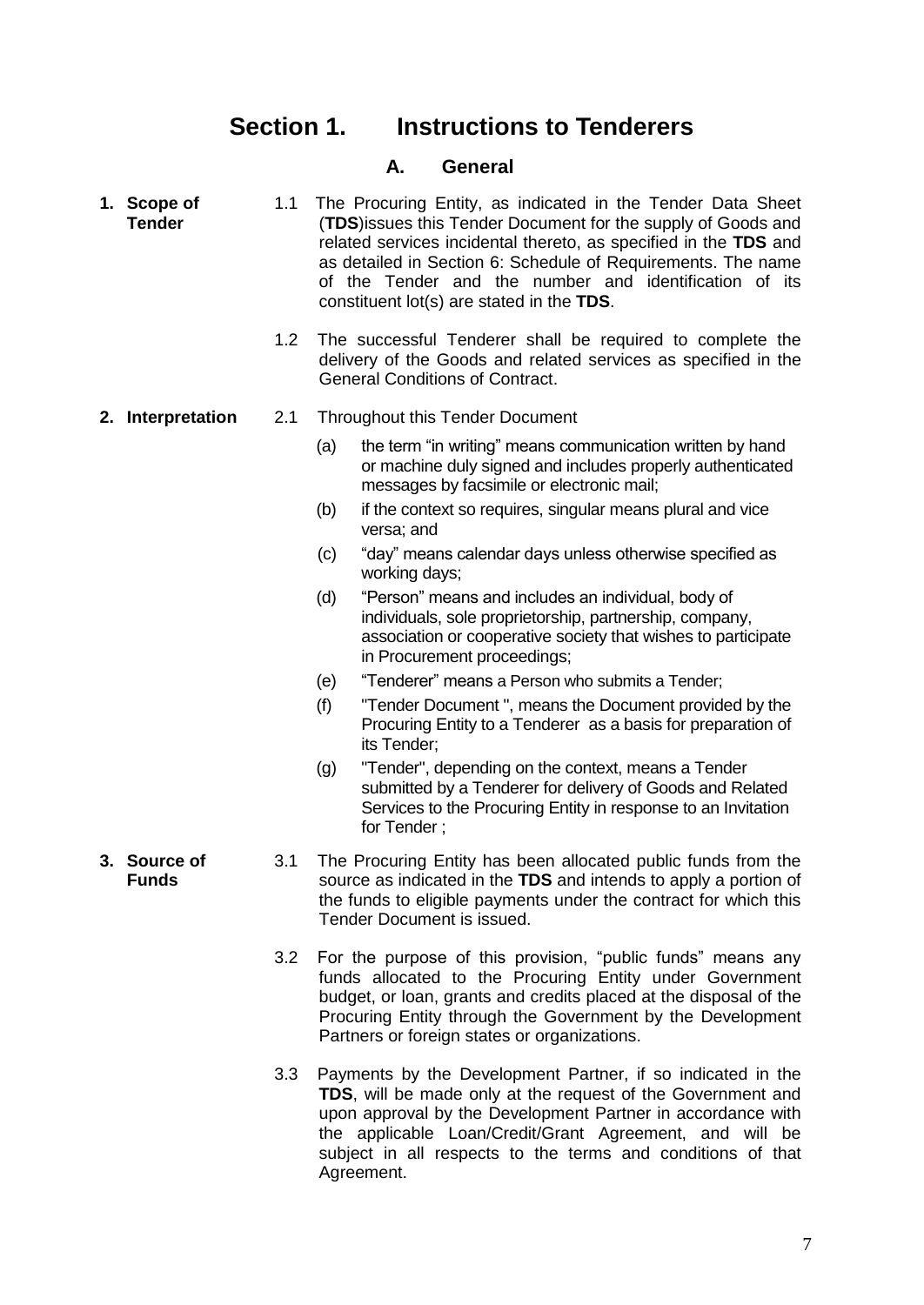- <span id="page-7-0"></span>**4. Corrupt, Fraudulent, Collusive, Coercive (or Obstructive in case of Development Partner)Practic es**
- (a) The Government and the Development Partner, if applicablerequires that the Procuring Entity as well as the Tenderers and Suppliers (including their manufacturers, subcontractors, agents, personnel, consultants, and service providers) shall observe the highest standard of ethics during implementation of procurement proceedings and the execution of Contracts under public funds.
- (b) For the purposes of ITT Sub Clause 4.3, the terms set forth below as follows:
- (c) **"corrupt practice"** means offering, giving or promising to give, receiving, or soliciting either directly or indirectly, to any officer or employee of the Procuring Entity or other public or private authority or individual, a gratuity in any form; employment or any other thing or service of value as an inducement with respect to an act or decision or method followed by the Procuring Entity in connection with a Procurement proceeding or Contract execution;
- (d) **"fraudulent practice"** means the misrepresentation or omission of facts in order to influence a decision to be taken in a Procurement proceeding or Contract execution;
- (e) **"collusive practice"** means a scheme or arrangement between two (2) or more Persons, with or without the knowledge of the Procuring Entity, that is designed to arbitrarily reduce the number of Tenders submitted or fix Tender prices at artificial, non-competitive levels, thereby denying the Procuring Entity the benefits of competitive price arising from genuine and open competition;
- (f) **"coercive practice"** means harming or threatening to harm, directly or indirectly, Persons or their property to influence a decision to be taken in the Procurement proceeding or the execution of a Contract, and this will include creating obstructions in the normal submission process used for Tenders.
- (g) "Obstructive practice" (applicable in case of Development Partner) means deliberately destroying, falsifying, altering or concealing of evidence material to the investigation or making false statements to investigators in order to materially impede an investigation into allegations of a corrupt, fraudulent, coercive or collusive practice; and /or threatening, harassing or intimidating any party to prevent it from disclosing its knowledge of matters relevant to the investigation or from pursuing the investigation.
- (h) Should any corrupt, fraudulent, collusive, coercive (or obstructive in case of Development Partner) practice of any kind is determined by the Procuring Entity or the Development Partner, if applicable, this will be dealt in accordance with the provisions of the Public Procurement Act and Rules and Guidelines of the Development Partners as stated in the ITT sub-clause 3.3.In case of obstructive practice, this will be dealt in accordance with Development Partners Guidelines.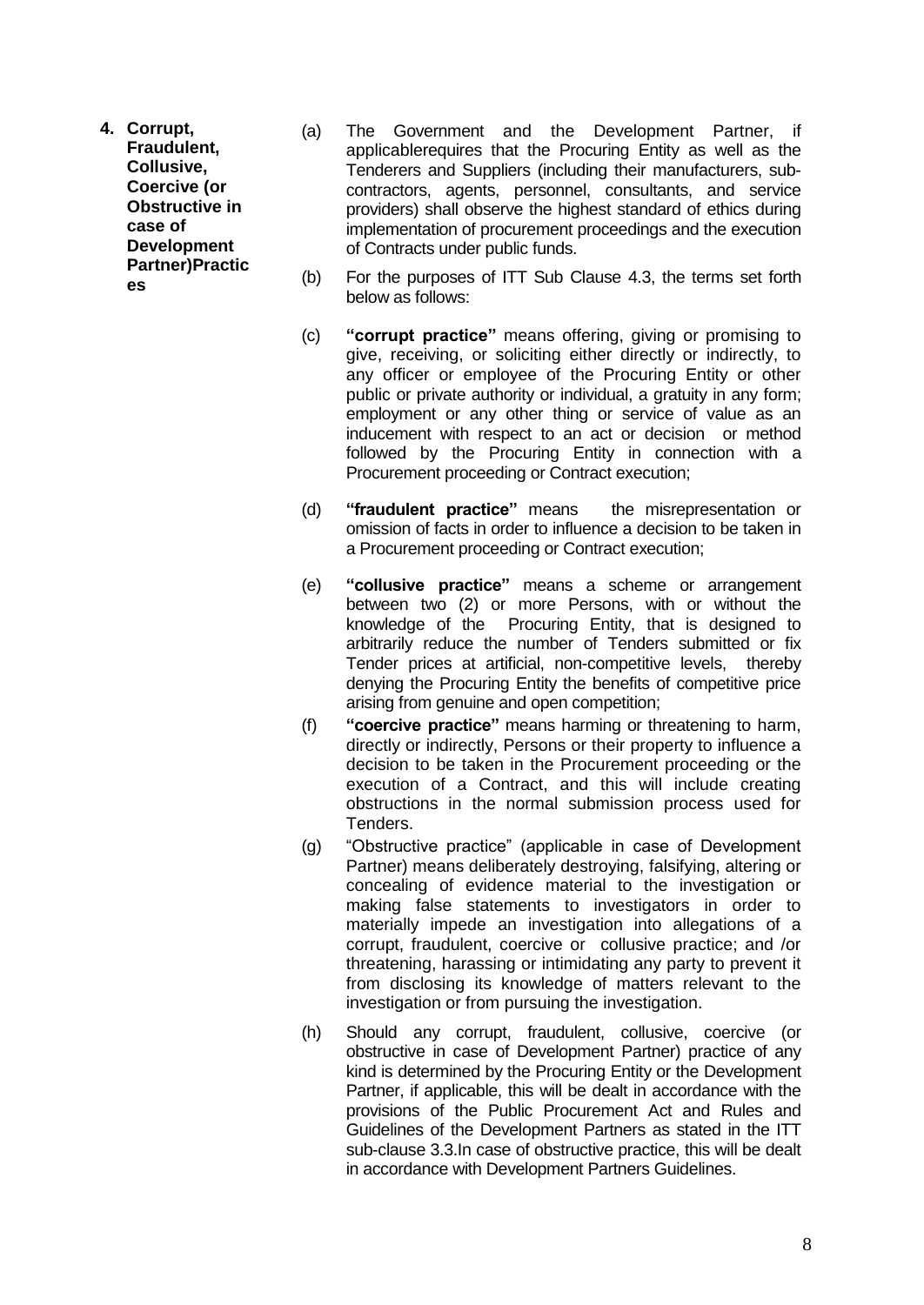- (i) If corrupt, fraudulent, collusive, coercive (or obstructive in case of Development Partner) practices of any kind is determined by the Procuring Entity against any Tenderer or Supplier (including its manufacturers, sub-contractors, agents, personnel, consultants, and service providers) in competing for, or in executing, a contract under public fund;
	- i. Procuring Entity and/or the Development Partner shall exclude the concerned Tenderer from further participation in the concerned procurement proceedings;
	- ii. Procuring Entity and/or the Development Partner shall reject any recommendation for award that had been proposed for that concerned Tenderer;
	- iii. Procuring Entity and/or the Development Partner shall declare, at its discretion, the concerned Tenderer to be ineligible to participate in further Procurement proceedings, either indefinitely or for a specific period of time;
	- iv. Development Partner shall sanction the concerned Tenderer or individual, at any time, in accordance with prevailing Development Partner' sanctions procedures, including by publicly declaring such Tenderer or individual ineligible, either indefinitely or for a stated period of time: (i) to be awarded a Development Partner-financed contract; and (ii) to be a nominated sub-contractor, consultant, manufacturer or Supplier, or service provider of an otherwise eligible firm being awarded a Development Partner-financed contract: and
	- v. Development Partner shall cancel the portion of the loan allocated to a contract if it determines at any time that representatives of the Procuring Entity or of a beneficiary of the loan engaged in corrupt, fraudulent, collusive, coercive or obstructive practices during the procurement or the execution of that Development Partner financed contract, without the Procuring Entity having taken timely and appropriate action satisfactory to the Development Partner to remedy the situation
- 4.1 Tenderer shall be aware of the provisions on corruption, fraudulence, collusion, coercion (and obstruction, in case of Development Partner) of the Public Procurement Act, 2006, the Public Procurement Rules, 2008 and others as stated in GCC Clause 6.
- 4.2 In further pursuance of this policy, Tenderers, Suppliers and their manufacturers, sub-contractors, agents, personnel, consultants, service providers shall permit the Government and the Development Partner to inspect any accounts and records and other documents relating to the Tender submission and contract performance, and to have them audited by auditors appointed by the Government and/or the Development Partner during the procurement or the execution of that Development Partner financed contract.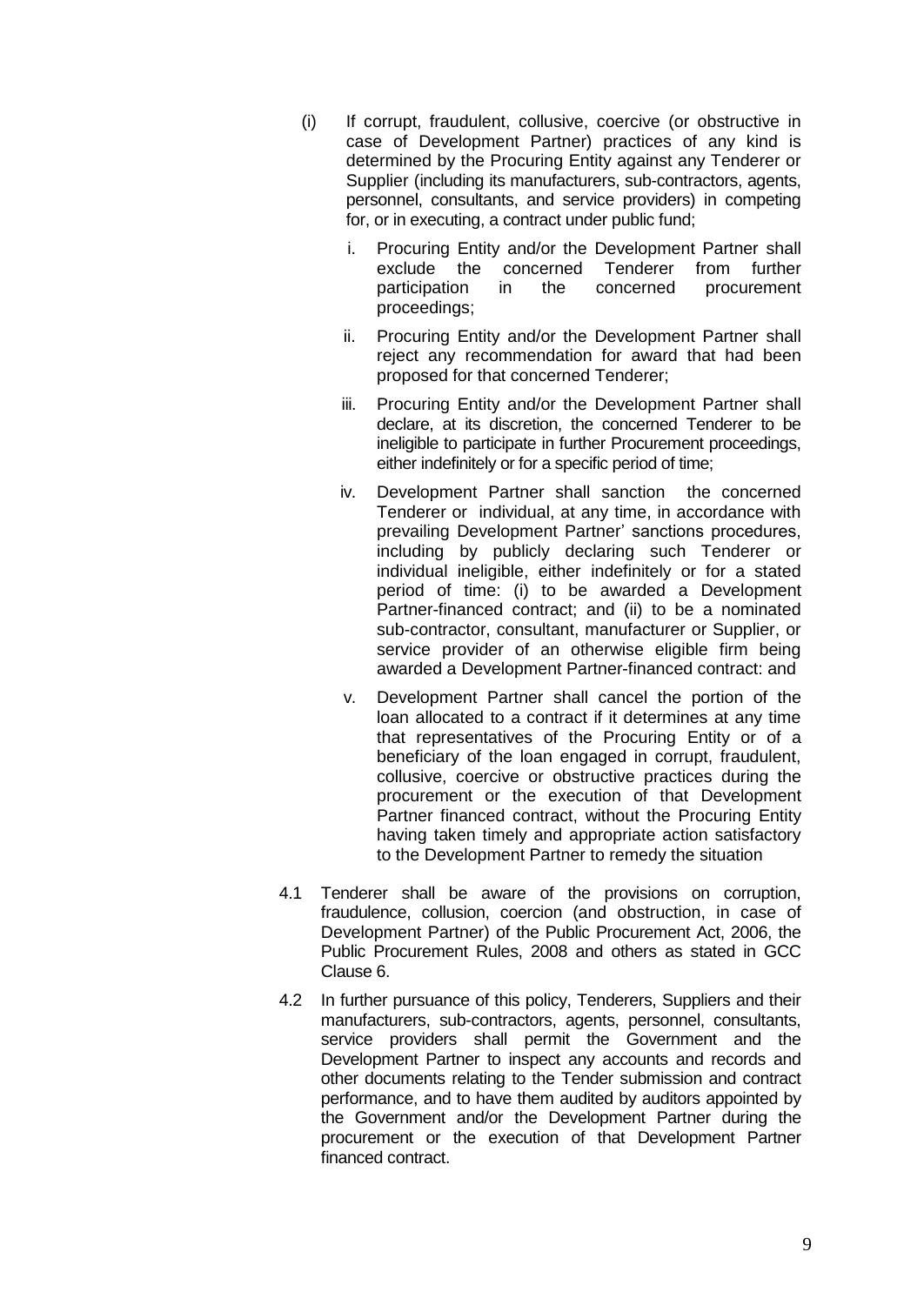- <span id="page-9-0"></span>**5. Eligible Tenderers**
- 5.1 This Invitation for Tenders is open to eligible Tenderers from all countries, except for any specified in the **TDS**.
- 5.2 Tenderers shall have the legal capacity to enter into the Contract.
- 5.3 Tenderers may be a physical or juridical individual or body of individuals, or company invited to take part in public procurement or seeking to be so invited or submitting a Tender in response to an Invitation for Tenders.
- 5.4 Tenderers shall have fulfilled its obligations to pay taxes and social security contributions under the provisions of laws and regulations of the country of its origin.
- 5.5 Tenderers should not be associated, or have been associated in the past, directly or indirectly, with a consultant or any of its affiliates which have been engaged by the Procuring Entity to provide consulting services for the preparation of the specifications and other documents to be used for the procurement of the Goods to be supplied under this Invitation for Tenders.
- 5.6 Tenderers in its own name or its other names or also in the case of its Persons in different names, shall not be under a declaration of ineligibility for corrupt, fraudulent, collusive, coercive practices as stated under ITT Sub Clause 4.4 (or obstructive practice, in case of Development Partner) in relation to the Development Partner's Guidelines in projects financed by Development Partner.
- 5.7 Tenderers are not restrained or barred from participating in public Procurement on grounds of execution of defective supply in the past under any Contract.
- 5.8 Tenderers shall not be insolvent, be in receivership, be bankrupt, be in the process of bankruptcy, be not temporarily barred from undertaking business and it shall not be the subject of legal proceedings for any of the foregoing.
- 5.9 Government-owned enterprise in Bangladesh may also participate in the Tender if it is legally and financially autonomous, it operates under commercial law, and it is not a dependent agency of the Procuring Entity.
- 5.10 Tenderers shall provide such evidence of their continued eligibility satisfactory to the Procuring Entity, as the Procuring Entity will reasonably request.
- 5.11 These requirements for eligibility will extend, as applicable, to Sub-contractor proposed by the Tenderer.
- <span id="page-9-1"></span>**6. Eligible Goods and Related Services** 6.1 All goods and related services to be supplied under the contract are eligible, unless their origin is from a country specified in the **TDS**.
	- 6.2 For purposes of this Clause, the term **"goods"** includes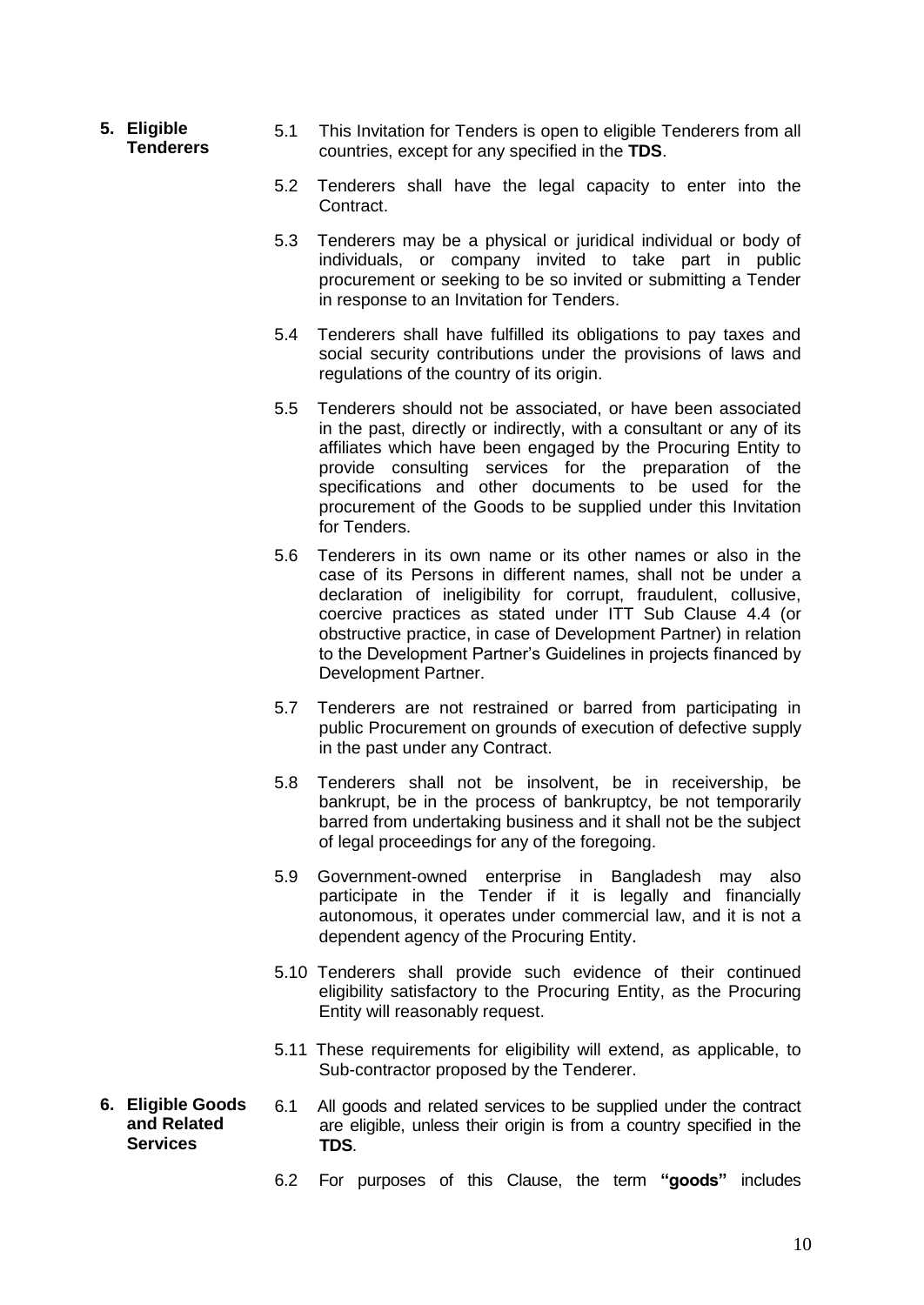commodities, raw material, machinery, equipment, and industrial plants; and "related services" includes services such as insurance, transportation, installation, and commissioning, training, and initial maintenance.

For purposes of this clause, **"origin"** means the country where the goods have been mined, grown, cultivated, produced, manufactured or processed; or through manufacturing, processing, or assembling, another commercially recognized new product results that differs substantially in its basic characteristics from its components.

- 6.3 The origin of Goods and related services is distinct from the nationality of the Tenderer.
- <span id="page-10-0"></span>**7. Site Visit** 7.1 The costs of visiting the Site shall be at the Tenderer's own expense.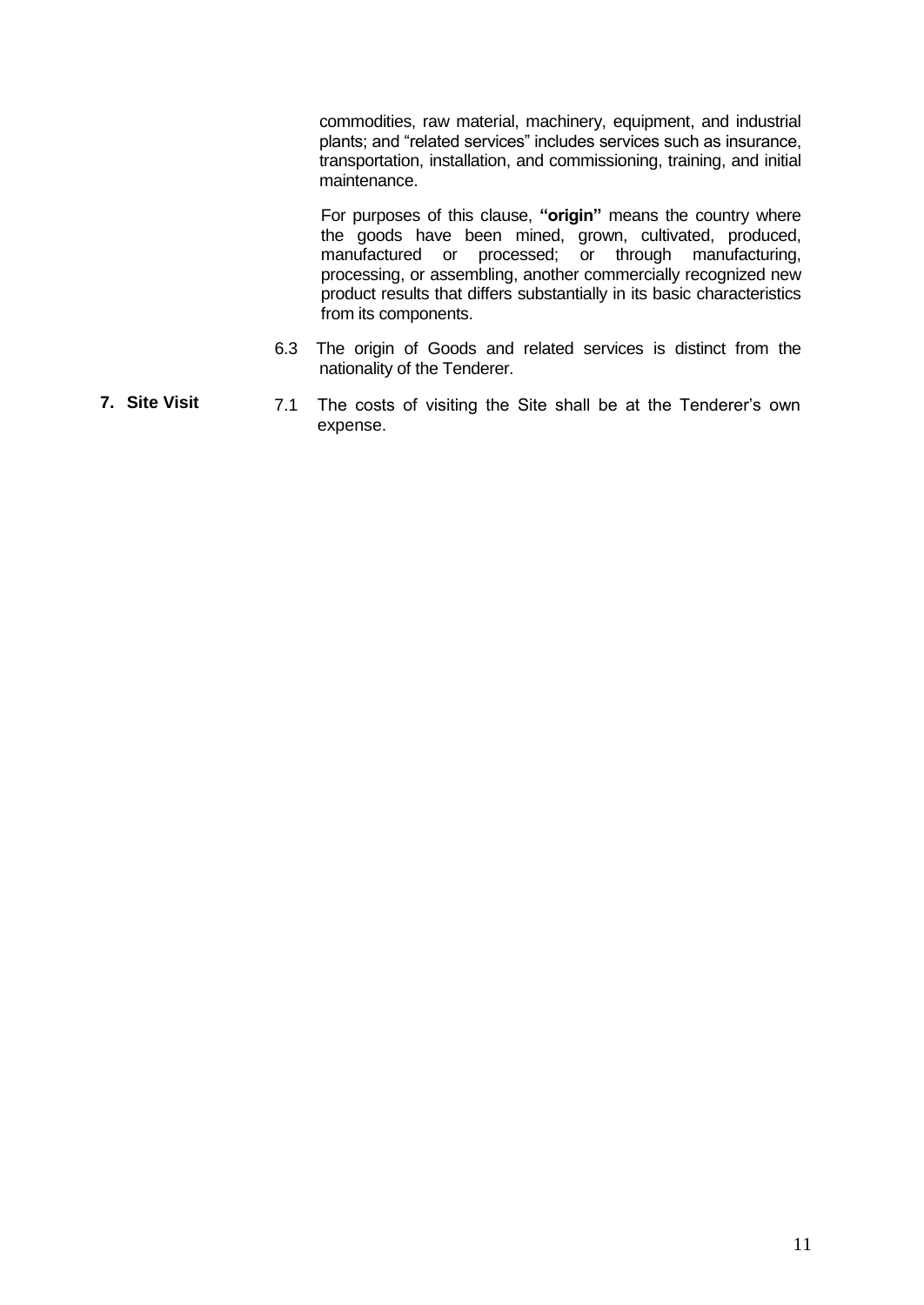<span id="page-11-1"></span><span id="page-11-0"></span>**8. Tender Document: General**

- **B. Tender Document**
- 8.1 The Sections comprising the Tender Document are listed below and should be read in conjunction with any addendum issued under ITT Clause 11.
	- Section 1 Instructions to Tenderers (ITT)
	- Section 2 Tender Data Sheet (TDS)
	- Section 3 General Conditions of Contract (GCC)
		- Section 4 Particular Conditions of Contract (PCC)
	- Section 5 Tender and Contract Forms
	- Section 6 Schedule of Requirements
		- Section 7 Technical Specifications
	- Section 8 Drawings
- 8.2 The Procuring Entity is not responsible for the completeness of the Tender Document and their addenda, if these were not purchased directly from the Procuring Entity, or through its agent as specified in the **TDS**
- 8.3 Tenderers are expected to examine all instructions, forms, terms, and specifications in the Tender Document as well as in addendum to Tender, if any.
- <span id="page-11-2"></span>**9. Clarification of Tender Documents** 9.1 A prospective Tenderer requiring any clarification of the Tender Document shall contact the Procuring Entity in writing at the Procuring Entity's address and within time as specified in the **TDS**
	- 9.2 The Procuring Entity is not obliged to answer any clarification received after that date requested under ITT Sub Clause 9.1.
	- 9.3 The Procuring Entity shall respond in writing within five (5) working days of receipt of any such request for clarification received under ITT Sub-Clause 9.1
	- 9.4 The Procuring Entity shall forward copies of its response to all those who have purchased the Tender Document, including a description of the enquiry but without identifying its source.
	- 9.5 Should the Procuring Entity deem it necessary to amend the Tender Document as a result of a clarification, it shall do so following the procedure under ITT Clause 11.
	- 10.1 To clarify issues and to answer questions on any matter arising in the Tender Document, the Procuring Entity may, if stated in the **TDS**, hold a pre-Tender Meeting at the place, date and time as specified in the **TDS**. All Potential Tenderers are encouraged to attend the meeting, if it is held.
		- 10.2 Tenderers are requested to submit any questions in writing so as to reach the Procuring Entity not later than one day prior to the date of the meeting.
		- 10.3 Minutes of the pre-Tender meeting, including the text of the questions raised and the responses given, together with any responses prepared after the meeting, will be transmitted within five (5)working days after holding the meeting to all those who purchased the Tender document and to even those who did not attend the meeting. Any revision to the Tender Document listed in ITTSub Clause 8.1 that may become necessary as a result of the

<span id="page-11-3"></span>**10. Pre-Tender Meeting**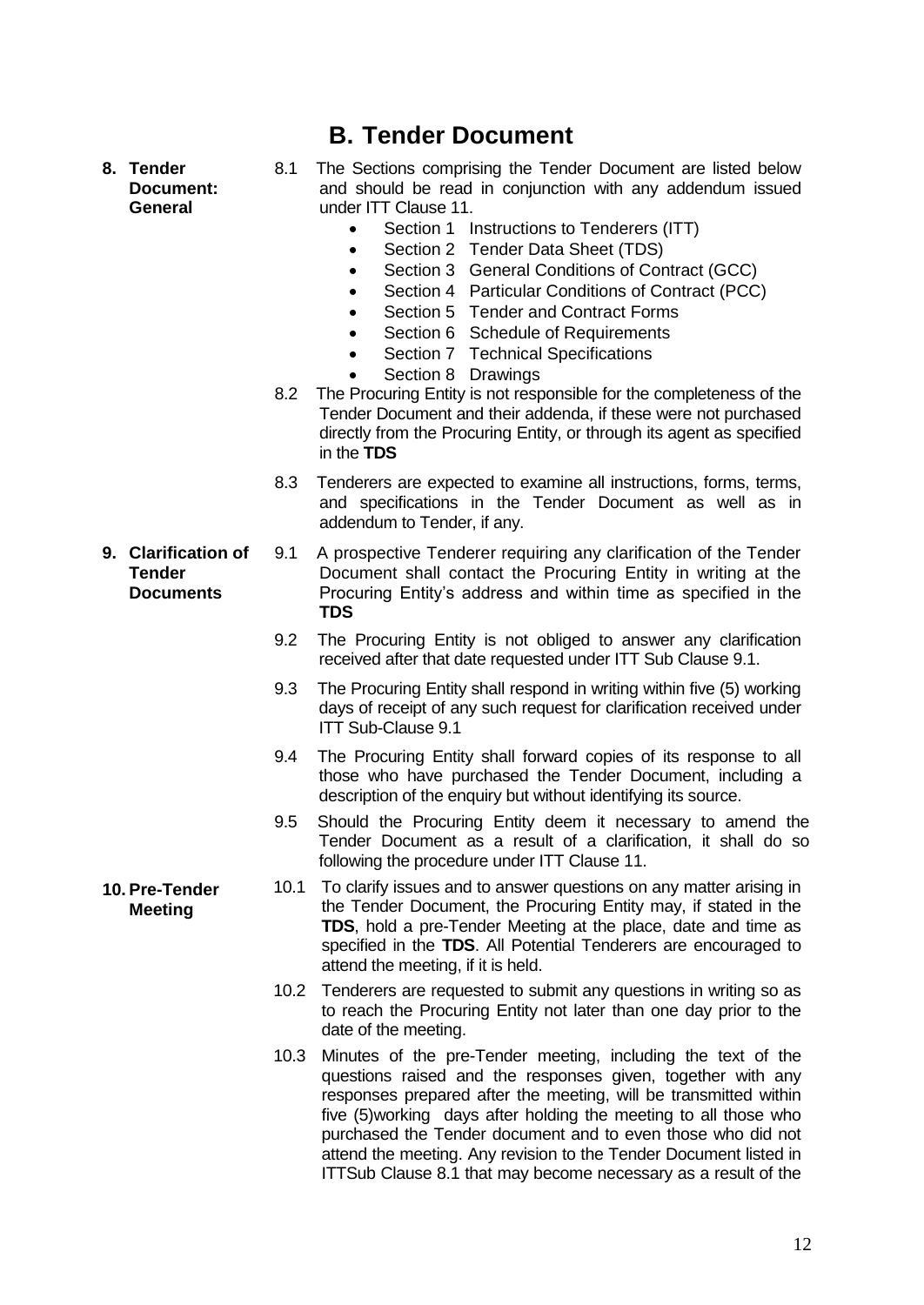pre-Tender meeting will be made by the Procuring Entity exclusively through the issue of an Addendum pursuant to ITT Sub Clause 11 and not through the minutes of the pre-Tender meeting.

- 10.4 Non-attendance at the pre-Tender meeting will not be a cause for disqualification of a Tenderer.
- 11.1 At any time prior to the deadline for submission of Tenders, the Procuring Entity on its own initiative or in response to a clarification request in writing from a Tenderer, having purchased the Tender Document or as a result of a pre-Tender meeting, may revise the Tender Document by issuing an Addendum.
	- 11.2 The Addendum issued under ITT Sub Clause 11.1 shall become an integral part of the Tender Document and shall have a date and an issue number and shall be circulated by fax, mail or e-mail, to Tenderers who have purchased the Tender Documents within five (5) working days of issuance of such Addendum, to enable Tenderers to take appropriate action.
	- 11.3 The Procuring Entity shall also ensure posting of the relevant addenda with the reference number and date on their websites including notice boards. where the Procuring Entity had originally posted the IFTs
	- 11.4 To give a prospective Tenderer reasonable time in which to take an amendment into account in preparing its Tender, the Procuring Entity may, at its discretion, extend the deadline for the submission of Tenders,pursuant to ITT Clause 37.2.
	- 11.5 If an Addendum is issued when time remaining is less than one-thirdof the time allowed for the preparation of Tenders, the Procuring Entity shall extend the deadline by an appropriate number of days for the submission of Tenders, depending upon the nature of the Procurement requirement and the addendum. The minimum time for such extension shall not be less thanthree days.

<span id="page-12-0"></span>**11. Addendum to Tender Documents**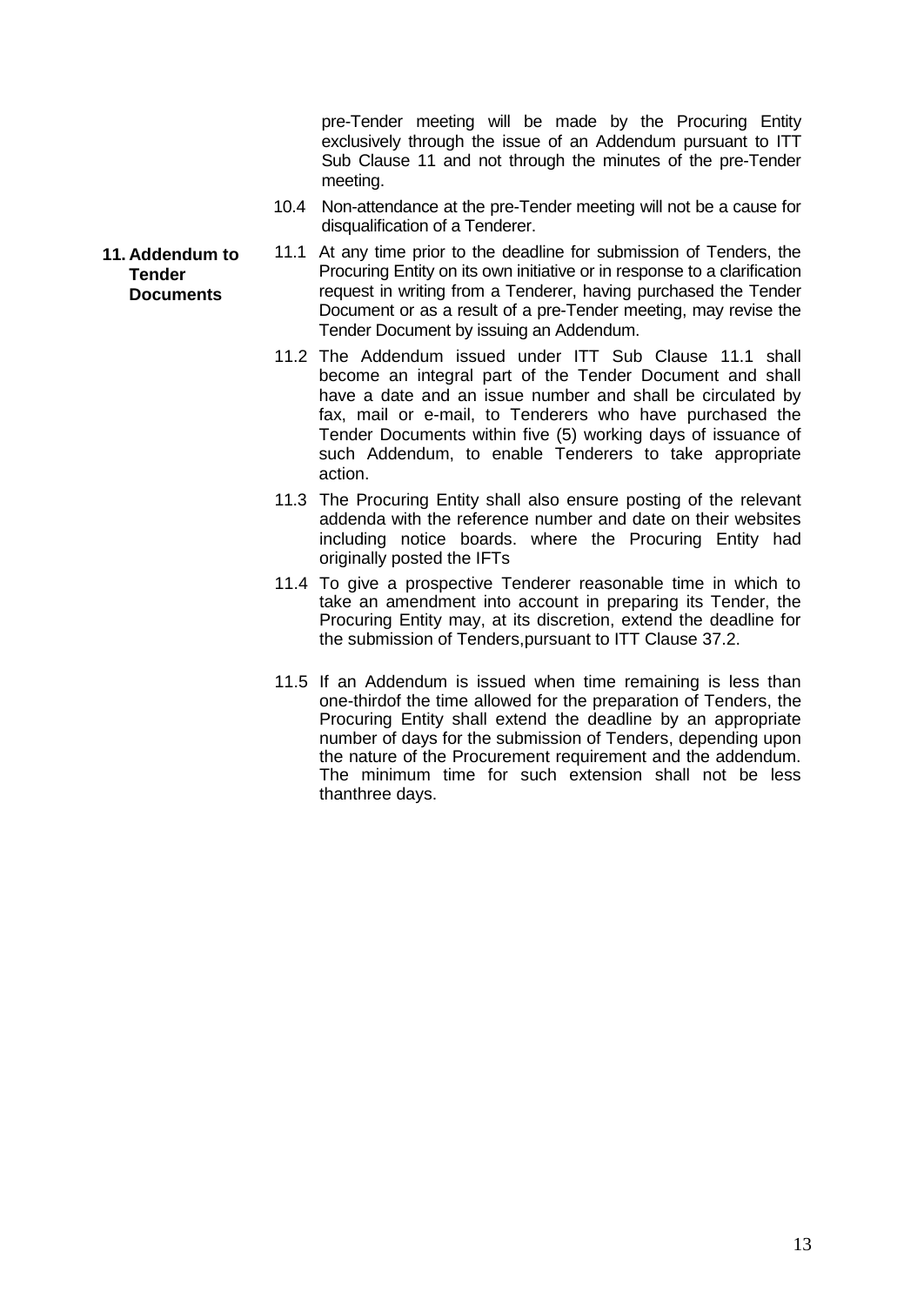### **C. Qualification Criteria**

- <span id="page-13-1"></span><span id="page-13-0"></span>**12. General Criteria** 12.1 Tenderers shall possess the necessary professional and technical qualifications and competence, financial resources, equipment and other physical facilities, managerial capability, specific experience, reputation, and the personnel, to perform the contract, which entails setting pass/fail criteria, which if not met by the Tenderers, will result in consideration of its Tender as non-responsive.
	- 12.2 In addition to meeting the eligibility criteria, as stated undertint Clause 5, the Tenderer must satisfy the other criteria as stated under ITT Clause 13 to 15 inclusive.
	- 12.3 To qualify for multiple number of contracts/lots in a package made up of this and other individual contracts/lots for which Tenders are invited in the Invitation for Tenders, the Tenderer shall demonstrate having resources sufficient to meet the aggregate of the qualifying criteria for the individual contracts. The requirement of general experience as stated under ITT Sub Clause 14.1(a) and specific experience, unless otherwise of different nature, as stated under ITT Sub Clause 14.1(b) shall not be separately applicable for each individual lot.
- <span id="page-13-2"></span>**13. Litigation History** 13.1 Litigation history shall comply with the requirement as stated under ITT Sub Clause 15.1(b).
	- **Criteria** 14.1 Tenderers shall have the following minimum level of supply experience to qualify for supplying the Goods and related Services under the contract:
		- (a) a minimum number of years of general experience in the supply of Goods and related services as specified in the **TDS**;
		- (b) specific experience of satisfactory completion of supply of Goods similar to the proposed goods in at least a number of contract(s)and, each with a minimum value, over the period, as specified in **TDS**; and
		- (c) a minimum supply and/or production capacity of Goods as specified in the **TDS**.
		- 15.1 Tenderers shall have the following minimum level of financial capacity to qualify for the supply of goods under the contract:
			- (a) availability of minimum liquid assets i.e. working capital or credit line(s) from any scheduled Bank of Bangladesh, net of other contractual commitments, of the amount as specified in the **TDS**
			- (b) satisfactory resolution of all claims under litigation cases and shall not have serious negative impact on the financial capacity of the Tenderers. All pending litigation shall be treated as resolved against the Tenderers.

<span id="page-13-3"></span>**14. Experience** 

<span id="page-13-4"></span>**15. Financial** 

**Criteria**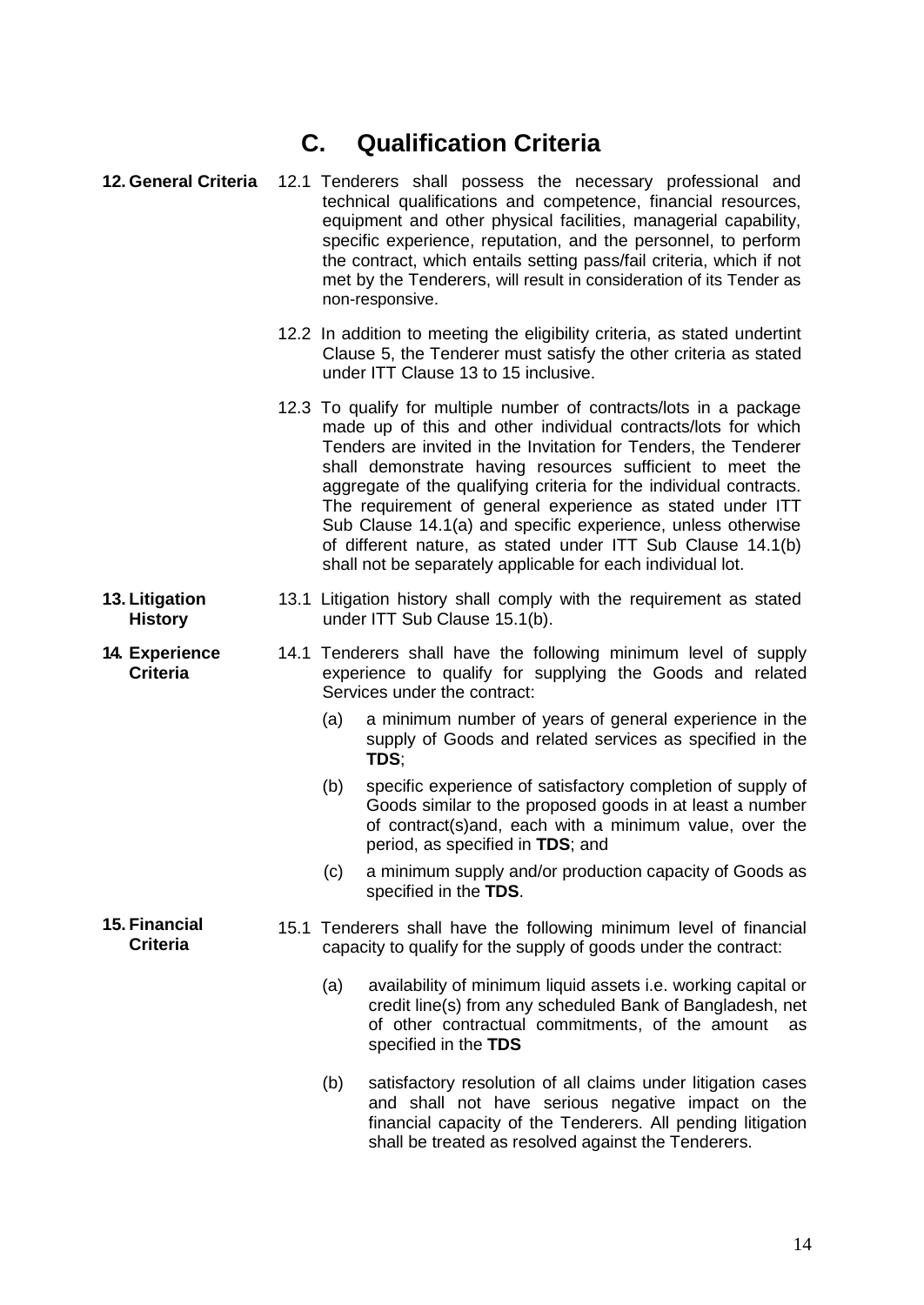- <span id="page-14-0"></span>**16. Subcontractor(s)** 16.1 Subcontract is not applicable and bidder shall not provide or fill up any relevant information for this tender.
	- 16.2 The Procuring Entity may require Tenderers to provide more information about their subcontracting arrangements. If any Subcontractor is found ineligible or unsuitable to carry out the subcontracted tasks, the Procuring Entity may request the Tenderers to propose an acceptable substitute.
	- 16.3 A Subcontractor may participate in more than one Tender, but only in that capacity.

#### <span id="page-14-1"></span>**D. Tender Preparation**

- <span id="page-14-2"></span>**17. Only One Tender** 17.1 If a Tender for Goods is invited for one or more items on an 'itemby-item' basis, in such case the offer for each item shall correspond to full quantity under that particular item and each such item shall constitute a Tender. A Tenderer who submits or participates in more than one (1) Tender for each item will cause all the Tenders with that Tenderer's participation to be rejected.
	- 17.2 If a Tender for Goods is invited for a single lot/package, the single lot/package shall constitute a Tender. Tenderers shall submit only one (1) Tender for the lot/package. Tenderer who submits more than one (1) Tender in the lot/package will cause all the Tenders of that particular Tenderer to be rejected.
	- 17.3 If a Tender for Goods is invited for a number of lots on a"lot-by-lot" basis, each such lot shall constitute a Tender. Tenderers shall submit only one (1) Tender for each lot. Tenderer who submits more than one (1) Tender in one (1) lot of the package will cause all the Tenders of that particular Tenderer to be rejected.
	- **Tendering** 18.1 Tenderers shall bear all costs associated with the preparation and submission of its Tender, and the Procuring Entity shall not be responsible or liable for those costs, regardless of the conduct or outcome of the Tendering process.
- <span id="page-14-4"></span>**19. Issuance and Sale of Tender Document** 19.1 The Procuring Entity shall make Tender Documents available immediately to the potential Tenderers, requesting and willing to purchase at the corresponding price by the date the advertisement has been published in the newspaper.

<span id="page-14-3"></span>**18. Cost of** 

19.2 There shall not be any pre-conditions whatsoever, for sale of Tender Document and the sale of such Document shall be permitted up to the day prior to the day of deadline for the submission of Tender.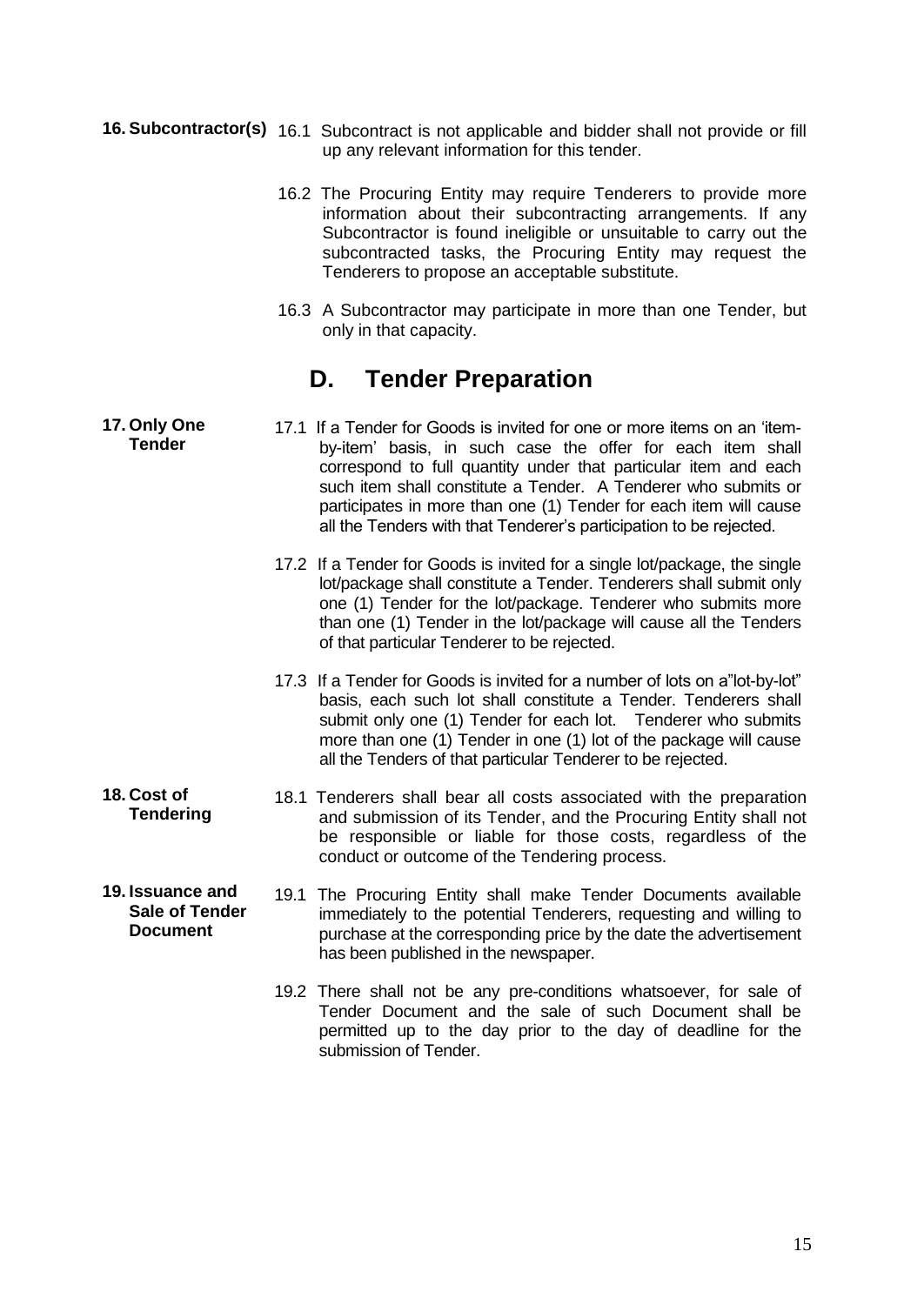- <span id="page-15-0"></span>**20. Language of Tender** 20.1 Tenders shall be written in the English language. Correspondences and documents relating to the Tender may be written in English or *Bangla.* Supporting documents and printed literature furnished by the Tenderer that are part of the Tender may be in another language, provided they are accompanied by an accurate translation of the relevant passages in the English or *Bangla* language, in which case, for purposes of interpretation of the Tender, such translation shall govern.
	- 20.2 Tenderers shall bear all costs of translation to the governing language and all risks of the accuracy of such translation.

#### <span id="page-15-1"></span>**21. Contents of Tender** 21.1 The Tender prepared by the Tenderer shall comprise the following:

- (a) the Tender Submission Letter (**Form PG3-1)**, as stated under with ITT Sub Clause 22.1;
- (b) the Tenderer Information as stated under ITT Clauses 5,26 and 27**(Form PG3-2)**;
- (c) the priced Schedule for each lot **(Form PG3-4A and PG3- 4B)** as stated under ITT Clauses 22, 24and 25;
- (d) the Tender Security as stated under ITT Clause 31, 32 and 33;
- (e) the completed Specifications Submission and Compliance Sheet **(Form PG3-5)** as stated under ITT clause 27.2;
- (f) the alternatives, if permissible, as stated under with ITT Clause 23;
- (g) the written confirmation authorising the signatory of the Tender to commit the Tenderer, as stated under ITT Sub Clause36.3;
- (h) the Valid Trade License;
- (i) documentary evidence of Tax Identification Number (TIN) and Value Added Tax (VAT) as a proof of taxation obligations as stated under ITT Sub Clause 5.4;
- (j) documentary evidence as stated under ITT Clause 26, 27and 28; establishing the Tenderer's eligibility, eligibility and conformity of the Goods and related services and, the minimum qualifications of the Tenderers required to be met for due performance of the Goods and related services under the Contract;
- (k) documents establishing legal and financial autonomy and compliance with commercial law, as stated under ITT Sub Clause 5.9 in case of government owned entity; and
- (l) any other document as specified in the **TDS**.
- 22.1 Tenderers shall submit the Tender Submission Letter (**Form PG3-1**), which shall be completed without any alterations to its format, filling in all blank spaces with the information requested, failing which the Tender may be rejected as being incomplete.

<span id="page-15-2"></span>**22. Tender Submission Letter and** 

16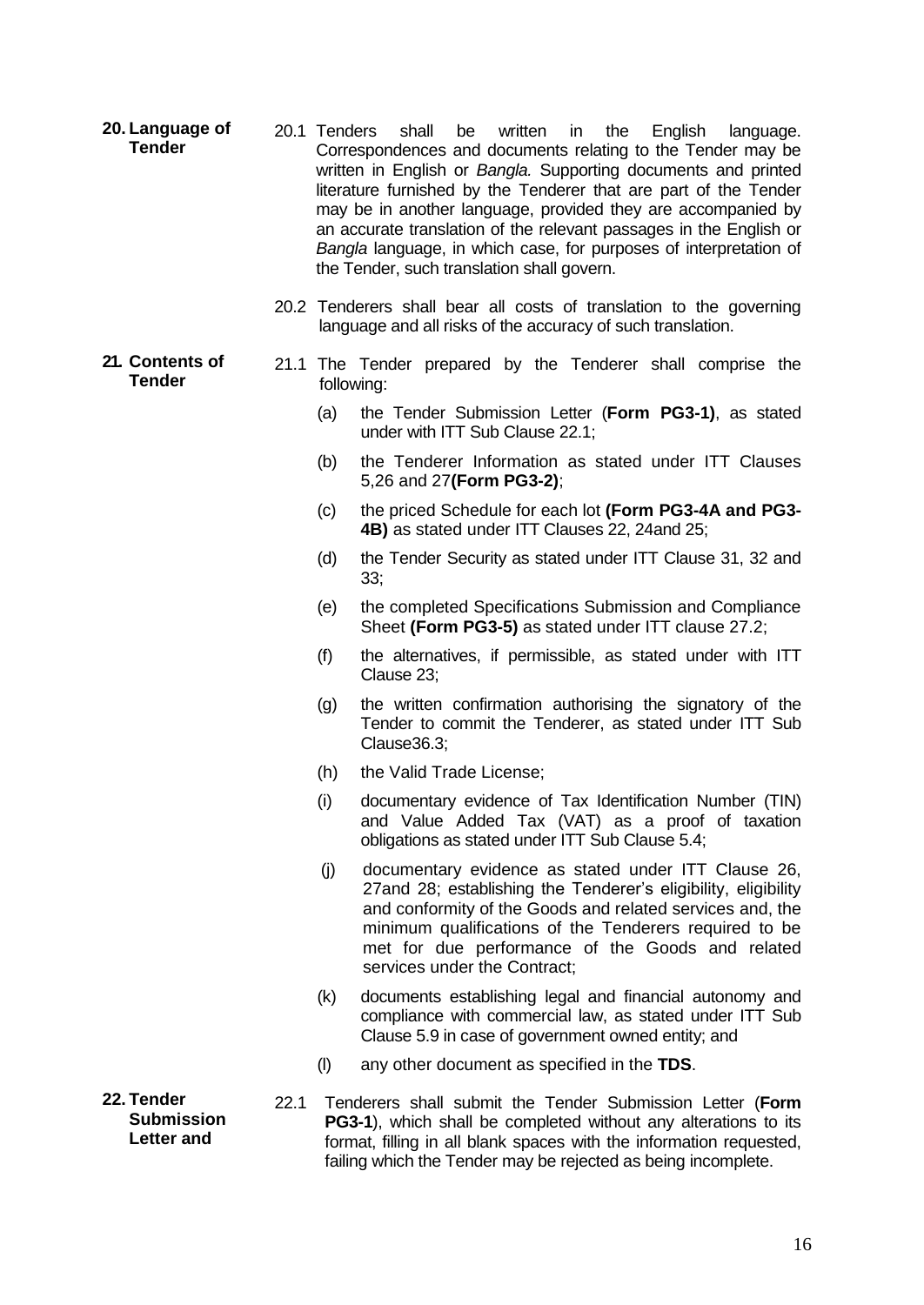- **Price Schedule** 22.2 Tenderers shall submit the priced Schedule using the form(s) furnished in **Section 5: Price Schedule.**
	- 22.3 If in preparing its Tender, the Tenderer has made errors in the unit rate or the total price, and wishes to correct such errors prior to submission of its Tender, it may do so, but shall ensure that each correction is initialled by the authorised person of the **Tenderer**
- <span id="page-16-0"></span>**23. Alternatives** 23.1 Unless otherwise stated in the **TDS**, Technical alternatives shall not be considered.
	- 23.2 Only the technical alternatives, if any, of the lowest evaluated Tenderer conforming to the basic technical requirements will be considered by the Procuring Entity.

#### <span id="page-16-1"></span>**24. Tender Prices and Discounts** 24.1 The prices and discounts quoted by the Tenderer in the Tender Submission Letter **(Form PG3-1)** and in the Price Schedule **(Form PG3-4A and PG3-4B)** shall conform to the requirements specified below.

- 24.2 Tenderers shall fill in unit rates for the items of the Goodsboth in figures and in words as described in the Price Schedule.
- 24.3 Tenders are being invited either for one or more items on an 'item-by-item" basis or fora single lot or for a number of lots on "lot-by-lot' basis, as specified in the **TDS**.
- 24.4 All items or lots in Section 6: **Schedule of Requirements** must be listed and priced separately on the Price Schedule following the Form **PG3-4A** and **PG3-4B**.
- 24.5 Tenders being invited either for one or more items on an "itemby-item' basis or for a single lot/package or for number of lots on "lot-by-lot" basis as stated under ITT Sub Clause 24.3, price quoted for an item shall correspond to full quantity under that particular item; otherwise the Tenders shall be considered nonresponsive.
- 24.6 Tenders being invited for a single lot or for a number of lots on 'lot-by-lot' basis, price quoted shall correspond to 100% of the items specified for each lot and to 100% of the quantities specified for each item of that particular lot and shall correspond to 100% of the total offered lot value, unless otherwise stated in the **TDS.**

Tenders being invited for a number of lots on "lot-by-lot" basis, the lot not quoting at least eighty (80) percent of the total number of items under that lot and, not representing at least sixty five (65) percent of the equivalent lot value shall be considered non-responsive.

24.7 A Lot Tender not offering minimum number of items of those being priced based on percentage of the total number of items as specified in the ITT Sub-Clause 24.6 and the corresponding minimum value based on percentage of the total lot value as specified in the ITT Sub-Clause 24.6 shall also be considered non-responsive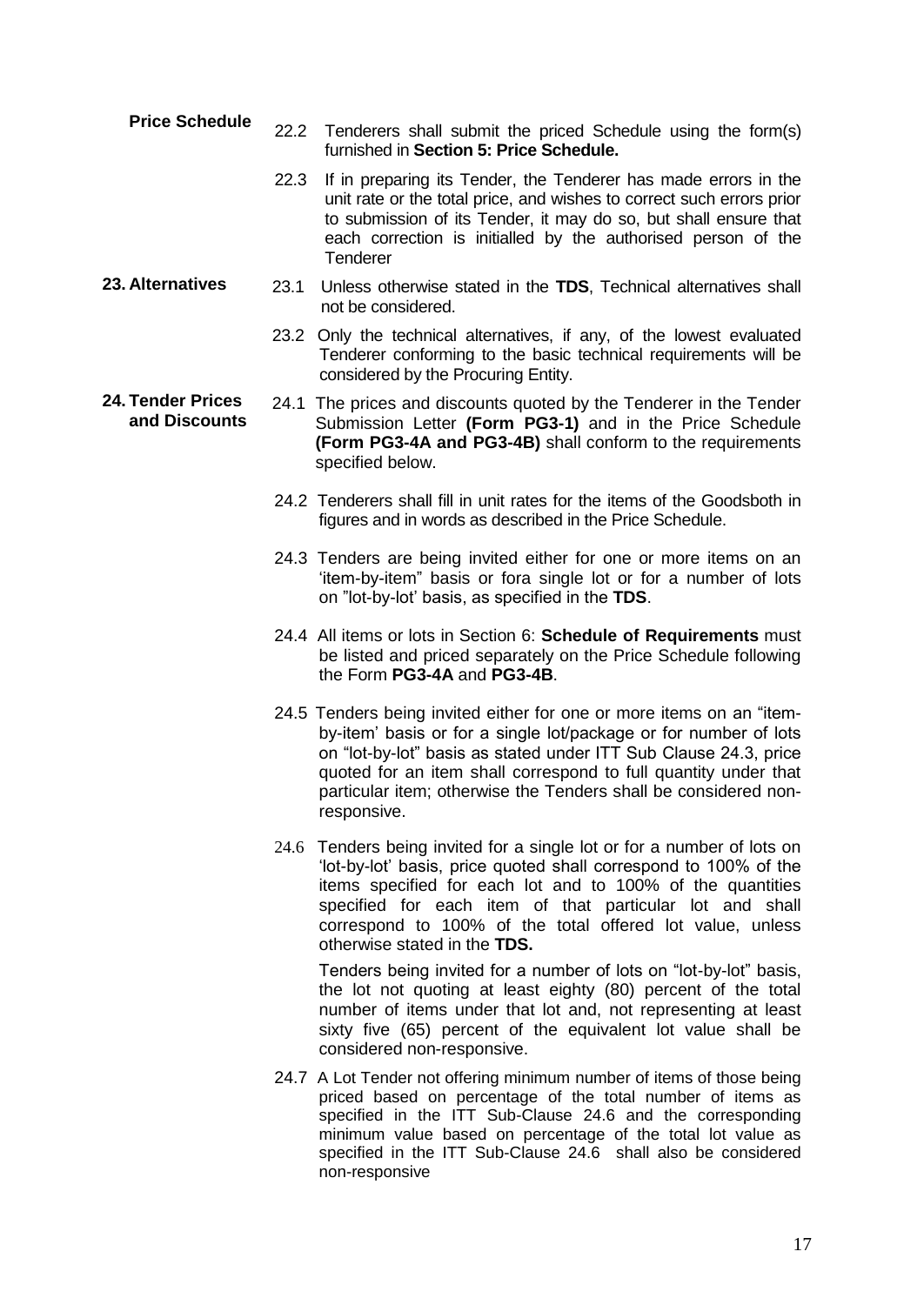- 24.8 Subject to ITT Sub-Clause 24.6, a Lot tender not offering a particular item which represents more than fifty percent (50%) of the estimated lot value identified by the Procuring Entity and specified in the **TDS**, even if it complies with the requirement of minimum number of items based on percentage of the total number of items as stated under ITT Sub Clause 24.6, shall be considered non-responsive.
- 24.9 The price to be quoted in Tender Submission Letter **(Form PG3-1)** shall be the total price of the Tender, excluding any discounts offered.
- 24.10Tenderers shall quote any unconditional discounts and the methodology for application of that discount in the Tender Submission Letter as stated under ITT Sub Clause 24.12
- 24.11 Tenderers wishing to offer any unconditional discount for the award of more than one lot shall specify the discount applicable to each lot, or alternatively, to any combination of lots within the package in their Tender. Discounts will be submitted as stated under ITT Sub Clause 24.11, provided the Tenders for all lots are submitted and opened together.
- 24.12 All applicable taxes, custom duties, VAT and other levies payable by the Contractor under the Contract, or for any other causes, as of the date twenty-eight (28) days prior to the deadline for submission of Tenders, shall be included in the unit rates and the total Tender price submitted by the Tenderers.
- 24.13 The price of a Contract shall be fixed in which case the unit prices may not be modified in response to changes in economic or commercial conditions.
- 25.1 Tenderers shall quote all prices in the Tender Submission Letter and in the Price schedule in Bangladesh Taka (BDT) currency.
- 26.1 Tenderers, if applying as a sole Tenderer, shall submit documentary evidence to establish its eligibility as stated under ITT Clause 5 and, in particular, it shall:
	- (a) complete the eligibility declarations in the Tender Submission Letter (**Form PG3-1**);
	- (b) complete the Tenderer Information (**Form PG3-2**);
	- (c) complete Subcontractor Information (**Form PG3-3**), if it intends to engage any Subcontractor(s).
- 27.1 Tenderers shall complete the country of origin declarations in the Price Schedule Formsand, submit documentary evidence to establish the origin of all Goods and related services to be supplied under the Contract as stated under ITT Clause 6.
	- 27.2 To establish the conformity of the Goods and related services to the Tender Documents, the Tenderer shall furnish as part of its Tender the documentary evidence that the Goods and related services conform to the technical specifications and standards in **Section 7, Technical Specifications.**
- <span id="page-17-0"></span>**25. Tender Currency**
- <span id="page-17-1"></span>**26. Documents Establishing the Eligibility of the Tenderer**
- <span id="page-17-2"></span>**27. Documents Establishing the Eligibility and Conformity of the Goods and Related services**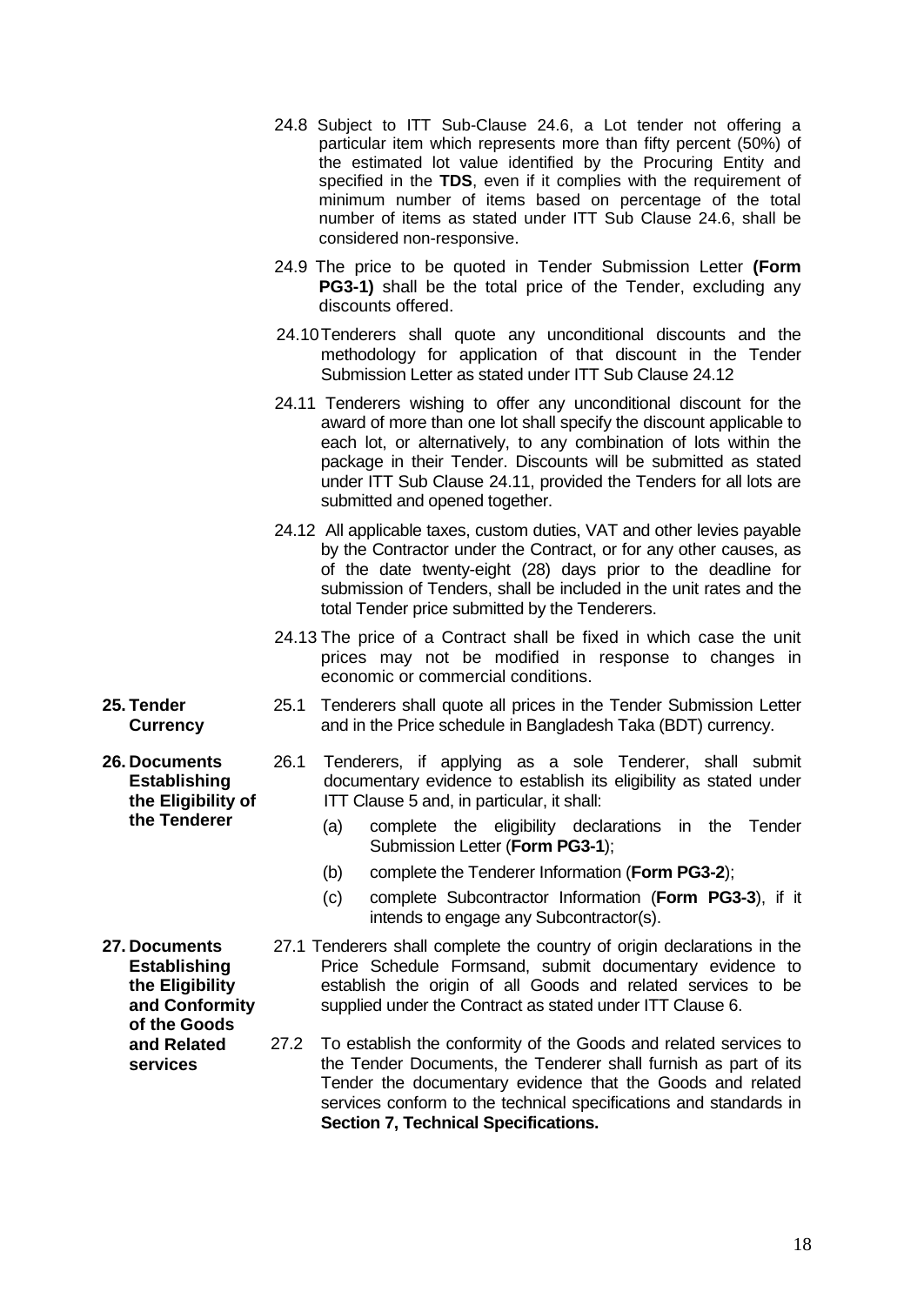<span id="page-18-0"></span>**28. Documents Establishing the Tenderer's Qualifications**

- 27.3 Documentary evidence of conformity of the Goods and related services to the Tender Documents may be in the form of literature, drawings, and data, and shall consist of:
	- (a) a detailed description of the essential technical and performance characteristics of the Goods;
	- (b) an"item-by-item" commentary on the Procuring Entity's Technical Specifications demonstrating substantial responsiveness of the Goods and related services to those specifications.
- 28.1 Tenderers shall complete and submit the Tenderer Information (**Form PG3-2**) and shall include documentary evidence, as applicable to satisfy the following:
	- (a) general experience in the supply of Goods and related services as stated under ITT Sub Clause 14.1(a). substantiated by the year of Tenderer's registration/constitution/licensing in its country of origin;
	- (b) specific experience of satisfactory completion of supply of Goods and related services under public or private sector of similar nature and size as stated under ITT Sub Clause 14.1(b), substantiated by Completion Certificate (s) issued ,or duly certified, by the relevant Procuring Entity(s);
	- (c) a minimum supply and/or production capacity of Goods and related services as stated under ITT Sub Clause 14.1(c), substantiated by the relevant documents or updated brochures of the supplier and/or manufacturer;
	- (d) adequacy of minimum liquid assets i.e working capital substantiated by Audit Reports or bank statement or credit line(s) substantiated by any scheduled Bank of Bangladesh in the format as specified (**Form PG3-8**), without alteration as stated under ITT Sub Clause 15.1(a);
	- (e) information regarding claims under litigation, current or during the last years as specified in the **TDS**, in which the Tenderer is involved, the parties concerned, and value of claim as stated under ITT Sub Clause 15.1(b), substantiated by statement in its letter-head pad;
	- (f) if required in the **TDS**, a Tenderer that does not manufacture or produce the Goods shall submit the **Manufacturer's Authorization Letter** (**Form PG3-6);**
	- (g) authority to seek references from the Tenderer's Bankers or any other sources in its letter-head pad; and
	- (h) reports on the financial standing of the Tenderers, such as profit and loss statements and audited balance sheet for the past years as specified in the **TDS**, substantiated by Audit Reports.
- <span id="page-18-1"></span>**29. Validity Period of Tender** 29.1 Tenders shall remain valid for the period specified in the **TDS** after the date of Tender submission deadline prescribed by the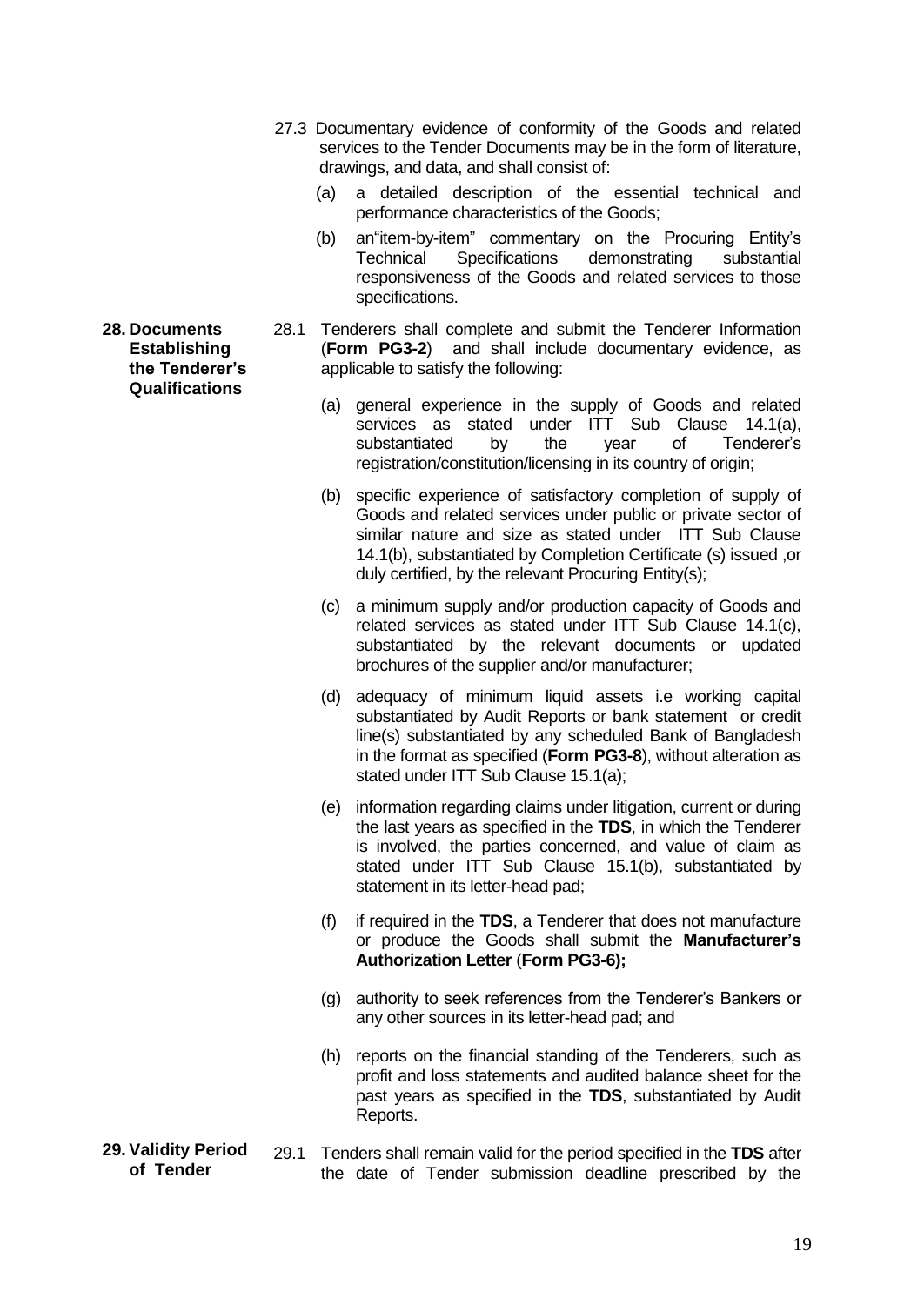Procuring Entity. A Tender valid for a period shorter than that specified will be considered non- responsive.

<span id="page-19-0"></span>**30. Extension of Tender Validity and Tender Security** 30.1 In exceptional circumstances, prior to the expiration of the Tender Validity period, the Procuring Entity may solicit all the Tenderers' consent to an extension of the period of validity of their Tenders; provided that those Tenderers have passed the preliminary examination as stated under ITT Sub Clause 47.2.

- 30.2 The request for extension of Tender Validity period shall state the new date of the validity of the Tender.
- 30.3 The request and the responses shall be made in writing. Validity of the Tender Security provided under ITT Clause 31 shall also be suitably extended for twenty-eight (28) days beyond the new date for the expiry of the Tender Validity. If a Tenderer does not respond or refuses the request it shall not forfeit its Tender Security, but its Tender shall no longer be considered in the evaluation proceedings. A Tenderer agreeing to the request will not be required or permitted to modify its Tender.
- <span id="page-19-1"></span>**31. Tender Security** 31.1 Tenderers shall furnish as part of its Tender, in favour of the Procuring Entity or as otherwise directed on account of the Tenderer, a Tender Security in original form (not copy) and in the amount, as specified in the **TDS.**
	- 31.2 One Tender Security, in a separate envelope, at the percentage as specified in **TDS**, of the total value of the items quoted by the Tenderer, shall be submitted, if so indicated that the Tenders for one or more items are invited on an "item-by-item" basis.
	- 31.3 In case of substitution of the Tender as stated under ITT Clause 42a new Tender Security shall be required in the substituted Tender.
- <span id="page-19-2"></span>**32. Form of Tender security**
	- 32.1 The Tender Security shall:
		- (a) at the Tenderer's option, be either;
			- i. in the form of a Bank Draft or Pay Order, or
			- ii. in the form of an irrevocable unconditional Bank Guarantee issued by any scheduled Bank of Bangladesh, in the format **(Form PG3-7),** without any alteration, furnished in Section 5: Tender and Contract Forms;
		- (b) be payable promptly upon written demand by the Procuring Entity in the case of the conditions, as stated under ITT Clause 35.1being invoked; and
		- (c) remain valid for at least twenty-eight (28) days beyond the expiry date of the Tender Validity in order to make a claim in due course against a Tenderer in the circumstances as stated under ITT Clause 35.1.
- <span id="page-19-3"></span>**33. Authenticity of Tender Security** 33.1 The authenticity of the Tender Security submitted by a Tenderer may be examined and verified by the Procuring Entity at its discretion in writing from the Bank issuing the security.

<sup>33.2</sup> If a Tender Security is found to be not authentic, the Procuring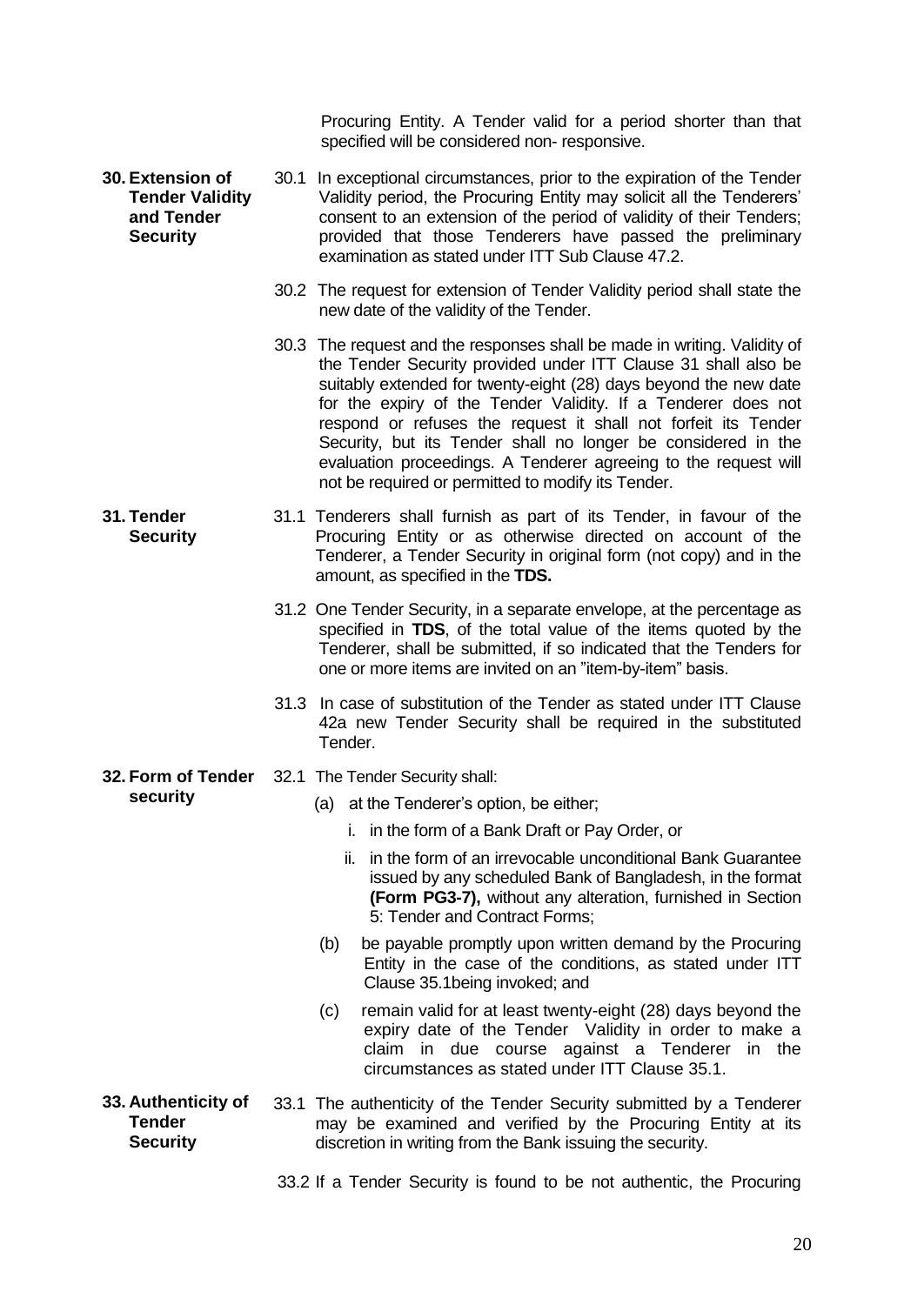<span id="page-20-2"></span><span id="page-20-1"></span><span id="page-20-0"></span>

|                                                   |      |     | Entity may proceed to take measures against that Tenderer as<br>stated under ITT Sub Clause 4.4.                                                                                                                                                                                                                                                                                                                                                                                                                                                                                                         |
|---------------------------------------------------|------|-----|----------------------------------------------------------------------------------------------------------------------------------------------------------------------------------------------------------------------------------------------------------------------------------------------------------------------------------------------------------------------------------------------------------------------------------------------------------------------------------------------------------------------------------------------------------------------------------------------------------|
|                                                   |      |     | 33.3 A Tender not accompanied by a valid Tender Security will<br>beconsidered non-responsive.                                                                                                                                                                                                                                                                                                                                                                                                                                                                                                            |
| 34. Return of<br><b>Tender</b><br><b>Security</b> |      |     | 34.1 No Tender Security shall be returned to the Tenderers before<br>contract signing.                                                                                                                                                                                                                                                                                                                                                                                                                                                                                                                   |
|                                                   |      |     | 34.2 Unsuccessful Tenderer's Tender Security will be discharged or<br>returned as soon as possible but within twenty-eight (28) days<br>after the expiry of the Tender Validity period as stated under ITT<br>Sub Clause 29.1                                                                                                                                                                                                                                                                                                                                                                            |
|                                                   |      |     | 34.3 The Tender Security of the successful Tenderer will be discharged<br>upon the Tenderer's furnishing of the performance security and<br>signing of the Agreement.                                                                                                                                                                                                                                                                                                                                                                                                                                    |
| 35. Forfeiture of                                 |      |     | 35.1 The Tender Security may be forfeited, if a Tenderer:                                                                                                                                                                                                                                                                                                                                                                                                                                                                                                                                                |
| <b>Tender</b><br><b>Security</b>                  |      | (a) | withdraws its Tender after opening of Tenders but within<br>the validity of the Tender, as stated under ITT Sub Clause<br>29 and 30; or                                                                                                                                                                                                                                                                                                                                                                                                                                                                  |
|                                                   |      | (b) | refuses to accept a Notification of Award, as stated under<br>ITT Sub Clause 61.3; or                                                                                                                                                                                                                                                                                                                                                                                                                                                                                                                    |
|                                                   |      | (c) | fails to furnish performance security, as stated under ITT<br>Sub Clause 62.1; or                                                                                                                                                                                                                                                                                                                                                                                                                                                                                                                        |
|                                                   |      | (d) | refuses to sign the Contract, as stated under ITT Sub<br>Clause 67.2; or                                                                                                                                                                                                                                                                                                                                                                                                                                                                                                                                 |
|                                                   |      | (e) | does not accept the correction of the Tender price<br>following the correction of arithmetic errors, as stated<br>under ITT Sub Clause 51.                                                                                                                                                                                                                                                                                                                                                                                                                                                               |
| 36. Format and<br>Signing of<br>Tender            | 36.1 |     | Tenderers shall prepare one (1) original of the documents<br>comprising the Tender as described in ITT Clause 21 and clearly<br>mark it "ORIGINAL". In addition, the Tenderer shall prepare one<br>(1) copies of the Tender, as specified in the TDS and clearly mark<br>each of them "COPY". In the event of any discrepancy between<br>the original and the copies, the original shall prevail.                                                                                                                                                                                                        |
|                                                   | 36.2 |     | Alternatives, if permitted under ITT Clause 23, shall be clearly<br>marked "Alternative".                                                                                                                                                                                                                                                                                                                                                                                                                                                                                                                |
|                                                   | 36.3 |     | The original and each copy of the Tender shall be typed or written<br>in indelible ink and shall be signed by the Person duly authorized<br>to sign on behalf of the Tenderer. This Tender specific<br>authorization shall be attached to the Tender Submission Letter<br>(Form PG3-1). The name and position held by each Person(s)<br>signing the authorization must be typed or printed below the<br>signature. All pages of the original and of each copy of the Tender,<br>except for un-amended printed literature, shall be numbered<br>sequentially and signed by the person signing the Tender. |
|                                                   | 36.4 |     | Any interlineations, erasures, or overwriting shall be valid only if they                                                                                                                                                                                                                                                                                                                                                                                                                                                                                                                                |

21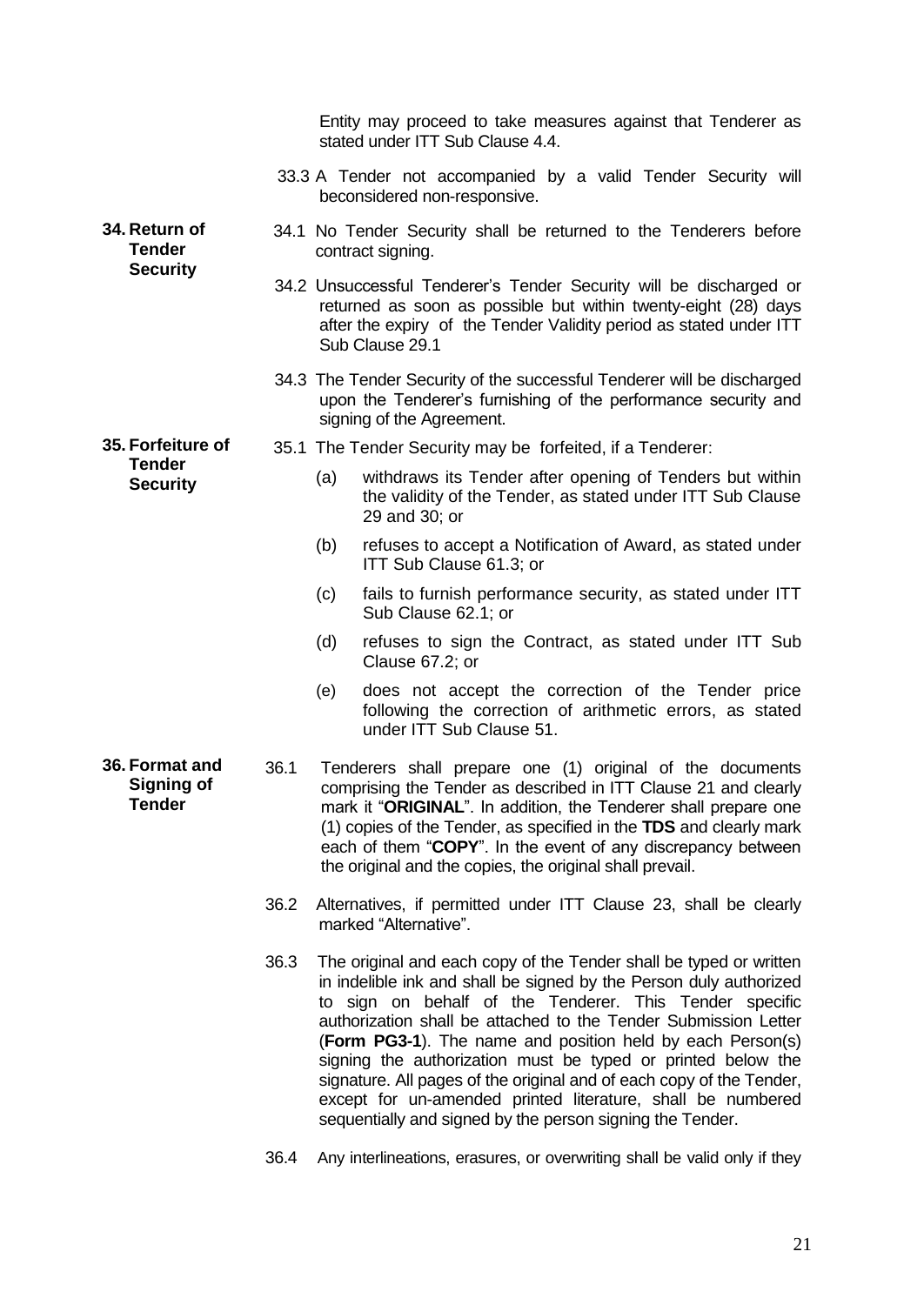are signed or initialled by the Person(s) signing the Tender.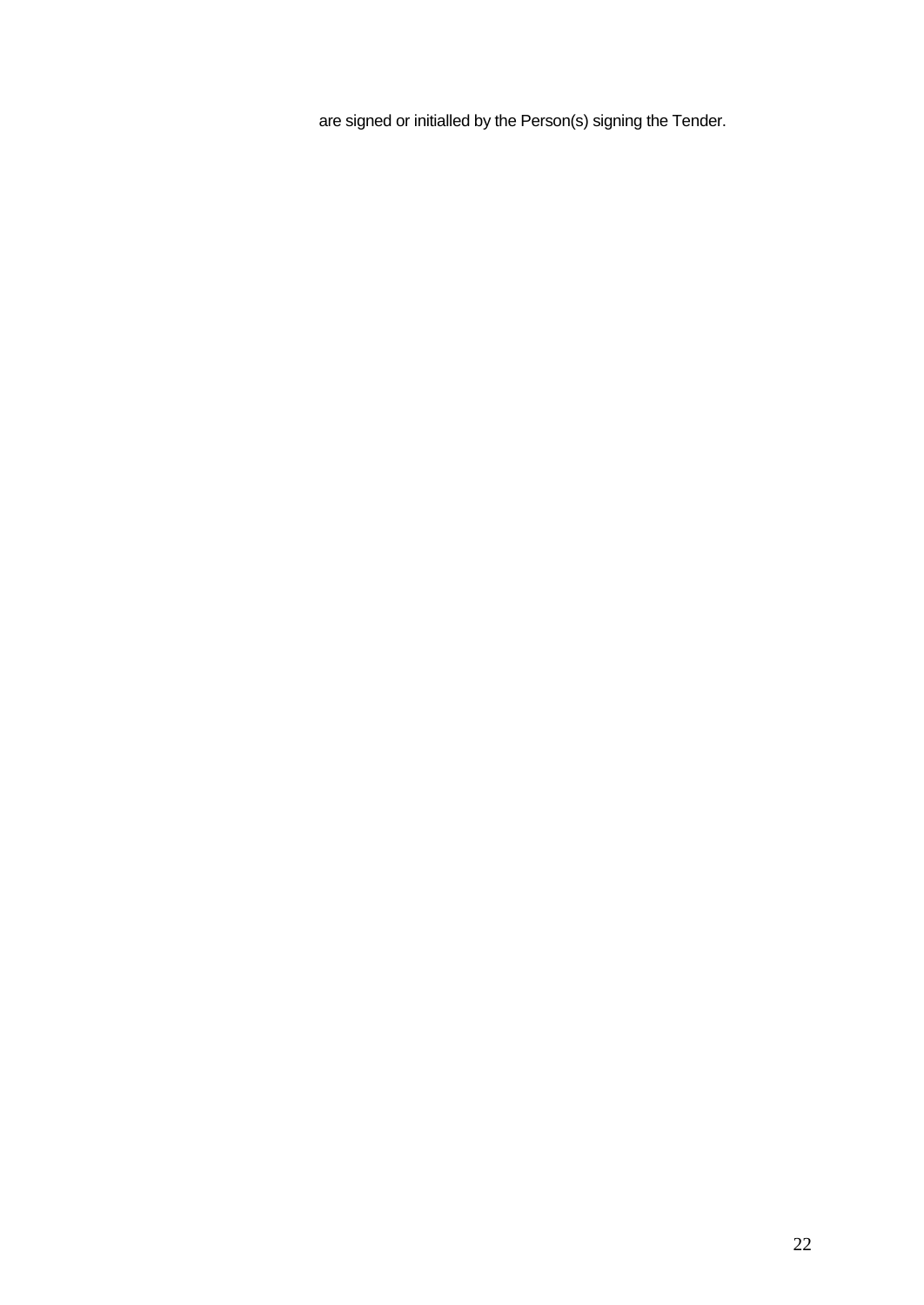#### **E. Tender Submission**

<span id="page-22-1"></span><span id="page-22-0"></span>**37. Sealing, Marking and Submission of Tender**

37.1 Tenderer shall enclose the original in one (1) envelope and all the copies of the Tender, including the alternative , if permitted under ITT Clause 23 in another envelope, duly marking the envelopes as "ORIGINAL (O)" "ALTERNATIVE (A)" (if permitted) and "COPY." These sealed envelopes will then be enclosed and sealed in one (1) single outer envelope.

37.2 The inner and outer envelopes shall:

be addressed to the Procuring Entity as stated under ITT Sub Clause 38.1;

bear the name of the Tender and the Tender Number as stated under ITT Sub Clause 1.1;

bear the name and address of the Tenderer:

bear a statement "DO NOT OPEN BEFOR 1:30PM on 30 May 2018" the time and date for Tender opening, as stated under ITT Sub Clause 44.1

(e) bear any additional identification marks as specified in the **TDS**

- 37.3 Tenderers are solely and entirely responsible for pre-disclosure of Tender information if the envelope(s) are not properly sealed and marked.
- 37.4 Tenders shall be delivered by hand or by mail, including courier services to location as designated in the ITT Sub Clause 38.1.
- 37.5 The Procuring Entity will, on request, provide the Tenderer with a receipt showing the date and time when it's Tender was received.
- <span id="page-22-2"></span>**38. Deadline for Submission of Tenders**
	- 38.1 Tenders shall be delivered to the Procuring Entity at the address specified in the **TDS** and not later than the date and time specified in the **TDS**.
	- 38.2 The Procuring Entity may, at its discretion, extend the deadline for submission of Tender as stated under ITT Sub Clause 37.1, in which case all rights and obligations of the Procuring Entity and Tenderers previously subject to the deadline will thereafter be subject to the new deadline as extended.
	- 38.3 If submission of Tenders is allowed in more than one location, the date and time, for submission of Tenders for both the primary and the secondary place(s), shall be the "**same and not different**" as specified in the **TDS.**
	- 38.4 The Procuring Entity shall ensure that the Tenders received at the secondary place(s) are hand-delivered at the primary place as stated under ITT Sub Clause38.1, within THREE (3) HOURS after the deadline for submission of Tenders at the secondary place (s), in case of MULTIPLE DROPPING as stated under ITT Sub Clause 38.3, as specified in the **TDS**.
- <span id="page-22-3"></span>**39. Late Tender** 39.1 Any Tender received by the Procuring Entity after the deadline for submission of Tenders as stated under ITT Sub Clause 38.1, shall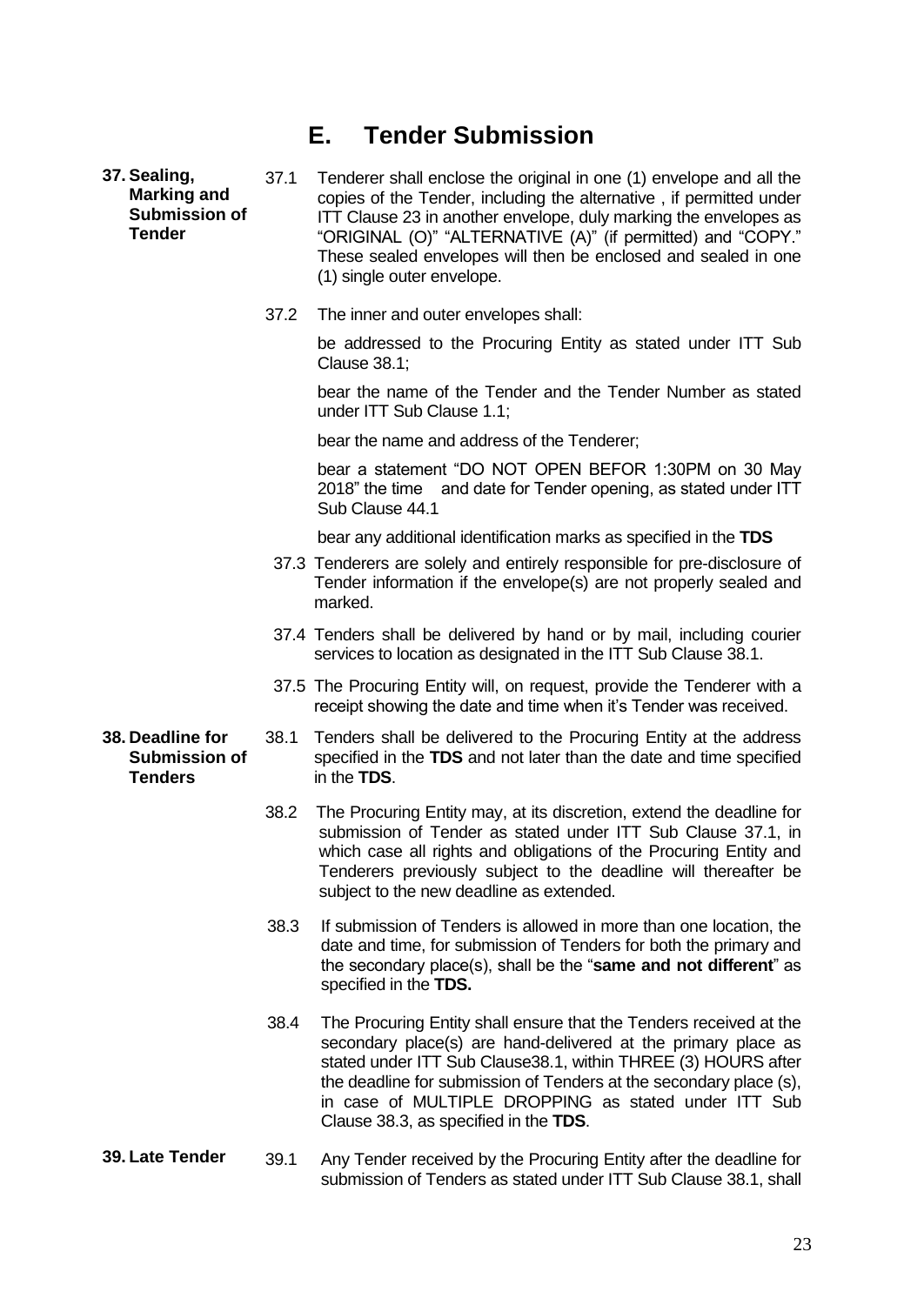be declared LATE and returned unopened to the Tenderer.

- <span id="page-23-0"></span>**40. Modification, Substitution or Withdrawal of Tenders** 40.1 Tenderers may modify, substitute or withdraw its Tender after it has been submitted by sending a written notice duly signed by the authorised signatory properly sealed, and shall include a copy of the authorisation; provided that such written notice including the affidavit is received by the Procuring Entity prior to the deadline for submission of Tenders as stated under ITT Sub Clause 38.1.
- <span id="page-23-1"></span>**41. Tender Modification** 41.1 Tenderers shall not be allowed to retrieve its original Tender, but shall be allowed to submit corresponding modification to its original Tender marked as "**MODIFICATION".**
- <span id="page-23-2"></span>**42. Tender Substitution** 42.1 Tenderers shall not be allowed to retrieve its original Tender, but shall be allowed to submit another Tender marked as **"SUBSTITUTION".**
- <span id="page-23-3"></span>**43. Withdrawal of Tender** 43.1 Tenderers shall be allowed to withdraw its Tender by a Letter of Withdrawal marked as **"WITHDRAWAL**".

#### <span id="page-23-4"></span>**F. Tender Opening and Evaluation**

- 44.1 Tenders shall be opened immediately after the deadline for submission of Tenders at the primary place as specified in the **TDS** but not later than **ONE HOUR** after expiry of the submission deadline at the same primary place unless otherwise stated under ITT Sub Clause 44.2.
	- 44.2 If submission of Tenders is allowed in more than one location as stated under ITT Sub Clause 38.3 and 38.4,Tenders shall be opened, immediately after receipt of Tenders from all the secondary place(s), at the primary place.
	- 44.3 Persons not associated with the Tender may not be allowed to attend the public opening of Tenders.
	- 44.4 Tenderers' representatives shall be duly authorised by the Tenderer. Tenderers or their authorised representatives will be allowed to attend and witness the opening of Tenders, and will sign a register evidencing their attendance.
	- 44.5 The authenticity of withdrawal or substitution of, or modifications to original Tender, if any made by a Tenderer in specified manner, shall be examined and verified by the Tender Opening Committee (TOC) based on documents submitted under ITT Sub Clause 40.1.
	- 44.6 Ensuring that only the correct (M), (S), (A),(O) envelopes are opened, details of each Tender will be dealt with as follows:
		- (a) the Chairperson of the TOC will read aloud each Tender and record in the Tender Opening Sheet (TOS);
		- (i) the name and address of the Tenderer;
		- (ii) state if it is a withdrawn, modified, substituted, or original

<span id="page-23-5"></span>**44. Tender Opening**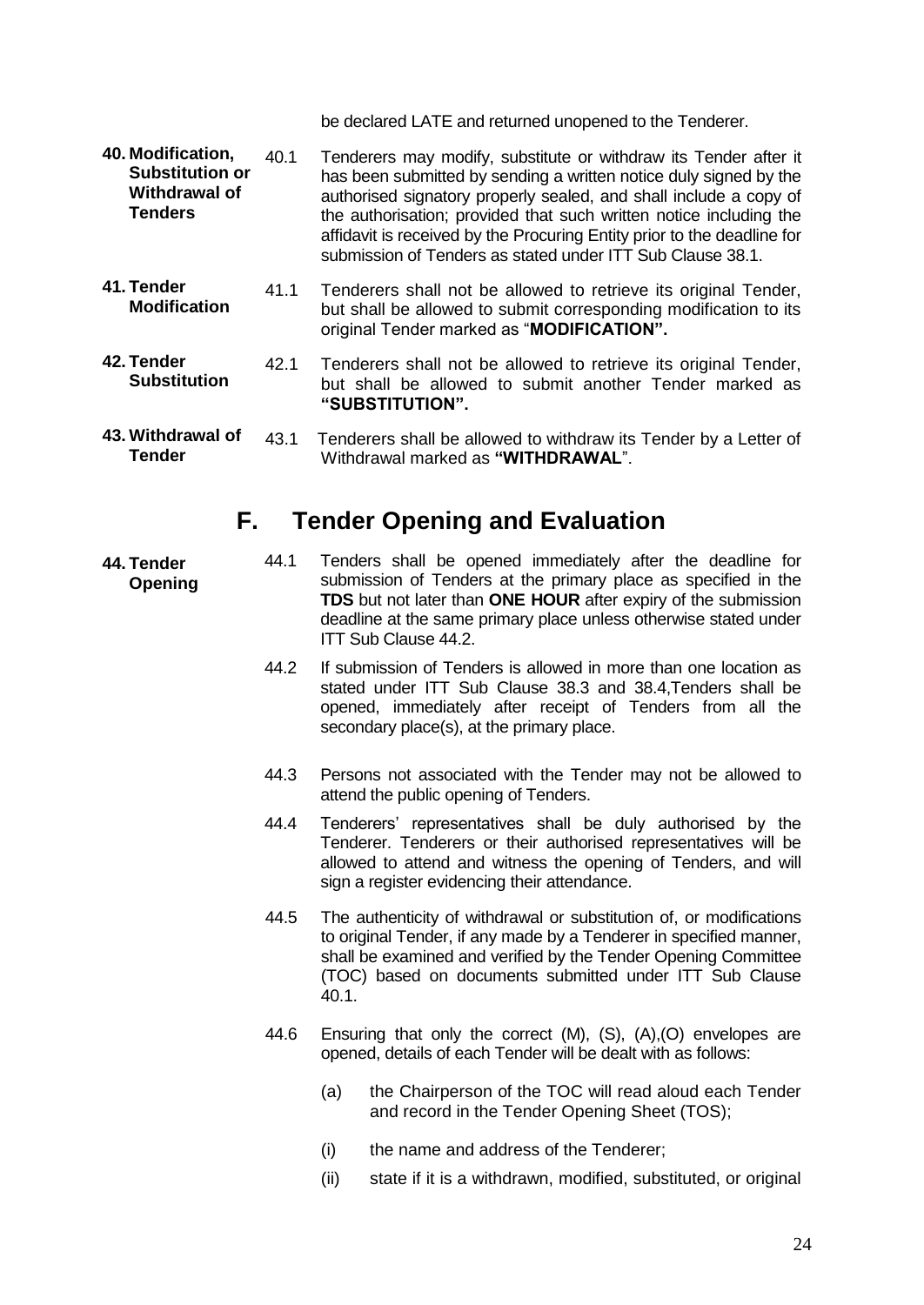Tender;

- (iii) the Tender price;
- (iv) any discounts;
- (v) any alternatives;
- (vi) the presence or absence of any requisite Tender Security; and
- (vii) such other details as the Procuring Entity, at its discretion, may consider appropriate;
- (b) only discounts and alternative read aloud at the Tender opening will be considered in evaluation;
- (c) all pages of the original version of the Tender, except for un-amended printed literature, will be initialled by members of the TOC.
- 44.7 Upon completion of Tender opening, all members of the TOC and the Tenderers or Tenderer's duly authorised representatives attending the Tender opening shall sign by name, address, designation, the TOS, copies of which shall be issued to the Head of the Procuring Entity or an officer authorised by him or her and also to the members of the Tender Opening Committee and any authorised Consultants and, to the Tenderers immediately
- 44.8 The omission of a Tenderer's signature on the record shall not invalidate the contents and effect of the record under ITT Sub-Clause 44.7.
- 44.9 No Tender will be rejected at the Tender opening stage except the LATE Tenders as stated in the ITT Clause 39.
- <span id="page-24-0"></span>**45. Evaluation of Tenders** 45.1 Tenders shall be examined and evaluated only on the basis of the criteria specified in the Tender Document.
	- 45.2 **Tender Evaluation Committee** (**TEC**) shall examine, evaluate and compare Tenders that are responsive to the requirements of Tender Documents in order to identify the successful Tenderer.
- <span id="page-24-1"></span>**46. Evaluation process** 46.1 TEC may consider a Tender as responsive in the Evaluation, only if it is submitted in compliance with the mandatory requirements set out in the Tender Document. The evaluation process should begin immediately after tender opening following four steps:
	- (a) Preliminary Examination;
	- (b) Technical Examinations and Responsiveness;
	- (c) Financial evaluation and price comparison;
	- (d) Post-qualification of the lowest evaluated responsive Tenders.
- <span id="page-24-2"></span>**47. Preliminary** 47.1 TEC shall examine the Tenders to confirm that all documentation as stated under ITT Clause 21 has been provided, to determine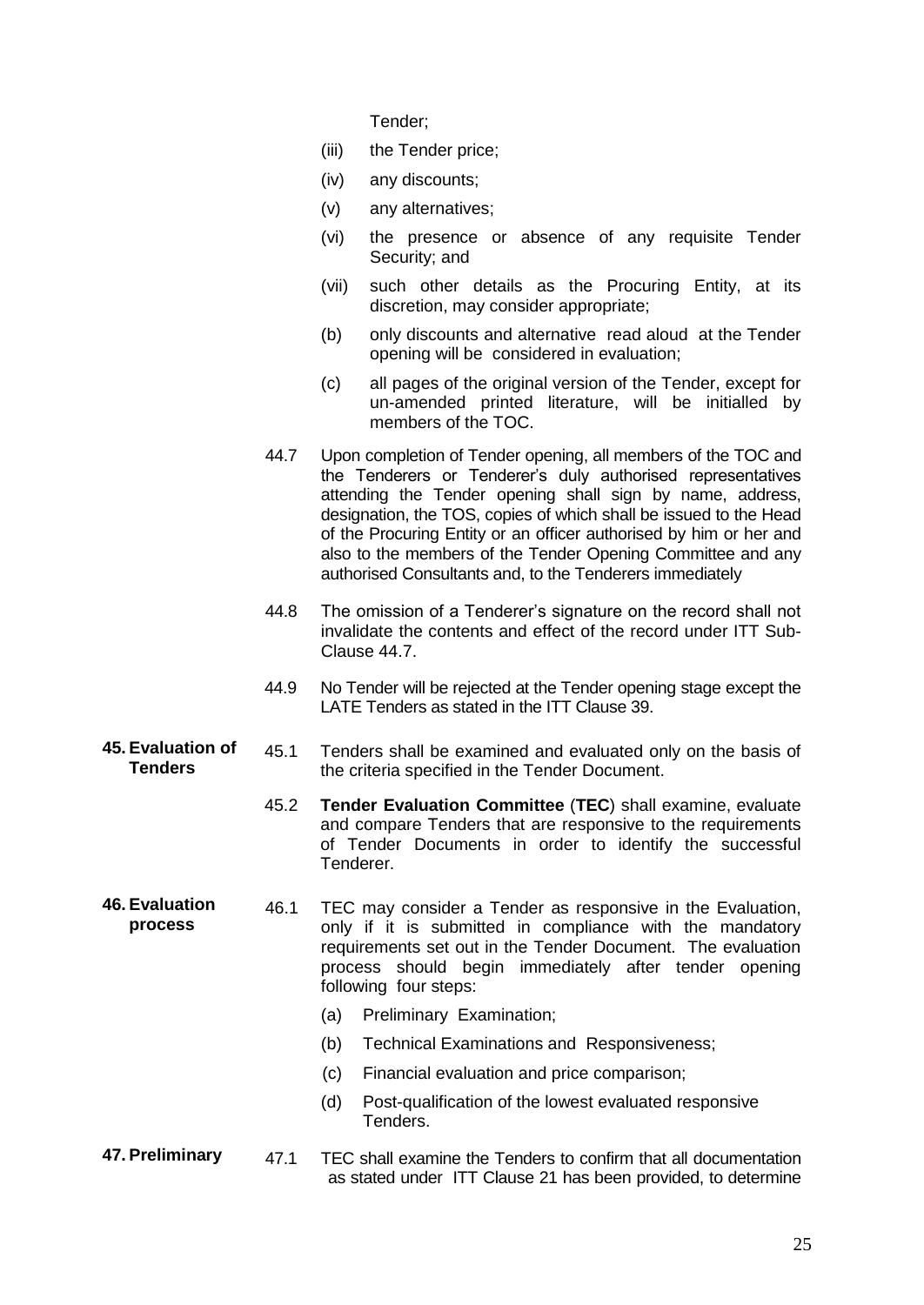<span id="page-25-0"></span>

| <b>Examination</b>                                                          |      | the completeness of each document submitted |                                                                                                                                                                                                                                   |
|-----------------------------------------------------------------------------|------|---------------------------------------------|-----------------------------------------------------------------------------------------------------------------------------------------------------------------------------------------------------------------------------------|
|                                                                             | 47.2 |                                             | TEC shall confirm that the following documents and information<br>have been provided in the tender. If any of these documents or<br>information is missing, the offer shall be rejected;                                          |
|                                                                             |      |                                             | (a) Tender Submission Letter;                                                                                                                                                                                                     |
|                                                                             |      |                                             | (b) Priced Schedule;                                                                                                                                                                                                              |
|                                                                             |      | (c)                                         | Written confirmation authorizing the signatory of the Tender<br>to commit the Tenderer; and                                                                                                                                       |
|                                                                             |      |                                             | (d) Valid Tender Security.                                                                                                                                                                                                        |
| <b>48. Technical</b><br><b>Examinations</b><br>and<br><b>Responsiveness</b> | 48.1 | evidence.                                   | TEC's determination of a Tender's responsiveness is to be based<br>on the contents of the Tender itself without recourse to extrinsic                                                                                             |
|                                                                             | 48.2 |                                             | A responsive Tender is one that conforms in all respects to the<br>requirements of the Tender Document without material deviation,<br>reservation, or omission. A material deviation, reservation, or<br>omission is one that:    |
|                                                                             |      | (a)                                         | affects in any substantial way the scope, quality, or<br>performance of the Goods and related services specified<br>in the Contract; or                                                                                           |
|                                                                             |      | (b)                                         | limits in any substantial way, or is inconsistent with the<br>Tender Documents, the Procuring Entity's rights or the<br>Tenderer's obligations under the Contract; or                                                             |
|                                                                             |      | (c)                                         | if rectified would unfairly affect the competitive position of<br>other Tenderers presenting responsive tenders.                                                                                                                  |
|                                                                             |      |                                             | During the evaluation of Tenders, the following definitions shall apply:                                                                                                                                                          |
|                                                                             |      | Document;                                   | "Deviation" is a departure from the requirements specified in the Tender                                                                                                                                                          |
|                                                                             |      |                                             | "Reservation" is the setting of limiting conditions or withholding from complete<br>acceptance of the requirements specified in the Tender Document; and                                                                          |
|                                                                             |      |                                             | "Omission" is the failure to submit part or all of the information or<br>documentation required in the Tender Document.                                                                                                           |
|                                                                             | 48.3 |                                             | If a Tender is not responsive to the mandatory requirements set<br>out in the Tender Document, shall not subsequently be made<br>responsive by the Tenderer by correction of the material deviation,<br>reservation, or omission. |
|                                                                             | 48.4 |                                             | There shall be no requirement as to the minimum number of<br>responsive tenders.                                                                                                                                                  |
|                                                                             | 48.5 |                                             | There shall be no automatic exclusion of Tenders which are above<br>or below the official estimate.                                                                                                                               |
|                                                                             | 48.6 |                                             | TEC will examine the adequacy and authenticity of the<br>documentary evidence which may follow the order below:                                                                                                                   |
|                                                                             |      | (a)                                         | verification of the completeness of the country of origin<br>declaration in the Price Schedule for Goods and related                                                                                                              |
|                                                                             |      |                                             |                                                                                                                                                                                                                                   |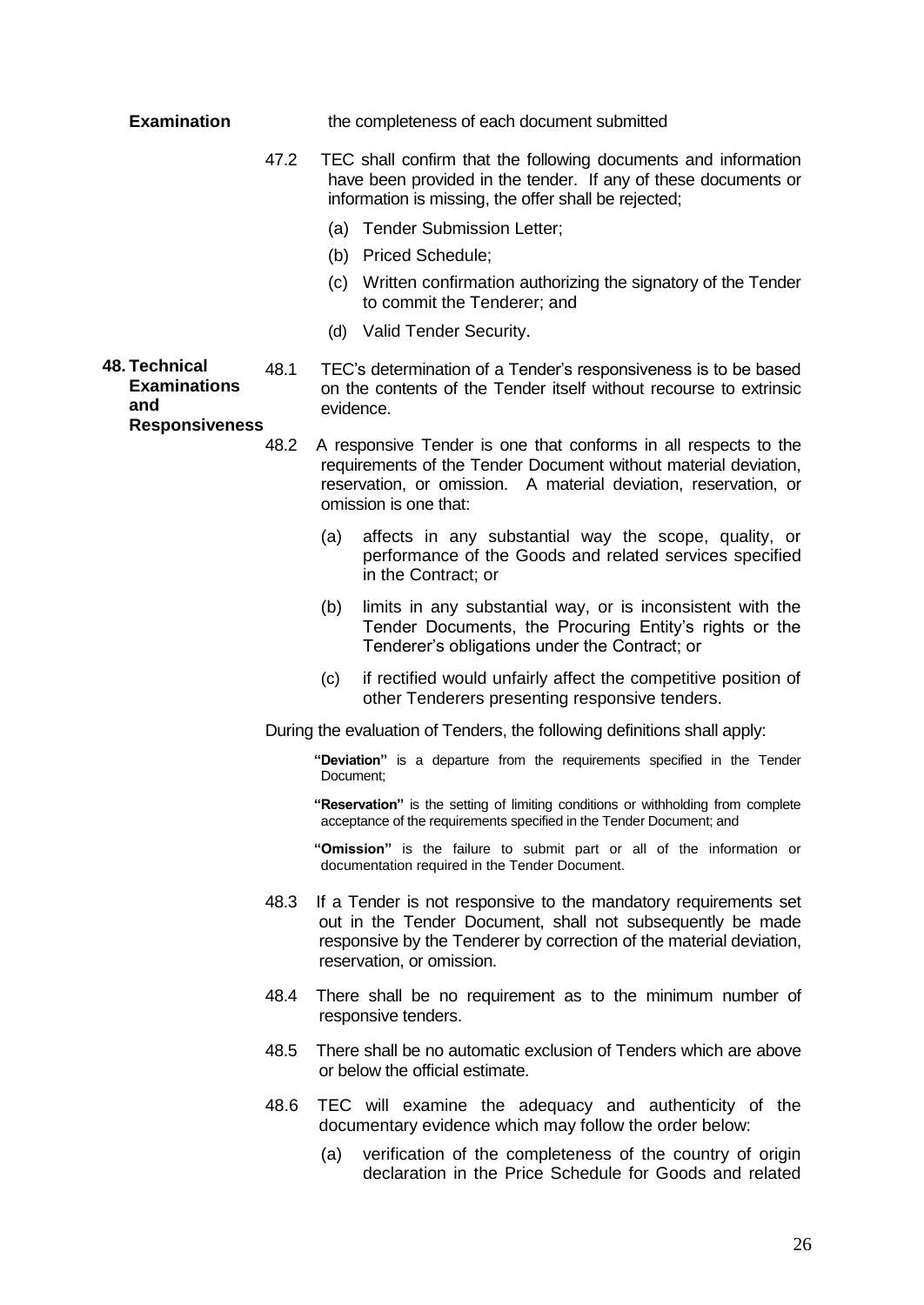services (**Form PG3-4A and 4B**) to determine the eligibility of the Goods and related services.

- (b) verification and examination of the documentary evidence and completed Specification Submission Sheet **(Form PG3-5**) to determine the conformity of the Goods and related services .
- (c) verification and examination of the documentary evidence that the Tenderer's qualifications conform to the Tender Document and the Tenderer meets each of the qualification criterion specified in Sub Section C, Qualification Criteria.
- 48.7 Provided that a Tender is responsive, TEC may request that the Tenderer submit the necessary information or documentation, within a reasonable period of time, to rectify nonmaterial nonconformities or omissions in the Tender related to documentation requirements. Such omission shall not be related to any aspect of the rates of the Tender reflected in the completed Price Schedule or any mandatory criteria. Failure of the Tenderer to comply with the request may result in the consideration of its Tender as non-responsive.
- 48.8 The TEC may regard a Tender as responsive even if it contains;
	- (a) minor or insignificant deviations which do not meaningfully alter or depart from the technical specifications, characteristics and commercial terms and, conditions or other mandatory requirements set out in the Tender Document; or
	- (b) errors or oversights, that if corrected, would not alter the key aspects of the Tender.
- <span id="page-26-0"></span>**49. Clarification on**  49.1 TEC may ask Tenderers for clarification of their Tenders, in order **Tender** to facilitate the examination and evaluation of Tenders. The request for clarification by the TEC and the response from the Tenderer shall be in writing, and Tender clarifications which may lead to a change in the substance of the Tender or in any of the key elements of the Tender as stated under ITT Sub Clause 49.2, will neither be sought nor be permitted.
	- 49.2 Change in the Tender price shall not be sought or permitted, except to confirm correction of arithmetical errors discovered by the Procuring Entity in the evaluation of the Tender, as sated under ITT Clause 51.
	- 49.3 Any request for clarifications by the TEC shall not be directed towards making an apparently non-responsive Tender responsive and reciprocally the response from the concerned Tenderer shall not be articulated towards any addition, alteration or modification to its Tender.
	- 49.4 If a Tenderer does not provide clarifications of its Tender by the date and time set in the TEC's written request for clarification, its Tender shall not be considered in the evaluation.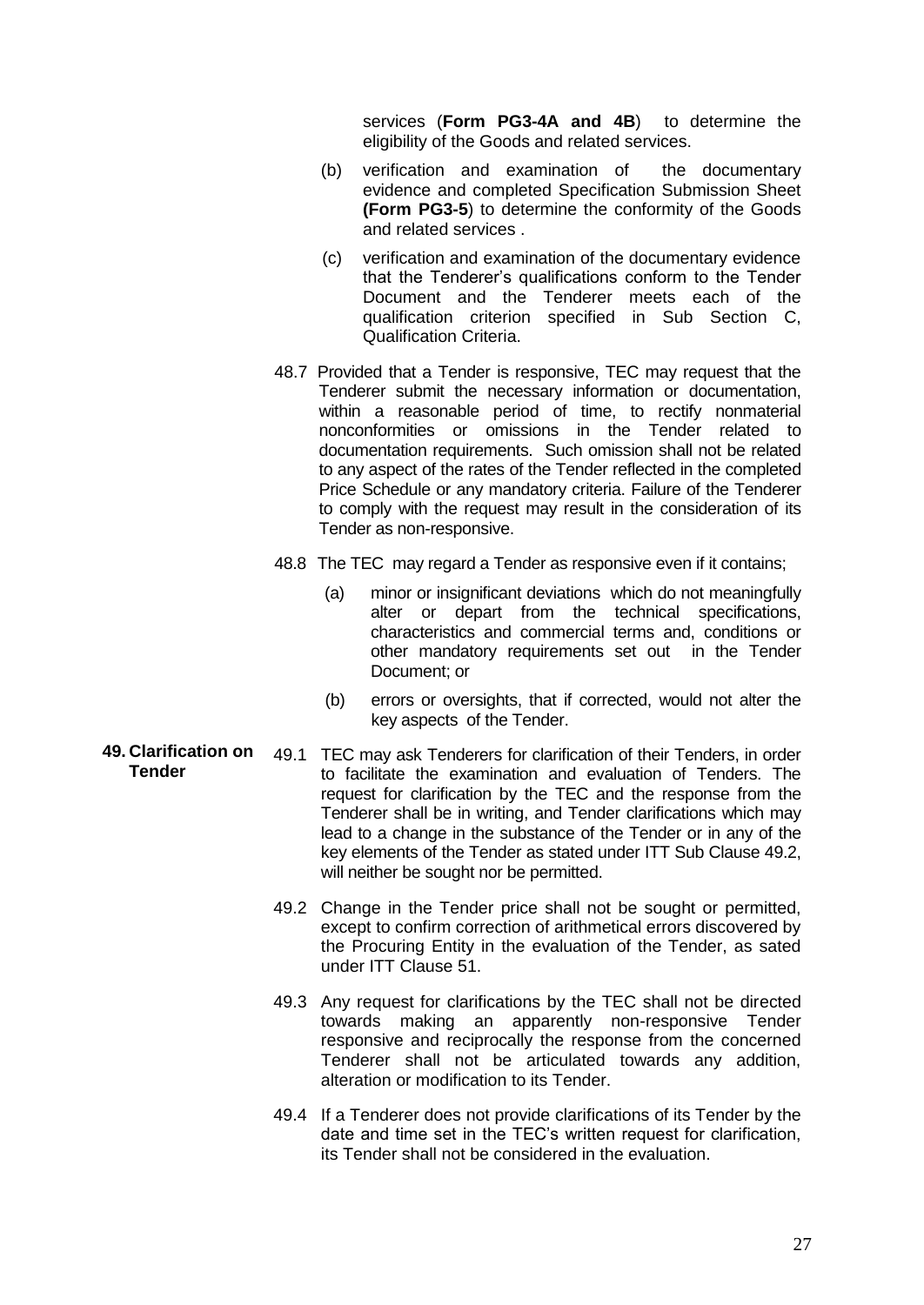- <span id="page-27-0"></span>**50. Restrictions on the Disclosure of Information** 50.1 Following the opening of Tenders until issuance of Notification of Award no Tenderer shall, unless requested to provide clarification to its Tender or unless necessary for submission of a complaint, communicate with the concerned Procuring Entity.
	- 50.2 Tenderers shall not seek to influence in anyway, the examination and evaluation of the Tenders.
	- 50.3 Any effort by a Tenderer to influence a Procuring Entity in its decision concerning the evaluation of Tenders, Contract awards may result in the rejection of its Tender as well as further action in accordance with Section 64 (5) of the Public Procurement Act 2006.
	- 50.4 All clarification requests shall remind Tenderers of the need for confidentiality and that any breach of confidentiality on the part of the Tenderer may result in their Tender being nonresponsive.
- <span id="page-27-1"></span>**51. Correction of Arithmetical Errors** 51.1 Provided that the Tender is responsive, TEC shall correct arithmetical errors on the following basis:
	- (a) If there is a discrepancy between the unit price and the line item total that is obtained by multiplying the unit price by the quantity, the unit price shall prevail and the line item total shall be corrected, unless in the opinion of the TEC there is an obvious misplacement of the decimal point in the unit price, in which case the total price as quoted will govern and the unit price will be corrected;
	- (b) If there is an error in a total corresponding to the addition or subtraction of subtotals, the subtotals shall prevail and the total shall be corrected; and
	- (c) if there is a discrepancy between words and figures, the amount in words shall prevail, unless the amount expressed in words is related to an arithmetic error, in which case the amount in figures shall prevail subject to (a) and (b) above.
	- 51.2 TEC shall correct the arithmetic errors and shall promptly notify the concerned Tenderer(s), if the Tenderer does not accept the correction of arithmetic errors, its Tender shall be rejected.
	- 52.1 TEC will evaluate each Tender that has been determined, up to this stage of the evaluation, to be responsive to the requirements set out in the Tender Document.
		- 52.2 To evaluate a Tender, TEC will consider the following:
			- (a) Tender price for Item(s) or Lot
			- (b) adjustment for correction of arithmetical errors as stated under ITTSub Clause51.2;
			- (c) adjustment for application of the methodology for determining the equivalent lot value, as stated under ITT Sub Clause 23.8, if any;
			- (d) adjustment for application of the economic factors, as

<span id="page-27-2"></span>**52. Financial Evaluation**

28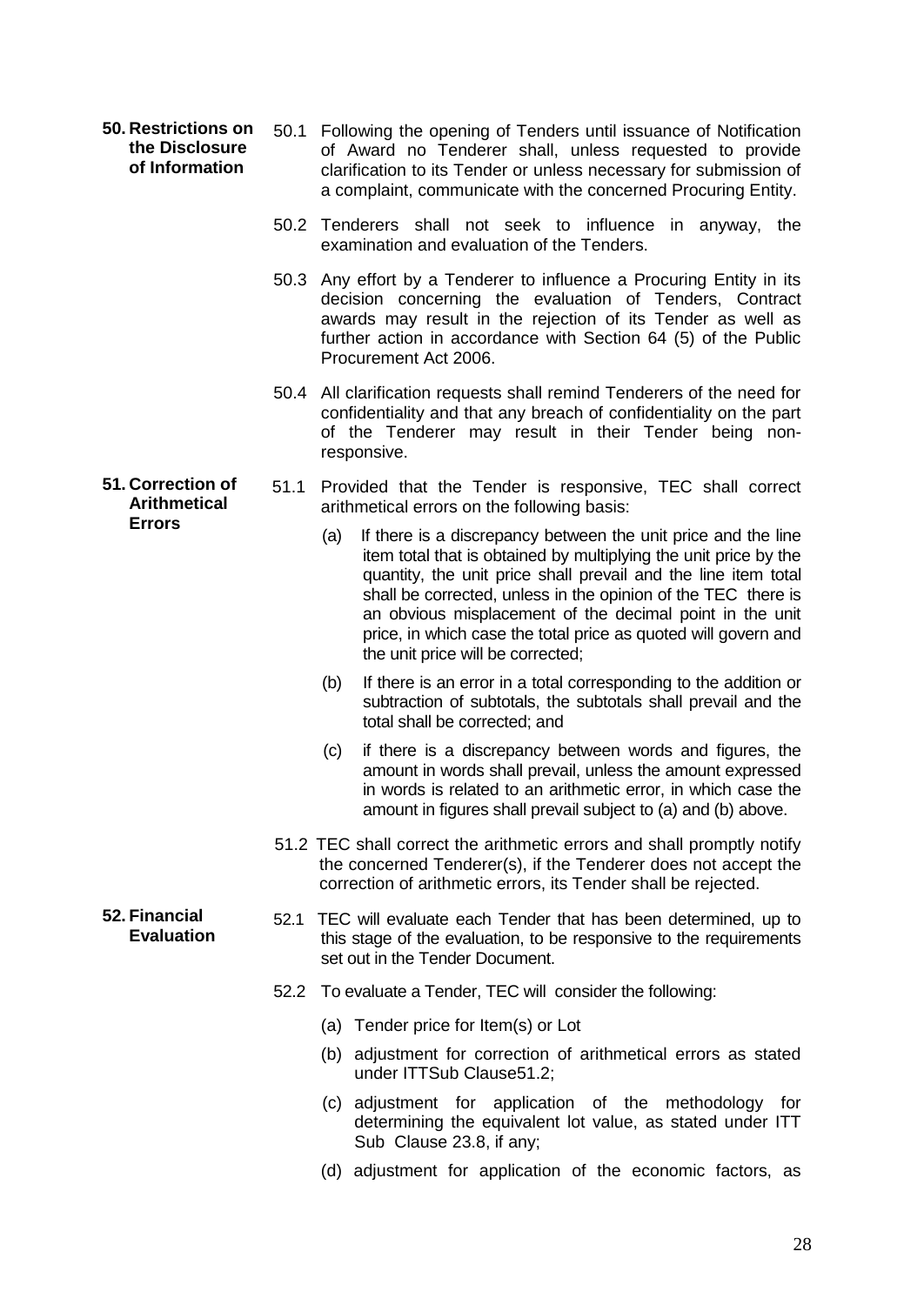stated under ITT Sub Clause 52.6, if any;

- (e) adjustment in order to take into consideration the unconditional discounts and methodology for application of the discount offered for being awarded more than one lot, as stated under ITT Sub Clauses 24.11 and 24.12, if any.
- 52.3 Variations, deviations, alternatives and other factors which are in excess of the requirements of the Tender Document or otherwise result in unsolicited benefits for the Procuring Entity will not be taken into account in Tender evaluation
- 52.4 If so indicated in the ITT Sub Clause 24.3 the TEC may award one or multiple lots to one Tenderer following the methodology specified in ITT Sub Clause 52.5
- 52.5 To determine the lowest-evaluated lot or combination of lots, the TEC will take into account:
	- (a) the lowest-evaluated Tender for each item(s) or lot, as applicable .
	- (b) the resources sufficient to meet the qualifying criteria for the individual lot or aggregate of the qualifying criteria for the multiple lots; and
	- (c) the price reduction on account of discount per lot or combination of lots and the methodology for application of the discount as offered by the Tenderer in its Tender.
- 52.6 The Procuring Entity's evaluation of a Tender may require the consideration of other factors, in addition to the Tender price quoted as stated under ITT Clause 24. The effect of the factors selected, if any, shall be expressed in monetary terms to facilitate comparison of Tenders. The factors, methodologies and criteria to be used shall be as specified in **TDS**. The applicable economic factors, for the purposes of evaluation of Tenders shall be:
	- (a) adjustment for deviations in the Delivery and Completion Schedule;
	- (b) cost of major replacement components, mandatory spare parts and service.
- 52.7 If the winning lot is missing some item(s), as stated under ITT Sub Clause 23.8, comprising twenty (20) percent or less number of items in the lot, the Procuring Entity may procure those missing item(s) from the other responsive Tenderer(s)quoting the lowest price for the missing item(s).
- 52.8 TEC may recommend to increase the amount of the Performance Security above the amounts as stated under ITT Sub Clause 62.1 but not exceeding twenty-five (25) percent of the Contract Price, if in the opinion of the TEC, it is found that the Tender is significantly below the updated official estimated cost.
- <span id="page-28-0"></span>**53. Assessing the Price of unpriced**  53.1 If it is so permitted under ITT Clause 24, any Tenderer offered only eighty percent (80%) the items of a lot as stated under ITT Sub-Clause 24.7, the TEC shall calculate the total lot value by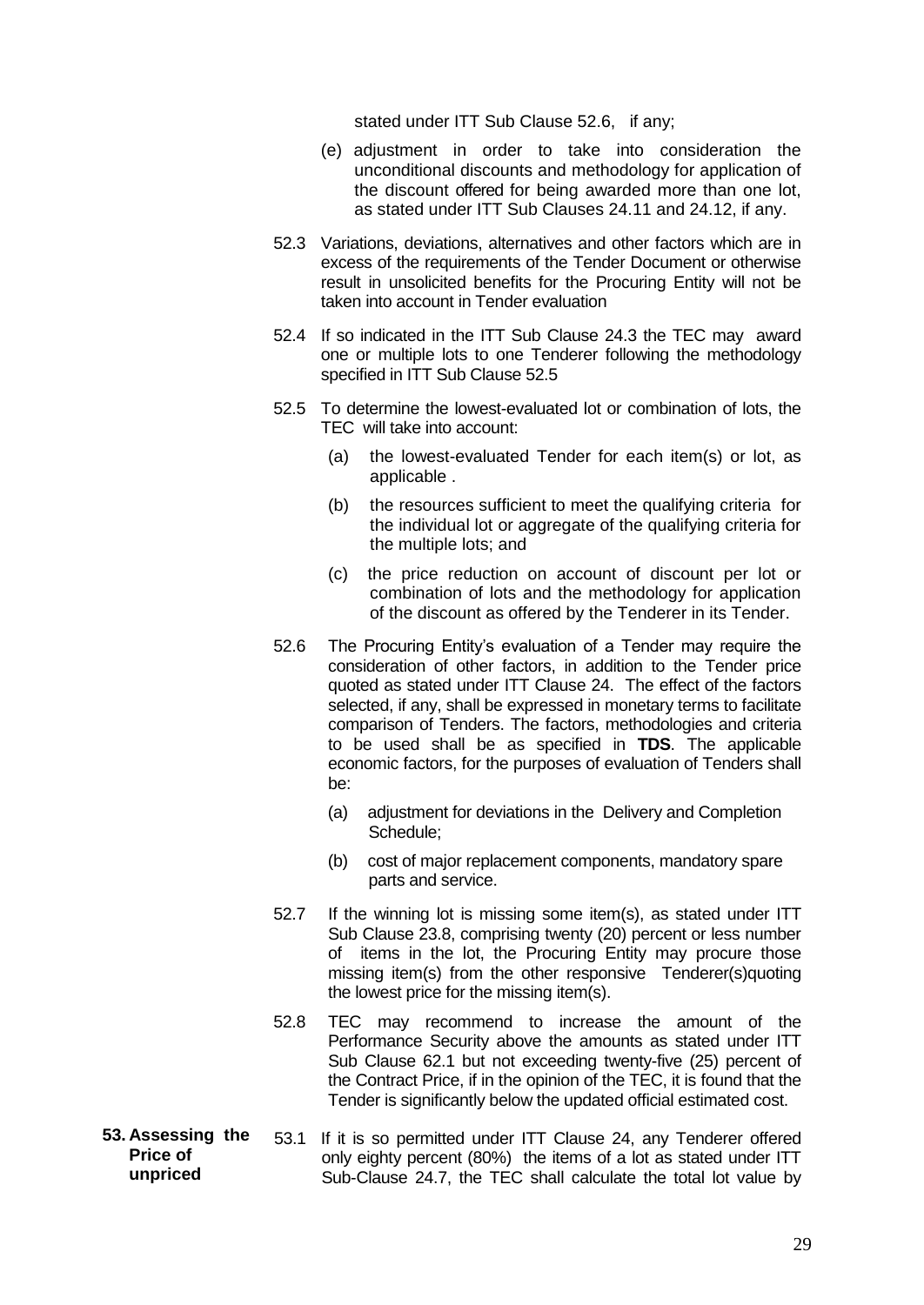<span id="page-29-3"></span><span id="page-29-2"></span><span id="page-29-1"></span><span id="page-29-0"></span>

| <b>Items</b>                                                                    | adding up the average prices offered by other responsive<br>Tenderers for the missing items to establish the winning lot<br>Tender.                                                                                                                                                                                                                                                                                                                                 |
|---------------------------------------------------------------------------------|---------------------------------------------------------------------------------------------------------------------------------------------------------------------------------------------------------------------------------------------------------------------------------------------------------------------------------------------------------------------------------------------------------------------------------------------------------------------|
|                                                                                 | 53.2 If the winning lot is missing some items as stated under ITT Sub<br>Clause 53.1, comprising less than twenty percent (20%), the<br>Procuring Entity may procure the missing items from the Tenderer<br>offering the least cost for those remaining items.                                                                                                                                                                                                      |
| 54. Price<br>Comparison                                                         | TEC shall compare all responsive Tenders to determine the<br>54.1<br>lowest-evaluated Tender, as stated under ITT Clause 52.                                                                                                                                                                                                                                                                                                                                        |
|                                                                                 | 54.2 In the extremely unlikely event that there is a tie for the lowest<br>evaluated price, the Tenderer with the superior past performance<br>with the Procuring Entity shall be selected, whereby factors such<br>as delivery period, quality of Goods delivered, complaints history<br>and performance indicators could be taken into consideration.                                                                                                             |
|                                                                                 | 54.3 In the event that there is a tie for the lowest price and none of the<br>Tenderers has the record of past performance with the Procuring<br>Entity, then the Tenderer shall be selected, subject to firm<br>confirmation through the Post-qualification process described in<br>ITT Clause 55, after consideration as to whether the quality of<br>Goods that is considered more advantageous by the end-users.                                                |
|                                                                                 | 54.4<br>The successful Tenderer as stated under ITT Sub Clauses 53.1,<br>53.2 and 53.3 shall not be selected through lottery under any<br>circumstances.                                                                                                                                                                                                                                                                                                            |
| 55. Negotiation<br>55.1                                                         | No negotiations shall be held during the Tender evaluation or<br>award, with the lowest or any other Tenderer.                                                                                                                                                                                                                                                                                                                                                      |
| <b>56. Post-</b><br>56.1<br>qualification                                       | The determination on Post-qualification shall be based upon an<br>examination of the documentary evidence of the Tenderer's<br>eligibility and qualifications submitted by the Tenderer as stated<br>under ITT Clause 26 and 28, clarifications as stated under ITT<br>Clause 49 and the qualification criteria as stated under ITT<br>Clause 12,13,14 and 15. Factors not included therein shall not<br>be used in the evaluation of the Tenderer's qualification. |
|                                                                                 | 56.2 An affirmative determination shall be a prerequisite for award of<br>the Contract to the Tenderer. A negative determination shall<br>result in rejection of the Tenderer's tender, in which event the<br>TEC shall proceed to the next lowest evaluated tender to make<br>a similar determination of that Tenderer's capabilities to perform<br>the Contract satisfactorily, if awarded.                                                                       |
|                                                                                 | 56.3 TEC may verify information contained in the Tender by visiting<br>the premises of the Tenderer as a part of the post qualification<br>process, if practical and appropriate.                                                                                                                                                                                                                                                                                   |
| 57.1<br>57. Procuring<br><b>Entity's Right</b><br>to Accept any<br>or to Reject | The Procuring Entity reserves the right to accept any Tender or<br>to reject any or all the Tenders any time prior to contract award<br>and, to annul the Procurement proceedings with prior approval<br>of the Head of the Procuring Entity, any time prior to the<br>deadline<br>for submission of Tenders<br>following<br>specified                                                                                                                              |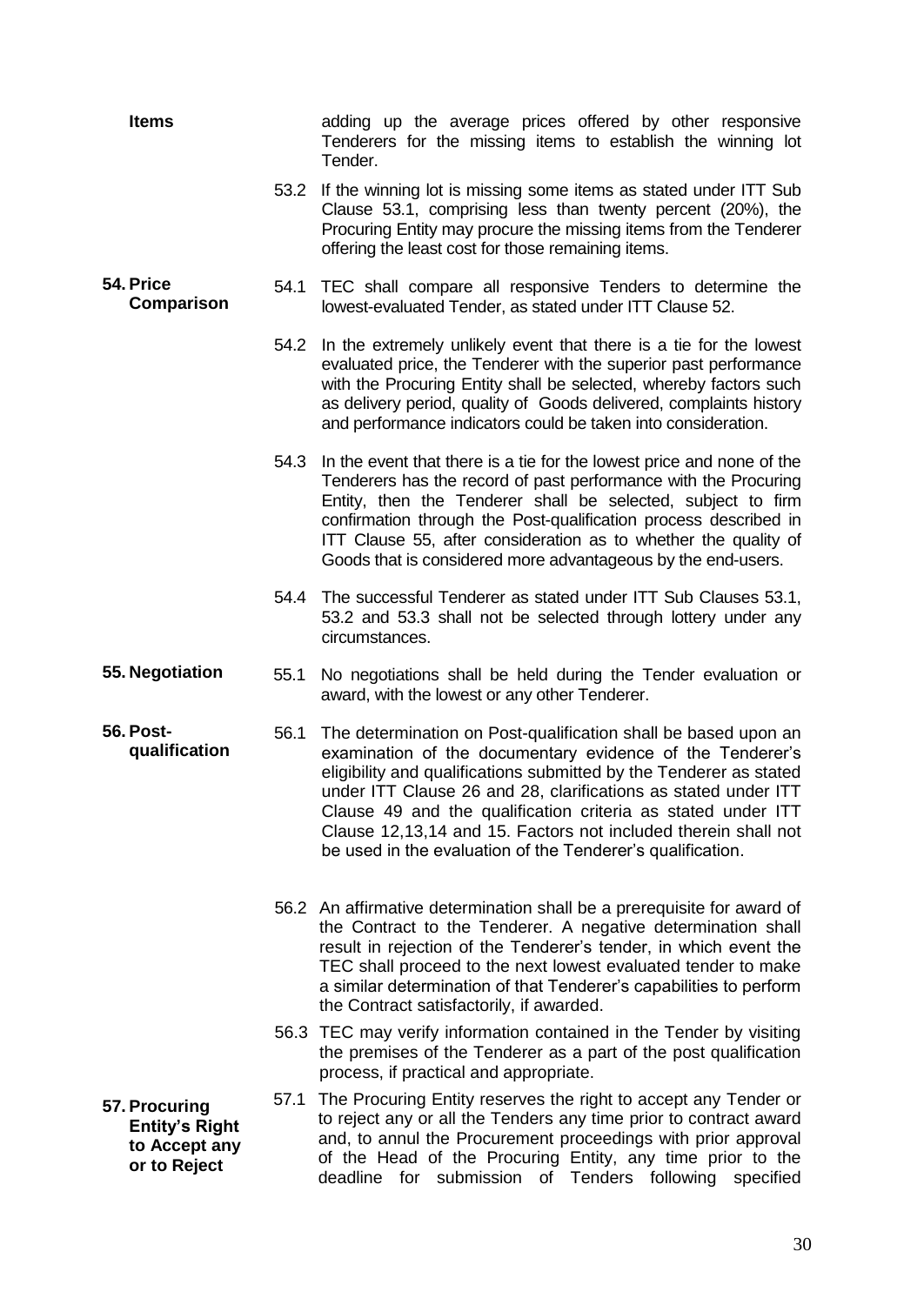<span id="page-30-1"></span><span id="page-30-0"></span>

| Any or All<br><b>Tenders</b>                                        |      | procedures, without thereby incurring any liability to Tenderers,<br>or any obligations to inform the Tenderers of the grounds for the<br>Procuring Entity's action.                                                                                                                                                                                                                                                                            |  |  |
|---------------------------------------------------------------------|------|-------------------------------------------------------------------------------------------------------------------------------------------------------------------------------------------------------------------------------------------------------------------------------------------------------------------------------------------------------------------------------------------------------------------------------------------------|--|--|
| 58. Rejection of All<br><b>Tenders</b>                              | 58.1 | The Procuring Entity may, in the circumstances as stated under<br><b>SubClause</b><br>57.2,<br>all<br>ITT.<br>reject<br><b>Tenders</b><br>following<br>recommendations from the TEC only after the approval of such<br>recommendations by the Head of the Procuring Entity.                                                                                                                                                                     |  |  |
|                                                                     |      | 58.2 All Tenders can be rejected, if -                                                                                                                                                                                                                                                                                                                                                                                                          |  |  |
|                                                                     |      | the price of the lowest evaluated Tender<br>(a)<br>exceeds the<br>official estimated cost, provided the estimate is realistic; or<br>there is evidence of lack of effective competition; such as<br>(b)                                                                                                                                                                                                                                         |  |  |
|                                                                     |      | non-participation by a number of potential Tenderers; or<br>the Tenderers are unable to propose completion of the<br>(c)<br>delivery within the stipulated time in its offer, though the<br>stipulated time is reasonable and realistic; or                                                                                                                                                                                                     |  |  |
|                                                                     |      | (d)<br>all Tenders are non-responsive; or                                                                                                                                                                                                                                                                                                                                                                                                       |  |  |
|                                                                     |      | evidence of professional misconduct, affecting seriously<br>(e)<br>the Procurement process, is established pursuant to Rule<br>127 of the Public Procurement Rules, 2008.                                                                                                                                                                                                                                                                       |  |  |
|                                                                     |      | 58.3 Notwithstanding anything contained in ITT Sub Clause 57.2<br>Tenders may not be rejected if the lowest evaluated price is in<br>conformity with the market price.                                                                                                                                                                                                                                                                          |  |  |
| 59. Informing<br><b>Reasons for</b><br><b>Rejection</b>             | 59.1 | Notice of the rejection will be given promptly within seven (7)<br>working days of decision taken by the Procuring Entity to all<br>Tenderers and, the Procuring Entity will, upon receipt of a written<br>request, communicate to any Tenderer the reason(s) for its<br>rejection but is not required to justify those reason(s).                                                                                                              |  |  |
|                                                                     |      | <b>Contract Award</b><br>G.                                                                                                                                                                                                                                                                                                                                                                                                                     |  |  |
| 60. Award Criteria                                                  | 60.1 | The Procuring Entity shall award the Contract to the Tenderer<br>whose Tender is responsive to the Tender Document and that<br>has been determined to be the lowest evaluated Tender,<br>provided further that the Tenderer is determined to be Post-<br>qualified as stated under ITT Clause 55.                                                                                                                                               |  |  |
|                                                                     | 60.2 | Tenderers will not be required, as a condition for award, to<br>undertake responsibilities not stipulated in the Tender<br>documents, to change its price, or otherwise to modify its<br>Tender.                                                                                                                                                                                                                                                |  |  |
| 61. Procuring<br><b>Entity's Right to</b><br><b>Vary Quantities</b> | 61.1 | The Procuring Entity, within the amount approved, reserves the<br>right at the time of Contract Award to increase or decrease the<br>quantity per item of Goods and related Services originally<br>specified in Section 6: Schedule of Requirements, provided this<br>does not exceed the percentage specified in the TDS, and<br>without any change in the unit prices or other terms and<br>conditions of the Tender and the Tender Document. |  |  |

<span id="page-30-5"></span><span id="page-30-4"></span><span id="page-30-3"></span><span id="page-30-2"></span>**62. Notification of Award** 62.1 Prior to the expiry of the Tender Validity period and within one (1) week of receipt of the approval of the award by the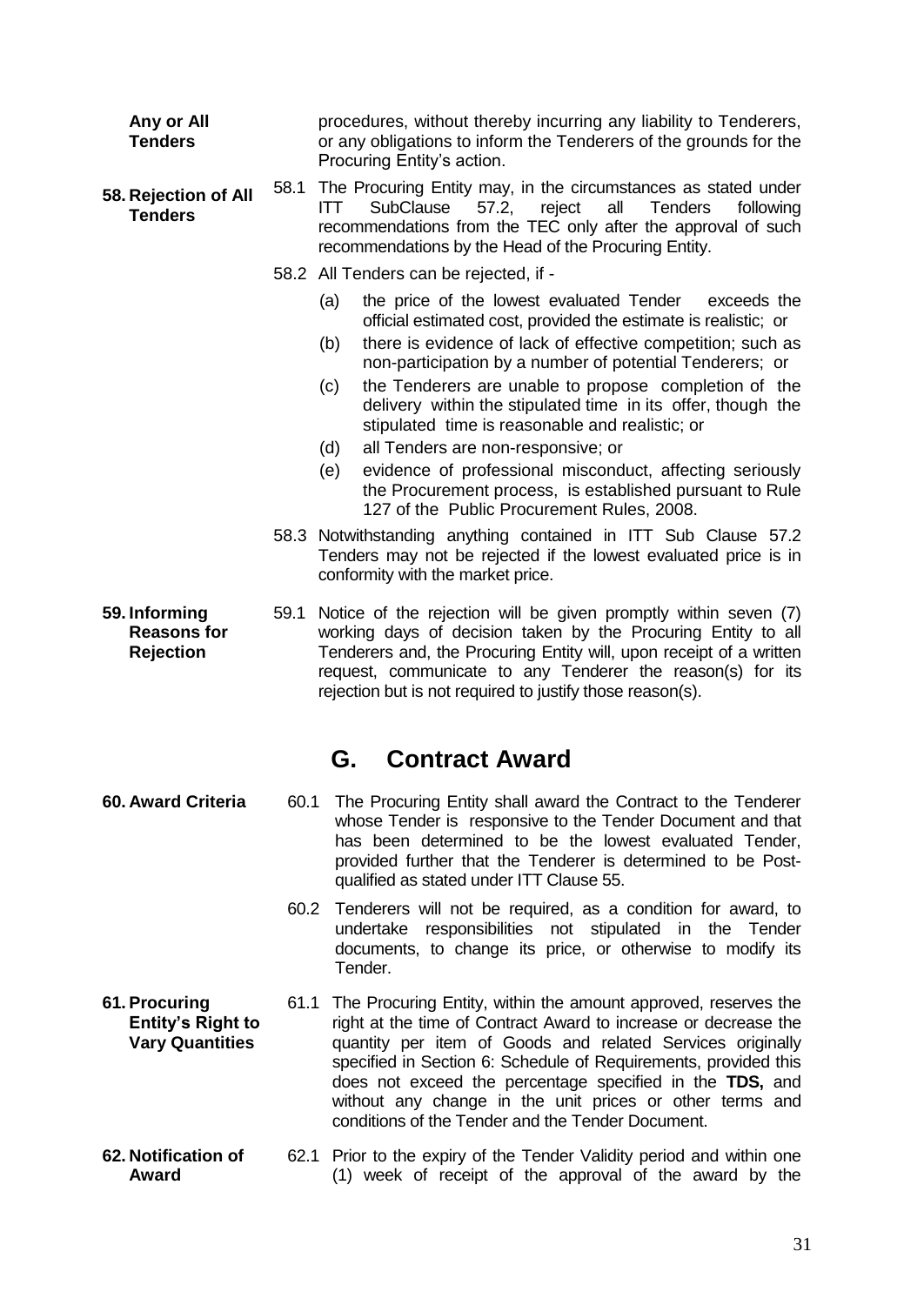Approving Authority, the Procuring Entity shall issue the Notification of Award (NOA) to the successful Tenderer(s).

- 62.2 The NOA, attaching the contract as per the sample **(Form PG3- 9)** to be signed, shall state:
	- (a) the acceptance of the Tender by the Procuring Entity;
	- (b) the price at which the contract is awarded;
	- (c) the amount of the Performance Security and its format;
	- (d) the date and time within which the Performance Security shall be furnished; and
	- (e) the date and time within which the contract shall be signed.
- 62.3 The NOA shall be accepted in writing by the successful Tenderer within seven (7) working days from the date of its issuance.
- 62.4 In the event, the Tenders were invited for one (1) or more items on an them-by-item" basis, contract(s) will comprise the corresponding item(s) awarded to the successful  $corresponding$   $item(s)$  awarded to the Tenderer(s)and, Contract(s) will be signed per each of the successful Tenderer(s), covering the corresponding item(s).
- 62.5 In the event, the Tenders were invited for a single lot , contract will comprise the corresponding items in the lot awarded to the successful Tenderer and, Contract will be signed with the successful Tenderer of the lot, covering the item(s).
- 62.6 In the event, the Tenders were invited for a number of lots on a "lot-by-lot" basis, contracts will comprise the corresponding items in a lot awarded to the successful Tenderer(s) and, Contract(s) will be signed per each of the successful Tenderer(s) per lot, covering the corresponding item(s).
- 62.7 Until a formal contract is signed, the NOA shall constitute a Contract, which shall become binding upon the furnishing of a Performance Security and the signing of the Contract by both parties.
- <span id="page-31-0"></span>**63. Performance Security** 63.1 Performance Security shall be provided by the successful Tenderer in BDT currency, of the amount as specified in the **TDS.**
	- 63.2 The proceeds of the Performance Security shall be payable to the Procuring Entity unconditionally upon first written demand as compensation for Supplier's failure to complete its obligations under the Contract.
	- 63.3 In the event a Government owned enterprise as stated under ITT Sub Clause 5.10 is the successful Tenderer, there shall be Security Deposit as specified in the **TDS**, in lieu of the Performance Security, as stated under ITT Sub Clause 62.1.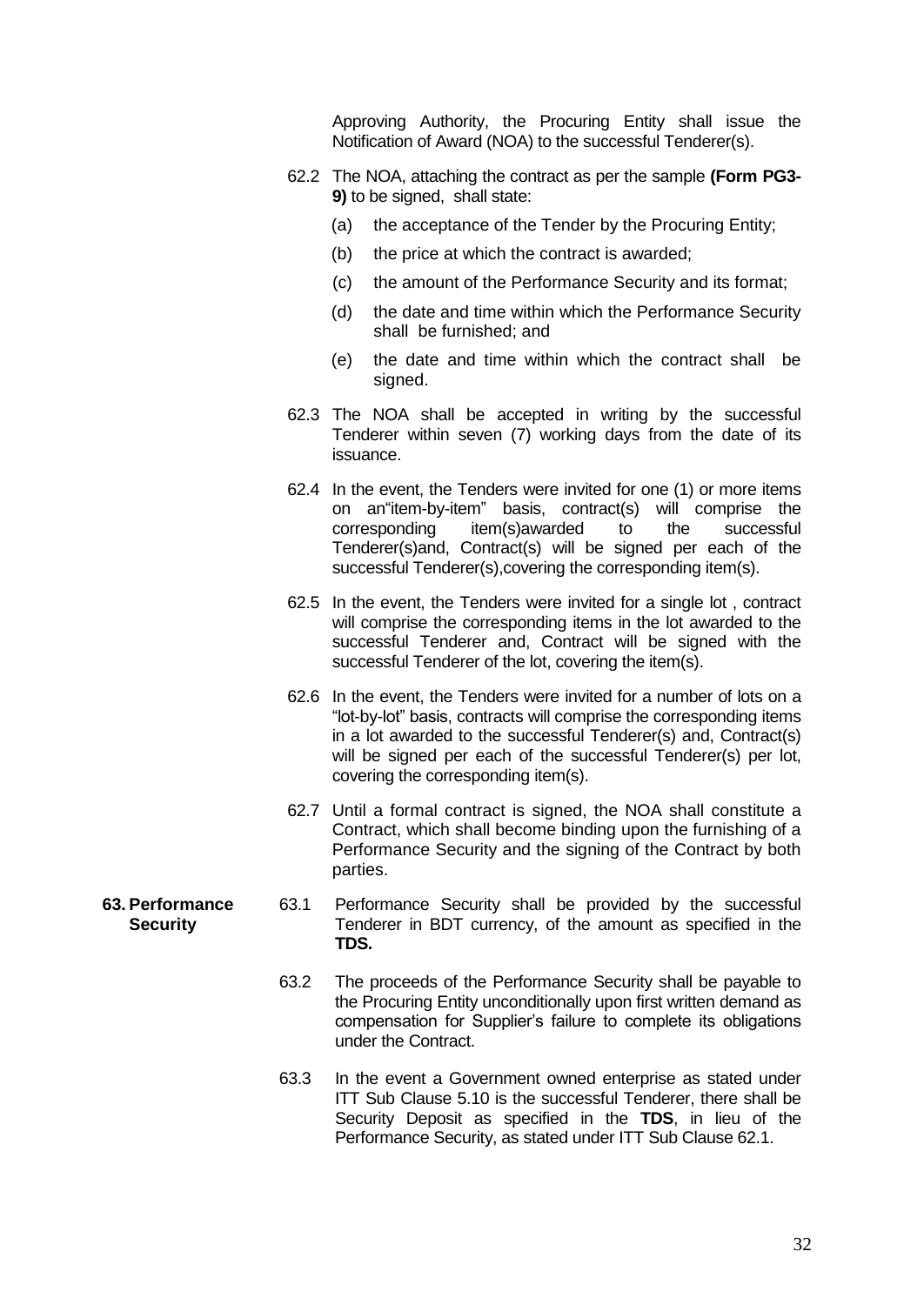- <span id="page-32-0"></span>**64. Form and Time Limit for Furnishing of Performance Security** 64.1 The Performance Security shall be in the form of a Bank Draft, Pay Order or an irrevocable unconditional Bank Guarantee in the format **(Form PG3-11),** without any alteration, issued by any scheduled Bank of Bangladesh acceptable to the Procuring Entity.
	- 64.2 Within fourteen (14) days from the date of receipt of the NOA but not later than the date specified therein, the successful Tenderer shall furnish the Performance Security for the due performance of the Contract in the amount specified under ITT Sub Clause 62.1.
- <span id="page-32-1"></span>**65. Validity of Performance Security** 65.1 The Performance Security shall be required to be valid until a date twenty-eight (28) days beyond the date of completion of the Supplier's performance obligations under the Contract, including any warranty obligations.
- <span id="page-32-2"></span>**66. Authenticity of Performance Security** 66.1 The Procuring Entity shall verify the authenticity of the Performance Security submitted by the successful Tenderer by sending a written request to the branch of the Bank issuing the Pay Order, Bank Draft or irrevocable unconditional Bank Guarantee in specified format.
- <span id="page-32-3"></span>**67. Contract Signing** 67.1 At the same time as the Procuring Entity issues the NOA, the Procuring Entity shall send the draft Contract Agreement and all documents forming the Contract to the successful Tenderer(s).
	- 67.2 Within twenty-eight (28) days of the issuance of NOA, the successful Tenderer(s) and the Procuring Entity shall sign the contract.
	- 67.3 Failure of the successful Tenderer(s) to furnish the Performance Security, as stated under ITT Sub Clause 62.1, or sign the Contract, as stated under ITT Sub Clause 66.2, shall constitute sufficient grounds for the annulment of the award and forfeiture of the Tender Security. In that event the Procuring Entity may award the Contract to the next lowest evaluated responsive Tenderer(s), who is determined by the TEC to be qualified to perform the Contract satisfactorily.
- <span id="page-32-4"></span>**68. Publication of Notification of Award of Contract** 68.1 The NOA for Contract of Taka one crore and above shall be notified by the Procuring Entity to the Central Procurement Technical Unit within 7(seven) days of its issuance for publication in their website, and that notice shall be kept posted for not less than a month.
	- 68.2 The NOA for Contract below Taka one crore, shall be published by the Procuring Entity on its Notice Board and where applicable on the website of the Procuring Entity and that notice shall be kept posted for not less than a month.
- <span id="page-32-5"></span>**69. Debriefing of Tenderers** 69.1 Debriefing of Tenderers by the Procuring Entity shall outline the relative status and weakness only of his or her Tender requesting to be informed of the grounds for not accepting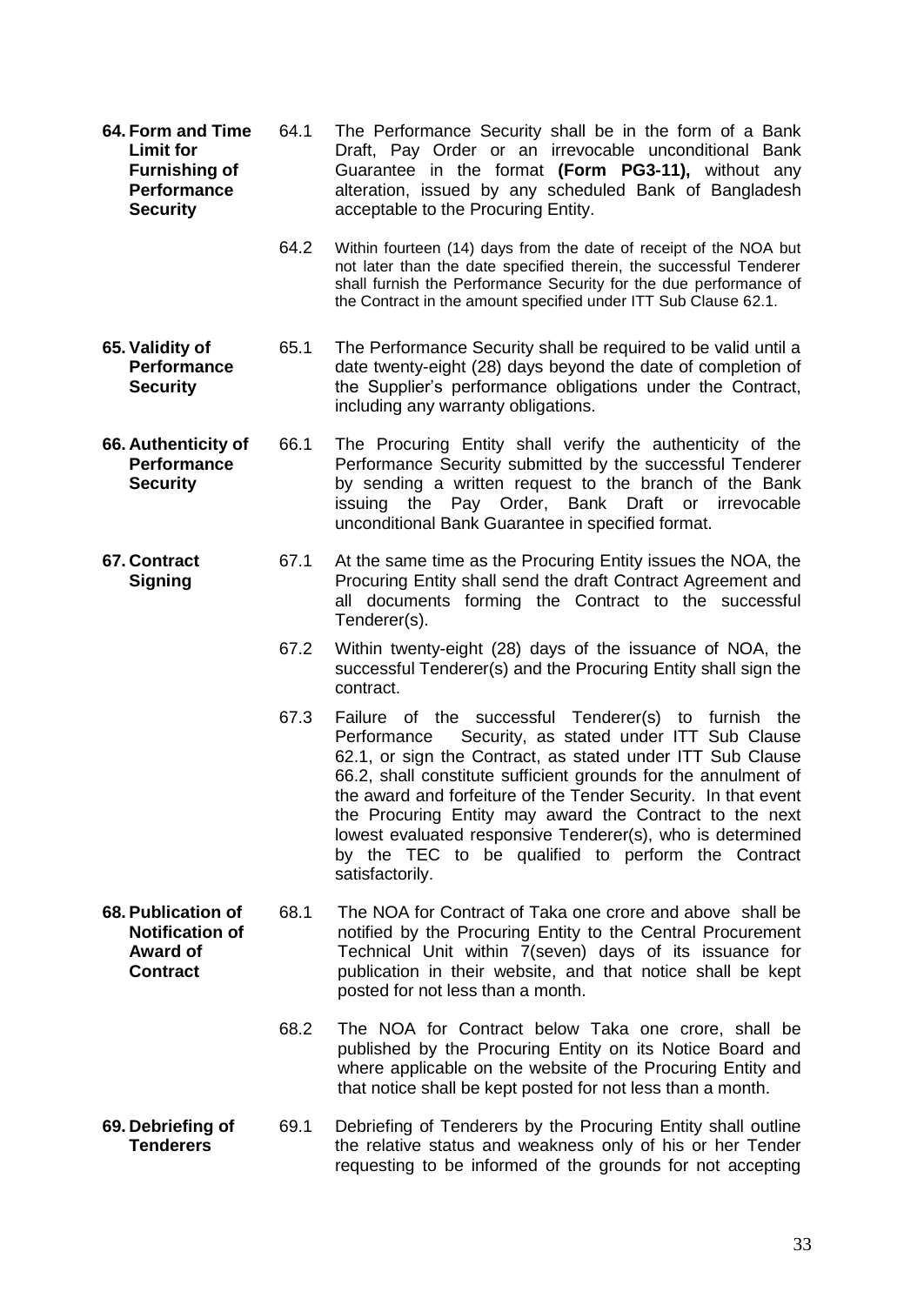<span id="page-33-1"></span><span id="page-33-0"></span>

|                          |      | the Tender submitted by him or her, without disclosing<br>information about any other Tenderer.                                                                                                     |
|--------------------------|------|-----------------------------------------------------------------------------------------------------------------------------------------------------------------------------------------------------|
|                          |      | 69.2 In the case of debriefing confidentiality of the evaluation<br>process shall be maintained.                                                                                                    |
| 70. Adjudicator          | 70.1 | The Procuring Entity proposes the person named in the TDS<br>to be appointed as Adjudicator under the Contract, at an<br>hourly fee and for those reimbursable expenses as specified<br>in the TDS. |
| 71. Right to<br>Complain | 71.1 | Tenderer has the right to complain in accordance with the Public<br>Procurement Act 2006 and the Public Procurement Rules, 2008.                                                                    |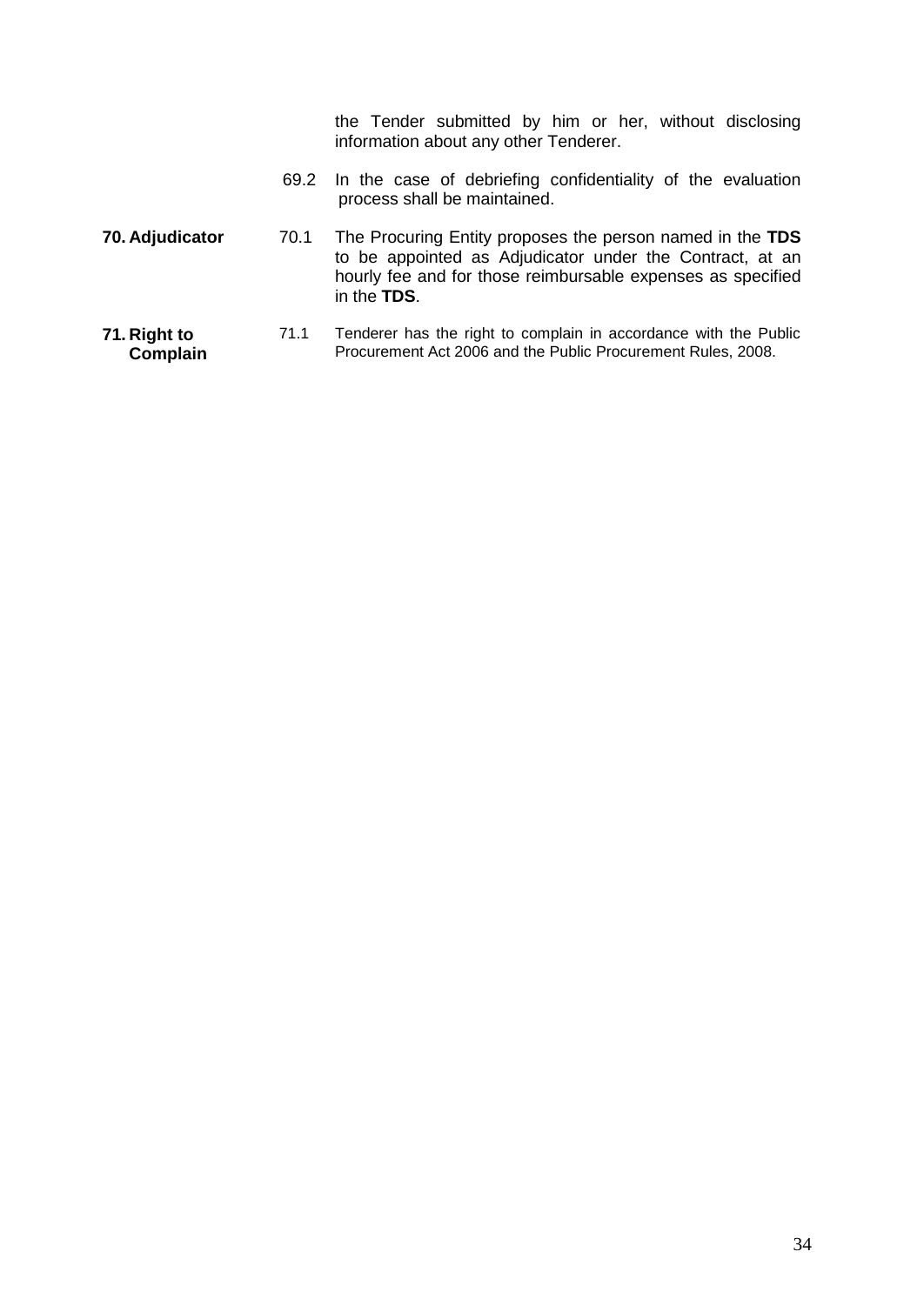<span id="page-34-3"></span><span id="page-34-2"></span><span id="page-34-1"></span><span id="page-34-0"></span>

|                   | <b>Section 2. Tender Data Sheet</b>                                                                                                                                                                                                                                                                                                                         |  |  |
|-------------------|-------------------------------------------------------------------------------------------------------------------------------------------------------------------------------------------------------------------------------------------------------------------------------------------------------------------------------------------------------------|--|--|
|                   | Instructions for completing the Tender Data Sheet are provided, as needed, in the notes in<br><i>italics and under lined mentioned for the relevant ITT clauses.</i>                                                                                                                                                                                        |  |  |
| <b>ITT Clause</b> | Amendments of, and Supplements to, Clauses in the Instruction to<br><b>Tenderers</b>                                                                                                                                                                                                                                                                        |  |  |
|                   | <b>General</b><br>А.                                                                                                                                                                                                                                                                                                                                        |  |  |
| <b>ITT 1.1</b>    | The Procuring Entity is Vice-Chancellor, Jahangirnagar University represented<br>by Teacher-In-Charge, ICT Cell, Jahangirnagar University, Savar, Dhaka.<br>The Name of the Tender is: Supply and Installation of Network Switches for<br>ICT Cell, Jahangirnagar University<br>Tender Ref: JU/ICT Cell/02/2020-21<br>Lot No(s): Single                     |  |  |
| <b>ITT 3.1</b>    | The source of public fund is GOB through Jahangirnagar University, Savar,<br><b>Dhaka</b>                                                                                                                                                                                                                                                                   |  |  |
| <b>ITT3.3</b>     | The name of the Development Partner is Nill                                                                                                                                                                                                                                                                                                                 |  |  |
| <b>ITT5.1</b>     | Tenderers from the following countries are not eligible: Israel                                                                                                                                                                                                                                                                                             |  |  |
| <b>ITT 6.1</b>    | Goods and related Services from the following counties are not eligible: Israel                                                                                                                                                                                                                                                                             |  |  |
|                   | <b>Tender Document</b><br>В.                                                                                                                                                                                                                                                                                                                                |  |  |
| <b>ITT8.2</b>     | The following are authorised agents/offices of the Procuring Entity for the<br>purpose of issuing the Tender Document:<br>Agent's/office Name:<br>a. Bank: Agrani Bank Ltd, Jahangirnagar University Branch, Savar, Dhaka.<br>b. ICT Cell, Jahangirnagar University, Savar, Dhaka.                                                                          |  |  |
| <b>ITT 9.1</b>    | For <b>clarification of Tender Document purposes</b> only, the Procuring Entity's                                                                                                                                                                                                                                                                           |  |  |
|                   | address is:<br>Attention: Prof.Dr.Mohammad Shorif Uddin<br>Address: Teacher-In-Charge, ICT Cell<br>Jahangirnagar University, Savar, Dhaka<br>Telephone: 7791045-51, Ext. 1666<br>Fax No.: 880-2-7791052<br>E-mail address: shorifuddin@gmail.com                                                                                                            |  |  |
| <b>ITT10.1</b>    | A Pre-Tender meeting shall not be held.                                                                                                                                                                                                                                                                                                                     |  |  |
|                   | <b>Qualification Criteria</b><br>C.                                                                                                                                                                                                                                                                                                                         |  |  |
| ITT 14.1(a)       | The Tenderer shall have a minimum of 5 (Five) years of overall experience in the<br>supply and Installation of Information Technology related Goods and Services.                                                                                                                                                                                           |  |  |
| ITT 14.1(b)       | The Tenderer shall have successfully completed minimum 3 numbers of supply and<br>maintenance contracts of similar Information Technology Goods and Services<br>where minimum 01 (one) annual maintenance contract should be university<br>network within last 03 (three) years' counting backward from the date of publication<br>of IFT in the newspaper. |  |  |
| ITT 14.1(c)       | The minimum supply and/or production capacity of Goods is/ are: None                                                                                                                                                                                                                                                                                        |  |  |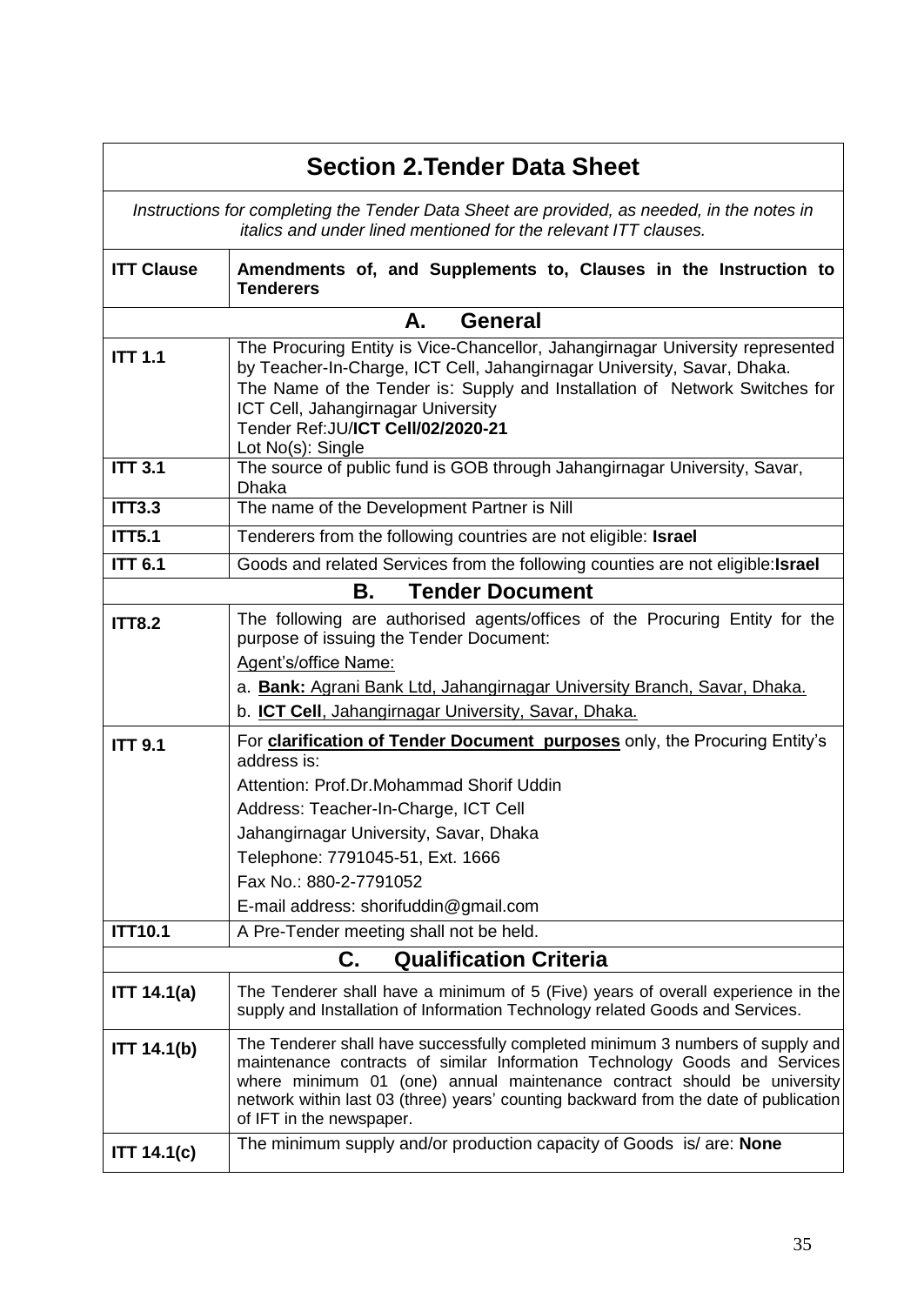<span id="page-35-0"></span>

| ITT 15.1(a)                                                                                 | The minimum amount of liquid asset or working capital or credit facility is BDT 01<br>(One) Crore only.                                    |  |  |
|---------------------------------------------------------------------------------------------|--------------------------------------------------------------------------------------------------------------------------------------------|--|--|
|                                                                                             | <b>Preparation of Tender</b><br>D.                                                                                                         |  |  |
| The Tenderer shall submit with its Tender the following additional documents:<br>ITT21.1(1) |                                                                                                                                            |  |  |
|                                                                                             | 1. Purchase receipt of tender documents (original)                                                                                         |  |  |
|                                                                                             | 2. Required tender Security (Bank Draft/ Pay Order or Bank guarantee)                                                                      |  |  |
|                                                                                             | 3. Updated Income Tax certificate                                                                                                          |  |  |
|                                                                                             | 4. VAT Registration certificate                                                                                                            |  |  |
|                                                                                             | 5. Valid Trade License                                                                                                                     |  |  |
|                                                                                             | 6. Registration Certificate of Joint Stock Company Registered as limited                                                                   |  |  |
|                                                                                             | business or as applicable                                                                                                                  |  |  |
|                                                                                             | 7. Bidder should be submitted Partner certificate from OEM                                                                                 |  |  |
|                                                                                             | 8. Bidder should be submitted Manufactures Authorized Letter otherwise bid<br>should be disqualify                                         |  |  |
|                                                                                             | 9. Bidder should submit original product datasheet and reference documents                                                                 |  |  |
|                                                                                             | of the respective models                                                                                                                   |  |  |
|                                                                                             | 10. Bidder should provide professional certificates on suggested OEM/brand                                                                 |  |  |
|                                                                                             | 11. Bidder should have certified Infrastructure Design & Implementation and                                                                |  |  |
|                                                                                             | Certified Design Professional engineer to make sure the standard quality of                                                                |  |  |
|                                                                                             | services during deployment                                                                                                                 |  |  |
|                                                                                             | 12. Bidder should submit ABC license to make sure the standard quality of<br>services during deployment                                    |  |  |
|                                                                                             | 13. Bidder should submit 2 (Two) copies (One Hardcopy and One photocopy                                                                    |  |  |
|                                                                                             | along with softcopy in CD) of the bid documents                                                                                            |  |  |
| <b>ITT23.1</b>                                                                              | Alternatives will not be permitted.                                                                                                        |  |  |
| <b>ITT24.</b>                                                                               | Tenders are being invited for a single lot.                                                                                                |  |  |
| <b>ITT 24.6</b>                                                                             | Price quoted for each lot shall correspond at least to 100 % of the items specified                                                        |  |  |
|                                                                                             | for single lot and correspond at least to 100 % of the total lot value.                                                                    |  |  |
| <b>ITT 24.8</b>                                                                             | The price for the following particular item must be quoted by the Tenderers in<br>BDT.                                                     |  |  |
| $\overline{\text{ITT}}$ 28.1(e)                                                             | The required information regarding claims under litigation shall be current or<br>during the last <i>syears</i> .                          |  |  |
| <b>ITT 28.1(f)</b>                                                                          | Manufacturer's Authorisation is required for all the items listed in Section 6:<br>Schedule of Requirements.                               |  |  |
| ITT 28.1(h)                                                                                 | The required reports on the financial standing, such as profit and loss                                                                    |  |  |
|                                                                                             | statements and audited balance sheet shall be for the past 3 years.                                                                        |  |  |
| <b>ITT 29.1</b>                                                                             | The Tender Validity period shall be one hundred and twenty (120) days.                                                                     |  |  |
| <b>ITT 31.1</b>                                                                             | The amount of the Tender Security shall be Tk 50,000.00 (BDT Fifty Thousand<br>only) in favour of Jahangiranagar University, Savar, Dhaka. |  |  |
| <b>ITT36.1</b>                                                                              | In addition to the original of the Tender, 2 (two) copies shall be submitted with                                                          |  |  |
|                                                                                             | Original & Photocopy along with Softcopy in CD.                                                                                            |  |  |
|                                                                                             | <b>Submission of Tender</b><br>Е.                                                                                                          |  |  |
| <b>ITT 37.2</b>                                                                             | The inner and outer envelopes shall bear the following additional identification                                                           |  |  |
|                                                                                             | marks:                                                                                                                                     |  |  |
|                                                                                             | IFT No.: ICT Cell/02/2020-21<br>Date: 20/05/2021<br>Installation of Wi-Fi Tower at Jahangirnagar University Campus.                        |  |  |
|                                                                                             | Package No: 01 (One)                                                                                                                       |  |  |
| <b>ITT 38.1</b>                                                                             | For Tender submission purposes, the Procuring Entity's address is:                                                                         |  |  |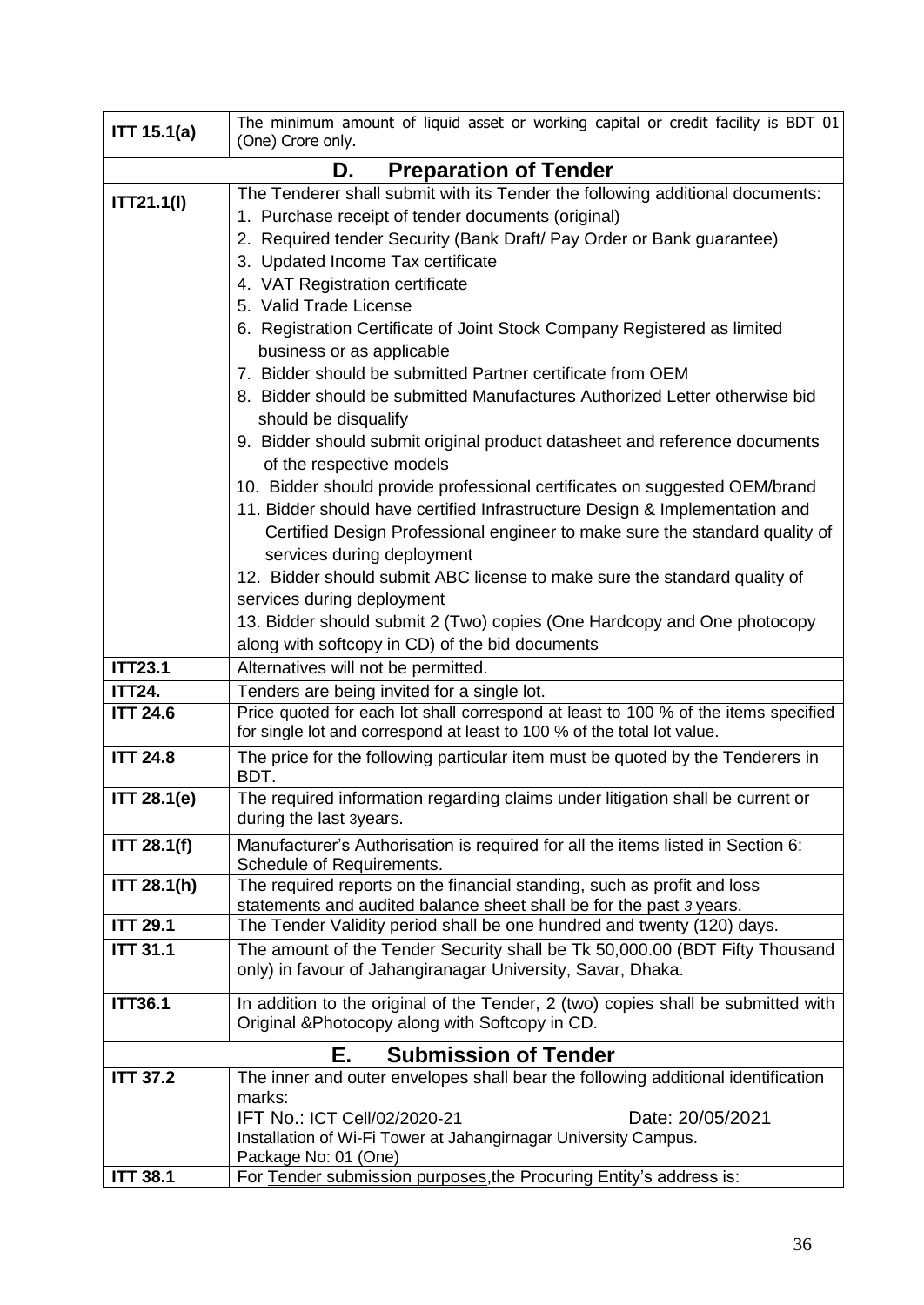|                 | Attention: Prof. Dr. Mohammad Shorif Uddin,                                                        |  |  |  |  |  |  |
|-----------------|----------------------------------------------------------------------------------------------------|--|--|--|--|--|--|
|                 | Address: Teacher-In-Charge, ICT Cell                                                               |  |  |  |  |  |  |
|                 | Jahangirnagar University, Savar, Dhaka.                                                            |  |  |  |  |  |  |
|                 | Tel:7791045-51                                                                                     |  |  |  |  |  |  |
|                 | E-mail: Shorifuddin@gmail.com                                                                      |  |  |  |  |  |  |
|                 |                                                                                                    |  |  |  |  |  |  |
|                 | The deadline for submission of Tenders is:<br>Date: 11/01/2022 and Time: 01:00 PM                  |  |  |  |  |  |  |
| <b>ITT 38.3</b> | For Tender submission purposes only, the Procuring Entity's address is:                            |  |  |  |  |  |  |
|                 | The deadline for the submission of Tenders is:                                                     |  |  |  |  |  |  |
|                 | Date: 11/01/2022 and Time: 01:00 PM                                                                |  |  |  |  |  |  |
|                 | Attention: Professor Dr. Mohammad Shorif Uddin, Teacher-in-Charge, ICT Cell                        |  |  |  |  |  |  |
|                 | Address (PRIMARY PLACE): Treasurer Office, Jahangirnagar University, Savar,                        |  |  |  |  |  |  |
|                 | Dhaka.                                                                                             |  |  |  |  |  |  |
|                 | Attention: Professor Dr. Mohammad Shorif Uddin, Teacher-in-Charge, ICT Cell                        |  |  |  |  |  |  |
|                 | Address (SECONDARY PLACES): Registrar Office, Jahangirnagar University,                            |  |  |  |  |  |  |
|                 | Savar, Dhaka.                                                                                      |  |  |  |  |  |  |
| <b>ITT 38.4</b> | The deadline for hand-delivering of the Tenders at the PRIMARY PLACE from                          |  |  |  |  |  |  |
|                 | <b>SECONDARY PLACE is:</b>                                                                         |  |  |  |  |  |  |
|                 | Date: 11/01/2022 and Time: 01:15 PM                                                                |  |  |  |  |  |  |
|                 | <b>Opening and Evaluation of Tenders</b><br>F.                                                     |  |  |  |  |  |  |
| <b>ITT44.1</b>  | The Tender opening shall take place at:                                                            |  |  |  |  |  |  |
|                 | Office of the Treasurer, Jahangirnagar University, Savar, Dhaka.                                   |  |  |  |  |  |  |
|                 | Date: 11/01/2022 and Time: 01:30 PM                                                                |  |  |  |  |  |  |
| <b>ITT 52.6</b> | The applicable economic factors, for the purposes of evaluation of Tenders                         |  |  |  |  |  |  |
|                 | shall be: Not Applicable.                                                                          |  |  |  |  |  |  |
|                 | <b>Award of Contract</b><br>G.                                                                     |  |  |  |  |  |  |
| <b>ITT60.1</b>  | The maximum percentage by which quantities per item may be increased is                            |  |  |  |  |  |  |
|                 | 25% at the time of Contract Award.                                                                 |  |  |  |  |  |  |
|                 | The maximum percentage by which quantities per item may be decreased is                            |  |  |  |  |  |  |
|                 | 25% at the time of Contract Award.                                                                 |  |  |  |  |  |  |
| <b>ITT62.1</b>  | The amount of Performance Security shall be ten (10%) percent of the                               |  |  |  |  |  |  |
|                 | <b>Contract Price.</b>                                                                             |  |  |  |  |  |  |
| <b>ITT 62.3</b> | The Security Deposit shall be deducted $@$ ten (10%) percent from the                              |  |  |  |  |  |  |
|                 | successful Tenderer's payable invoices during Contract implementation, if<br>awarded the Contract. |  |  |  |  |  |  |
|                 |                                                                                                    |  |  |  |  |  |  |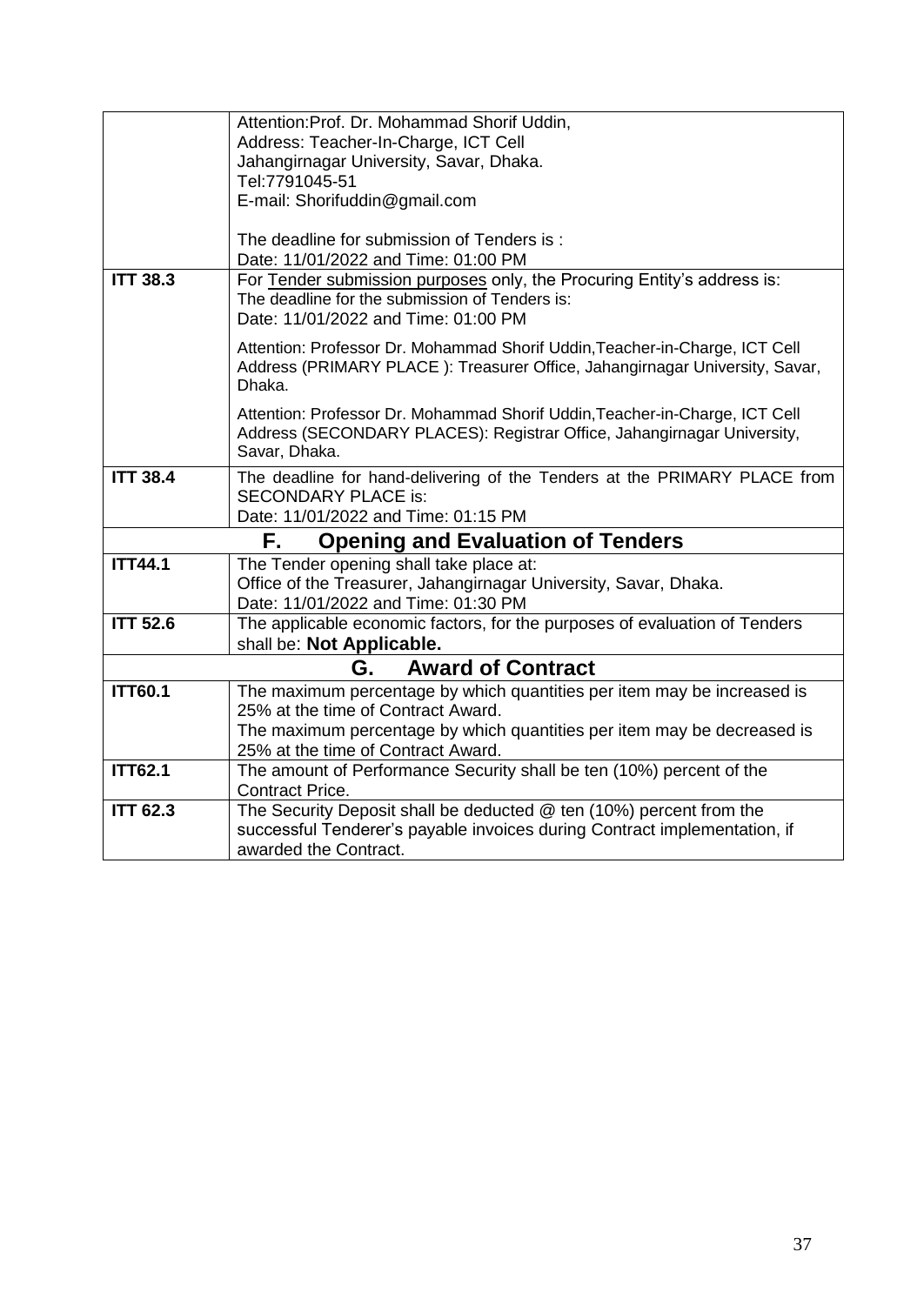## **Section 3. General Conditions of Contract**

- **1. Definitions** 1.1 In the Conditions of Contract, which include Particular Conditions and these General Conditions, the following words and expressions shall have the meaning hereby assigned to them. Boldface type is used to identify the defined term:
	- (a) **Adjudicator** is the expert appointed jointly by the Procuring Entity and the Contractor to resolve disputes in the first instance, as provided for in GCC Sub Clause 42.2.
	- (b) **Completion Schedule** means the fulfilment of the Related Services by the Supplier in accordance with the terms and conditions set forth in the Contract;
	- (c) **ContractAgreement** means the Agreement entered into between the Procuring Entity and the Supplier, together with the Contract Documents referred to therein, including all attachments, appendices, and all documents incorporated by reference therein;
	- (d) **Contract Documents** means the documents listed in the Contract Agreement, including any amendments thereto;
	- (e) **Contract Price**means the price stated in the Notification of Award and thereafter as adjusted in accordance with the provisions of the Contract;
	- (f) **Cost** means all expenditures reasonably incurred or to be incurred by the Contractor, whether on or off the point of delivery, including overhead,taxes, duties, fees and such other similar levies including corresponding incidental charges and premiums for banking and insurances, as applicable.
	- (g) **Day**means calendar days unless otherwise specified as working days;
	- (h) **Delivery** means the transfer of ownership of the Goods from the Supplier to the Procuring Entity in accordance with the terms and conditions set forth in the Contract;
	- (i) **Force Majeure** means an event or situation beyond the control of the Supplier that is not foreseeable, is unavoidable, and its origins not due to negligence or lack of care on the part of the Contractor; such events may include, but not be limited to, acts of the Government in its sovereign capacity, wars or revolutions, fires, floods, epidemics, quarantine restrictions, and freight embargoes or more as included in GCC Clause 36;
	- (j) **GCC** mean the General Conditions of Contract;
	- (k) **Goods**means raw materials, products and equipment and objects in solid, liquid or gaseous form, electricity, and related Services if the value of such Services does not exceed that of the Goods themselves;
	- (l) **Government** means the Government of the People's Republic of Bangladesh;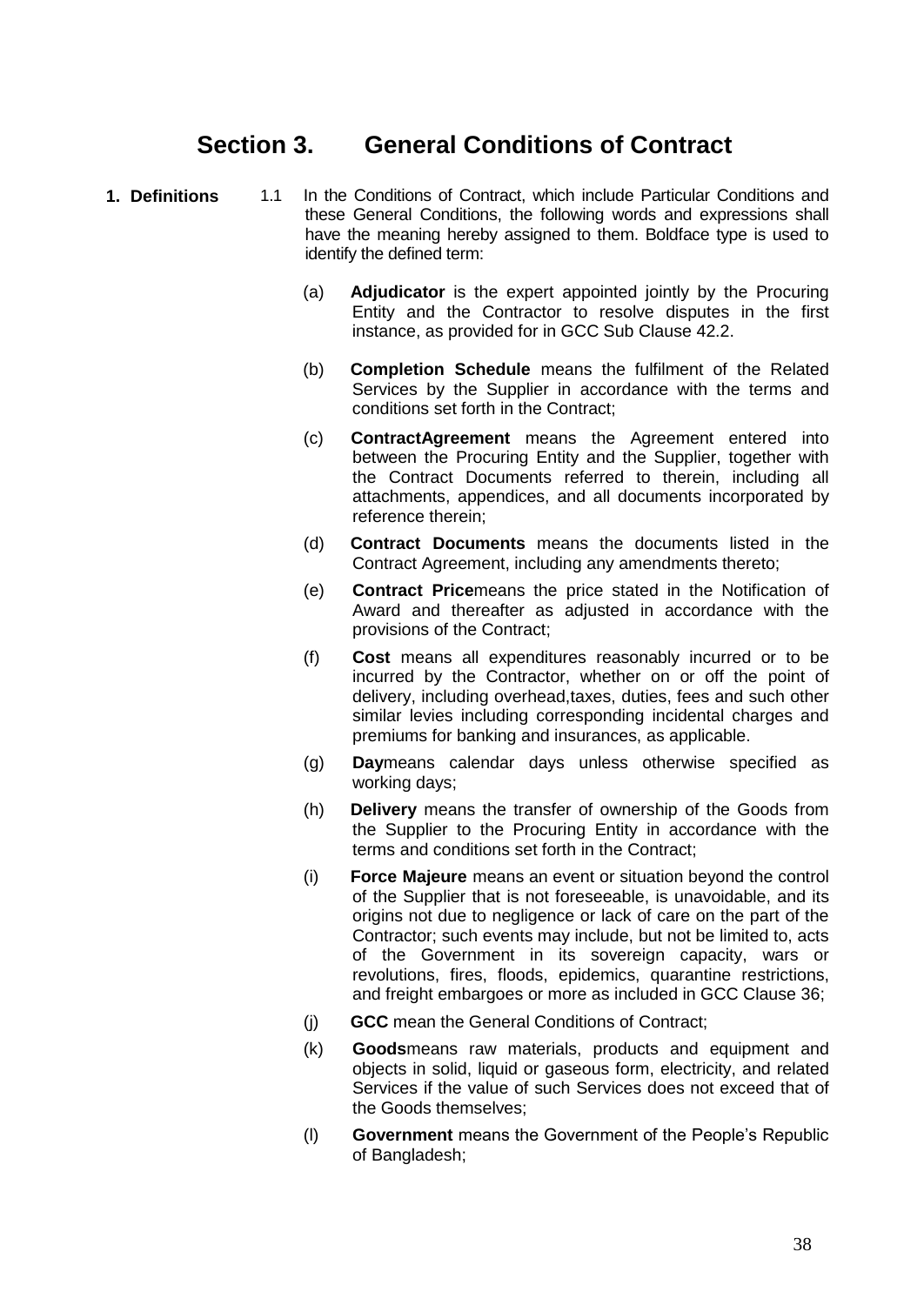- (m) **Head of the Procuring Entity** means the Secretary of a Ministry or a Division, the Head of a Government Department or Directorate; or the Chief Executive; or as applicable, Divisional Commissioner, Deputy Commissioner, ZillaJudge;orby whatever designation called, of a local Government agency, an autonomous or semi-autonomous body or a corporation, or a corporate body established under the Companies Act;
- (n) **Procuring Entity** meansa Entity having administrative and financial powers to undertake Procurement of Goods, Works or Services using public funds, as specified in the **PCC**;
- (o) **Related Services**means Services linked to the supply of Goods contracts;
- (p) **PCC** means the Particular Conditions of Contract;
- (q) **Subcontractor**means any natural person, private or government entity, or a combination of the above, to whom any part of the Goods to be supplied or execution of any part of the Related Services is subcontracted by the Supplier;
- (r) **Supplier**means a Person under contract with a Procuring Entity for the supply of Goods and related services under the Act;
- (s) **Site** means the point(s) of delivery named in the **PCC**
- (t)**Writing** means communication written by hand or machine duly signed and includes properly authenticated messages by facsimile or electronic mail.
- **2. Interpretation** 2.1 In interpreting the GCC, singular also means plural, male also means female or neuter, and the other way around. Headings in the GCC shall not be deemed part thereof or be taken into consideration in the interpretation or construction thereof or of the Contract. Words have their normal meaning under the English language unless specifically defined.

#### 2.2 **Entire Agreement**

The Contract constitutes the entire agreement between the Procuring Entity and the Supplier and supersedes all communications, negotiations and agreements (whether written or oral) of parties with respect thereto made prior to the date of Contract Agreement; except those stated under GCC Sub Clause 7.1(i).

#### 2.3 **Amendment**

No amendment or other variation of the Contract shall be valid unless it is in writing, is dated, expressly refers to the Contract, and is signed by a duly authorised representative of each party thereto.

#### 2.4 **Non-waiver**

(a) Subject to GCC Sub Clause 2.4(b), no relaxation, forbearance, delay, or indulgence by either party in enforcing any of the terms and conditions of the Contract or the granting of time by either party to the other shall prejudice, affect, or restrict the rights of that party under the Contract, neither shall any waiver by either party of any breach of Contract operate as waiver of any subsequent or continuing breach of Contract.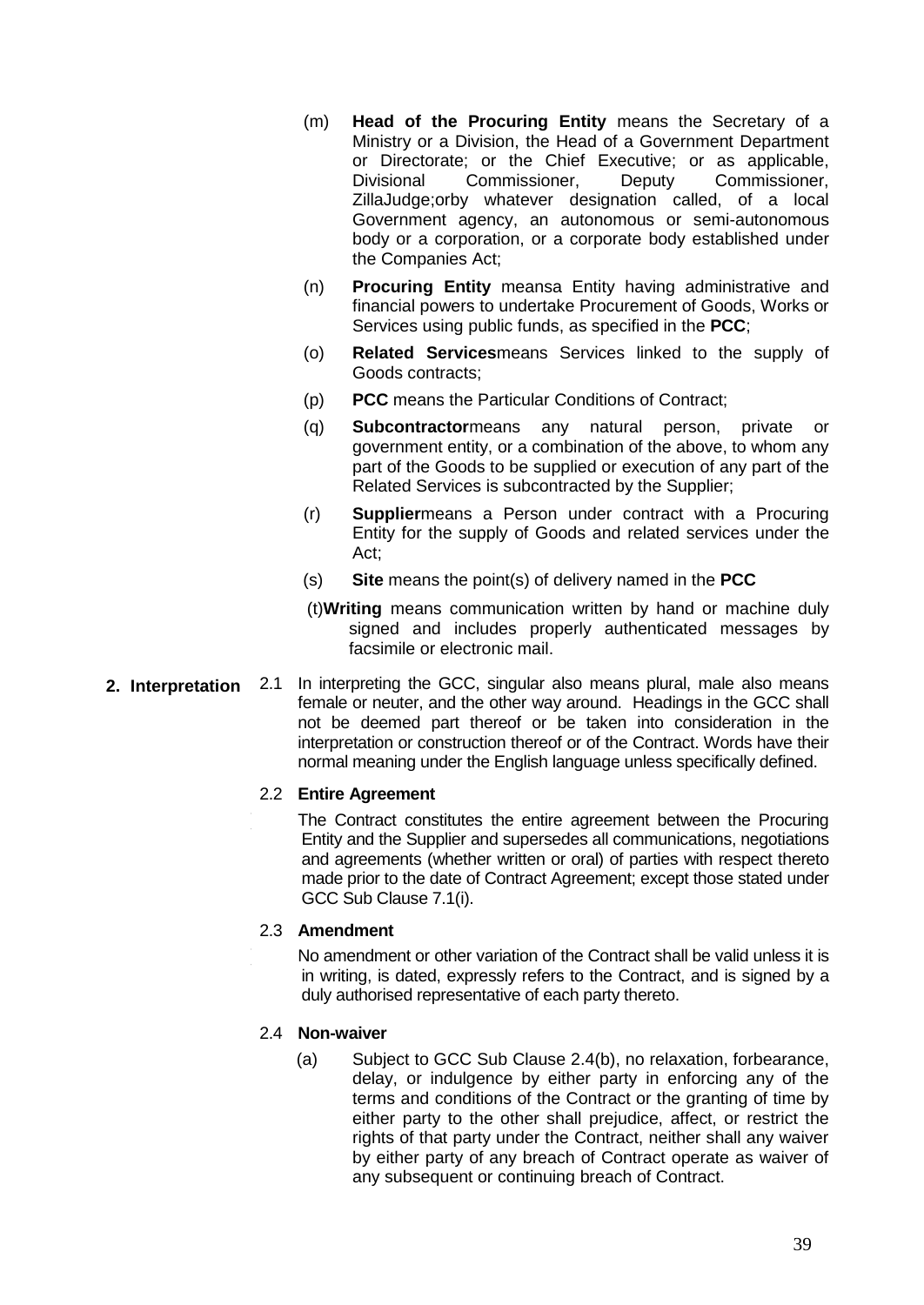- (b) Any waiver of a party's rights, powers, or remedies under the Contract must be in writing, dated, and signed by an authorised representative of the party granting such waiver, and must specify the right and the extent to which it is being waived.
- 2.5 **Severability**

If any provision or condition of the Contract is prohibited or rendered invalid or unenforceable, such prohibition, invalidity or unenforceability shall not affect the validity or enforceability of any other provisions and conditions of the Contract.

- **3. Communicati ons and Notices** 3.1 Communications between Parties (notice, request or consent required or permitted to be given or made by one party to the other) pursuant to the Contract shall be in writing to the addresses specified in the **PCC**.
	- 3.2 A notice shall be effective when delivered or on the notice's effective date, whichever is later.
	- 3.3 A Party may change its address for notice hereunder by giving the other Party notice of such change to the address.
- **4. Governing Law** 4.1 The Contract shall be governed by and interpreted in accordance with the laws of the People's Republic of Bangladesh.
- **5. Governing Language** 5.1 The Contract shall be written in English language. Correspondence and documents relating to the Contract exchanged by the Supplier and the Procuring Entity may be written in English or Bangla language. Supporting documents and printed literature that are part of the Contract may be in another language provided they are accompanied by an accurate translation of the relevant passages in English language, in which case, for purposes of interpretation of the Contract, this translation shall govern.
	- 5.2 The Supplier shall bear all costs of translation to the governing language and all risks of the accuracy of such translation.
	- 6.1 The Government and the Development Partner requires that the Procuring Entity as well as the Supplier (including their manufacturers, sub-contractors, agents, personnel, consultants and service providers), shall observe the highest standard of ethics during the implementation of procurement proceedings and the execution of contracts under public funds.
		- 6.2 For the purpose of GCC Sub Clause 6.2 the terms set forth below as follows–
			- (a) **corrupt practice** means offering, giving or promising to give, receiving, or soliciting, either directly or indirectly, to any officer or employee of the Procuring Entity or other public or private authority or individual, a gratuity in any form; employment or any other thing or service of value as an inducement with respect to an act or decision or method followed by the Procuring Entity in connection with a Procurement proceeding or contract execution;
- **6. Corrupt, Fraudulent, Collusive, Coercive ( and Obstructive in case of Development Partner) Practices**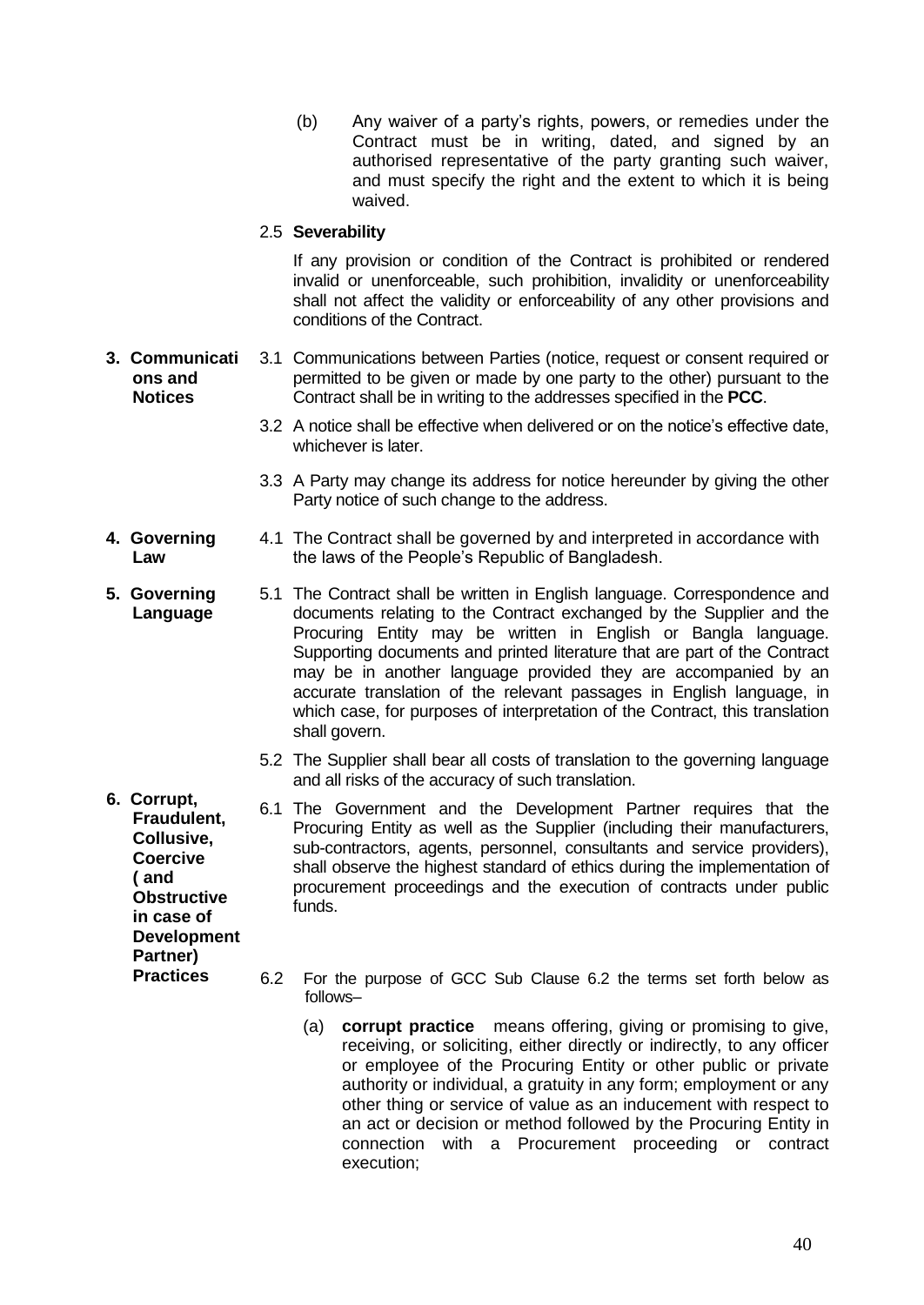- (b) **fraudulent practice** means the misrepresentation or omission of facts in order to influence a decision to be taken in a Procurement proceeding or Contract execution;
- (c) **collusive practice** means a scheme or arrangement between two (2) or more Persons, with or without the knowledge of the Procuring Entity, that is designed to arbitrarily reduce the number of Tenders submitted or fix Tender prices at artificial, noncompetitive levels, thereby denying a Procuring Entity the benefits of competitive price arising from genuine and open competition; or
- (d) **coercive practice** means harming or threatening to harm, directly or indirectly, Persons or their property to influence a decision to be taken in a Procurement proceeding or the execution of a Contract, and this will include creating obstructions in the normal submission process used for Tenders
- (e) "Obstructive practice" (applicable in case of Development Partner) means deliberately destroying, falsifying, altering or concealing of evidence material to the investigation or making false statements to investigators in order to materially impede an investigation into allegations of a corrupt, fraudulent, coercive or collusive practice; and /or threatening, harassing or intimidating any party to prevent it from disclosing its knowledge of matters relevant to the investigation or from pursuing the investigation.
- 6.3 Should any corrupt, fraudulent, collusive, coercivepractice (or obstructive practice in case of Development Partner) of any kind, in competing for or in executing the Contract, is determined by the Procuring Entity, then the Procuring Entity may, upon giving 14 days' notice to the Supplier, terminate the Supplier's employment under the Contract and the provisions of Clause 40 shall apply as if such expulsion had been made under sub-clause 40.1 (Termination for Default).
- 6.4 If corrupt, fraudulent, collusive or coercive(or obstructive in case of Development Partners) practices of any kind determined by the Procuring Entity or the Development Partner against the Supplier alleged to have carried out such practices, the Procuring Entity and/or the Development Partner shall;
	- a. exclude the Supplier from further participation in the particular Procurement proceeding; or
	- b. declare, at its discretion, the Supplier to be ineligible to participate in further Procurement proceedings, either indefinitely or for a specific period of time.
- 6.5 The Supplier shall be aware of the provisions on corruption, fraudulence, collusion, coercion and of the Public Procurement Act, 2006, the Public Procurement Rules, 2008 and in case of Development Partner financed contract, the Procurement Guidelines of the Development Partner.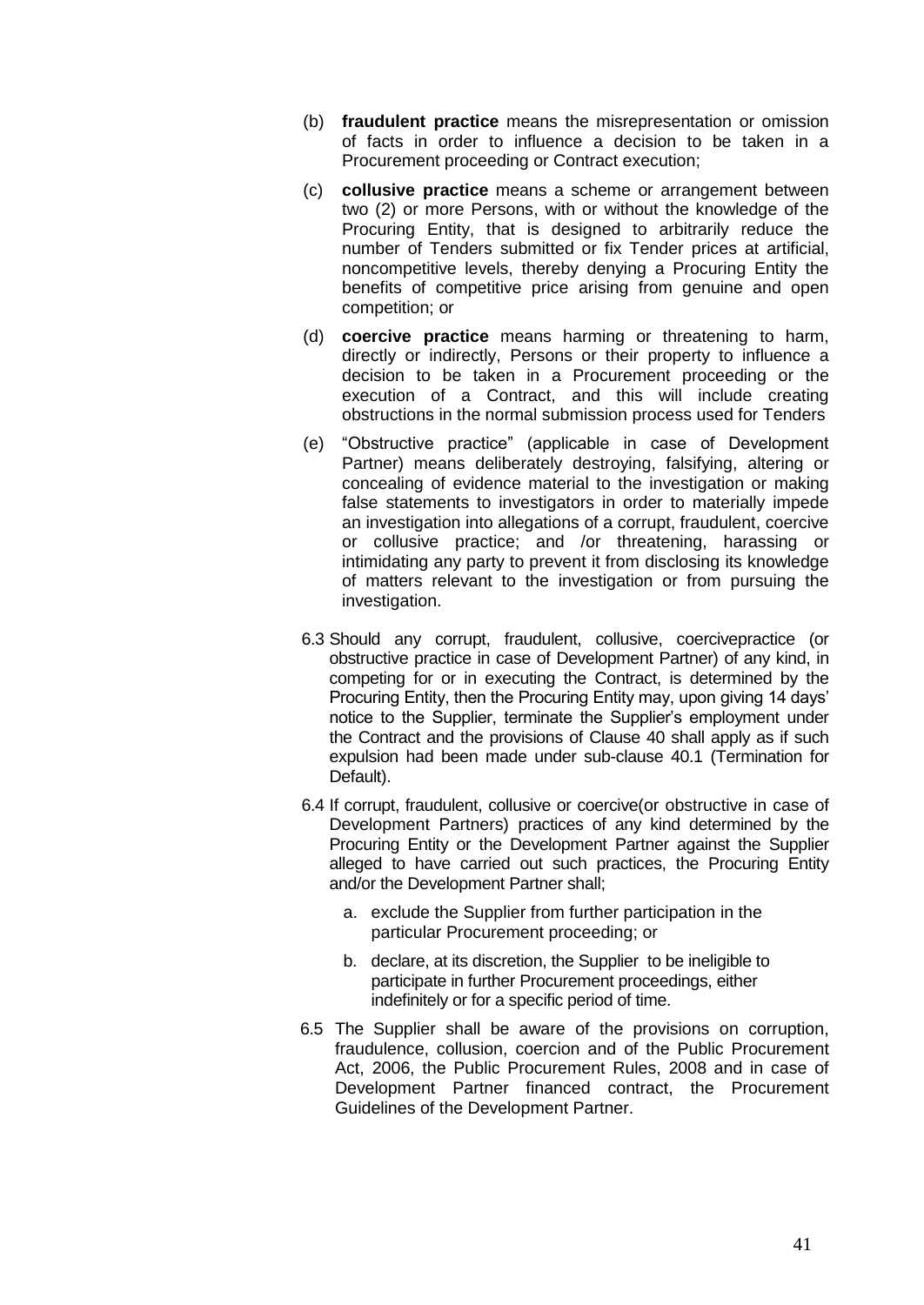6.6 The Supplier (including its manufacturers, sub-contractors, agents, personnel, consultants and service providers) shall permit the Government and/or the Development Partner to inspect the Supplier's accounts and records and other documents relating to the submission of e-Tender and contract performance, and to have them audited by auditors appointed by the Government and/or the Development Partner, if so required.

| 7. Documents<br><b>Forming the</b><br><b>Contract and</b><br><b>Priority of</b><br><b>Documents</b> | 7.1  | The following documents forming the Contract shall be in the<br>following order of precedence, namely:<br>The signed Contract Agreement;<br>(a)<br>(b)<br>The Notification of Award;<br>The Completed Tender;<br>(c)<br>Particular Conditions of Contract;<br>(d)<br>(e)<br><b>General Conditions of Contract;</b><br><b>Technical Specifications;</b><br>(f)<br>Drawings;<br>(g)<br>(h)<br>Priced Schedule and Schedule of Requirements and;<br>Other Documents including correspondences listed in the PCC<br>(i)<br>forming part of the Contract. |
|-----------------------------------------------------------------------------------------------------|------|------------------------------------------------------------------------------------------------------------------------------------------------------------------------------------------------------------------------------------------------------------------------------------------------------------------------------------------------------------------------------------------------------------------------------------------------------------------------------------------------------------------------------------------------------|
| 8. Scope of<br><b>Supply</b>                                                                        | 8.1  | Subject to the <b>PCC</b> , the Goods and related services to be supplied<br>shall be as specified in Section 6: Schedule of Requirements.                                                                                                                                                                                                                                                                                                                                                                                                           |
|                                                                                                     | 8.2  | Unless otherwise stipulated in the Contract, the Scope of Supply<br>shall include all such items not specifically mentioned in the Contract<br>but that can be reasonably inferred from the Contract as being<br>required for attaining delivery and completion of the Goods and<br>related services as if such items were expressly mentioned in the<br>Contract Agreement.                                                                                                                                                                         |
| 9. Assignment                                                                                       | 9.1  | The Supplier shall not assign his rights or obligations under the<br>Contract, in whole or in part, except with the Procuring Entity's prior<br>written consent.                                                                                                                                                                                                                                                                                                                                                                                     |
| 10. Eligibility                                                                                     | 10.1 | The Supplier and its Subcontractor(s) shall have the nationality of a<br>country other than that specified in the PCC.                                                                                                                                                                                                                                                                                                                                                                                                                               |
|                                                                                                     |      |                                                                                                                                                                                                                                                                                                                                                                                                                                                                                                                                                      |

10.2 All Goods and related services to be supplied under the Contract shall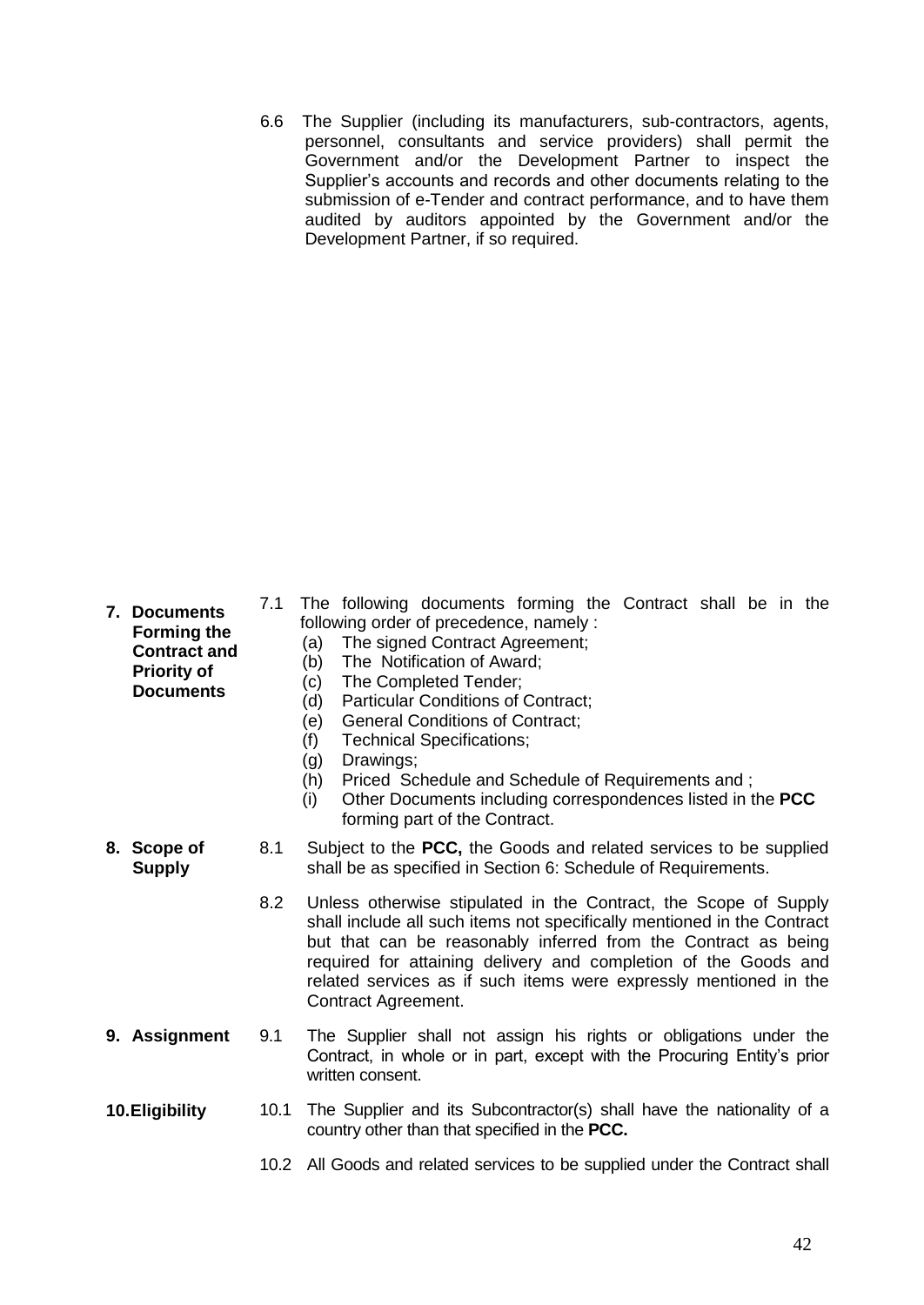have their origin in the countries except any specified in the **PCC**.

- **11.Gratuities / Agency Fees** 11.1 No fees, gratuities, rebates, gifts, commissions or other payments, other than those shown in the Tender or the contract, shall be given or received in connection with the procurement process or in the contract execution.
- **12. Confidential Details** 12.1 The Supplier shall not, except for purposes of performing the obligations in this Contract, without the Procuring Entity's prior written consent, disclose this Contract, or any provision thereof, or any specification, plan, drawing, pattern, sample, or information furnished by or on behalf of the Procuring Entity. Any such disclosure shall be made in confidence and shall extend only as far as may be necessary for purposes of such performance.
	- 12.2 Any document, other than this Contract itself, enumerated in GCC Clause 12.1 shall remain the property of the Procuring Entity and shall be returned (all copies) to the Procuring Entity on completion of the Supplier's performance under this Contract if so required by the Procuring Entity.
- **13. Trademark, Patent and Intellectual Property Rights** 13.1 The Procuring Entity should not be liable for any infringement of intellectual property rights arising from use of the goods procured. In case there are third-party claims of such infringement of patent, trademark, or industrial design rights, the supplier must indemnify and hold the Procuring Entity free and harmless against such claims and shall not be in contravention of Trademark Act, 2009 and Patent and Design Act, 1911.
- **14. Copyright** 14.1 The copyright in all drawings, documents, and other materials containing data and information furnished to the Procuring Entity by the Supplier herein shall remain vested in the Supplier, or, if they are furnished to the Procuring Entity directly or through the Supplier by any third party, including suppliers of materials, the copyright in such materials shall remain vested in such third party.
- **15.Subcontracting** 15.1 Any subcontracting arrangements made during contract implementation and not disclosed at the time of the Tendering shall not be allowed.
	- 15.2 Subcontracting of any portion of the Goods shall not relieve the Supplier from any liability or obligations that may arise from its performance.
	- 15.3 Supplier shall retain full responsibility for the contract and cannot pass any contractual obligations to the Subcontractor and under no circumstances assignment of the contract to the Subcontractor be allowed.
	- 15.4 Subcontractors shall comply with the provisions of GCC Clause 6 and 10.
- **16.Supplier's Responsibilit ies** 16.1 The Supplier shall supply all the Goods and related services specified in the Scope of Supply as stated under GCC Clause 8 and the Delivery and Completion schedule, as stated under GCC Clauses 21 and 23in conformity with the provisions of the Contract Agreement.
- **17.Procuring Entity's Responsibilit ies** 17.1 Whenever the performance of the obligations in this Contract requires that the Supplier obtain permits, approvals and other license from local public authorities, the Procuring Entity may, if so needed by the Supplier, make its best effort to assist the Supplier in complying with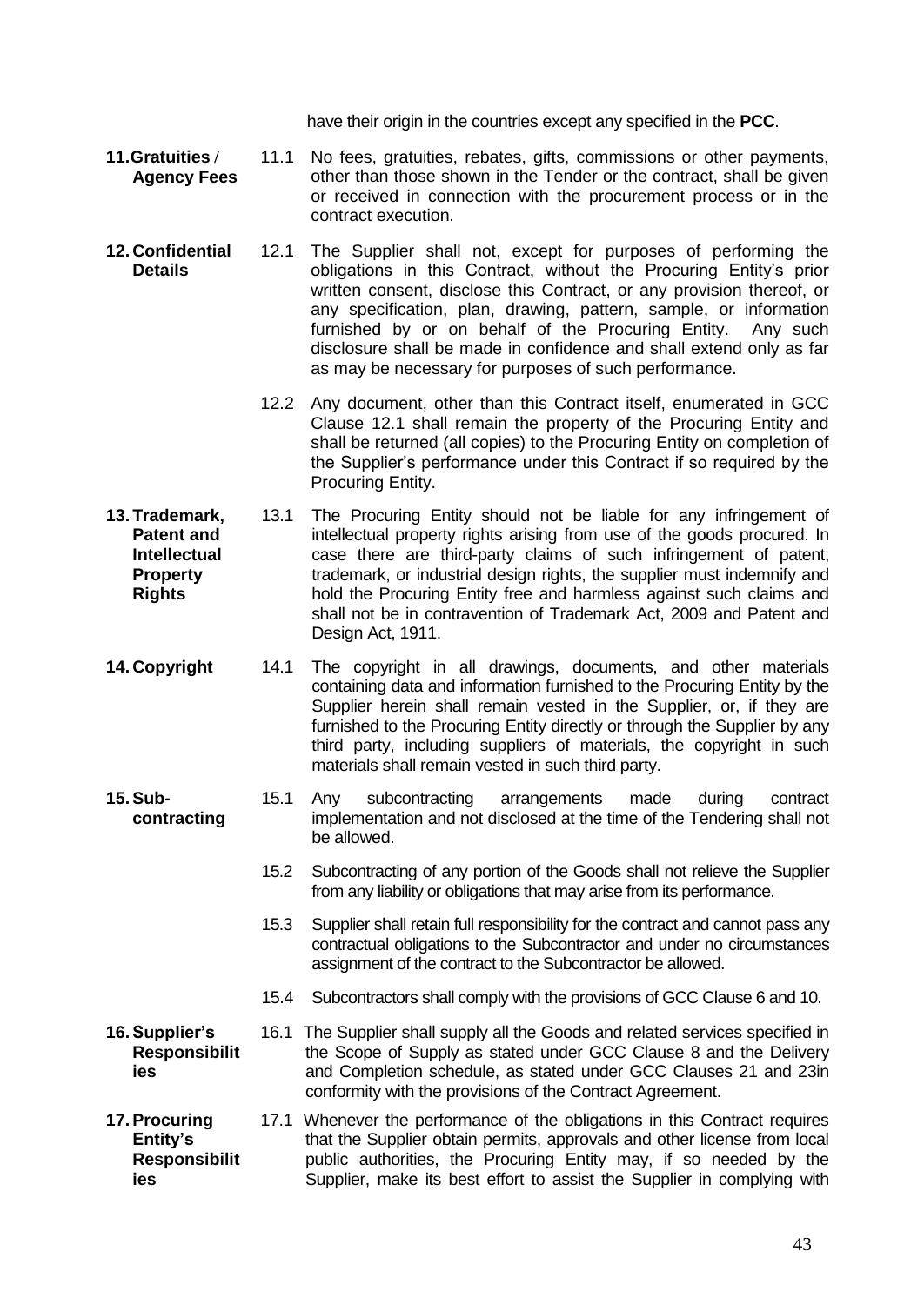such requirements in a timely and expeditious manner. However, the supplier shall bear the costs of such permits and/or licenses.

- 17.2 The Procuring Entity shall pay the Supplier, in consideration of the provision of Goods and related services, the Contract Price under the provisions of the Contract at the times and manner prescribed in the Contract Agreement.
- **18. Issue change**  18.1 The Procuring Entity may at any time order the Supplier through notice in accordance with GCC Clause 3, to make changes within the general scope of the Contract in any one or more of the following:
	- (a) drawings, designs, or specifications, where goods to be delivered under the Contract are to be specifically manufactured for the Procuring Entity;
	- (b)the method of packing;
	- (c) the place(s) of delivery of goods and related services; and
	- (d) the related services to be provided by the Supplier.
	- 18.2 The Procuring Entity may, in exceptional circumstances, issue Repeat Order or additional delivery where the items already been procured through competitive method of an additional quantity within warranty period provided that prices are still the most advantageous to the Procuring Entity after price verification.
	- 18.3 The Supplier shall, under no circumstances, proceed to commence the delivery of Goods and related services under GCC Sub Clause 18.1 and 18.2 unless it has been approved by the **Approving Authority** or authority next higher, as appropriate.
- **19. Repeat Orders** 19.1 If any change under GCC Sub Clause 18.1 causes an increase or **or Order for Additional Delivery** decrease in the cost of, or the time required for, the Supplier's performance of any provisions under the Contract, an equitable adjustment shall be made in the Contract Price or in the Delivery and Completion Schedule, or both, as applicable.
- **20.Packing and Documents** 20.1 The Supplier shall provide such packing of the goods as is required to prevent their damage or deterioration during transit to their final destination, as indicated in the Contract and in accordance with existing industry standards. The packing shall be sufficient to withstand, without limitation, rough handling and exposure to extreme temperatures, salt and precipitation, and open storage. Packing case size and weights shall take into consideration, where appropriate, the remoteness of the goods' final destination and the absence of heavy handling facilities at all points in transit.
	- 20.2 The packing, marking, and documentation within and outside the packages shall comply strictly with such special requirements as shall be expressly provided for in the Contract as stated under GCC Sub Clause 20.1, including additional requirements, if any, specified in the **PCC**, and in any subsequent instructions ordered by the Procuring Entity.
	- 20.3 The outer packaging must contain a "Packing List" which must reflect the actual contents of the package.
- **21. Delivery and** 21.1 Subject to GCC Clause 18, the delivery of the Goods and completion of

**order, Repeat Orders or Order for Additional Delivery**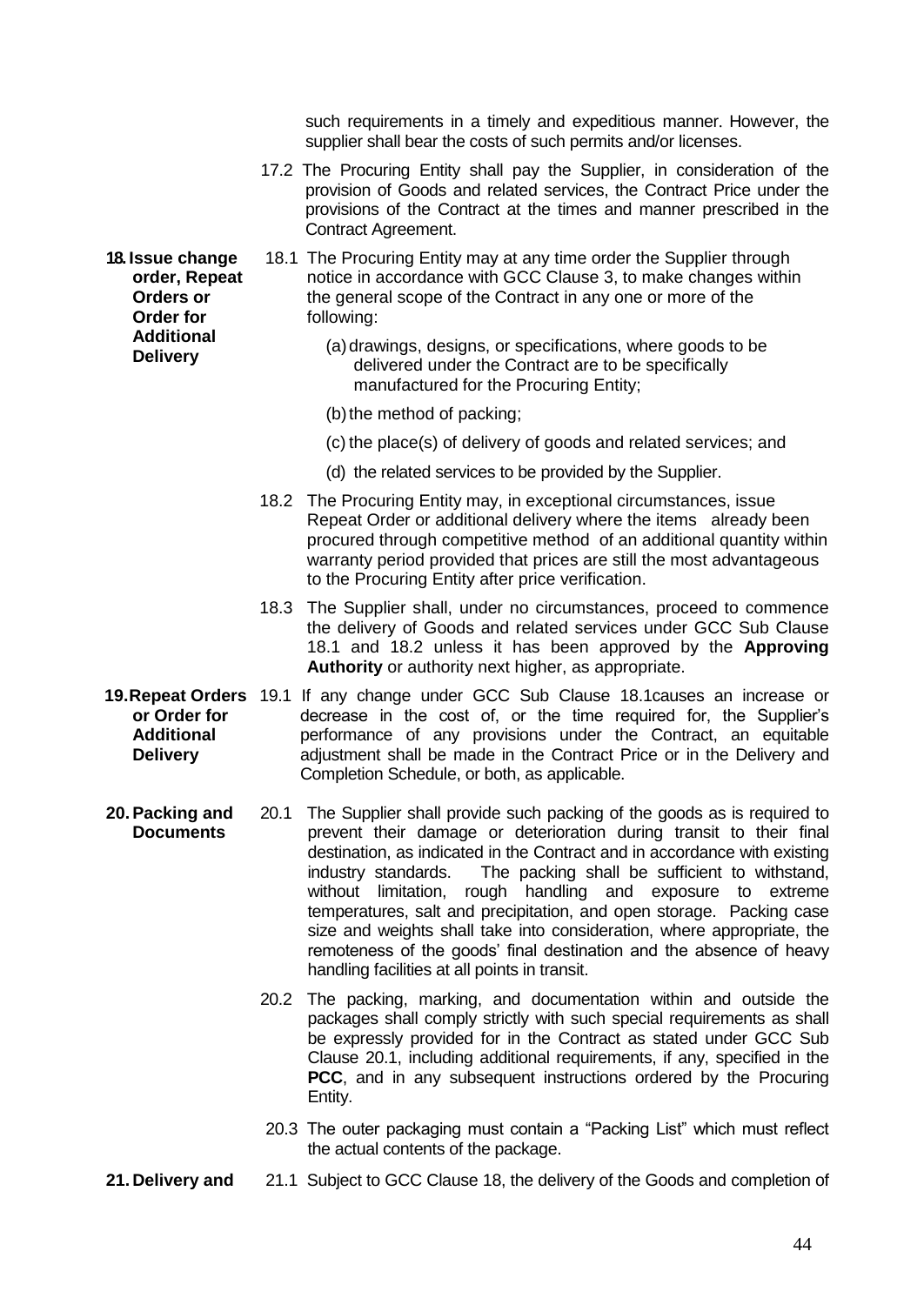- **Documents** the related services shall be in accordance with the Delivery and Completion Schedule specified in the Section 6: Schedule of Requirements. The documents to be furnished by the Supplier shall be specified in the **PCC.**
- **22. Acceptance** 22.1 Acceptance by the Procuring Entity shall be processed not later than fourteen (14) working days from receipt of the goods at final destination in the form of an Acceptance Certificate, unless any defects in the supply, any damage during transportation or any failure to meet the required performance criteria of the supply are identified and reported to the Supplier as stated under GCC Clause 29 and 30. In such cases the Acceptance Certificate will be issued only for those parts of the contract supplies which are accepted. The Acceptance Certificate for the remaining supplies will only be issued after the Supplier has remedied the defects and/or any non-conformity under GCC Clause 29 and GCC Clause 30.
	- 22.2 Technical Inspection and Acceptance Committee (TIAC), if considered appropriate and constituted by the Procuring Entity shall commence the inspection and acceptance process within twenty-four(24) hours from delivery of the goods, and complete the same as soon as practicable.
- **23. Contract Price** 23.1 The Contract Price shall be as specified in the **PCC** subject to any additions and adjustments thereto or deductions therefrom, as may be made pursuant to the Contract.
	- 23.2 Prices charged by the Supplier for the Goods delivered and the related services performed under the Contract shall not vary from the price as stated under GCC Sub Clause 23.1, with the exception of any change in price resulting from a Variation Order or Repeat Order or Order for Additional Delivery issued under GCC Clause 18.
- **24. Transportation** 24.1 The Supplier is required under the Contract to transport the Goods to a specified place of destination as specified in Section 6: Schedule of Requirements, defined as the Site, transport to such place of destination, including insurance, other incidental costs, and temporary storage, if any.
- **25. Terms of Payment** 25.1 The Contract Price, including any Advance Payments, if applicable, shall be paid in the manner as specified in the **PCC**.
	- 25.2 The Supplier's request for payment shall be made to the Procuring Entity in writing, accompanied by an invoice describing, as appropriate, the Goods delivered and related services performed, and accompanied by the documents as stated under GCC Clause 21 and 22 and upon fulfilment of any other obligations stipulated in the Contract Agreement.
	- 25.3 Payments shall be made promptly by the Procuring Entity, but in no case later than the days indicated in the **PCC** after submission of an invoice or request for payment by the Supplier, and after the Procuring Entity has accepted it.
	- 25.4 Payments due to the Supplier under this Contract shall be made in Bangladesh Taka (BDT) Currency.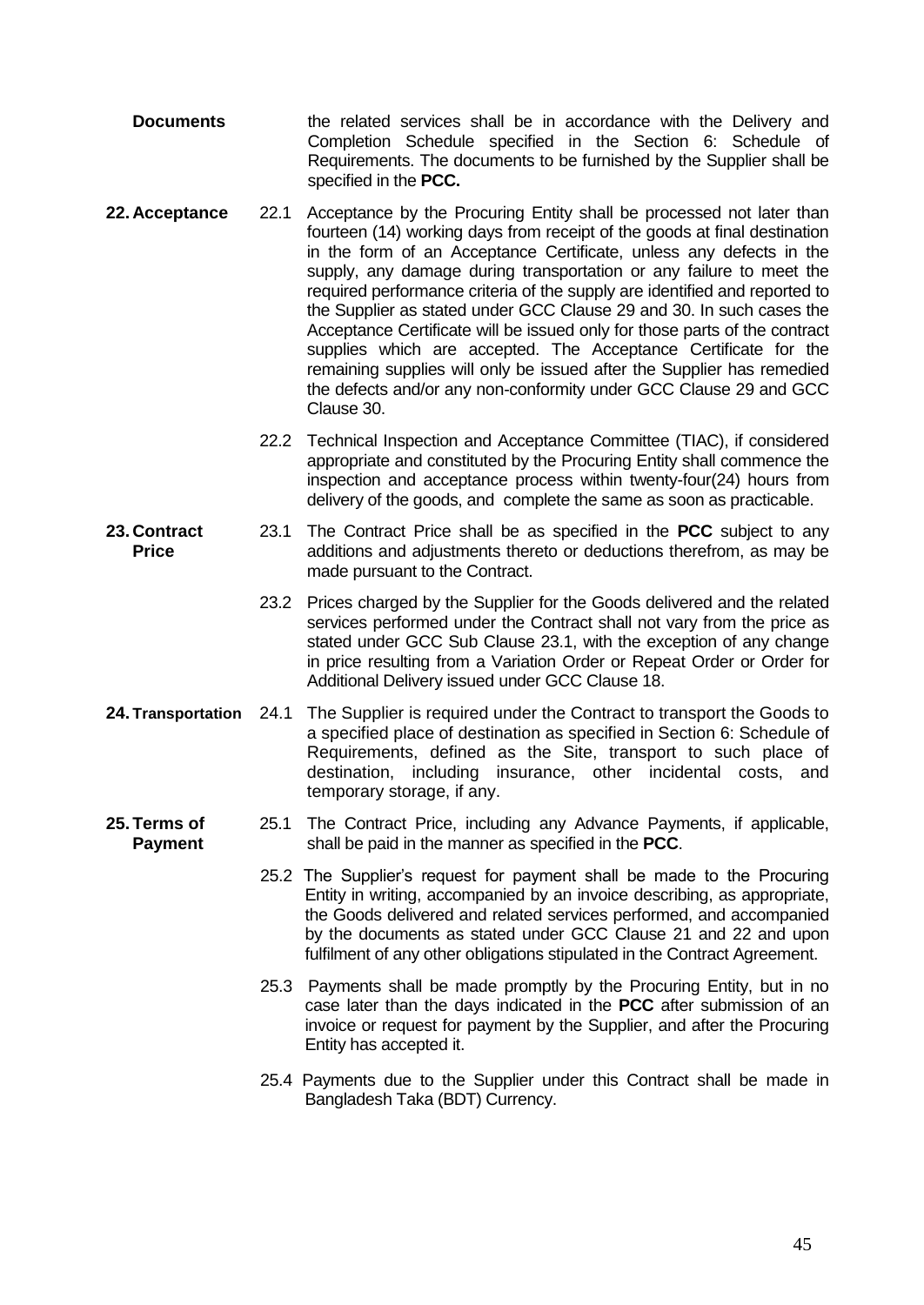- 25.5 In the event that the Procuring Entity fails to pay the Supplier any payment by its respective due date or within the period as stated under GCC Sub Clause 25.3, the Procuring Entity shall pay to the Supplier interest on the amount of such delayed payment at the rate specified in the **PCC**, for the period of delay until payment has been made in full.
- **26. Insurance** 26.1 The Goods supplied under this Contract shall be fully insured by the Supplier against loss or damage incidental to manufacture or acquisition, transportation, storage, and delivery until their acceptance by the Procuring Entity.
- **27. Taxes and Duties** 27.1 The Supplier shall be entirely responsible for all applicable taxes, custom duties, VAT and other levies imposed or incurred inside or outside Bangladesh.
- **28.Performance Security** 28.1 The Procuring Entity shall notify the Supplier of any claim made against the Bank issuing the Performance Security.
	- 28.2 The Procuring Entity may claim against the security if any of the following events occurs for fourteen (14) days or more.
		- (a) The Supplier is in breach of the Contract and the Procuring Entity has duly notified him or her ; and
		- (b) The Supplier has not paid an amount due to the Procuring Entity and the Procuring Entity has duly notified him or her.
	- 28.3 In the event as stated under GCC Sub Clause 28.2, the Supplier is liable to pay compensation under the Contract amounting to the full value of the Performance Security or more, the Procuring Entity may call the full amount of the security.
	- 28.4 If there is no reason to call the security, the security shall be discharged by the Procuring Entity and returned to the Supplier not later than twenty-eight (28) days following the date of Completion of the Supplier's performance obligations under the Contract and the issuance of the Acceptance Certificateby the Procuring Entity, including any warranty obligations as stated under GCC Clause 31 and, the Procuring Entity shall not make any claim under the security, except for amounts to which the Procuring Entity is entitled under this Contract..
	- 28.5 The security shall only be released after the expiry of the Warranty Period pursuant to GCC Clause 31, provided that the Goods supplied are free from patent and latent defects and all the conditions imposed under the contract have been fully met.
		- (a) A patent defect, which is one that is apparent to the buyer on normal observation. It is an apparent or obvious defect.
			- i. For example, a ball pen that does not write is patently defective.
		- (b) A latent defect, which is one that is not apparent to the buyer by reasonable observation. A latent defect is "hidden" or one that is not immediately determinable.
			- ii. For example, a ball pen that writes 0.75 km instead of the expected 1.5 km, has a latent defect.
	- 28.6 If the Supplier, having been notified, fails to remedy the defect(s) within the period as stated under GCC Sub Clause 31.7, the Procuring Entity may proceed to call upon the security without prejudice to any other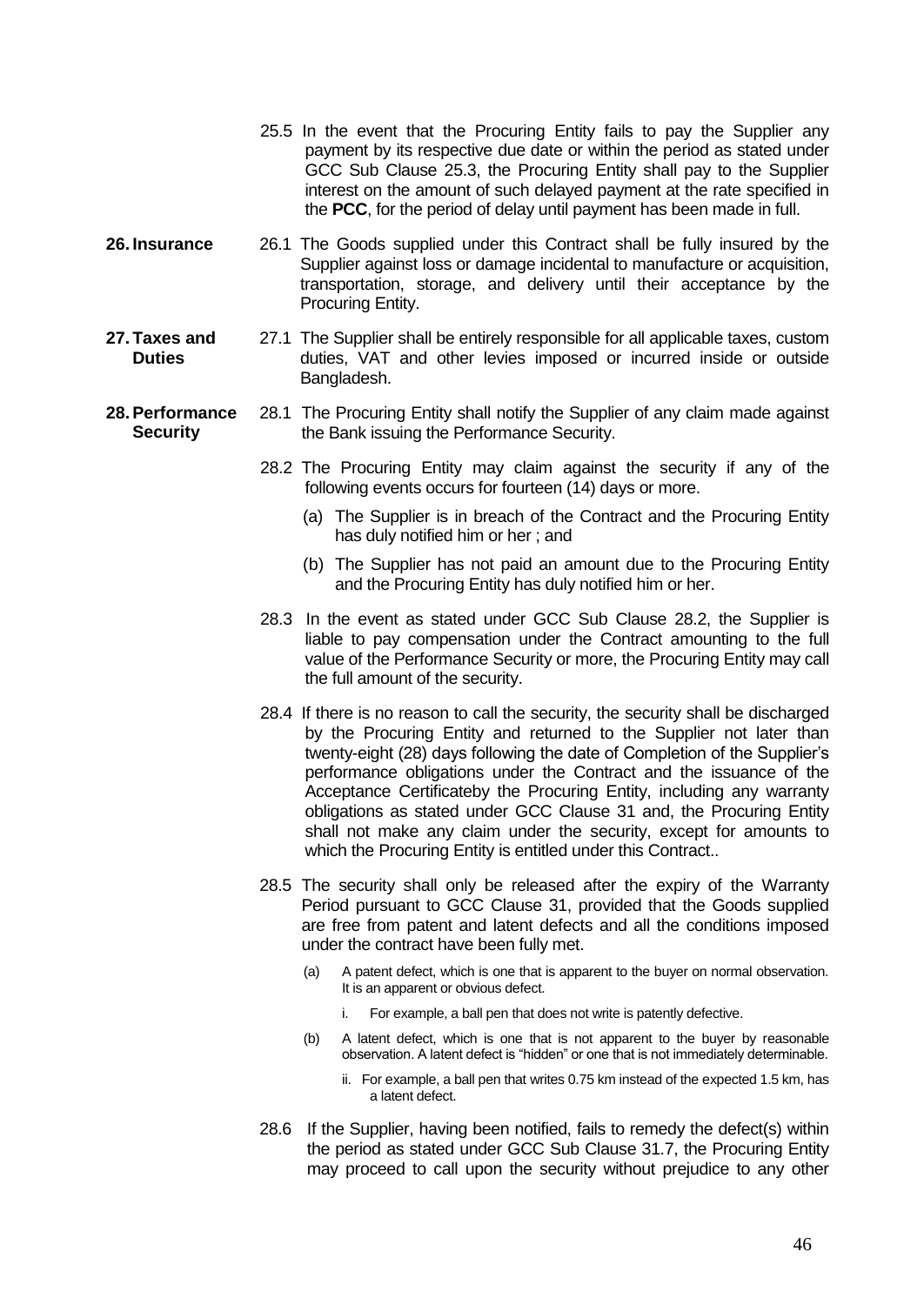rights which the Procuring Entity may have against the Supplier under the Contract and under the applicable law.

- **29. Specifications and Standards** 29.1 The Goods and related services supplied under this Contract shall conform to the technical specifications and standards mentioned in Section 7, Technical Specification and in Section 8, Drawings, if any.
	- 29.2 If there is no applicable standard, the Goods must conform to the authoritative standards appropriate to the Good's country of origin. Such standards must be the latest issued by the concerned institution.
	- 29.3 Subject to the GCC Clause 18, the Supplier shall be entitled to disclaim responsibility for any design, data, drawing, specification or other document, or any modification thereof provided or designed by or on behalf of the Procuring Entity, by giving a notice of such disclaimer to the Procuring Entity.
	- 29.4 Wherever references are made in the Contract to codes and standards in accordance with which it shall be executed, the edition or the revised version of such codes and standards shall be those specified in the Technical Specification. During Contract execution, any changes in any such codes and standards shall be applied only after approval by the Procuring Entity and shall be treated under GCC Clause 18.
- **30. Inspections and Tests** 30.1 The Procuring Entity shall have the right to test the Goods to confirm their conformity to the Contract specifications. The **PCC** and Technical specifications shall specify what tests the Procuring Entity requires and where they are to be conducted. The Supplier shall at its own expense and at no cost to the Procuring Entity, carry out all such tests of the Goods and related services as are specified in the Contract.
	- 30.2 The Supplier shall provide the Procuring Entity with a report of the results of any such test.
	- 30.3 The Procuring Entity may engage external agents for the purpose of conducting inspection of Goods, provided that the Procuring Entity shall bear all of its costs and expenses.
	- 30.4 The Procuring Entity or its designated representative as specified shall be entitled to attend the tests and/or inspections under GCC Clause 30.1, provided that the Procuring Entity shall bear all of its own costs and expenses incurred in connection with such attendance.
	- 30.5 Whenever the Supplier is ready to carry out any such test and inspection, it shall give a reasonable advance notice, including the place and time, to the Procuring Entity. The Supplier shall obtain from any relevant third party or manufacturer any necessary permission or consent to enable the Procuring Entity or its designated representative to attend the test and/or inspection.
	- 30.6 The Procuring Entity may require the Supplier to carry out any test and/or inspection not required by the Contract, but deemed necessary to verify that the characteristics and performance of the Goods comply with the technical specifications, codes and standards under the Contract, provided that the Supplier's reasonable costs and expenses incurred in the carrying out of such test and/or inspection shall be added to the Contract Price. Further, if such test and/or inspection impede the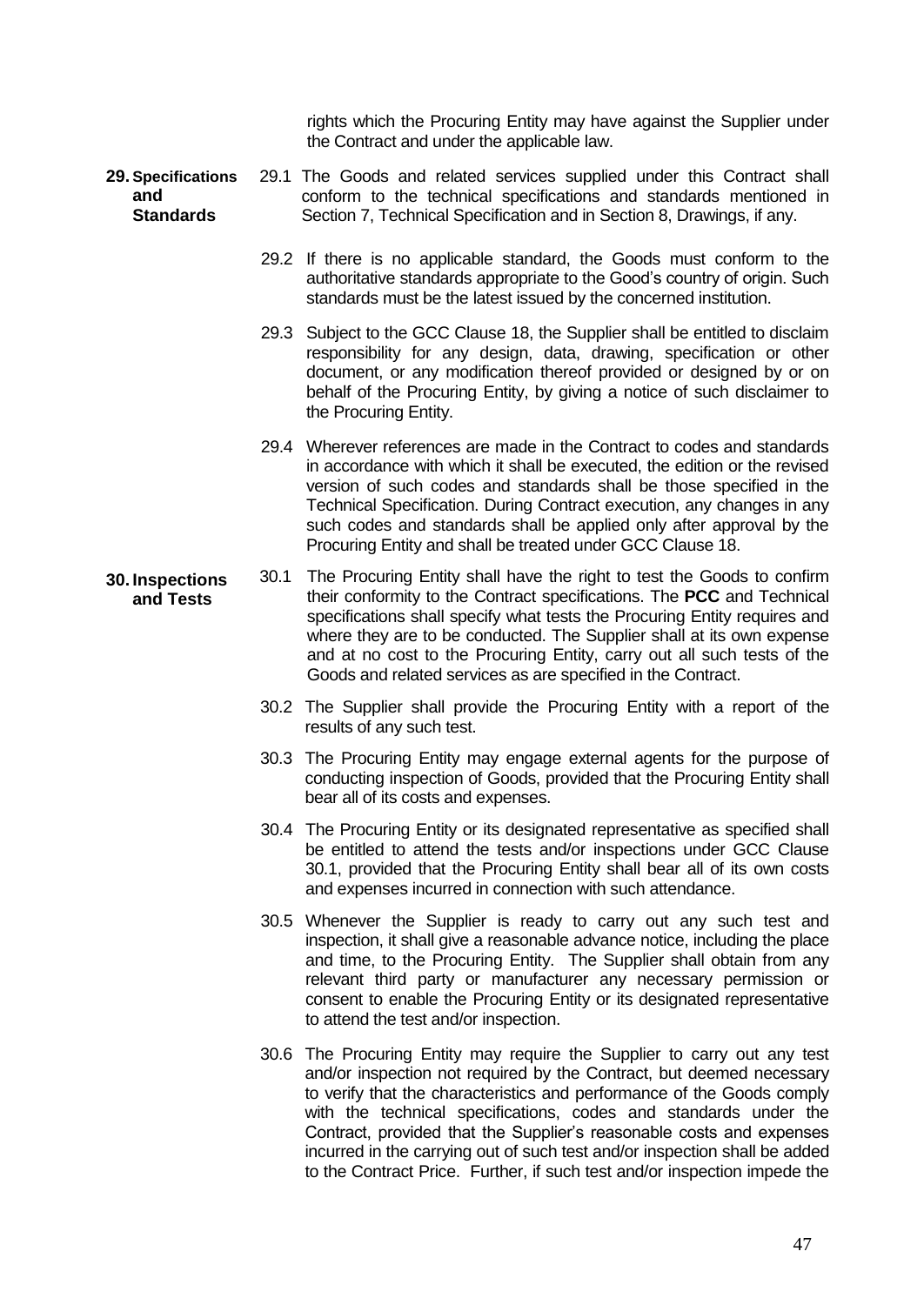progress of manufacturing and/or the Supplier's performance of its other obligations under the Contract, due allowance will be made in respect of the Delivery and Completion Schedule and the other obligations so affected.

- 30.7 The Procuring Entity may reject any Goods or any part thereof that fail to pass any test and/or inspection or do not conform to the specifications. The Supplier shall either rectify or replace such rejected Goods or parts thereof or make alterations necessary to meet the specifications at no cost to the Procuring Entity, and shall repeat the test and/or inspection, at no cost to the Procuring Entity, upon giving a notice under GCC Sub Clause 30.5.
- 30.8 The Supplier agrees that neither the execution of a test and/or inspection of the Goods or any part thereof, nor the attendance by the Procuring Entity or its representative, nor the issue of any report as stated under GCC Sub Clause 30.2, shall relieve the Supplier from any warranties or other obligations under the Contract.
- **31.Warranty** 31.1 The Supplier warrants that all the Goods supplied under the Contract are new, unused, and of the most recent or current models, and that they incorporate all recent improvements in design and materials, except when the design and/or material required by the Procuring Entity provides otherwise under GCC Clause 18.
	- 31.2 The Supplier further warrants that all Goods supplied under this Contract shall have no defect, arising from design, materials, or workmanship or from any act or omission of the Supplier that may develop under normal use of the supplied Goods in the conditions prevailing in Bangladesh.
	- 31.3 In order to assure that manufacturing defects shall be corrected by the Supplier, manufacturer, or distributor, as the case may be, a warranty shall be required from the Supplier for a minimum period of three (3) months, in the case of supplies, and one (1) year, in the case of equipment, after performance of the contract or such other period as may be specified in the **PCC**.
	- 31.4 The Warranty Period of the Supplies shall start from the date of completion of delivery in the form of submission by the Supplier and acceptance by the Procuring Entity, of the Delivery Chalan
	- 31.5 The Warranty Periods may vary among the various items and lots. The warranty for Goods delivered earlier will expire earlier than the succeeding deliveries.
	- 31.6 The Procuring Entity shall promptly notify the Supplier in writing of any claims arising under this warranty.
	- 31.7 Upon receipt of such notice, the Supplier shall, within the period specified in the **PCC**, expeditiously repair or replace the defective Goods or parts thereof, at no cost to the Procuring Entity.
- **32.Extension of Delivery and Completion**  32.1 The Supplier must deliver the Goods or perform the services procured within the period prescribed by the Procuring Entity, as specified in the Contract.
	- 48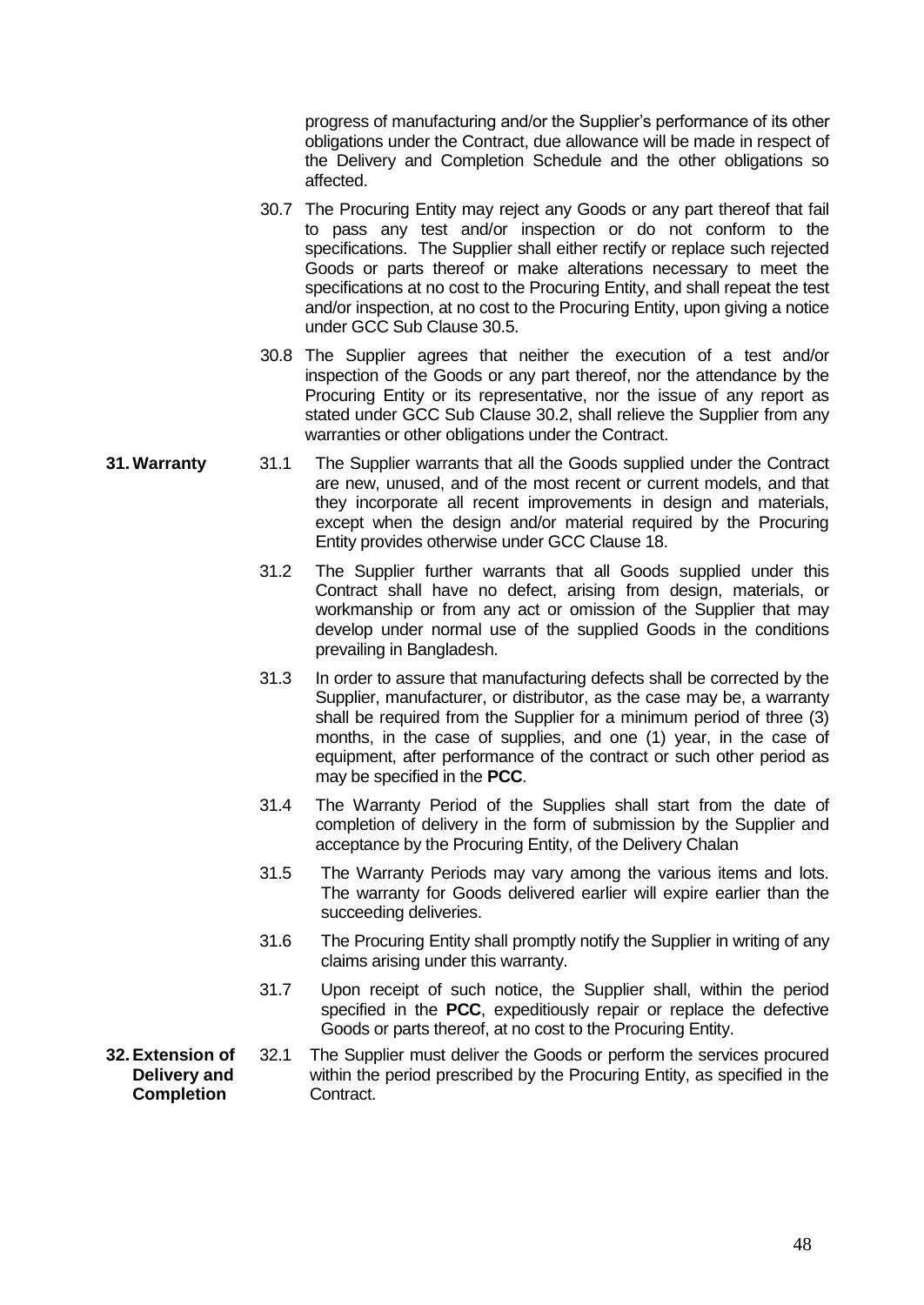- **Schedule** 32.2 If at any time during performance of the Contract, the Supplier or its subcontractors should encounter conditions impeding timely delivery of the Goods or completion of Related Services as stated under GCC Clause 21, the Supplier shall promptly notify the Procuring Entity in writing. It must state therein the cause/s and duration of the expected delay. The Procuring Entity shall decide whether and by how much to extend the time. In all cases, the request for extension should be submitted before the lapse of the original delivery date.
	- 32.3 Within twenty-one (21) days of receipt of the Supplier's notice, the Procuring Entity shall evaluate the situation and may grant time extensions, if based on justifiable grounds, without liquidated damages.
	- 32.4 The Procuring may extend up to twenty percent (20%) of the original contract time, above 20% of the original contract time approval of Head of Procuring Entity (HOPE) or authorized officer shall be required, in which case the extension shall be ratified by the Parties by amendment of the Contract as stated under GCC Clause 41.
	- 32.5 Except in case of Force Majeure, as provided under GCC Clause 36, a delay by the Supplier in the performance of its delivery and completion obligations shall render the Supplier liable to the imposition of Liquidated Damages pursuant to GCC Clause 33, unless an extension of the Delivery and Completion Schedule is agreed upon, pursuant to GCC Clause 32.
- **33. Liquidated Damages** 33.1 Except as provided under GCC Sub Clause 37, if the Supplier fails to complete the delivery of Goods and related services within the Delivery and Completion Schedule specified in the contract or as extended, the Procuring Entity shall, as Liquidated Damages or Delay Damages, deduct from the Contract Price, a sum at the percent-rate per day of delay as specified in the PCC, of the contract value of the undelivered Goods and related services or part thereof delivered after the Delivery and Completion Schedule or as extended. The total amount of Liquidated Damages or Delay Damages shall not exceed the amount specified in the PCC. The Procuring Entity may deduct Liquidated damages from payments due to the Supplier. Payment of Liquidated damages shall not affect the Supplier's liabilities.
- **34. Limitation of Liability** 34.1 Except in cases of criminal negligence or wilful misconduct,
	- (a) the Supplier shall not be liable to the Procuring Entity, whether in contract, tort, or otherwise, for any indirect or consequential loss or damage, loss of use, loss of production, or loss of profits or interest costs, provided that this exclusion shall not apply to any obligation of the Supplier to pay liquidated damages to the Procuring Entity; and
	- (b) the aggregate liability of the Supplier to the Procuring Entity, whether under the Contract, in tort or otherwise, shall not exceed the total Contract Price, provided that this limitation shall not apply to the cost of repairing or replacing defective equipment, or to any obligation of the supplier to indemnify the Procuring Entity with respect to patent infringement.
- **35. Adjustment for Changes in Legislation** 35.1 Unless otherwise specified in the Contract, if after the Contract, any law, regulation, ordinance, order or bylaw having the force of law is enacted, promulgated, abrogated, or changed in Bangladesh (which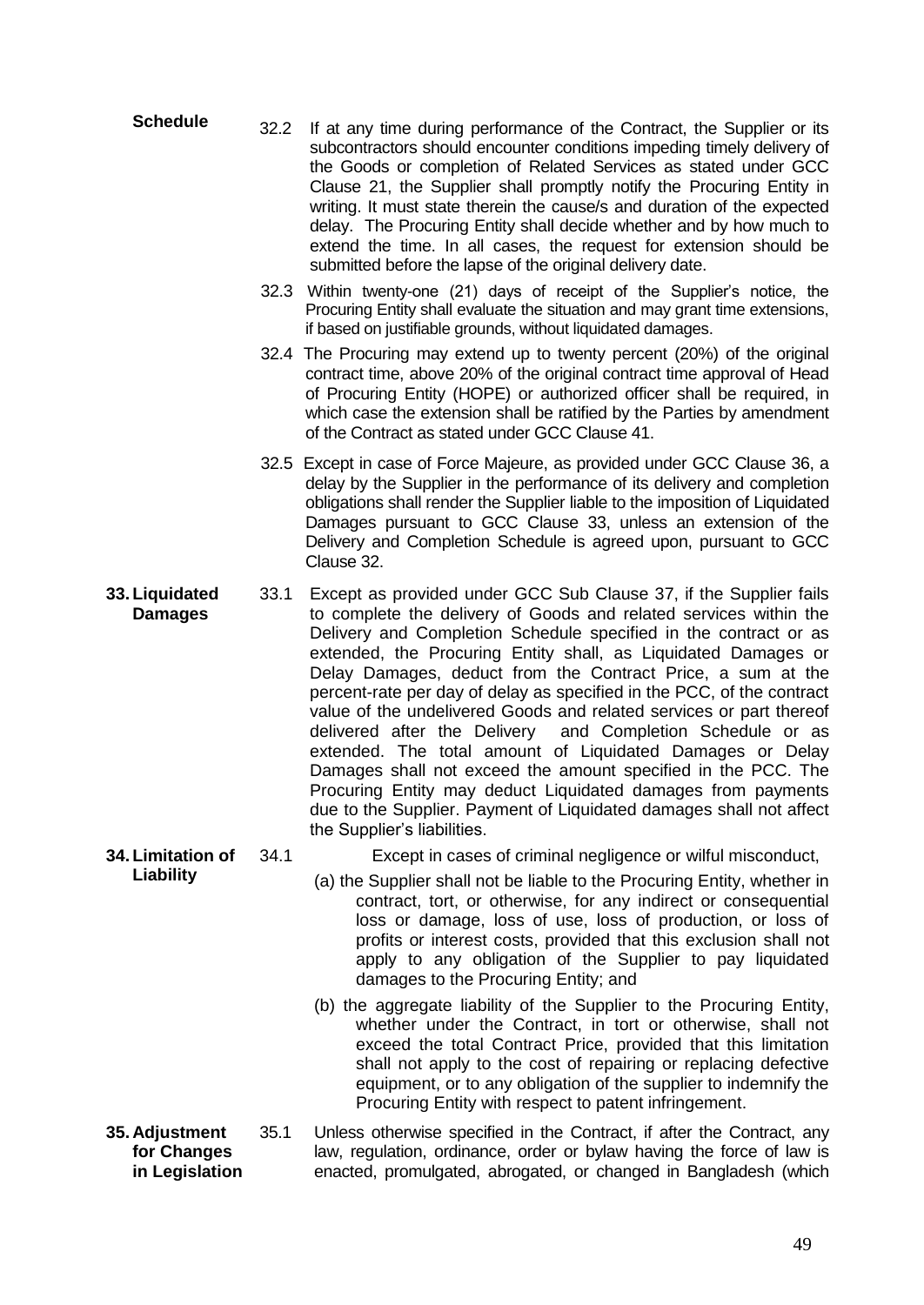|                                                 |      |                                                                                                                    | shall be deemed to include any change in interpretation or application<br>by the competent authorities) that subsequently affects the Delivery<br>Date and/or the Contract Price, then such Delivery Date and/or<br>Contract Price shall be correspondingly increased or decreased, to the<br>extent that the Supplier has thereby been affected in the performance<br>of any of its obligations under the Contract. Notwithstanding the<br>foregoing, such additional or reduced cost shall not be separately paid<br>or credited if the same has already been accounted for in the<br>adjustment of Contract Price where applicable, under GCC Clause 23. |  |  |
|-------------------------------------------------|------|--------------------------------------------------------------------------------------------------------------------|-------------------------------------------------------------------------------------------------------------------------------------------------------------------------------------------------------------------------------------------------------------------------------------------------------------------------------------------------------------------------------------------------------------------------------------------------------------------------------------------------------------------------------------------------------------------------------------------------------------------------------------------------------------|--|--|
| 36. Force<br><b>Majeure</b>                     | 36.1 | Force Majeure may include, but is not limited to, exceptional events or<br>circumstances of the kind listed below: |                                                                                                                                                                                                                                                                                                                                                                                                                                                                                                                                                                                                                                                             |  |  |
|                                                 |      | (i)                                                                                                                | war, hostilities (whether war be declared or not), invasion, act of<br>foreign enemies;                                                                                                                                                                                                                                                                                                                                                                                                                                                                                                                                                                     |  |  |
|                                                 |      | (ii)                                                                                                               | rebellion, terrorism, sabotage by persons other than the<br>Contractor's Personnel, revolution, insurrection, military or<br>usurped power, or civil war;                                                                                                                                                                                                                                                                                                                                                                                                                                                                                                   |  |  |
|                                                 |      | (iii)                                                                                                              | riot, commotion, disorder, strike or lockout by persons other than<br>the Contractor's Personnel;                                                                                                                                                                                                                                                                                                                                                                                                                                                                                                                                                           |  |  |
|                                                 |      | (iv)                                                                                                               | munitions of war, explosive materials, ionising radiation or<br>contamination by radio-activity, except as may be attributable to<br>the Contractor's use of such munitions, explosives, radiation or<br>radio-activity, and                                                                                                                                                                                                                                                                                                                                                                                                                                |  |  |
|                                                 |      | (v)                                                                                                                | natural catastrophes such as cyclone, hurricane, typhoon,<br>tsunami, storm surge, floods, earthquake, landslides, fires,<br>epidemics, quarantine restrictions, or volcanic activity;                                                                                                                                                                                                                                                                                                                                                                                                                                                                      |  |  |
|                                                 |      | (vi)                                                                                                               | freight embargoes;                                                                                                                                                                                                                                                                                                                                                                                                                                                                                                                                                                                                                                          |  |  |
|                                                 |      | (vii)                                                                                                              | acts of the Government in its sovereign capacity.                                                                                                                                                                                                                                                                                                                                                                                                                                                                                                                                                                                                           |  |  |
|                                                 |      |                                                                                                                    | 36.2 The Head of Procuring Entity decides the existence of a Force<br>Majeure that will be the basis of the issuance of order for suspension<br>of Supply as stated under GCC Sub Clause 39.2.                                                                                                                                                                                                                                                                                                                                                                                                                                                              |  |  |
| 37. Notice of<br><b>Force</b><br><b>Majeure</b> | 37.1 |                                                                                                                    | If a Party is or will be prevented from performing its substantial<br>obligations under the Contract by Force Majeure, then it shall give<br>notice within fourteen (14) days after the party became aware, to the<br>other Party of the event or circumstances constituting the Force<br>Majeure and shall specify the obligations, the performance of which is<br>or will be prevented.                                                                                                                                                                                                                                                                   |  |  |
|                                                 | 37.2 |                                                                                                                    | Notwithstanding any other provision of this Clause, Force Majeure shall<br>not apply to obligations of either Party to make payments to the other<br>Party under the Contract.                                                                                                                                                                                                                                                                                                                                                                                                                                                                              |  |  |
| 38. Duty to<br><b>Minimise</b><br><b>Delay</b>  | 38.1 | Majeure.                                                                                                           | Each Party shall at all times use all reasonable endeavours to minimise<br>any delay in the performance of the Contract as a result of Force                                                                                                                                                                                                                                                                                                                                                                                                                                                                                                                |  |  |
|                                                 |      |                                                                                                                    | 38.2 A Party shall give notice to the other Party when it ceases to be<br>affected by the Force Majeure.                                                                                                                                                                                                                                                                                                                                                                                                                                                                                                                                                    |  |  |
| 39. Consequenc<br>es of Force<br><b>Majeure</b> | 39.1 |                                                                                                                    | The Supplier shall not be liable for forfeiture of its security, liquidated<br>damages, or termination for default if and to the extent that it's delay<br>in performance or other failure to perform its obligations under the<br>Contract is the result of an event of Force Majeure.                                                                                                                                                                                                                                                                                                                                                                     |  |  |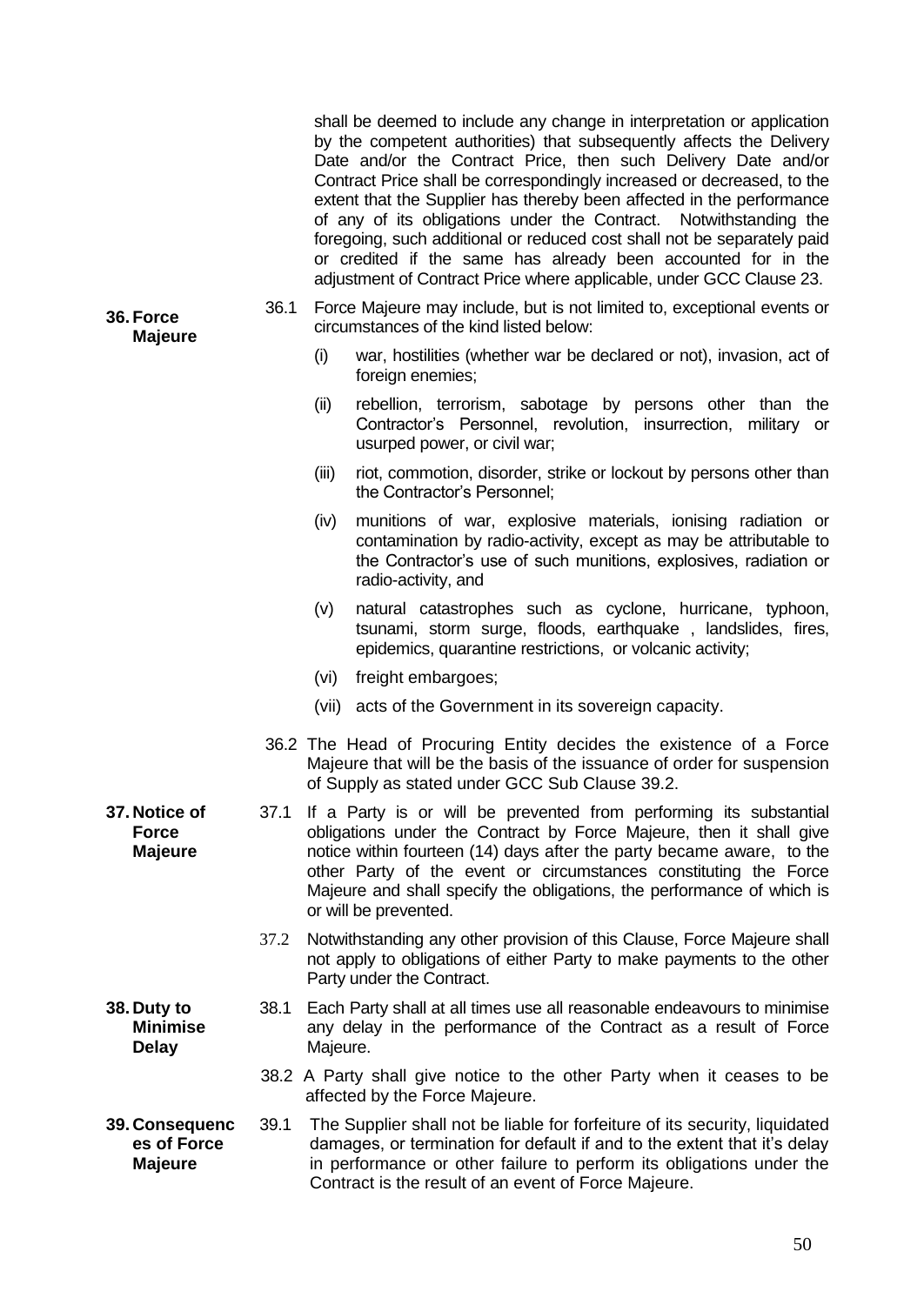- 39.2 The Procuring Entity may suspend the delivery or contract implementation, wholly or partly, by written order for a certain period of time, as it deems necessary due to Force Majeure as defined in the Contract.
- 39.3 Delivery shall be made either upon the lifting or the expiration of the suspension order. However, if the Procuring Entity terminates the contract as stated under GCC Clause 40, resumption of delivery cannot be done.
- 39.4 After receiving notice under GCC Sub Clause 37.1, the Procuring Entity shall proceed to determine these matters under the provisions of the Contract.

### **40. Termination Termination for Default**

- 40.1 The Procuring Entity, without prejudice to any other remedy for breach of Contract, by giving twenty-eight (28) days written notice of default sent to the Supplier, may terminate the Contract in whole or in part:
	- i. if the Supplier fails to deliver any or all of the Goods within the period specified in the Contract, or within any extension thereof granted by the Procuring Entity pursuant to GCC Clause 32;or
	- ii. if the Supplier fails to perform any other obligation under the Contract; or
- iii. if the Supplier, in the judgement of the Procuring Entity has engaged in corrupt, fraudulent, collusive and coercive practices (or obstructive practice in case of Development Partner), as defined in GCC Clause 6, in competing for or in executing the Contract; or
- iv. if the deductible amount due to Liquidated Damages reaches its maximum as stated under GCC Sub Clause 33
- 40.2 In the event the Procuring Entity terminates the Contract in whole or in part, as stated under GCC Clause 40.1, the Procuring Entity may procure, upon such terms and in such manner as it deems appropriate, Goods or related services similar to those undelivered or not performed, and the Supplier shall be liable to the Procuring Entity for any additional costs for such similar Goods or related services. However, the Supplier shall continue performance of the Contract to the extent not terminated.

#### **Termination for Insolvency**

40.3 The Procuring Entity shall terminate this Contract if the Supplier is declared bankrupt or insolvent as determined with finality by a court of competent jurisdiction. In this event, termination will be without compensation to the Supplier, provided that such termination will not prejudice or affect any right of action or remedy which has accrued or will accrue thereafter to the Procuring Entity and/or the Supplier.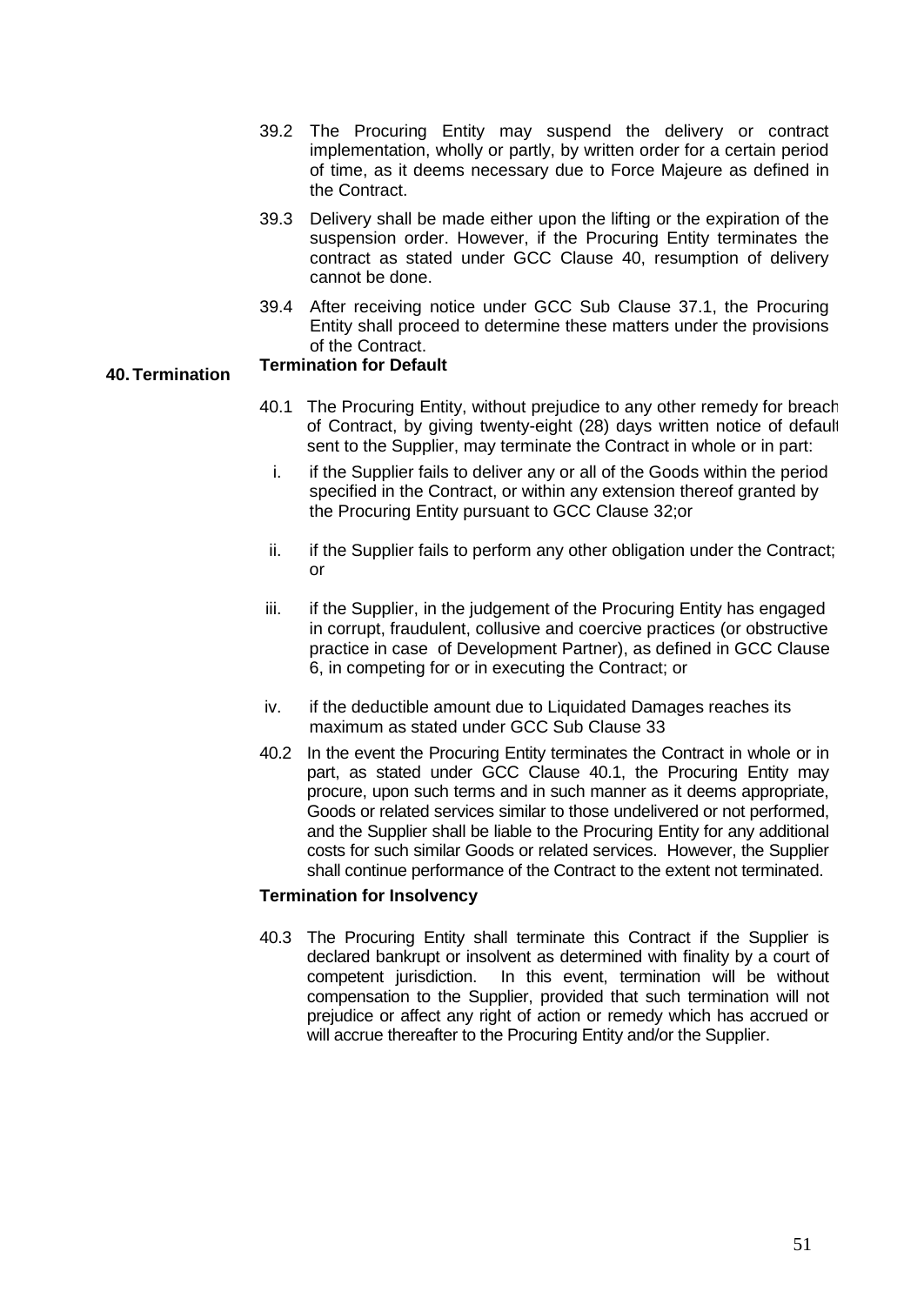#### **Termination for Convenience**

- 40.4 The Procuring Entity, by giving twenty-eight (28) days written notice sent to the Supplier, may terminate this Contract, in whole or in part. at any time for its convenience. The notice of termination shall specify that the termination is for the procuring Entity's convenience, the extent to which performance of the Supplier under the contract is terminated, and the date upon which such termination becomes effective.
- 40.5 The Goods that have been delivered and/or performed or are ready for delivery or performance within twenty-eight(28) days after the Supplier's receipt of Notice to Terminate shall be accepted by the Procuring Entity at the contract terms and prices. For Goods not yet performed and/or ready for delivery, the Procuring Entity may elect:
	- (a) to have any portion delivered and/or performed and paid at the contract terms and prices; and/or
	- (b) to cancel the remainder and pay to the Supplier an agreed amount for partially completed and/or performed goods and for materials and parts previously procured by the Supplier.
- 40.6 The expiration of the Delivery and Completion Schedule, initiation of amicable settlement of disputes, adjudication and arbitral proceedings under the set terms and conditions shall not be deemed a termination of the contract.
- **41. Amendment to Contract** 41.1 The amendment to Contract shall generally include equitable adjustments in original Contract price, Delivery and Completion Schedule and, any other changes acceptable under the conditions of the Contract.
	- 41.2 The Procuring Entity shall amend the Contract, incorporating the changes approved in accordance with the Delegation of Financial Power or sub-delegation thereof and, introduced to the original terms and conditions of the Contract.

#### **42.Settlement of**  42.1 Amicable Settlement:

**Disputes**

- - (a) The Procuring Entity and the Supplier shall use their best efforts to settle amicably all disputes arising out of or in connection with this Contract or its interpretation.

#### 42.2 Adjudication

- (a) If the Supplier /Procuring Entity believe that amicable settlement of dispute is not possible between the two parties, the dispute shall be referred to the Adjudicator within fourteen (14) days of first written correspondence on the matter of disagreement;
- (b) The Adjudicator named in the **PCC** is jointly appointed by the parties. In case of disagreement between the parties, the Appointing Authority designated in the **PCC** shall appoint the Adjudicator within fourteen (14) days of receipt of a request from either party;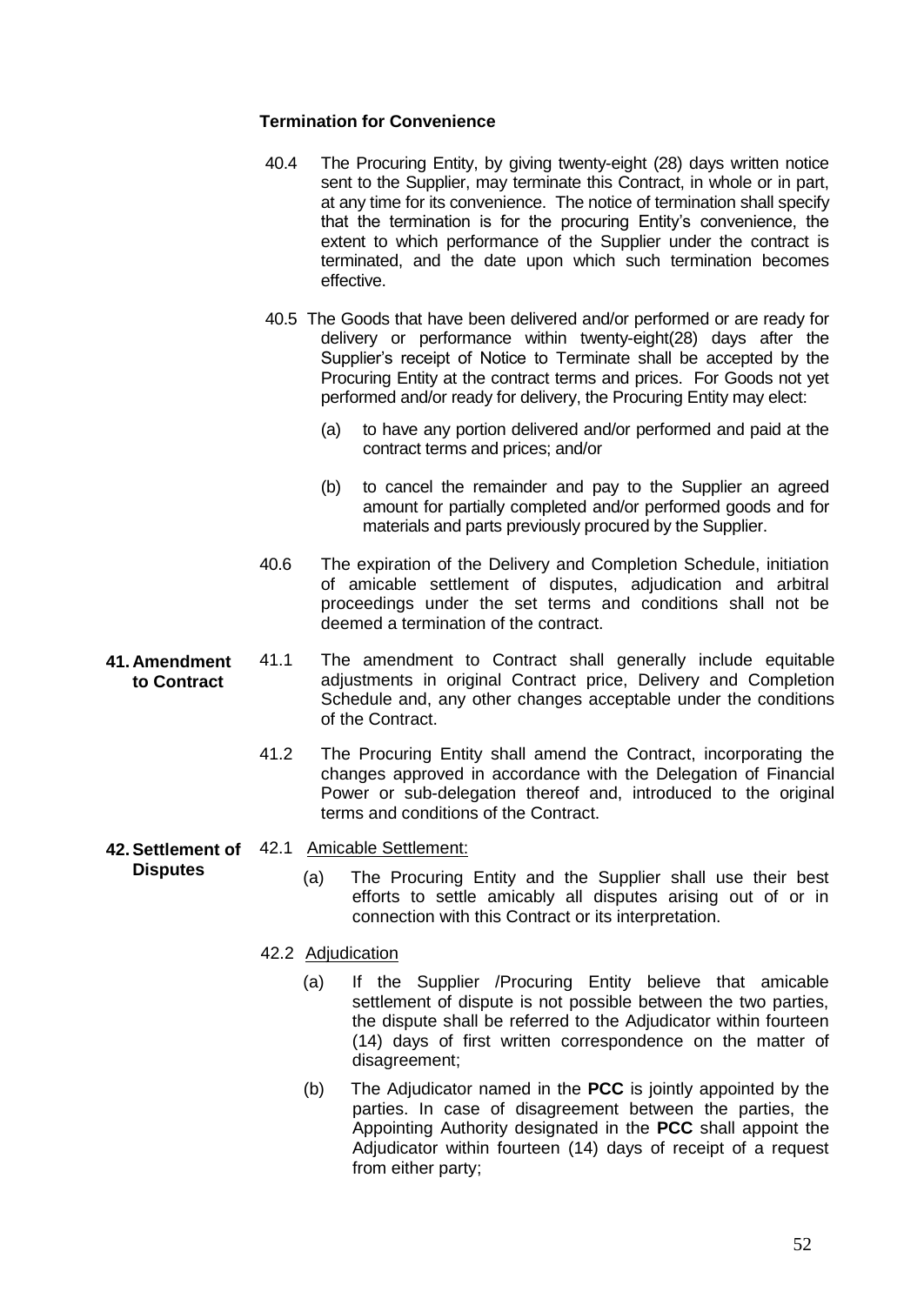- (c) The Adjudicator shall give its decision in writing to both parties within twenty-eight (28) days of a dispute being referred to it;
- (d) The Supplier shall make all payments (fees and reimbursable expenses) to the Adjudicator, and the Procuring Entity shall reimburse half of these fees through the regular progress payments;
- (e) Should the Adjudicator resign or die, or should the Procuring Entity and the Supplier agree that the Adjudicator is not functioning in accordance with the provisions of the Contract; a new Adjudicator will be jointly appointed by the Procuring Entity and the Supplier. In case of disagreement between the Procuring Entity and the Supplier the Adjudicator shall be designated by the Appointing Authority designated in the **PCC** at the request of either party, within fourteen  $(14)$  days of receipt of a request from either Party.

#### 42.3 Arbitration

- (a) If the Parties are unable to reach a settlement under GCC Clause 42.1 or 42.2 within twenty-eight (28) days of the first written correspondence on the matter of disagreement, then either Party may give notice to the other party of its intention to commence arbitration in accordance with GCC Sub Clause42.3(b);
- (b) The arbitration shall be conducted in accordance with the Arbitration Act (Act No 1 of 2001) of Bangladesh as at present in force and in the place shown in the **PCC**.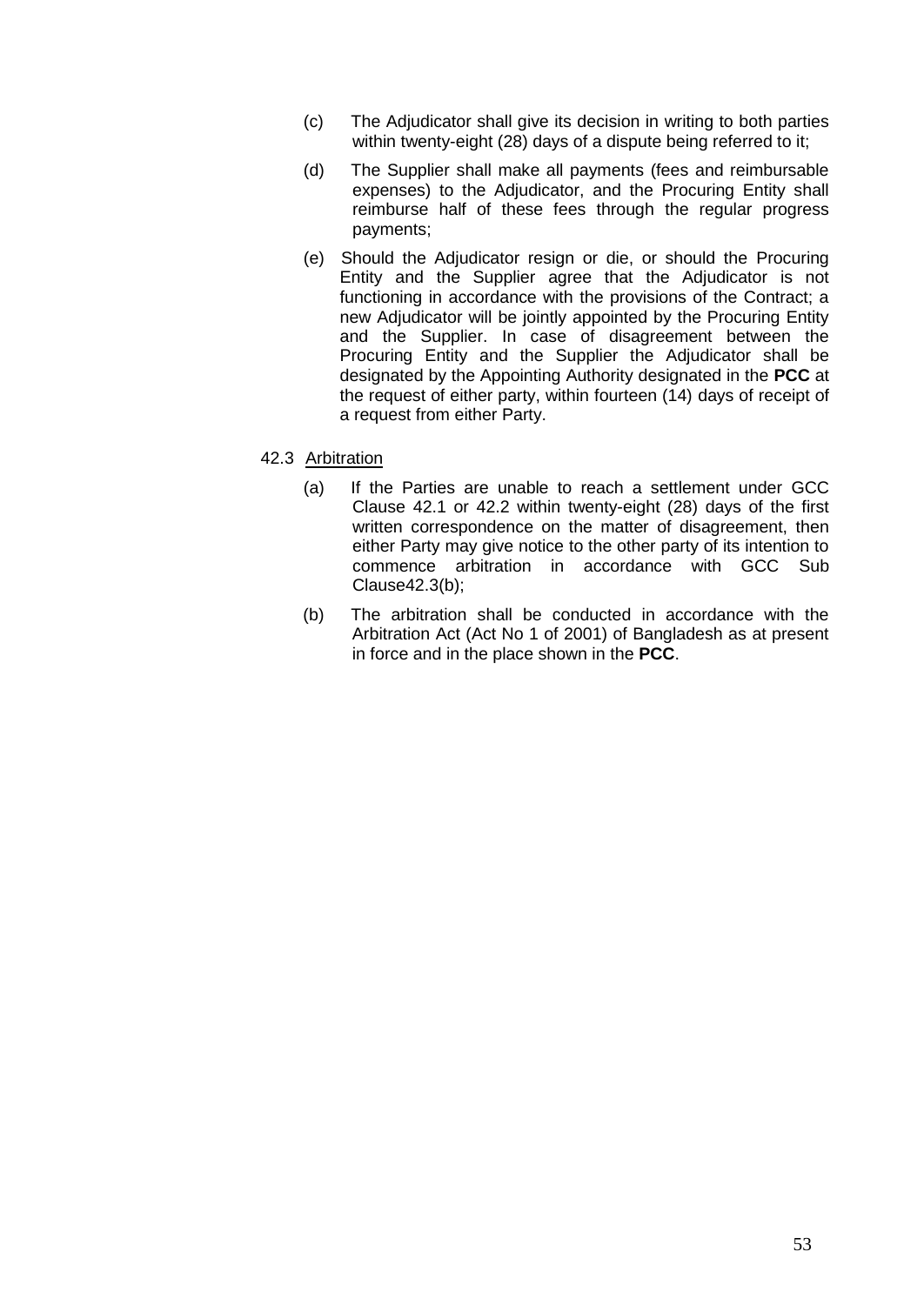# **Section 4.Particular Conditions of Contract**

*Instructions for completing the Particular Conditions of contract are provided, as needed, in the notes in italics mentioned for the relevant GCC clauses.*

| <b>GCC Clause</b> | Amendments of, and Supplements to, Clauses in the General<br><b>Conditions of Contract</b>                                           |  |  |  |  |  |  |  |
|-------------------|--------------------------------------------------------------------------------------------------------------------------------------|--|--|--|--|--|--|--|
| GCC 1.1(n)        | The Procuring Entity is Vice Chancellor of Jahangirnagar University<br>represented by Teacher-In-Charge, ICT Cell, JU, Savar, Dhaka. |  |  |  |  |  |  |  |
| GCC 1.1(s)        | The site(s)/ $point(s)$ of delivery is:                                                                                              |  |  |  |  |  |  |  |
|                   | ICT Cell, Jahangirnagar University                                                                                                   |  |  |  |  |  |  |  |
|                   | Savar, Dhaka.                                                                                                                        |  |  |  |  |  |  |  |
| <b>GCC 3.1</b>    | For <b>notices</b> , the Procuring Entity's contact details shall be:                                                                |  |  |  |  |  |  |  |
|                   | Attention: Professor Dr. Mohammad Shorif Uddin                                                                                       |  |  |  |  |  |  |  |
|                   | Address: Teacher-In-Charge, ICT Cell, Jahangirnagar University,                                                                      |  |  |  |  |  |  |  |
|                   | Savar, Dhaka-1342                                                                                                                    |  |  |  |  |  |  |  |
|                   | Telephone: 7791045-51, Ext. 1666, 1814                                                                                               |  |  |  |  |  |  |  |
|                   | Facsimile number: 880-2-7791052                                                                                                      |  |  |  |  |  |  |  |
|                   | Electronic mail address: shorifuddin@gmail.com                                                                                       |  |  |  |  |  |  |  |
|                   | For <b>notices</b> , the Supplier's contact details shall be:                                                                        |  |  |  |  |  |  |  |
|                   | Attention:                                                                                                                           |  |  |  |  |  |  |  |
|                   | Address:                                                                                                                             |  |  |  |  |  |  |  |
|                   | Telephone:                                                                                                                           |  |  |  |  |  |  |  |
|                   | Facsimile number:                                                                                                                    |  |  |  |  |  |  |  |
|                   | Electronic mail address:                                                                                                             |  |  |  |  |  |  |  |
| <b>GCC 7.1(i)</b> | The following documents shall also be part of the Contract: Not Applicable                                                           |  |  |  |  |  |  |  |
| GCC 8.1           | The Scope of Supply shall be defined in Section 6, Schedule of<br>Requirements.                                                      |  |  |  |  |  |  |  |
| <b>GCC 10</b>     | The Supplier or the Subcontractor that is a national of, or registered in, the<br>following countries are not eligible:              |  |  |  |  |  |  |  |
|                   | Goods and related services to be supplied shall not have their origin in the<br>following countries: Israel                          |  |  |  |  |  |  |  |
| GCC 20.2          | The packing, marking and documentation inside and outside the packages<br>shall be clearly visible and intake.                       |  |  |  |  |  |  |  |
|                   | The outer packing may be clearly marked on at least four slides as follows:                                                          |  |  |  |  |  |  |  |
|                   | Name and address of Procuring Entity                                                                                                 |  |  |  |  |  |  |  |
|                   | Name of the Supplier                                                                                                                 |  |  |  |  |  |  |  |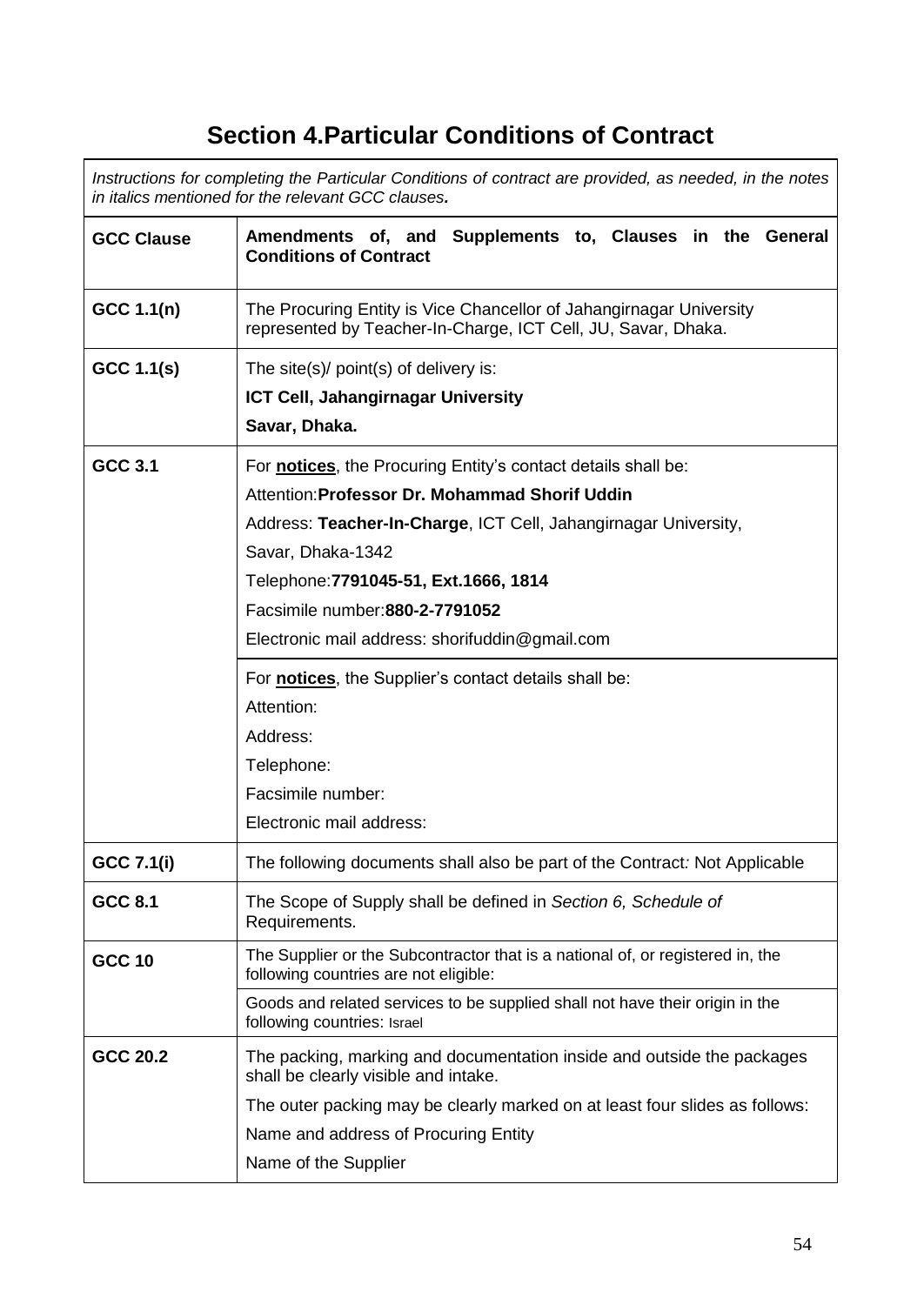|          | <b>Contract Description</b>                                                                                                                                                                             |  |  |  |  |  |
|----------|---------------------------------------------------------------------------------------------------------------------------------------------------------------------------------------------------------|--|--|--|--|--|
|          | <b>Final Destination/Delivery Point</b>                                                                                                                                                                 |  |  |  |  |  |
|          | Gross weight                                                                                                                                                                                            |  |  |  |  |  |
|          | Package number of total number of packages                                                                                                                                                              |  |  |  |  |  |
|          | Brief description of the content                                                                                                                                                                        |  |  |  |  |  |
|          | Any special lifting instructions                                                                                                                                                                        |  |  |  |  |  |
|          | Any special handling instructions                                                                                                                                                                       |  |  |  |  |  |
| GCC 21.1 | The documents to be furnished by the Supplier as follows:                                                                                                                                               |  |  |  |  |  |
|          | Three (03) copies of Supplier's invoice showing goods'<br>a.<br>description, quantity, unit price, total amount;                                                                                        |  |  |  |  |  |
|          | b.<br>Three (3) copies of the Packing List identifying the contents of<br>each package                                                                                                                  |  |  |  |  |  |
|          | Delivery note, railway receipt, or truck receipt;<br>C.                                                                                                                                                 |  |  |  |  |  |
|          | Manufacturer's/ Supplier's warranty certificate (if any);<br>d.                                                                                                                                         |  |  |  |  |  |
|          | Inspection certificate issued by the nominated inspection agency<br>е.<br>(or Procuring Entity) and/ or the Supplier's factory inspection<br>report (if any);                                           |  |  |  |  |  |
|          | f.<br>Certificate of origin (if any).                                                                                                                                                                   |  |  |  |  |  |
| GCC 23.1 | The original Contract price is: (NOA)                                                                                                                                                                   |  |  |  |  |  |
| GCC 25.1 | The method and conditions of payment to be made to the Supplier under this<br>Contract shall be as follows:                                                                                             |  |  |  |  |  |
|          | Advance Payment: Not Applicable<br>(a)                                                                                                                                                                  |  |  |  |  |  |
|          | (b) On Delivery of Installation and Acceptance:                                                                                                                                                         |  |  |  |  |  |
|          | 100% of the Contact Price of the delivered shall be paid within 45 days of<br>submission documents specified related clause and by the Acceptance<br>Certificate issued by the Procurement Entity.      |  |  |  |  |  |
| GCC 25.3 | Payments shall be made in no case later than the days <i>[insert days]</i> after<br>submission of an invoice or request for payment by the Supplier, and after<br>the Procuring Entity has accepted it. |  |  |  |  |  |
| GCC 25.5 | The rate of interest shall be the prevailing rate of interest for commercial<br>borrowing established in the country.                                                                                   |  |  |  |  |  |
| GCC 30.1 | The inspections and tests shall be: Not Applicable                                                                                                                                                      |  |  |  |  |  |
| GCC 31.3 | The Warranty Period shall be: 12 Months                                                                                                                                                                 |  |  |  |  |  |
| GCC 31.7 | The Supplier shall correct any defects covered by the warranty within 15<br>days of being notified by the Procuring Entity of the occurrence of such<br>defects.                                        |  |  |  |  |  |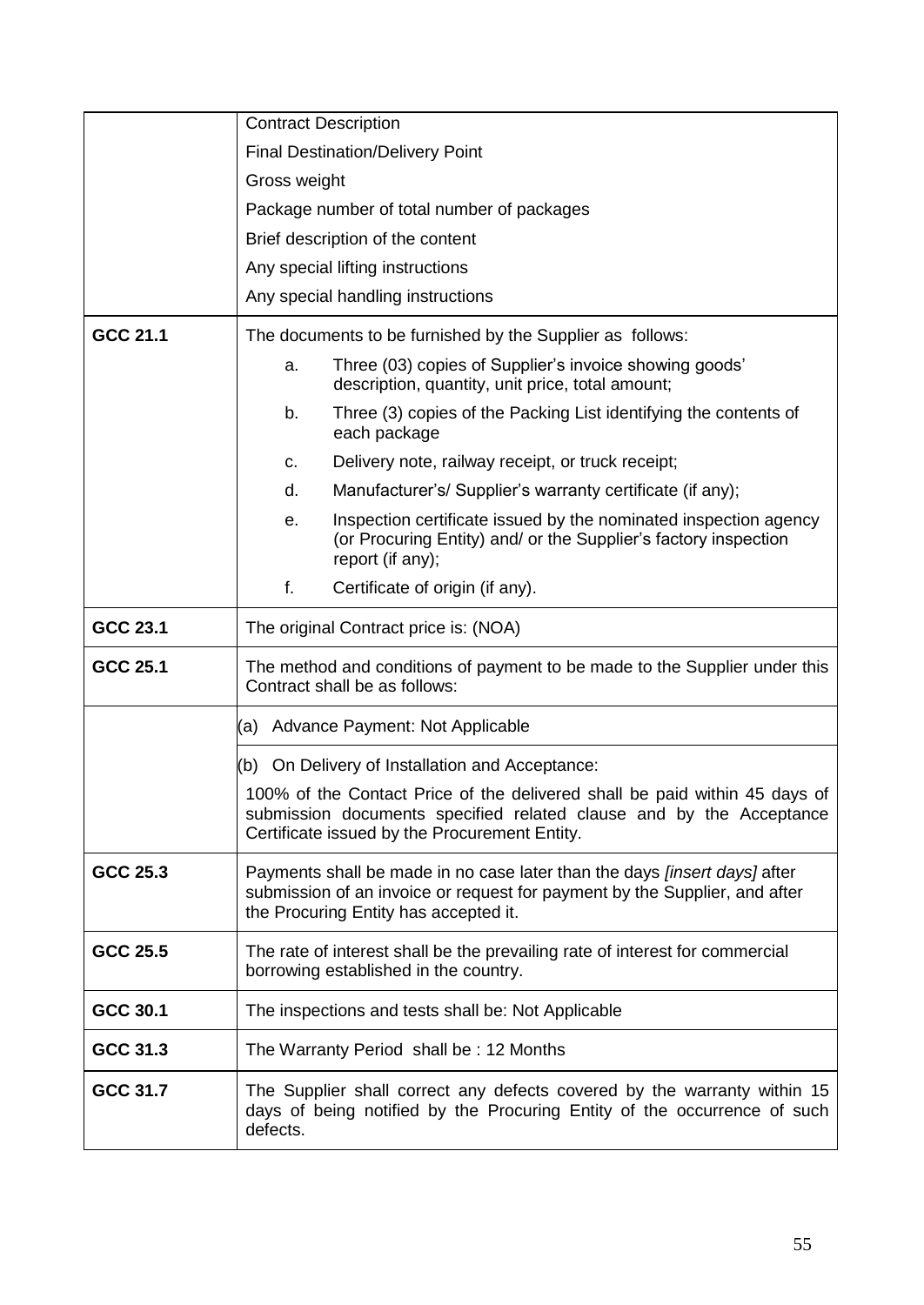| GCC 33.1               | The amount of Liquidated Damages is 0.5 Percent of One (1) percent of the<br>contract value of the undelivered Goods or any part thereof delivered after expiry<br>of the Delivery and Completion Schedule or extended Delivery and<br>Completion Schedule, as applicable, per day of delay. |  |  |  |  |  |
|------------------------|----------------------------------------------------------------------------------------------------------------------------------------------------------------------------------------------------------------------------------------------------------------------------------------------|--|--|--|--|--|
|                        | The maximum amount of Liquidated Damages for the undelivered Goods or any<br>part thereof is 10% percent of the final Contract Price of the whole of the Goods<br>and related services.                                                                                                      |  |  |  |  |  |
| $GCC\ 42.2(b)$ & $(e)$ | The Adjudicator jointly appointed by the Parties is:<br>The Vice Chancellor, Jahangirnagar University, Savar, Dhaka                                                                                                                                                                          |  |  |  |  |  |
|                        | In case of disagreement between the parties, the Appointing Authority for the<br>Adjudicator is the President of the Institution of Engineers, Bangladesh (IEB).                                                                                                                             |  |  |  |  |  |
| GCC 42.3(b)            | Arbitration shall take place in:<br>The Vice Chancellor<br>Jahangirnagar University<br>Savar, Dhaka                                                                                                                                                                                          |  |  |  |  |  |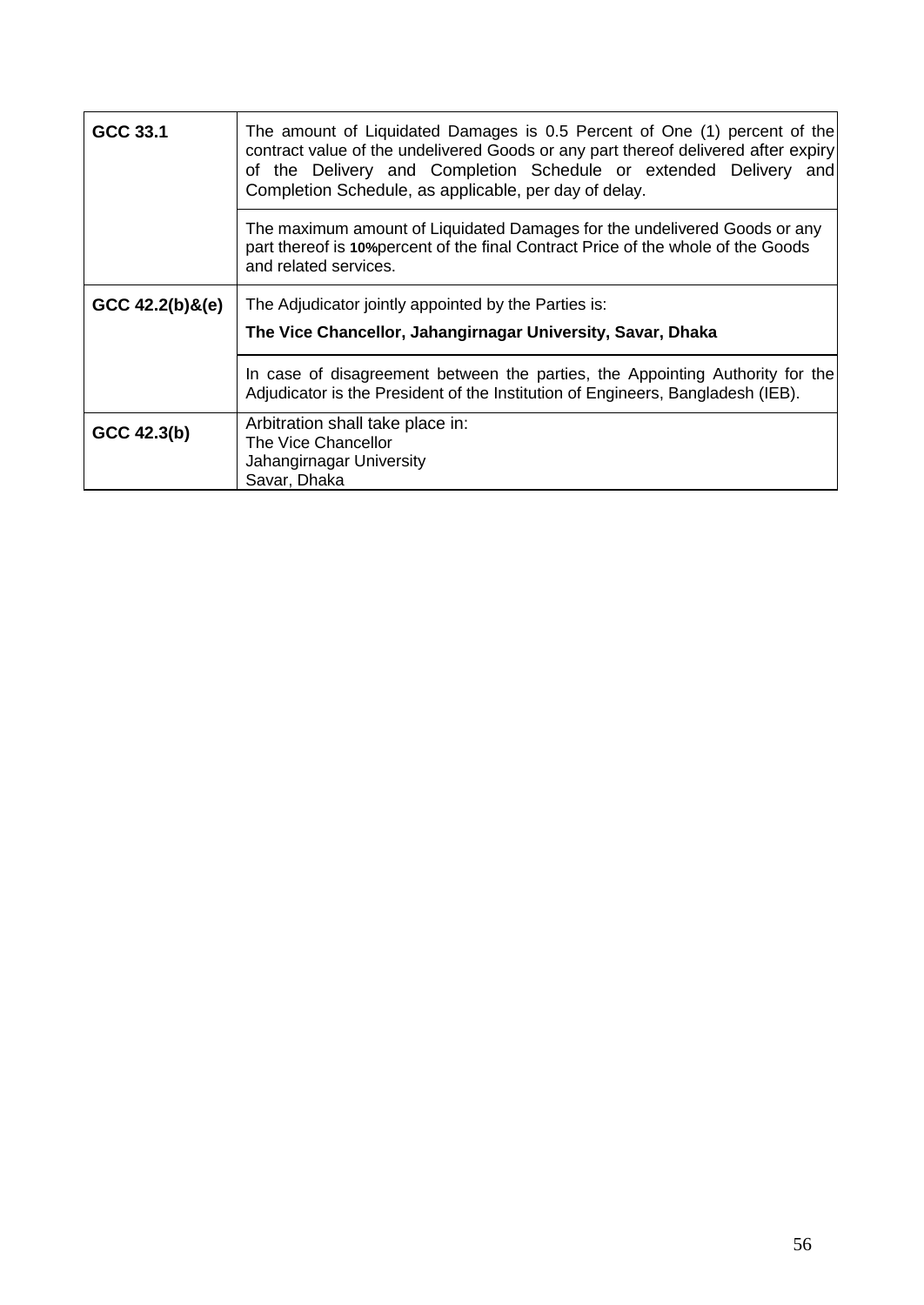# **Section 5.Tender and Contract Forms**

| Form                                                                            | <b>Title</b>                                                                                             |  |  |
|---------------------------------------------------------------------------------|----------------------------------------------------------------------------------------------------------|--|--|
|                                                                                 | <b>Tender Forms</b>                                                                                      |  |  |
| $PG3 - 1$                                                                       | <b>Tender Submission Letter</b>                                                                          |  |  |
| $PG3 - 2$                                                                       | <b>Tenderer Information Sheet</b>                                                                        |  |  |
| $PG3 - 3$                                                                       | Subcontractor Information (if applicable)                                                                |  |  |
| $PG3 - 4A$                                                                      | <b>Price Schedule for Goods</b>                                                                          |  |  |
| $PG3 - 4B$                                                                      | <b>Price Schedule for Related Services</b>                                                               |  |  |
| $PG3-5$                                                                         | Specifications Submission and Compliance Sheet                                                           |  |  |
| $PG3-6$                                                                         | Manufacturer's Authorisation Letter                                                                      |  |  |
| $PG3 - 7$                                                                       | Bank Guarantee for Tender Security (when this option is chosen)                                          |  |  |
| $PG3 - 8$                                                                       | Bank's Commitment for Line of Credit (when this option is chosen)                                        |  |  |
|                                                                                 | <b>Contract Forms</b>                                                                                    |  |  |
| $PG3-9$                                                                         | Notification of Award                                                                                    |  |  |
| PG3-109                                                                         | <b>Contract Agreement</b>                                                                                |  |  |
| $PG3 - 11$                                                                      | Bank Guarantee for Performance Security (when this option is chosen)                                     |  |  |
| $PG3 - 12$                                                                      | Bank Guarantee for Advance Payment (if applicable)                                                       |  |  |
|                                                                                 | Forms PG3-1 to PG3-8 comprises part of the Tender and should be completed as stated<br>in ITT Clause 21. |  |  |
| Forms PG3-9 to PG3-12 comprises part of the Contract as stated in GCC Clause 7. |                                                                                                          |  |  |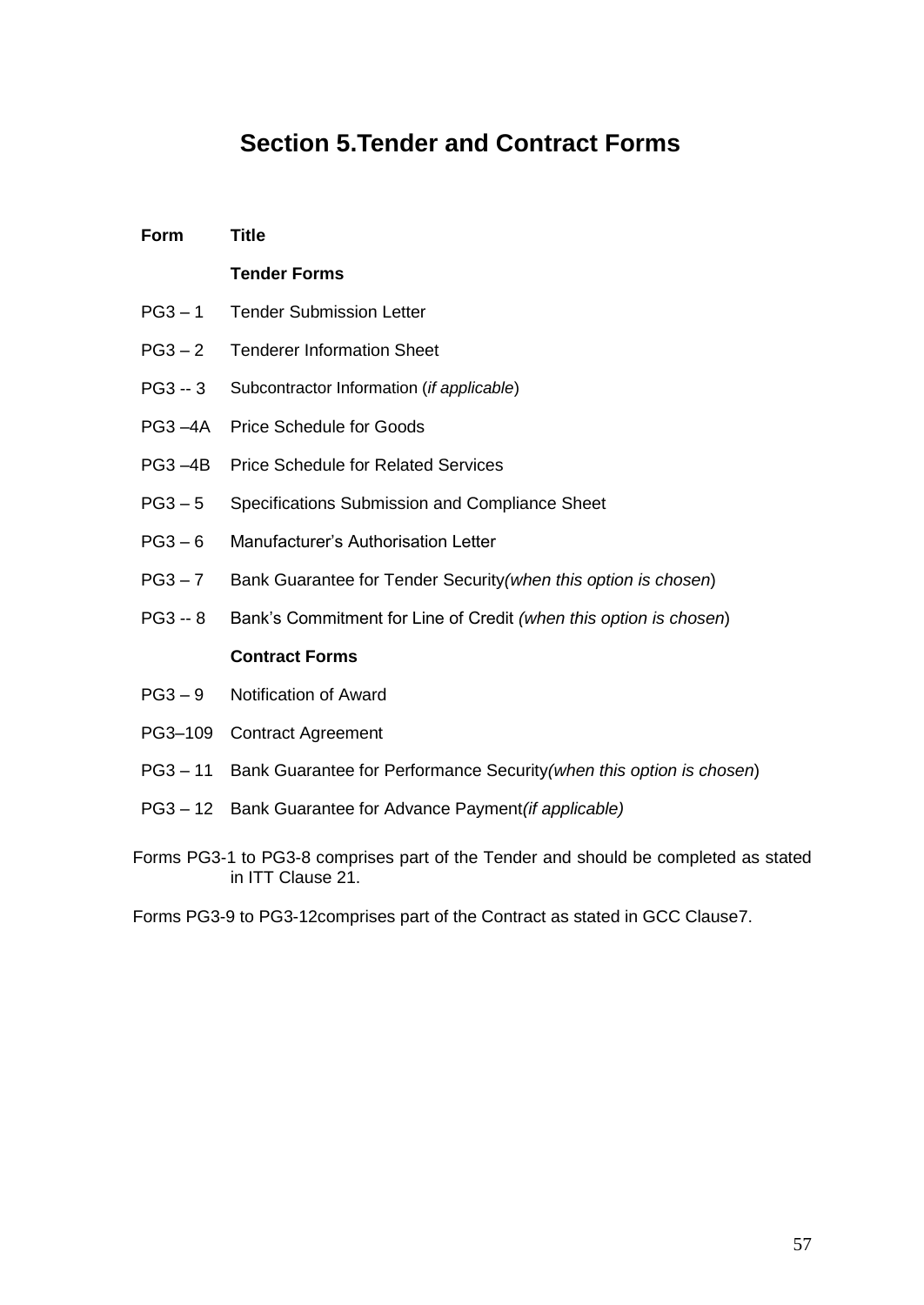## **Tender Submission Letter(Form PG3 – 1)**

*[Thisletter shall be completed and signed by the Authorised Signatory preferably on the Letter-Head pad of the Tenderer].*

| To:                              | Date:                               |
|----------------------------------|-------------------------------------|
| <b>Invitation for Tender No:</b> | $IFT$ No $\underline{\hspace{1cm}}$ |
| Tender Package No:               | Package Now Package                 |
| Lot No(when applicable)          | Lot No                              |

We, the undersigned, tender to supply in conformity with the Tender Document the following Goods and related services, viz:

In accordance with ITT Clauses 24 and 25, the following price applies to our Tender:

| The Tender Price is:            | Tk.          |
|---------------------------------|--------------|
| (ITT Sub Claude 24.10 and 25.1) | [in figures] |
|                                 | Taka         |
|                                 | [in words]   |

In signing this letter, and in submitting our Tender, we also confirm that:

- a) our Tender shall be valid for the period stated in the Tender Data Sheet (ITT Sub Clause 29.1) and it shall remain binding upon us and may be accepted at any time before the expiration of that period;
- b) a Tender Security is attached in the form of a *[Pay Order / Bank Draft / Bank Guarantee]* in the amount stated in the Tender Data Sheet (ITT Clause 31) and valid for a period of twenty-eight (28) days beyond the Tender Validity date;
- c) if our Tender is accepted, we commit to furnishing a Performance Security in the amount stated in the Tender Data Sheet (ITT Sub Clause62.1) in the form stated in Tender Data Sheet (ITT Sub Clause 63.1) and valid for a period of twenty-eight (28) days beyond the date of completion of our performance obligations;
- d) we have examined and have no reservations to the Tender Document, issued by you on *[insert date];*

includingAddendum to Tender Documents No(s) [*state numbers*] ,issued in accordance with the Instructions to Tenderers (ITT Clause 11). *[insert the number and issuing date of each addendum; or delete this sentence if no Addendum have been issued];*

- e) we, including as applicable, subcontractor for any part of the contract resulting from this Tender process, have nationalities from eligible countries, in accordance with ITT Sub Clause 5.1;
- f) we are submitting this Tender as a sole Tenderer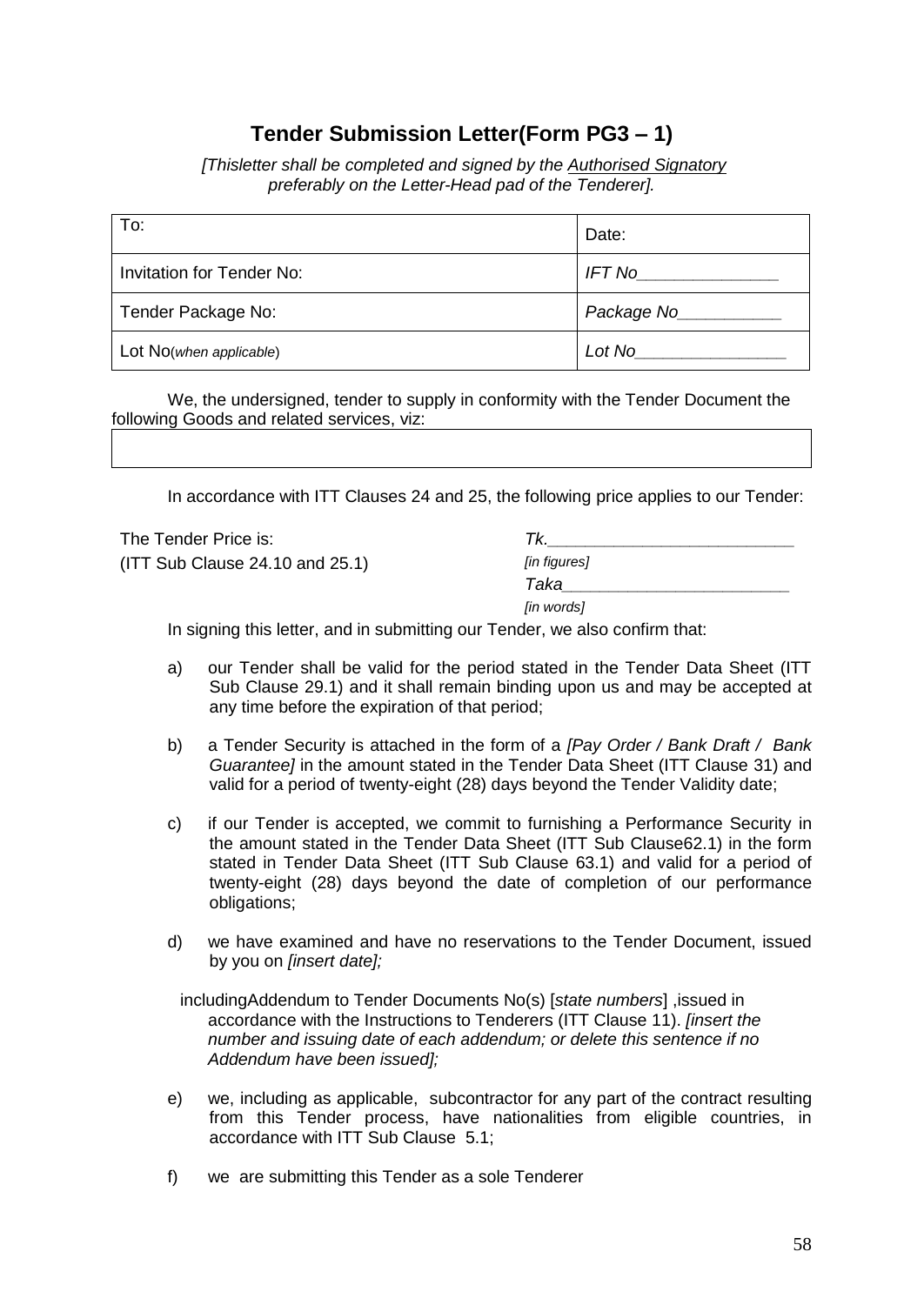- g) we are not a Government owned entity as defined in ITT Sub Clause 5.10 or we are a Government owned entity, and we meet the requirements of ITT Sub Clause 5.10]; (*delete one of the above as appropriate)*
- h) we, declare that we are not associated, nor have been associated in the past, directly or indirectly, with a consultant or any other entity that has prepared the design, specifications and other documents, in accordance with ITT Sub Clause5.6;
- i) we, including as applicable Subcontractor have not been declared ineligible by the Government of Bangladesh or the Development Partner, under the laws of Bangladesh or official regulations or by an act of compliance with a decision of the United Nations Security Council on charges of engaging in corrupt, fraudulent, collusive, coercive(or obstructive in case of Development Partner)practices, in accordance with ITT Sub Clause5.9;
- j) furthermore, we are aware of ITT Sub Clause 4.2 concerning such practices and pledge not to indulge in such practices in competing for or in executing the Contract;
- k) we intend to subcontract an activity or part of the Supply, in accordance with ITT Sub Clause16.1 to the following Subcontractor(s);

Nature of the Supply or related service Name and address of Subcontractor

- l) we, confirm that we do not have a record of poor performance, such as abandoning the Supply, not properly completing contracts, inordinate delays, or financial failure as stated in ITT Sub Clause5.8, and that we do not have, or have had, any litigation against us, other than that stated in the Tenderer Information Sheet(Form PG3-2);
- m) we are not participating as Tenderers in more than one Tender in this Tendering process. We understand that your written Notification of Award shall become a binding Contract between us, until a formal Contract is prepared and executed;
- n) we understand that you reserve the right to accept or reject any Tender, to cancel the Tender proceedings, or to reject all Tenders, without incurring any liability to Tenderers, in accordance with ITT Clause 57.1.

| Signature:          | [insert signature of authorised<br>representative of the Tenderer] |  |
|---------------------|--------------------------------------------------------------------|--|
| Name:               | <b>finsert full name of signatory with National</b><br>IDi         |  |
| In the capacity of: | [insert designation of signatory]                                  |  |

Duly authorised to sign the Tender for and on behalf of the Tenderer  *[If there is more than one (1) signatory add other boxes and sign accordingly].*

**Attachment 1**: Written confirmation authorising the above signatory (ies) to commit the Tenderer, in accordance with ITT Sub-Clause 36.3;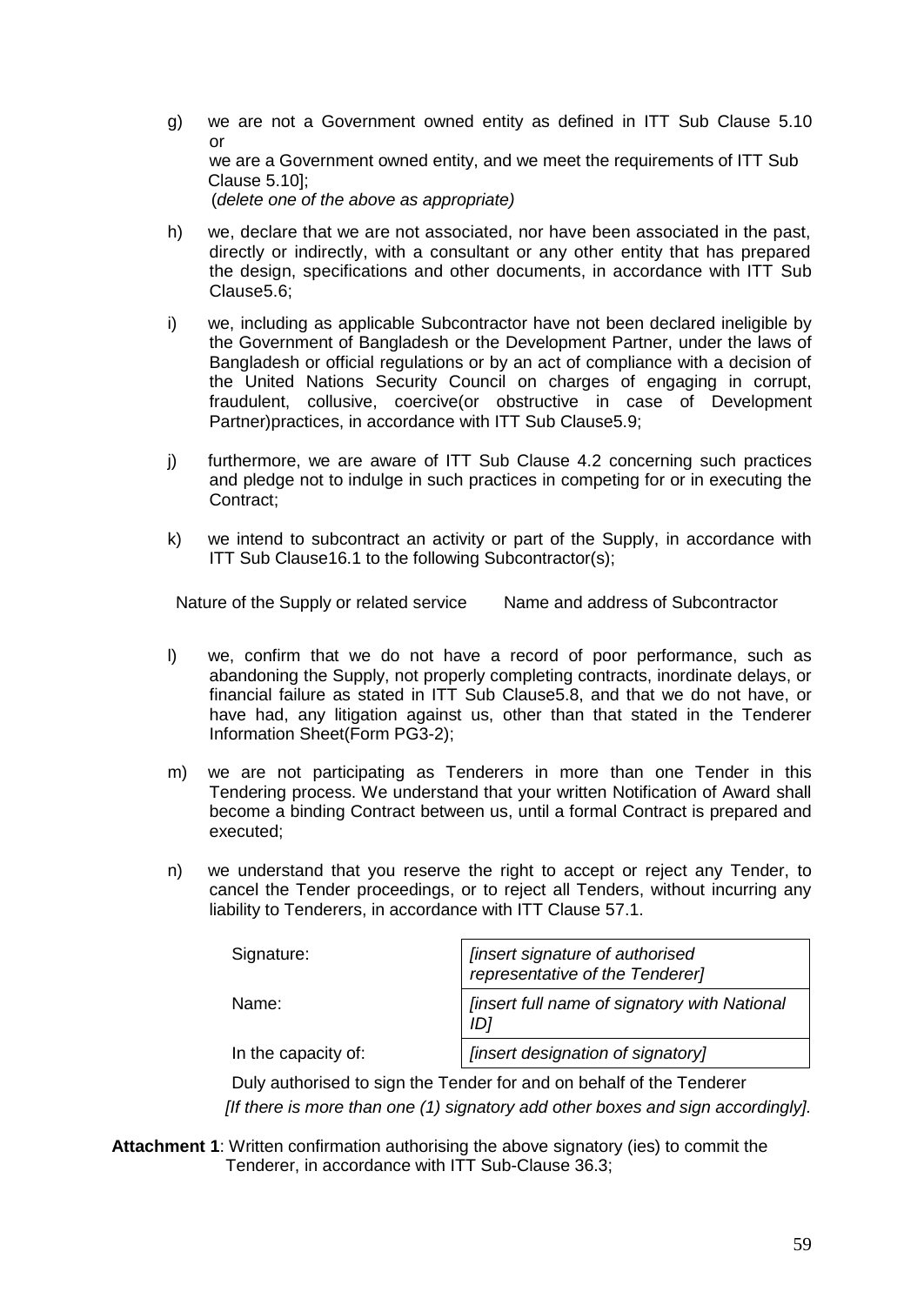## **Tenderer Information Sheet (Form PG3-2)**

*[The Tenderer shall fill in this Form in accordance with the instructions indicated below. No alterations to its format shall be permitted and no substitutions shall be accepted]*

Invitation for Tender No: Date *[Insert date of* 

*Tender Submission]*

Tender Package No: Lot No. *(when applicable)*

| 1.  | Eligibility Information of the Tenderer [ITT Clauses 5 & 26]                  |                                                               |  |                                   |                                                         |  |
|-----|-------------------------------------------------------------------------------|---------------------------------------------------------------|--|-----------------------------------|---------------------------------------------------------|--|
| 1.1 |                                                                               | Tenderer's Legal Name:                                        |  |                                   |                                                         |  |
| 1.2 |                                                                               | Tenderer's legal address in<br><b>Country of Registration</b> |  |                                   |                                                         |  |
| 1.4 |                                                                               | Tenderer's Year of Registration                               |  |                                   |                                                         |  |
| 1.5 |                                                                               | Tenderer's legal status [complete the relevant box]           |  |                                   |                                                         |  |
|     |                                                                               | Proprietorship                                                |  |                                   |                                                         |  |
|     | Partnership                                                                   |                                                               |  |                                   |                                                         |  |
|     |                                                                               | <b>Limited Liability Concern</b>                              |  |                                   |                                                         |  |
|     |                                                                               | Government-owned Enterprise                                   |  |                                   |                                                         |  |
|     | <b>Others</b>                                                                 |                                                               |  |                                   |                                                         |  |
|     |                                                                               | [please describe, if applicable]                              |  |                                   |                                                         |  |
| 1.6 | <b>Tenderer's Authorised</b><br>Representative Information                    |                                                               |  |                                   |                                                         |  |
|     | Name                                                                          |                                                               |  |                                   |                                                         |  |
|     |                                                                               | National ID number                                            |  |                                   |                                                         |  |
|     | <b>Address</b>                                                                |                                                               |  |                                   |                                                         |  |
|     |                                                                               | Telephone / Fax Numbers                                       |  |                                   |                                                         |  |
|     |                                                                               | e-mail address                                                |  |                                   |                                                         |  |
| 1.7 | Litigation [ITT Cause 13]                                                     |                                                               |  |                                   |                                                         |  |
|     | □ [if no pending litigation put Tick Mark in Box]<br>A. No pending litigation |                                                               |  |                                   |                                                         |  |
|     |                                                                               | <b>B.</b> Pending litigation                                  |  |                                   |                                                         |  |
|     | Year<br>Matter in dispute                                                     |                                                               |  | Value of Pending Claim<br>in Taka | Value of Pending<br>Claim as Percentage<br>of Net Worth |  |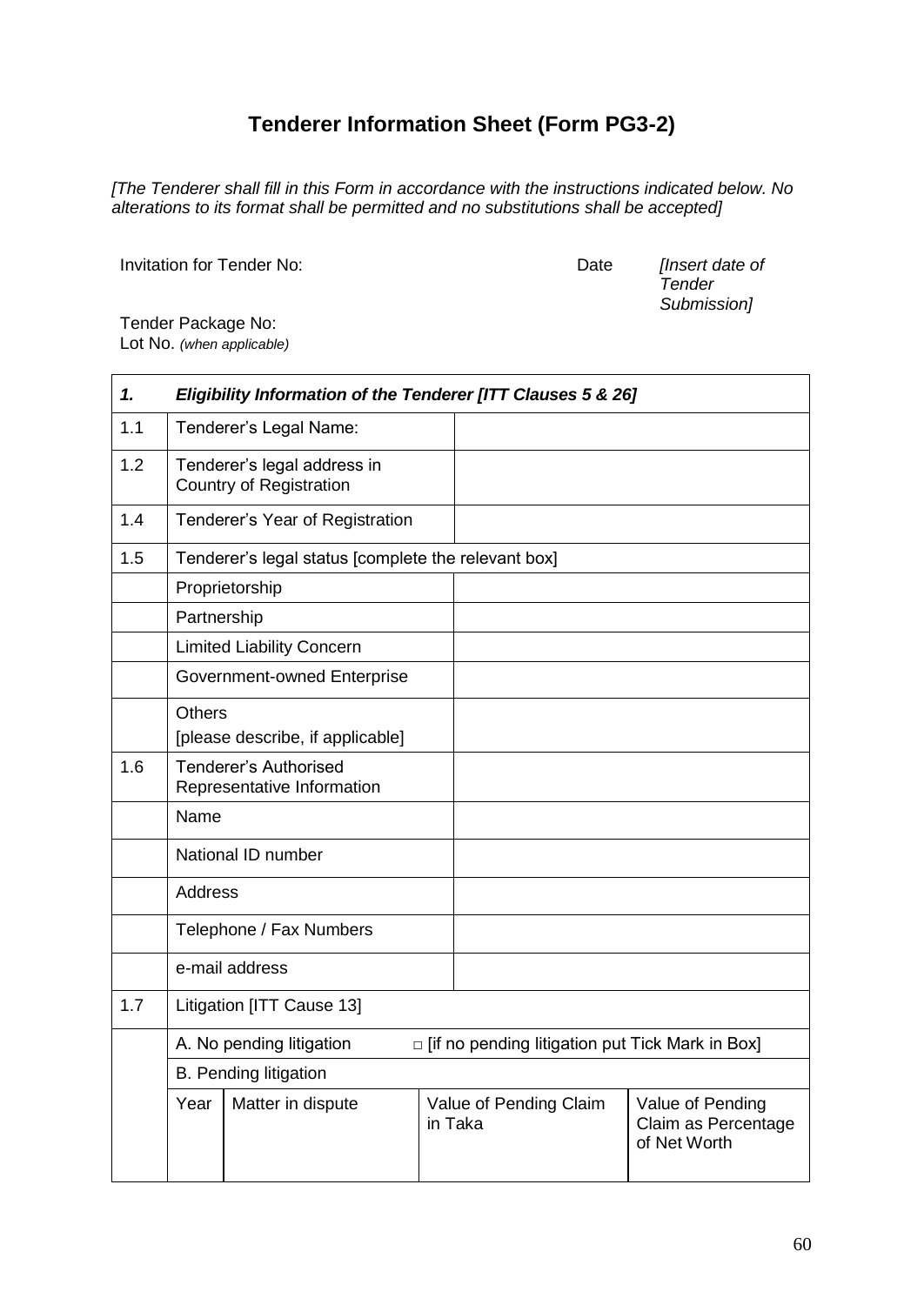| 1.8  | Tenderer to attach photocopies<br>of the original documents<br>mentioned aside |                                                                       |  | [All documents required under ITT Clauses 5<br>and 26]                                |                                                                                                                                                                              |  |
|------|--------------------------------------------------------------------------------|-----------------------------------------------------------------------|--|---------------------------------------------------------------------------------------|------------------------------------------------------------------------------------------------------------------------------------------------------------------------------|--|
|      | The following two information are applicable for National Tenderers            |                                                                       |  |                                                                                       |                                                                                                                                                                              |  |
| 1.9  |                                                                                | <b>Tenderer's Value Added Tax</b><br><b>Registration (VAT) Number</b> |  |                                                                                       |                                                                                                                                                                              |  |
| 1.10 |                                                                                | <b>Tenderer's Tax Identification</b><br>Number(TIN)                   |  |                                                                                       |                                                                                                                                                                              |  |
|      |                                                                                |                                                                       |  |                                                                                       | [The foreign Tenderers, in accordance with ITT Sub Clause 5.1, shall provide evidence<br>by a written declaration to that effect to demonstrate that it meets the criterion] |  |
| 2.   |                                                                                | Qualification Information of the Tenderer [ITT Clause 28]             |  |                                                                                       |                                                                                                                                                                              |  |
| 2.1  |                                                                                | [State years of experience]                                           |  |                                                                                       | General Experience in the supply of Goods and related services of Tenderer                                                                                                   |  |
| 2.2  |                                                                                |                                                                       |  |                                                                                       | Specific Experience of satisfactory completion of supply of similar Goods                                                                                                    |  |
|      | <b>Contract No</b>                                                             |                                                                       |  |                                                                                       | [insert reference no] of [insert year]                                                                                                                                       |  |
|      | Name of Contract                                                               |                                                                       |  | [insert name]                                                                         |                                                                                                                                                                              |  |
|      | Award date                                                                     |                                                                       |  | [insert date]                                                                         |                                                                                                                                                                              |  |
|      | Completion date                                                                |                                                                       |  | [insert date]                                                                         |                                                                                                                                                                              |  |
|      |                                                                                | <b>Total Contract Value</b>                                           |  | [insert amount]                                                                       |                                                                                                                                                                              |  |
|      | Name                                                                           | <b>Procuring Entity's</b>                                             |  |                                                                                       |                                                                                                                                                                              |  |
|      | Address                                                                        |                                                                       |  |                                                                                       |                                                                                                                                                                              |  |
|      | Tel / Fax                                                                      |                                                                       |  |                                                                                       |                                                                                                                                                                              |  |
|      | e-mail                                                                         |                                                                       |  |                                                                                       |                                                                                                                                                                              |  |
|      |                                                                                | Brief description with                                                |  |                                                                                       |                                                                                                                                                                              |  |
|      | justifications                                                                 | of<br>the                                                             |  | [state justification in support of its similarity compared to<br>the proposed supply] |                                                                                                                                                                              |  |
|      |                                                                                | similarity compared to                                                |  |                                                                                       |                                                                                                                                                                              |  |
|      | requirements                                                                   | the Procuring Entity's                                                |  |                                                                                       |                                                                                                                                                                              |  |
| 2.3  |                                                                                | Supply and/or production capacity of Goods are:                       |  |                                                                                       |                                                                                                                                                                              |  |
|      | Quantity<br>Year                                                               |                                                                       |  |                                                                                       | Type of Goods                                                                                                                                                                |  |
|      |                                                                                |                                                                       |  |                                                                                       |                                                                                                                                                                              |  |
| 2.4  |                                                                                | Liquid assets available                                               |  |                                                                                       |                                                                                                                                                                              |  |
|      | <b>No</b>                                                                      | Source of Financing                                                   |  |                                                                                       | <b>Amount Available</b>                                                                                                                                                      |  |
|      |                                                                                |                                                                       |  |                                                                                       |                                                                                                                                                                              |  |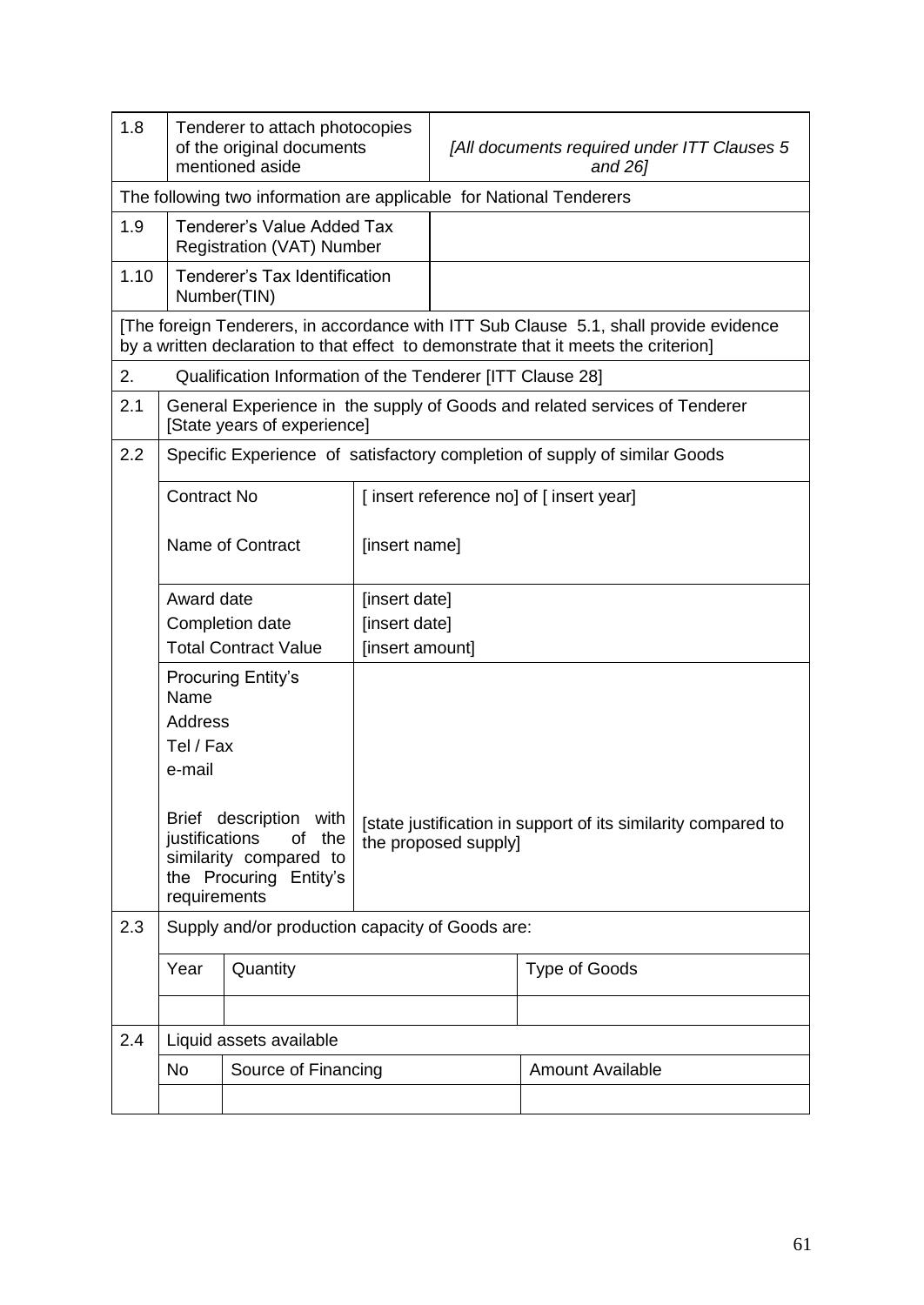### **Price Schedule for Goods (Form PG3-4A)**

| ⊺ender No:<br>tor<br>Invitation   |        | Date:                             |  |
|-----------------------------------|--------|-----------------------------------|--|
| ender<br><sup>.</sup> Package No: |        | Description:<br>'ackaɑe<br>$\sim$ |  |
| Lot No:<br>ender                  | Single | Description:<br>$\sim$<br>LUl     |  |

#### **A: PRICE OF GOODS(Including Spare Parts, if any) AND DELIVERY SCHEDULE**

| ItemNo | DescriptionOf Item | Country of<br>Origin | Unit of<br>Measurement | Qty<br>Of units<br>Required | Unit price | Total price<br>(col. $4 \times 5$ ) | Point of<br>Delivery as<br>per<br>Schedule of<br>Requirement | <b>Delivery Period</b><br>Offered as per<br>Schedule of<br>Requirement |
|--------|--------------------|----------------------|------------------------|-----------------------------|------------|-------------------------------------|--------------------------------------------------------------|------------------------------------------------------------------------|
|        |                    |                      | ◠                      |                             | 5          | 6                                   |                                                              |                                                                        |
|        |                    |                      |                        |                             | (Note1)    |                                     | (Note2)                                                      |                                                                        |
|        |                    |                      |                        |                             |            |                                     |                                                              |                                                                        |
|        |                    |                      |                        |                             |            |                                     |                                                              |                                                                        |
|        |                    |                      |                        |                             |            |                                     |                                                              |                                                                        |

*Note 1:*All unit rates and prices quoted by the Tenderers against each basic item or activity shall include the Tenderer's profit, overheads, VAT and all other charges including corresponding incidental service charges and premiums for banking and insurances, as applicable *and, shall be the delivered price in final destination or at point of delivery* and, thus forth the total Tender Price quoted by the Tenderers

*Note 2: Tenderer will complete these columns as appropriate following the details specified in Section 6: Schedule of Requirements*

| Signature:                                                           | [insert signature of authorized representative of the<br>Tenderer] |  |  |
|----------------------------------------------------------------------|--------------------------------------------------------------------|--|--|
| Name:                                                                | [insert full name of signatory with National ID]                   |  |  |
| In the capacity of:                                                  | [insert designation of signatory]                                  |  |  |
| Duly authorised to sign the Tender for and on behalf of the Tenderer |                                                                    |  |  |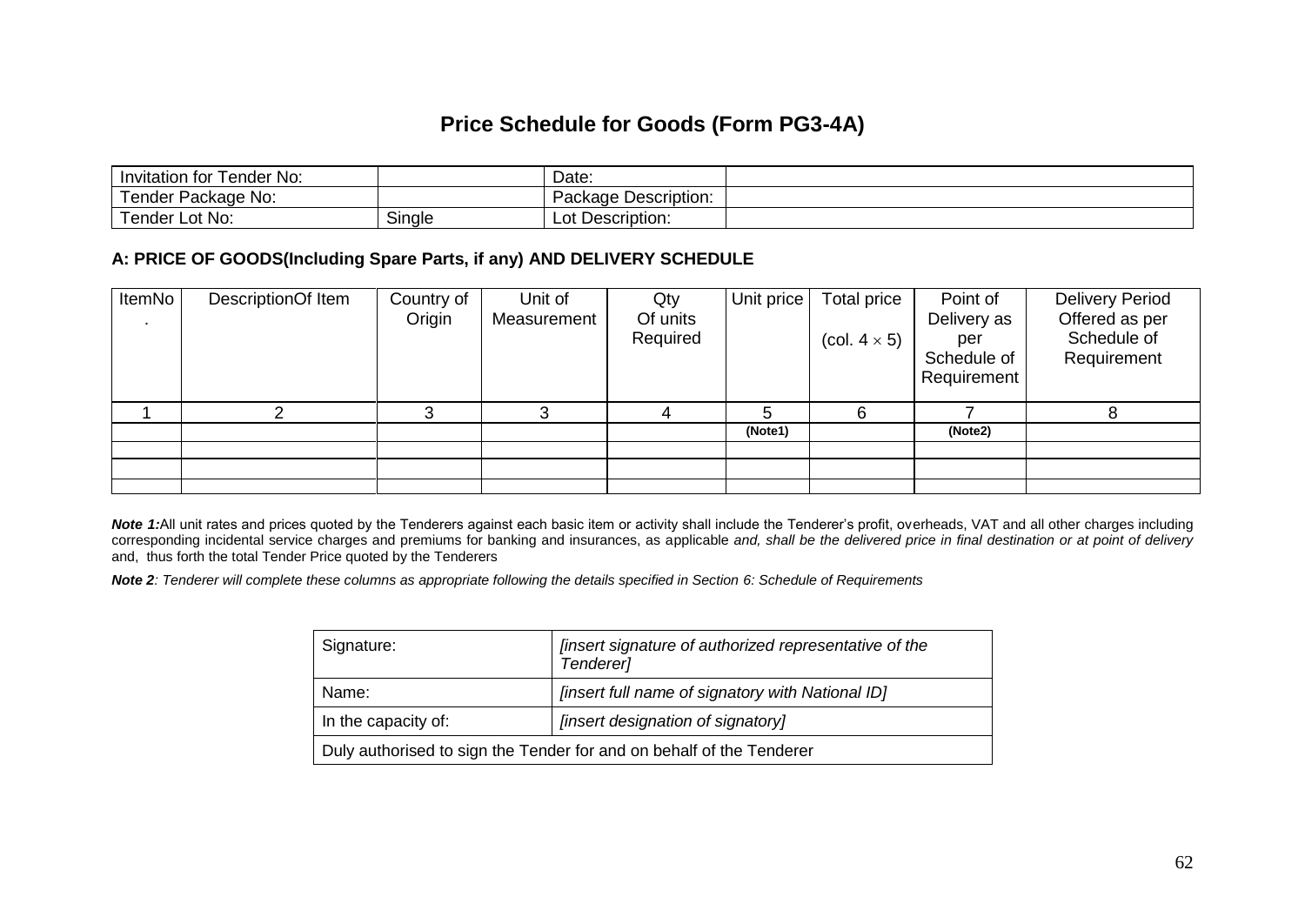## **Specifications Submission and Compliance Sheet (Form PG3-5)**

Invitation for Tender No: Date:<br>
Tender Package No: Package Tender Package No:

Description:

Tender Lot No: Single Note Lot Description:

| Item<br>No. | Name of Goods<br>or Related Service | Country of<br>Origin | Make and Model<br>(when<br>applicable) | Full<br>Technical<br>Specificatio<br>ns and<br><b>Standards</b> |
|-------------|-------------------------------------|----------------------|----------------------------------------|-----------------------------------------------------------------|
|             | 2                                   | 3                    | 4                                      | 5                                                               |
|             |                                     |                      |                                        | Note 1                                                          |
|             |                                     |                      |                                        |                                                                 |
|             |                                     |                      |                                        |                                                                 |
|             |                                     |                      |                                        |                                                                 |

*[The Tenderer should complete all the columns as required]*

| Signature:                                                           | [insert signature of authorized representative<br>of the Tenderer] |  |  |  |
|----------------------------------------------------------------------|--------------------------------------------------------------------|--|--|--|
| Name:                                                                | <i>finsert full name of signatory with National ID]</i>            |  |  |  |
| In the capacity of:                                                  | [insert designation of signatory]                                  |  |  |  |
| Duly authorised to sign the Tender for and on behalf of the Tenderer |                                                                    |  |  |  |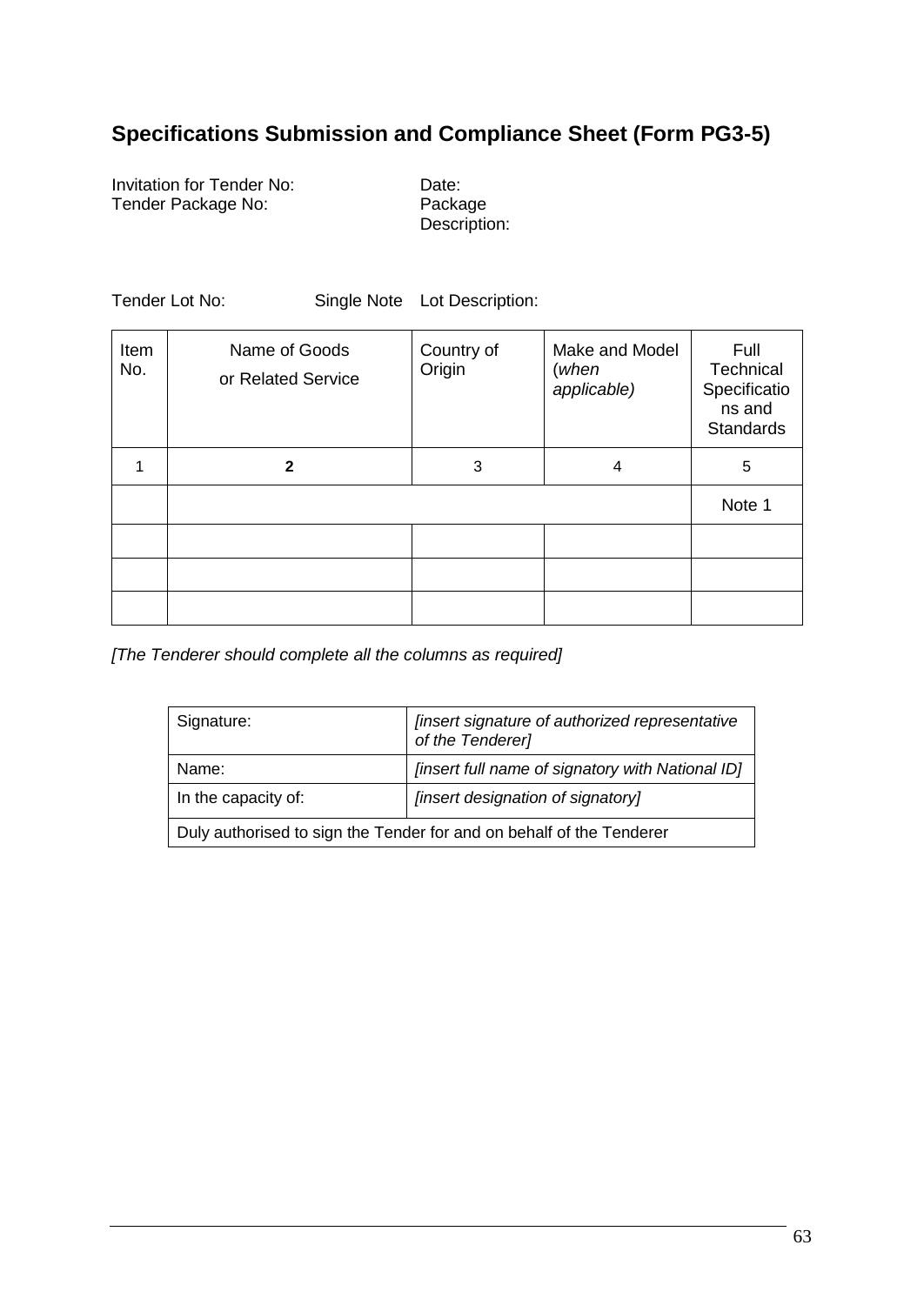## **Manufacturer's Authorisation Letter (Form PG3 - 6)**

*[The Tenderer shall require the Manufacturer to fill in this Form in accordance with the instructions indicated. This letter of authorization should be on the letterhead of the Manufacturer and should be signed by a person with the proper authority to sign documents that are binding on the Manufacturer.]*

*[The Tenderer shall include it in its Tender, if so indicated in the TDS as stated under ITT Sub Clause27.1 (f)]*

| <b>Invitation for Tender No:</b>                                                                                                                                                                                                                               | Date: |
|----------------------------------------------------------------------------------------------------------------------------------------------------------------------------------------------------------------------------------------------------------------|-------|
| Tender Package No:01                                                                                                                                                                                                                                           |       |
| Tender Lot No(when applicable): Single                                                                                                                                                                                                                         |       |
| To:<br>Professor Dr. Mohammad Shorif Uddin<br>Teacher In Charge<br>ICT Cell, Jahangirnagar University, Savar,<br>Dhaka.<br>Telephone: (PABX) 880-2-7791045-51,<br>Ext. 1116, 1814<br>Mobile: 01717615832<br>Fax: 880-2-7791052<br>E-mail:shorifuddin@gmail.com |       |

#### WHEREAS

We *[insert complete name of Manufacturer],*

who are official manufacturers of *[insert type of goods manufactured],* having factories at *[insert full address of Manufacturer's factories]*, do hereby

authorize *[insert complete name of Tenderer]* to supply the following Goods, manufactured by us *[insert name and or brief description of the Goods]*.

We hereby extend our full guarantee and warranty as stated under GCC Clause 31 of the General Conditions of Contract, with respect to the Goods offered by the above Tenderer.

Signed: *[insert signature(s) of authorized representative(s) of the Manufacturer]* 

Name: *[insert complete name(s) of authorized representative(s) of the Manufacturer]*

Address: *[insert full address including Fax and e-mail]* Title: *[insert title]*

Date: *[insert date of signing]*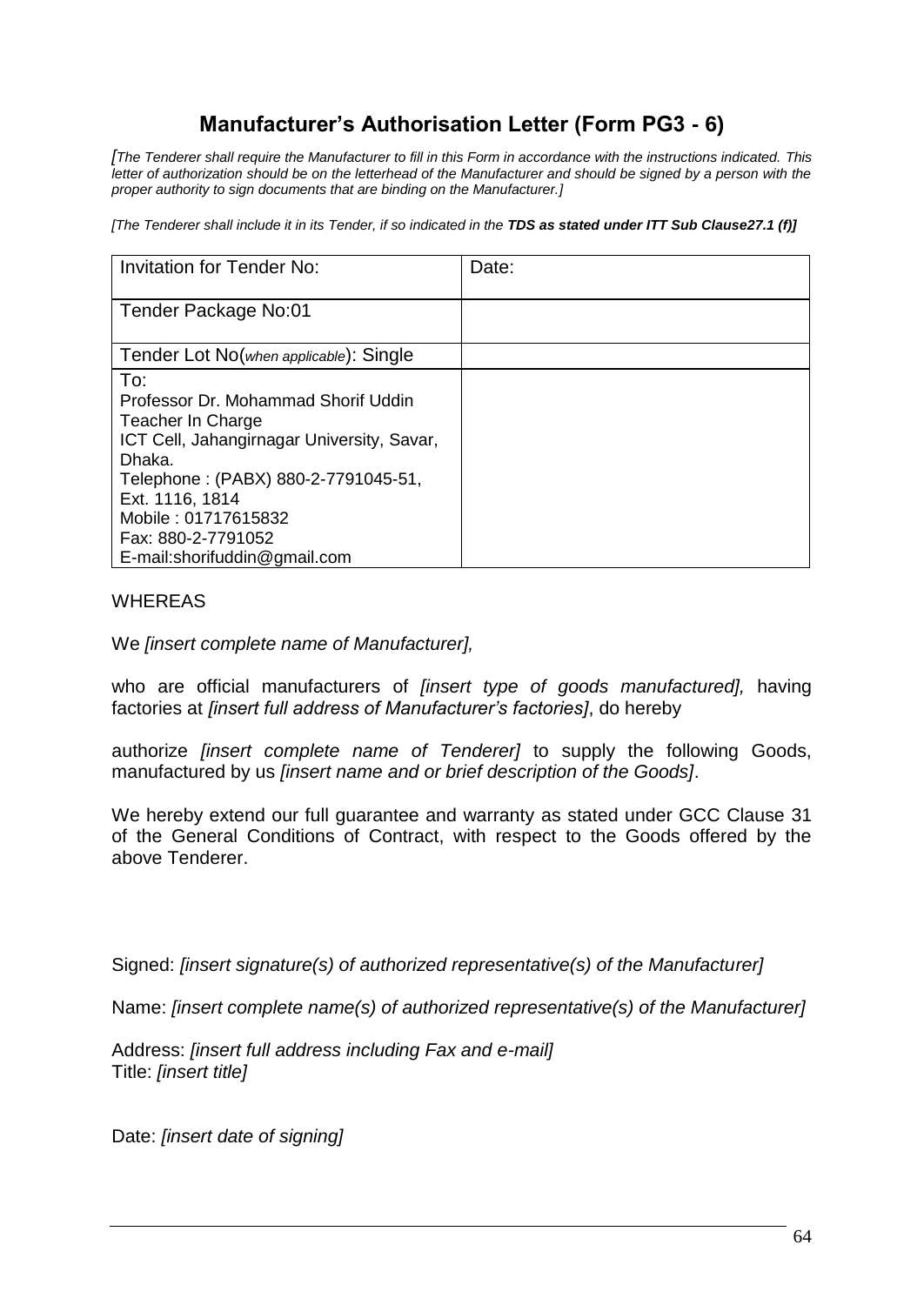### **Bank Guarantee for Tender Security (Form PG3 – 7***)*

*[this is the format for the Tender Security to be issued by a scheduled Bank of Bangladeshas stated underITT Clause 31 and 32]*

Invitation for Tender No: Date:

Tender Package No: Tender Lot No: To: Professor Dr. Mohammad Shorif Uddin Teacher In Charge ICT Cell, Jahangirnagar University, Savar, Dhaka. Telephone : (PABX) 880-2-7791045-51, Ext. 1116, 1814 Mobile : 01717615832 Fax: 880-2-7791052 E-mail:shorifuddin@gmail.com

#### **TENDER GUARANTEE No:**[insert number]

We have been informed that *[insert name of Tenderer]* (hereinafter called "the Tenderer") intends to submit to you its Tender dated *[insert date of Tender]* (hereinafter called "the Tender") for the supply of *[description of goods and related services]* under the above Invitation for Tenders (hereinafter called "the IFT").

Furthermore, we understand that, according to your conditions, Tenders must be supported by a Bank Guarantee for Tender Security.

At the request of the Tenderer, we *[insert name of Bank]* hereby irrevocably unconditionally undertake to pay you, without cavil or argument, any sum or sums not exceeding in total an amount of Tk*[insert amount in figures and in words]* upon receipt by us of your first written demand accompanied by a written statement that the Tenderer is in breach of its obligation(s) under the Tender conditions, because the Tenderer:

- a. has withdrawn its Tender after opening of Tenders but within the validity of the Tender Security ; or
- b. refused to accept the Notification of Award (NOA) within the period as stated under Instructions to Tenderers (ITT) ; or
- c. failed to furnish Performance Security within the period as stipulated in the NOA; or
- d. refused to sign the Contract Agreement by the time specified in the NOA; or
- e. did not accept the correction of the Tender price following the correction of the arithmetic errors in accordance with the ITT.

This guarantee will expire:

- (a) if the Tenderer is the successful Tenderer, upon our receipt of a copies of the contract signed by the Tenderer and the Performance Security issued to you in accordance with the ITT; or
- (b) if the Tenderer is not the successful Tenderer, twenty-eight (28) days after the expiration of the Tenderer's Tender validity period, being [*date of expiration of the Tender validity plus twenty-eight (28) days]*

Consequently, we must receive at the above-mentioned office any demand for payment under this guarantee on or before that date.

Signature Seal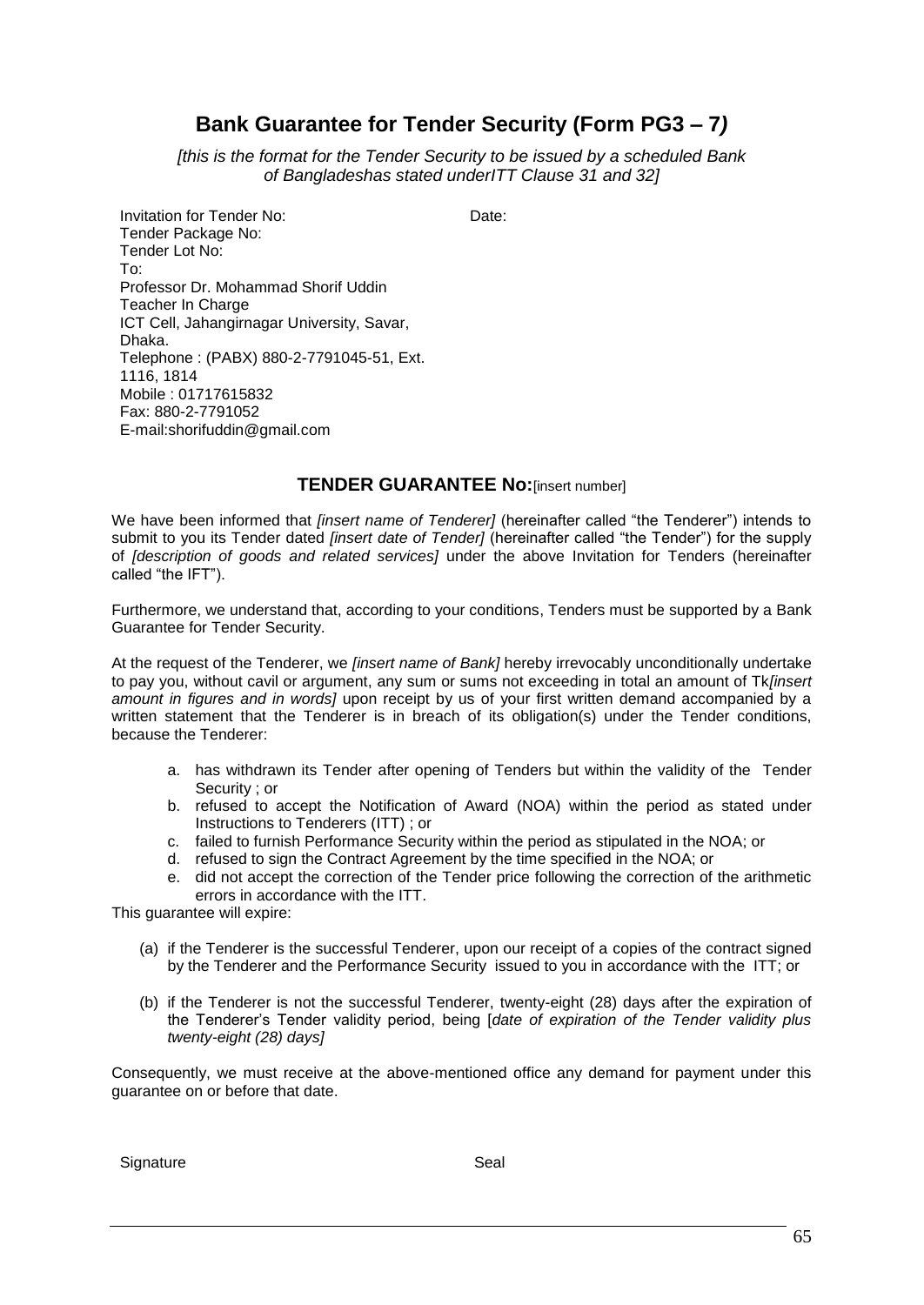#### Notification of Award (Form PG3 - 9)

Contract No: Date:

To:

*[Name of Contractor]*

This is to notify you that your Tender dated *[insert date]* for the supply of Goods and related Services for *[name of contract]* for the Contract Price of Tk*[state amount in figures and in words]* as corrected and modified in accordance with the Instructions to Tenderers, has been approved by *[name of Procuring Entity].*

You are thus requested to take following actions:

- i. accept in writing the Notification of Award within seven (7) working days of its issuance pursuant to ITT Sub-Clause 61.3
- ii. furnish a Performance Security in the specified format and in the amount of Tk*[state amount in figures and words] ,*within fourteen (14)days of receipt of this Notification of Award but not later than *(specify date),* in accordance with ITT Clause 63.2
- iii. sign the Contract within twenty-eight (28 )days of issuance of this Notification of Award but not later than *(specify date),* in accordance with ITT Clause 66.2

You may proceed with the execution of the supply of Goods and related Services only upon completion of the above tasks. You may also please note that this Notification of Award shall constitute the formation of this Contract, which shall become binding upon you.

We attach the draft Contract and all other documents for your perusal and signature.

**Signed** 

Duly authorised to sign for and on behalf of *[name of Procuring Entity]*

Date: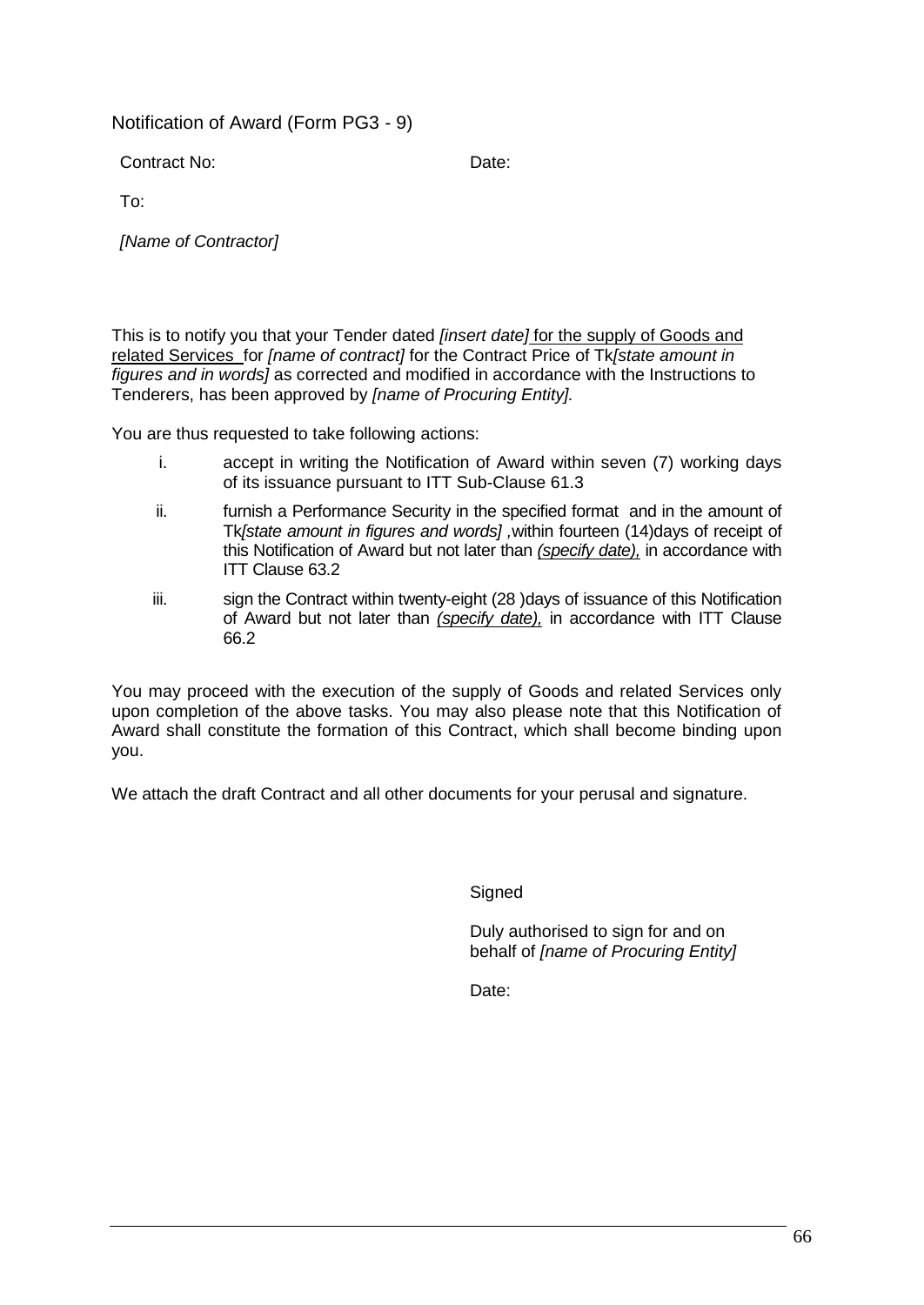## **Contract Agreement (Form PG3 -10)**

THIS AGREEMENT made the *[day]* day of *[month][year]* between *[name and address of Procuring Entity]* (hereinafter called "the Procuring Entity") of the one part and *[name and address of Supplier]* (hereinafter called "the Supplier") of the other part:

WHEREAS the Procuring Entity invited Tenders for certain goods and related services, viz, *[brief description of goods and related services]* and has accepted a Tender by the Supplier for the supply of those goods and related services in the sum of Taka *[Contract Price in figures and in words]* (hereinafter called "the Contract Price").

NOW THIS AGREEMENT WITNESSETH AS FOLLOWS:

- 2. In this Agreement words and expressions shall have the same meanings as are respectively assigned to them in the General Conditions of Contract hereafter referred to.
- 3. The following documents forming the Contract shall be in the following order of precedence, namely :
	- (a) the signed Form of Contract Agreement;
	- (b) the Notification of Award
	- (c) The completed Tender
	- (d) Particular Conditions of Contract;
	- (e) General Conditions of Contract;
	- (f) Technical Specifications;
	- (g) Drawings;
	- (h) Price Schedules and Schedule of Requirements and;
	- (i) other document including correspondences listed in the PCC forming part of the Contract
- 4. In consideration of the payments to be made by the Procuring Entity to the Supplier as hereinafter mentioned, the Supplier hereby covenants with the Procuring Entity to provide the goods and related services and to remedy any defects therein in conformity in all respects with the provisions of the Contract.
- 4. The Procuring Entity hereby covenants to pay the Supplier in consideration of the provision of the goods and related services and the remedying of defects therein, the Contract Price or such other sum as may become payable under the provisions of the Contract at the times and in the manner prescribed by the Contract.

IN WITNESS whereof the parties hereto have caused this Agreement to be executed in accordance with the laws of Bangladesh on the day, month and year first written above.

|                    | For the Procuring Entity: | For the Supplier: |
|--------------------|---------------------------|-------------------|
| Signature          |                           |                   |
| <b>Print Name</b>  |                           |                   |
| Title              |                           |                   |
| In the presence of |                           |                   |
| Name               |                           |                   |
| Address            |                           |                   |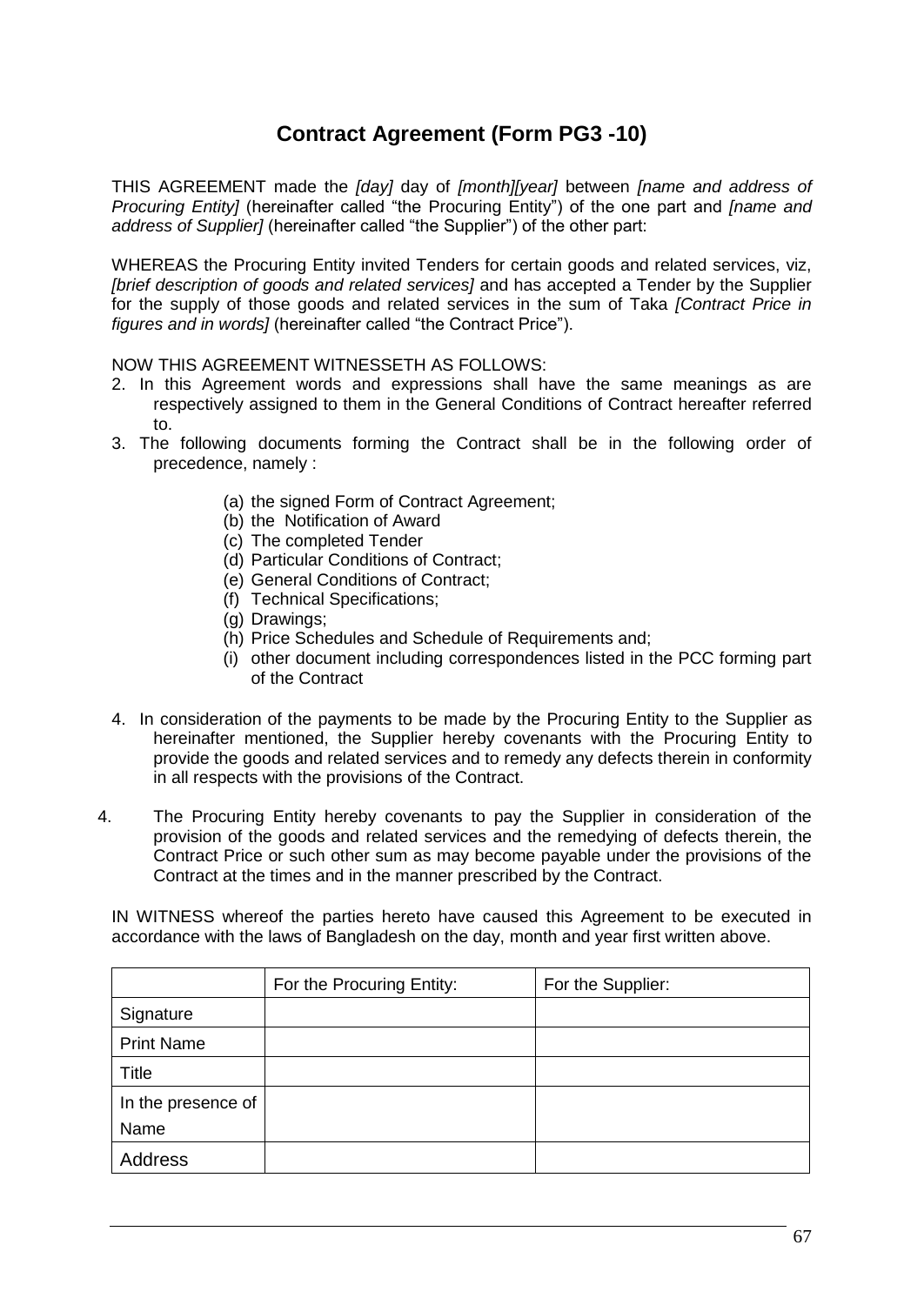## **Bank Guarantee for Performance Security (Form PG3 – 11)**

*[this is the format for the Performance Security to be issued by a scheduled Bank of Bangladesh in accordance with ITT Sub Clause63.1]*

Contract No: Date:

To:

[Name and address of Procuring Entity]

#### **PERFORMANCE GUARANTEE No:** *[insert number]*

We have been informed that *[name of supplier]* (hereinafter called "the Supplier") has undertaken, pursuant to Contract No *[reference number of Contract]* dated *[date of Contract]* (hereinafter called "the Contract") for the supply of *[description of goods and related services]* under the Contract.

Furthermore, we understand that, according to your conditions, Contracts must be supported by a performance guarantee.

At the request of the Supplier, we *[name of bank]* hereby irrevocably unconditionally undertake to pay you, without cavil or argument, any sum or sums not exceeding in total an amount of Tk*[insert amount in figures and in words]* upon receipt by us of your first written demand accompanied by a written statement that the Supplier is in breach of its obligation(s) under the Contract conditions, without you needing to prove or show grounds or reasons for your demand of the sum specified therein.

This guarantee is valid until *[date of validity of guarantee]*, consequently, we must receive at the above-mentioned office any demand for payment under this guarantee on or before that date.

*[Signatures of authorized representatives of the bank]*

Signature Seal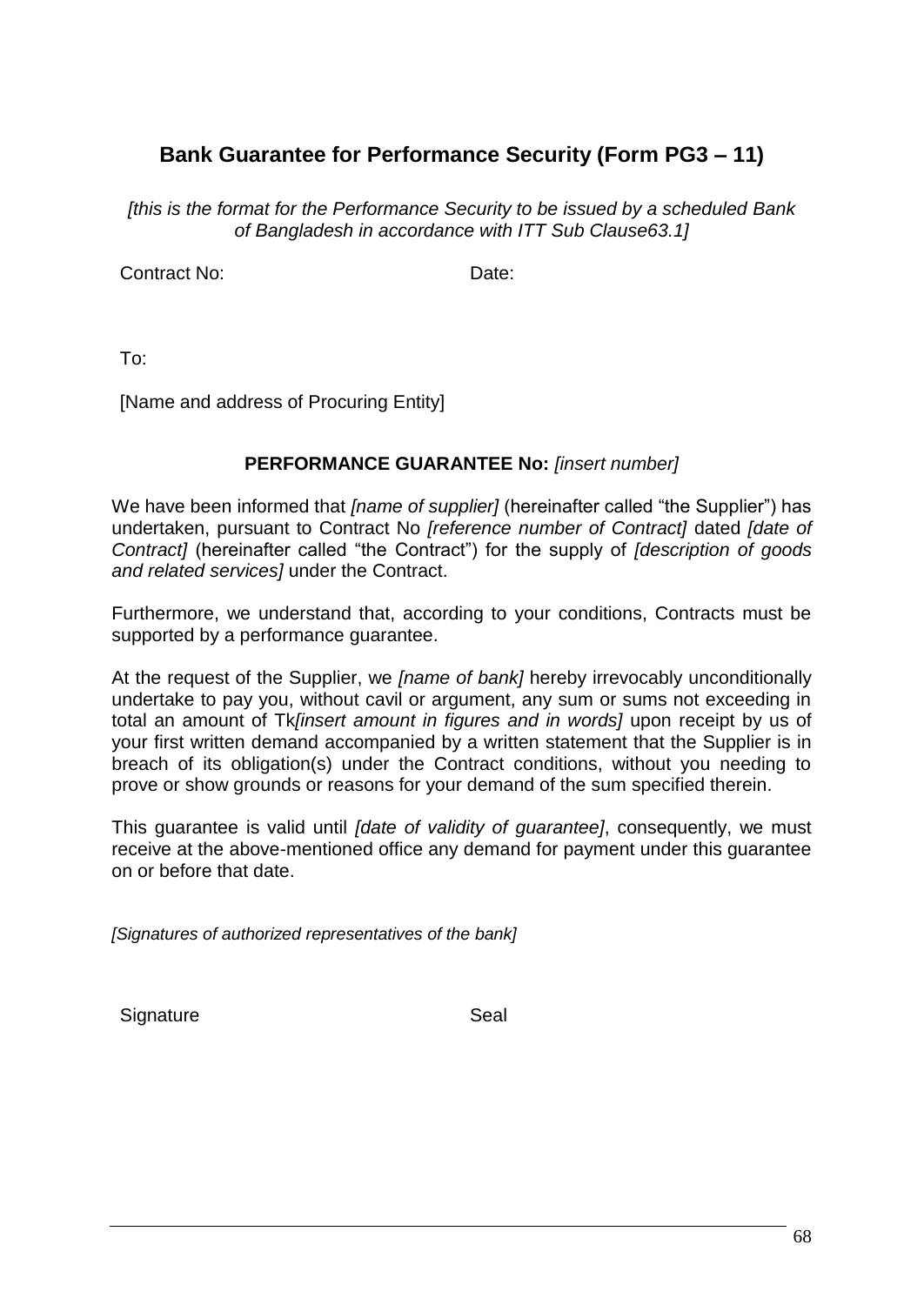## **Bank Guarantee for Advance Payment (Form PG3 – 12)**

*[this is the format for the Advance Payment Security to be issued by a scheduled Bank of Bangladesh in accordance with GCC Clause 26.1]*

Contract No: Date:

To:

[Name and address of Procuring Entity]

#### **ADVANCE PAYMENT GUARANTEE No:** [insert number]

We have been informed that *[name of supplier]* (hereinafter called "the Supplier") has undertaken, pursuant to Contract No *[reference number of Contract]* dated *[date of Contract]* (hereinafter called "the Contract") for the supply of *[description of goods and related services]* under the Contract.

Furthermore, we understand that, according to your Particular Conditions of Contract Clause 25.1, Advance Payment(s) on Contracts must be supported by an irrevocable unconditionalBank Guarantee.

At the request of the Supplier, we *[name of bank]* hereby irrevocably unconditionally undertake to pay you, without cavil or argument, any sum or sums not exceeding in total an amount of Tk*[insert amount in figures and in words]* upon receipt by us of your first written demand accompanied by a written statement that the Supplier is in breach of its obligation(s) under the Contract conditions, without you needing to prove or show grounds or reasons for your demand of the sum specified therein.

We further agree that no change, addition or other modification of the terms of the Contract to be performed, or of any of the Contract documents which may be made between the Procuring Entity and the Supplier, shall in any way release us from any liability under this guarantee, and we hereby waive notice of any such change, addition or modification.

This guarantee is valid until *[date of validity of guarantee]*, consequently, we must receive at the above-mentioned office any demand for payment under this guarantee on or before that date.

*[Signatures of authorized representatives of the bank]*

Signature Seal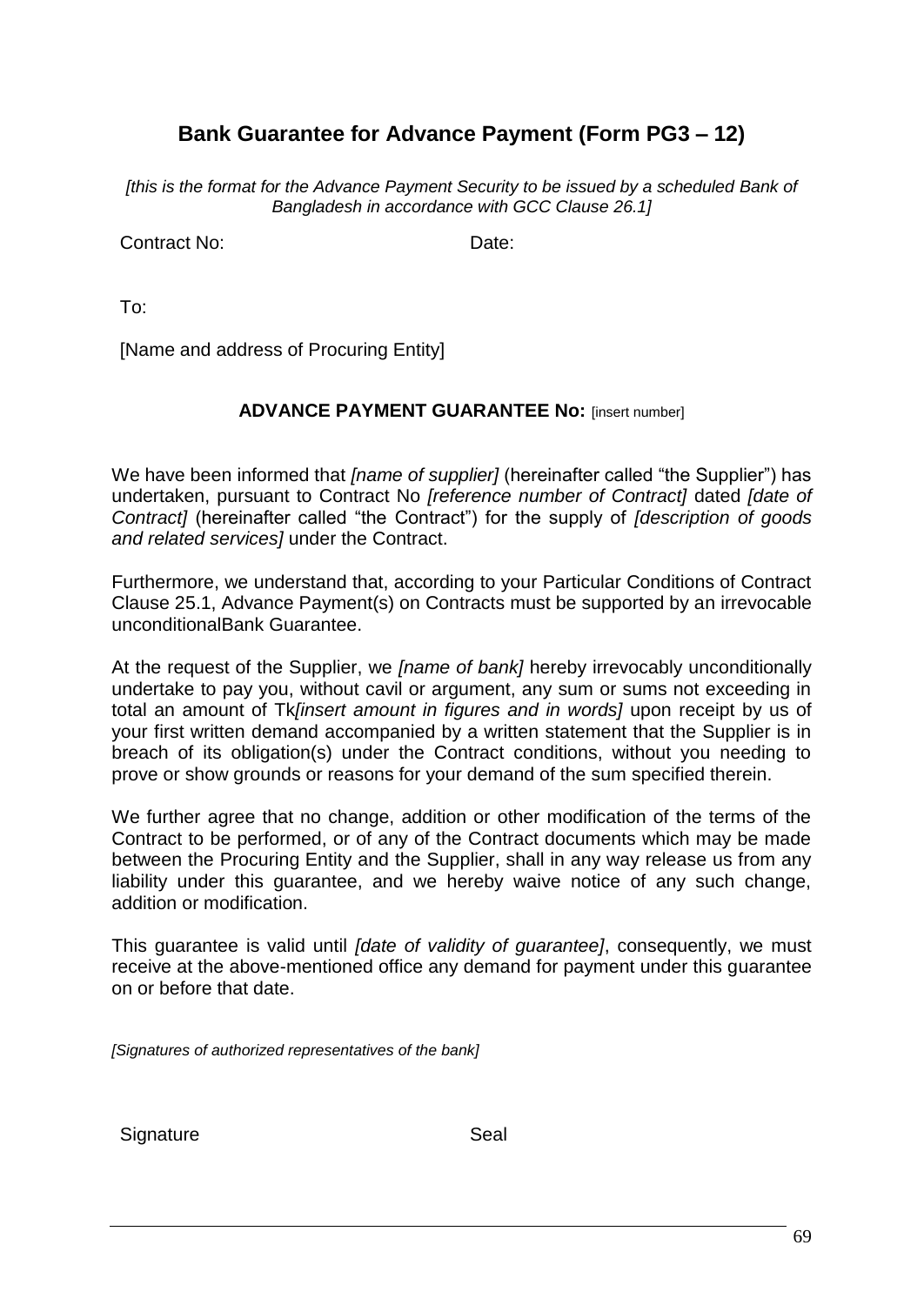## **Section 6. Schedule of Requirements**

Invitation for Tender No: **Date** Tender Package No: Lo No (*when applicable*):

### **A. List of Goods and Delivery Schedule**

*This Section provides the List of Goods and Delivery Schedule and List of Related Services and Completion Schedule and must be carefully prepared by a Procuring Entity for each object of procurement*

*The Procuring Entity may include the delivery of a limited supply of fast-moving and/or hard-to-find spare parts in this Schedule of Requirement. This is to ensure the continued use or operation of the equipment.* 

When completing Form PG3-2 the Tenderer shall quote prices and contract delivery dates for each item against each lot and show each Lot separately, as specified in the List of Goods and Delivery Schedule.)

| Item<br>No. | <b>Description of Item</b>                                                                | <b>UnitofS</b><br>upply | <b>Quantity of</b><br><b>Units</b><br>required | Point of<br><b>Delivery</b> | <b>Date Required</b><br>(in weeks) |
|-------------|-------------------------------------------------------------------------------------------|-------------------------|------------------------------------------------|-----------------------------|------------------------------------|
|             |                                                                                           |                         |                                                |                             | 6                                  |
|             | Procuring Entity's Option for delivery terms is:                                          |                         |                                                | [note 1]                    |                                    |
| 2           | Supply and Installation of Wi-Fi<br>Solution at Jahangirnagar<br><b>University Campus</b> | Nos.                    | 12 Point                                       |                             |                                    |
| 3           |                                                                                           |                         |                                                |                             |                                    |

Note 1: Delivery period starts from the date of contract signing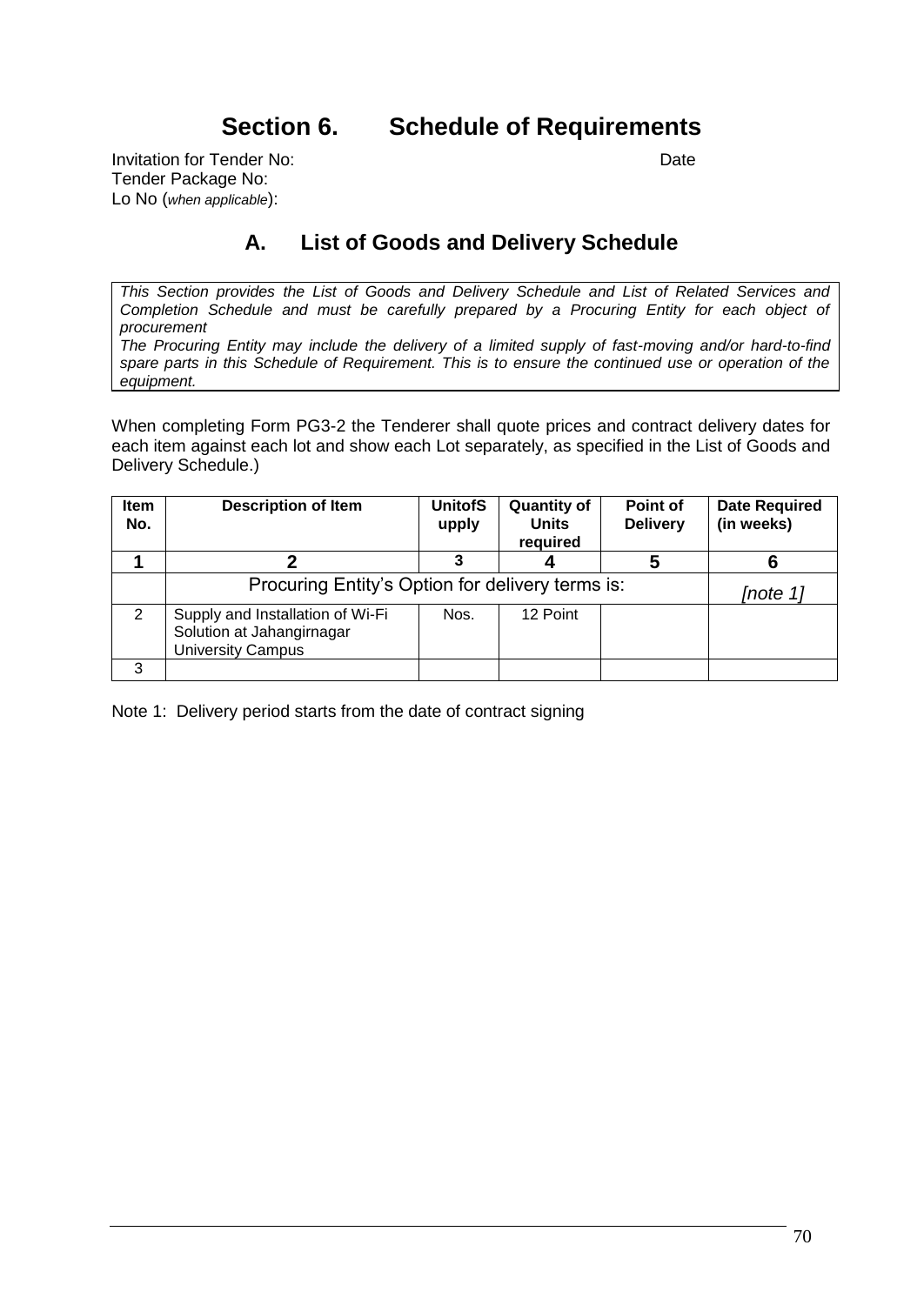### **B. List of Related Services and Completion Schedule**

#### **Notes on Related Services**

*The Procuring Entity shall clearly specify the Related services/Incidental services, other than inland transportation and other services required to convey the Goods to their final destination, in this Schedule of requirement. In particular, these services may refer to any of the following but not limited to:*

- *(a) performance or supervision of on-site assembly and/or start-up of the supplied Goods;*
- *(b) furnishing of tools required for assembly and/or maintenance of the supplied Goods;*
- *(c) furnishing of a detailed operations and maintenance manual for each appropriate unit of the supplied Goods;*
- *(d) performance or supervision or maintenance and/or repair of the supplied Goods,*  for a period of time as specified, provided that this service shall not relieve the *Supplier of any warranty obligations under this Contract; and*
- *(e) training of the Procuring Entity's personnel, at the Supplier's plant and/or on-site, in assembly, start-up, operation, maintenance, and/or repair of the supplied Goods*

When completing Form PG3-2 the Tenderer shall quote prices and Completion date for services for each item against each lot

| Item<br>No. | <b>Description of Item</b>                       | Unit of<br><b>Supply</b> | <b>Quantity of</b><br><b>Units</b><br>required | Point of<br><b>Delivery</b> | <b>Date</b><br><b>Required</b><br>(in weeks) |
|-------------|--------------------------------------------------|--------------------------|------------------------------------------------|-----------------------------|----------------------------------------------|
|             |                                                  |                          |                                                | 5                           |                                              |
|             | Procuring Entity's Option for delivery terms is: |                          |                                                | [note 1                     |                                              |
|             |                                                  | [note 2]                 | [note 2]                                       |                             |                                              |
|             |                                                  |                          |                                                |                             |                                              |
|             |                                                  |                          |                                                |                             |                                              |

Note 1:Delivery period starts from the date of contract signing

Note 2: The Procuring Entity must decide whether there is a separate unit of supply and quantity of units, otherwise may specify ONE (1) in both columns or LUMP SUM in Column 4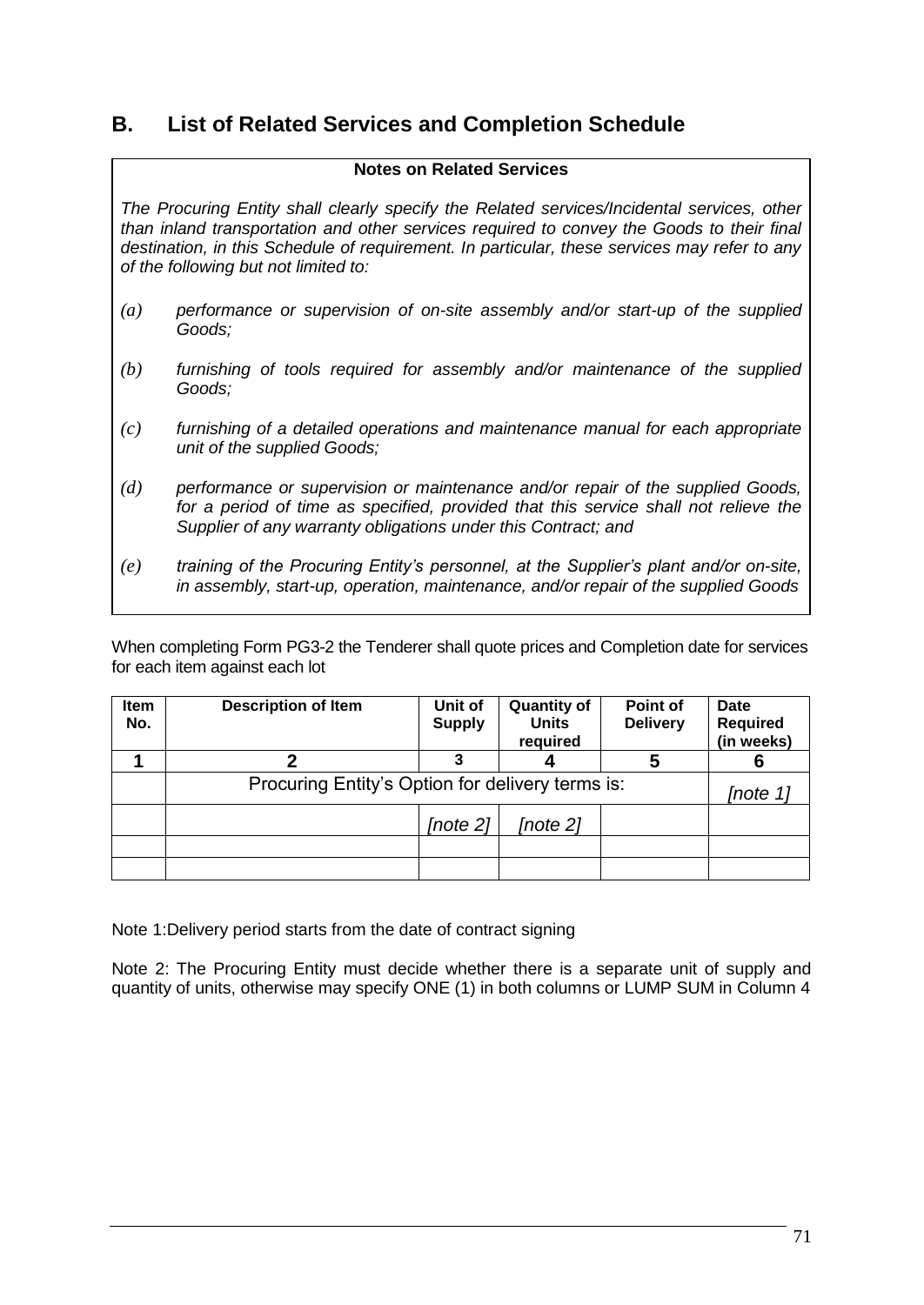# Section 7.Technical Spécifications

### The Goods and Related Services shall comply with following Technical Specifications:

| Item                     | <b>Specification</b>                                                                                  |  |
|--------------------------|-------------------------------------------------------------------------------------------------------|--|
| Quality                  | ISO 9001/9002 for manufacturer for quality assurance                                                  |  |
| <b>Brand</b>             | To be mentioned by the bidder                                                                         |  |
| Model                    | To be mentioned by the bidder                                                                         |  |
| <b>Enclosure Type</b>    | Access point should be capable Mounts to walls and vertical poles/WiFi tower                          |  |
|                          | at Jahangirnagar University Campus                                                                    |  |
| Country of Origin        | <b>USA</b>                                                                                            |  |
| Country of Manufacture   | To be mentioned by the bidder                                                                         |  |
| Part No                  | Bidder should submit BOQ of proposed device including the details' part                               |  |
|                          | numbers. Bidder should submit the required performance document for the                               |  |
|                          | proposed device.                                                                                      |  |
| Quantity                 | 12(Twelve)                                                                                            |  |
| Hardware                 | Should have 1x 100/1000/2.5G BASE-T Ethernet (RJ45). It should also have a                            |  |
|                          | IEEE 10/100/1000 Mbps Ethernet with SW configurable passive PoE output-                               |  |
|                          | alternate to Ethernet, providing an integrated high speed backhaul                                    |  |
|                          | Bidder should provide mounting kit/bracket as per WiFi tower at Jahangirnagar                         |  |
|                          | <b>University Campus</b><br>Should support PoE (18 W min)                                             |  |
|                          |                                                                                                       |  |
| Radio                    | Should have 2.4 GHz 802.11b/g/n/ax client access radio & 5 GHz<br>802.11a/n/ac/ax client access radio |  |
|                          | Should have 2.4 GHz & 5 GHz dual-band WIDS/WIPS, spectrum analysis, &                                 |  |
|                          | location analytics radio                                                                              |  |
|                          | Should have 2.4 GHz Bluetooth Low Energy radio with Beacon and scanning                               |  |
|                          | support                                                                                               |  |
|                          | Should support Concurrent operations of all four radios                                               |  |
|                          | Should have Minimum aggregate rate 1.77 Gbit/sec                                                      |  |
| Antenna                  | Should have Integrated omni-directional antennas                                                      |  |
|                          | Device antenna gain (integrated) must be at least 3dBi.                                               |  |
| 802.11ax, 802.11ac       | The AP Should supports eight spatial streams on both bands for the capacity of                        |  |
| Wave 2,                  | 2.4GHz 802.11b/g/n/ac/ax 570 Mbps and 5 GHz 802.11b/g/n/ac/ax 1200 Mbps                               |  |
| and 802.11n Capabilities | Should support Maximal ratio combining (MRC) & beamforming                                            |  |
|                          | Should support UL/DL OFDMA, TWT support, BSS coloring                                                 |  |
|                          | Should support UL/DL SU-MIMO and MU-MIMO                                                              |  |
|                          | Should support Packet aggregation                                                                     |  |
|                          | Should support 20 and 40 MHz channels (802.11n); 20, 40, and 80 MHz                                   |  |
|                          | channels (802.11ac Wave 2); 20, 40 and 80 MHz channels (802.11ax)                                     |  |
|                          | Should support Up to 1024 QAM on both 2.4 GHz and 5 GHz bands                                         |  |
| <b>Security Service</b>  | Should support VLAN tagging (802.1q) and tunneling with IPsec VPN                                     |  |
|                          | Should support WEP, WPA, WPA2-PSK, WPA2-Enterprise with 802.1X, WPA3 -                                |  |
|                          | Personal, WPA3 - Enterprise, WPA3 - Enhanced Open (OWE)                                               |  |
|                          | Should support EAP-TLS, EAP-TTLS, EAP-MSCHAPv2, EAP-SIM                                               |  |
|                          | Should support TKIP and AES encryption                                                                |  |
|                          | Should support ISE integration for Guest access and BYOD Posturing,                                   |  |
|                          | also support social media authentication & SMS authentication)                                        |  |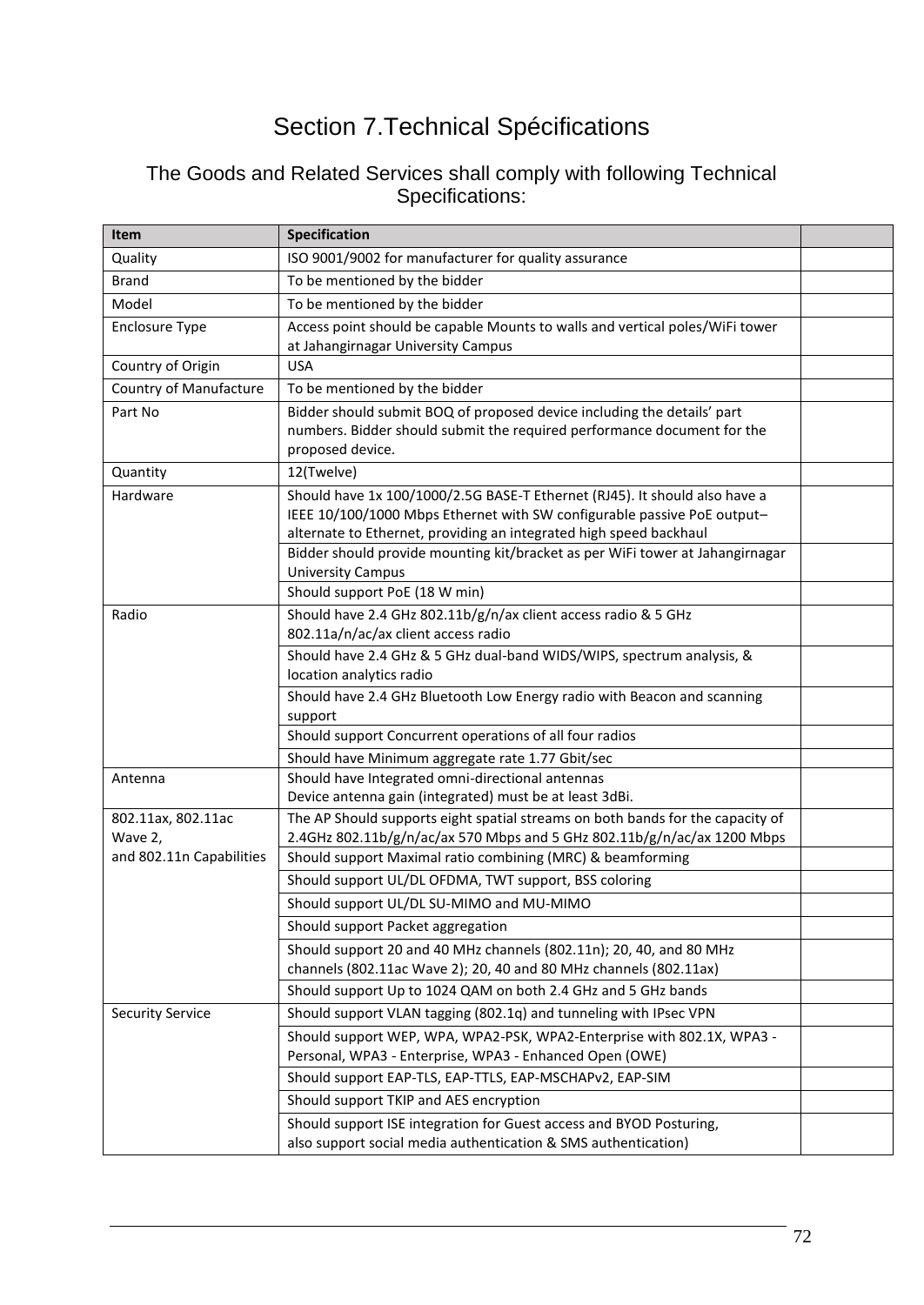|                                          | Should support inbuilt Radius authentication (username/password) in the                                                                                                |  |
|------------------------------------------|------------------------------------------------------------------------------------------------------------------------------------------------------------------------|--|
|                                          | wireless management and should have authorization support                                                                                                              |  |
| Environment                              | Should support Operating temperature: -40 °C to 55 °C                                                                                                                  |  |
|                                          | Should support Humidity: 5 to 95% non-condensing                                                                                                                       |  |
|                                          | Should support IP67/IP68 environmental rating                                                                                                                          |  |
| Mobility                                 | Should support PMK, OKC, & 802.11r for fast Layer 2 roaming                                                                                                            |  |
|                                          | Should support Distributed or centralized layer 3 roaming                                                                                                              |  |
| Quality of Service                       | Should support Advanced Power Save (U-APSD)                                                                                                                            |  |
|                                          | Should support WMM Access Categories with DSCP and 802.1p support                                                                                                      |  |
|                                          | Should support full client, OS visibility and context-based policy can be assigned                                                                                     |  |
|                                          | to different users, devices based on preferences                                                                                                                       |  |
| Management                               | Should support Web based management and configuration                                                                                                                  |  |
|                                          | Should support Zero-touch remote provisioning                                                                                                                          |  |
|                                          | Should support Built-in network-wide reporting, monitoring and alerts                                                                                                  |  |
|                                          | Should support Operating system, device, and hostname fingerprinting                                                                                                   |  |
|                                          | Should support spectrum analysis on real-time and rogue AP containment by                                                                                              |  |
|                                          | doing dynamic classification                                                                                                                                           |  |
|                                          | Should support Real-time diagnostic and troubleshooting over the web                                                                                                   |  |
|                                          | Proposed Solution should be managed as per open standard unified<br>management software/hardware                                                                       |  |
|                                          | Should support Automatic firmware upgrades and security patches over the<br>web for whole network (firewall, AP, Switch) using unified management<br>software/hardware |  |
|                                          | Should support summary reporting and network analytics and the same shall be<br>maintained up to 6 months                                                              |  |
|                                          | The proposed wireless solution must have a controller-based management<br>either on-premises controller or cloud-based controller.                                     |  |
|                                          | Should support both centralized as well as distributed traffic forwarding<br>architecture with L3 roaming support from day 1.                                          |  |
|                                          | The proposed solution should support minimum Two thousands of APs                                                                                                      |  |
|                                          | The proposed solution should support complete management of the access                                                                                                 |  |
| <b>General Features of</b><br><b>WLC</b> | points using single controller or management dashboard<br>The proposed solution should support browser based or GUI based                                              |  |
|                                          | management for configuring, deploying, monitoring & troubleshooting the                                                                                                |  |
|                                          | access points                                                                                                                                                          |  |
|                                          | Shall support WIPS, and spectral analysis from day 1.                                                                                                                  |  |
|                                          | WLC should support L2 and L3 roaming for clients                                                                                                                       |  |
|                                          | WLC should support guest-access functionality for clients.                                                                                                             |  |
|                                          | WLC should manage Access points in multiple sites which are geographically                                                                                             |  |
|                                          | separated                                                                                                                                                              |  |
| <b>Wireless Controller</b><br>Features   | Should ensure WLAN reliability by proactively determining and adjusting to<br>changing RF conditions.                                                                  |  |
|                                          | Should provide real-time radio power adjustments based on changing<br>environmental conditions and signal coverage adjustments.                                        |  |
|                                          | Should support automatic radio channel adjustments for intelligent channel<br>switching and real-time interference detection.                                          |  |
|                                          | Should support client load balancing to balance the number of clients across<br>multiple APs to optimize AP and client throughput.                                     |  |
|                                          | Should support policy-based forwarding to classify data traffic based on ACLs                                                                                          |  |
|                                          | Should support minimum 100 WLANs                                                                                                                                       |  |
|                                          |                                                                                                                                                                        |  |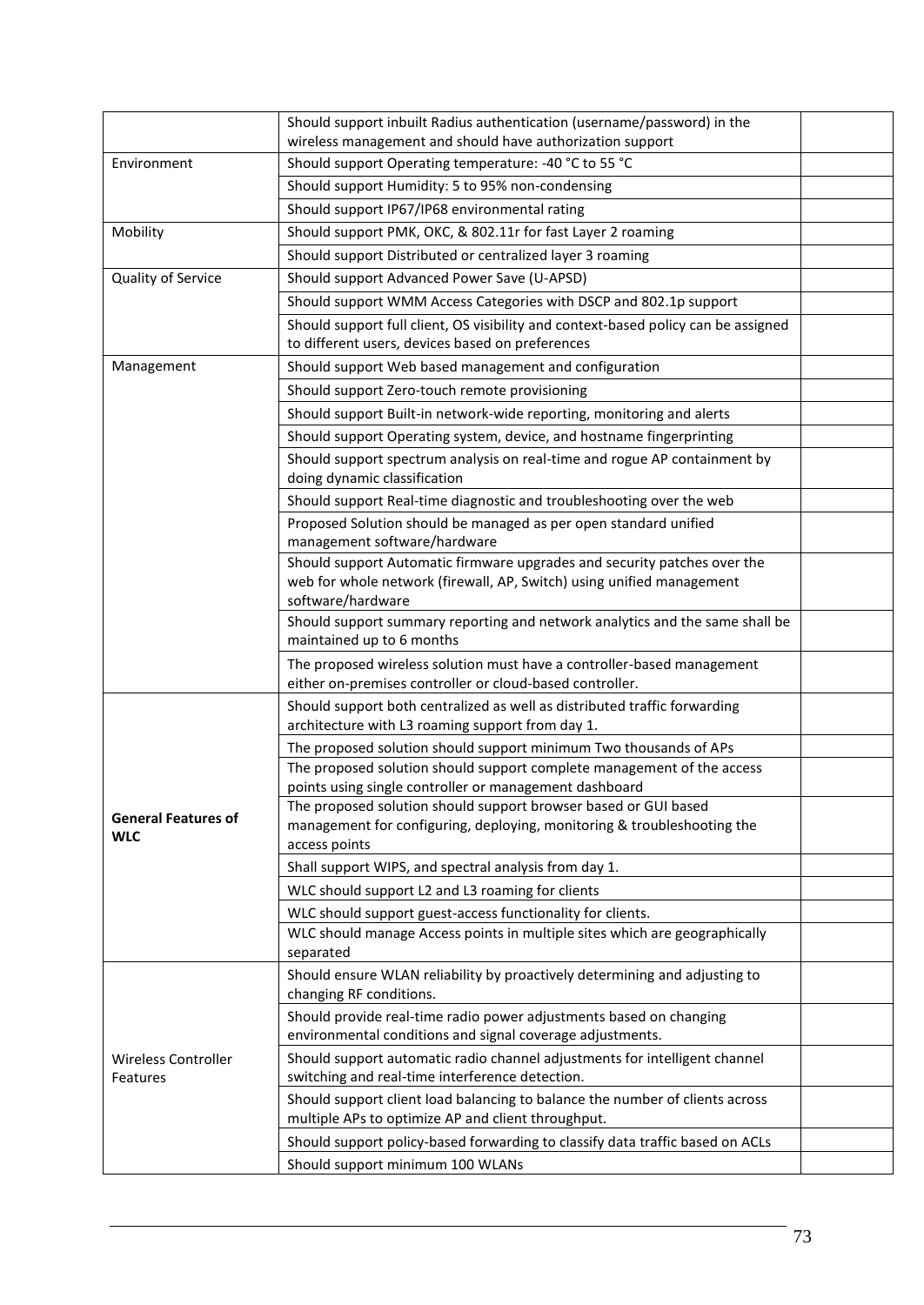| Should support dynamic VLAN assignment                                                                                                        |                                                                                                                                                                                                                                                                            |
|-----------------------------------------------------------------------------------------------------------------------------------------------|----------------------------------------------------------------------------------------------------------------------------------------------------------------------------------------------------------------------------------------------------------------------------|
| To deliver optimal bandwidth usage, reliable multicast must use single session<br>between AP and Wireless Controller.                         |                                                                                                                                                                                                                                                                            |
| Should able to do dynamic channel bonding based on interference detected on                                                                   |                                                                                                                                                                                                                                                                            |
| Must support coverage hole detection and correction that can be adjusted on a                                                                 |                                                                                                                                                                                                                                                                            |
| Must support RF Management with 40 MHz and 80 Mhz channels with 802.11n<br>& 802.11ac                                                         |                                                                                                                                                                                                                                                                            |
| Should provide visibility to Network airtime in order to set the airtime policy<br>enforcement                                                |                                                                                                                                                                                                                                                                            |
| Must be able to restrict the number of logins per user.                                                                                       |                                                                                                                                                                                                                                                                            |
| Should support web-based authentication to provide a browser-based<br>environment to authenticate clients that do not support the IEEE 802.1X |                                                                                                                                                                                                                                                                            |
| Should support MAC authentication to provide simple authentication based on<br>a user's MAC address.                                          |                                                                                                                                                                                                                                                                            |
| WLC Should support Rogue AP detection, classification and standard WIPS<br>signatures.                                                        |                                                                                                                                                                                                                                                                            |
| authentication failure.                                                                                                                       |                                                                                                                                                                                                                                                                            |
| traffic                                                                                                                                       |                                                                                                                                                                                                                                                                            |
| Shall able to provide an air quality index for ensuring the better performance                                                                |                                                                                                                                                                                                                                                                            |
| Shall able to provide real time chart showing interference per access point on<br>per radio and per-channel basis.                            |                                                                                                                                                                                                                                                                            |
| Should support AP location-based user access to control the locations where a<br>wireless user can access the network                         |                                                                                                                                                                                                                                                                            |
| Should support Public Key Infrastructure (PKI) to control access                                                                              |                                                                                                                                                                                                                                                                            |
| Must be able to set a maximum per-user bandwidth limit on a per-SSID basis.                                                                   |                                                                                                                                                                                                                                                                            |
|                                                                                                                                               |                                                                                                                                                                                                                                                                            |
| Should support encrypted mechanism to securely upload/download software<br>image to and from Wireless controller.                             |                                                                                                                                                                                                                                                                            |
| Should support AP Plug and Play (PnP) deployment with zero-configuration<br>capability                                                        |                                                                                                                                                                                                                                                                            |
| Should support visibility and control of the entire network via a single<br>dashboard                                                         |                                                                                                                                                                                                                                                                            |
| Should support AP grouping to enable administrator to easily apply AP-based or<br>radio-based configurations to all the APs in the same group |                                                                                                                                                                                                                                                                            |
| Should support selective firmware upgrade APs, typically to a group of APs<br>minimize the impact of up-gradation                             |                                                                                                                                                                                                                                                                            |
| Should have Voice and Video Call Admission and Stream prioritization for<br>preferential QOS                                                  |                                                                                                                                                                                                                                                                            |
| Should be able to do application visibility                                                                                                   |                                                                                                                                                                                                                                                                            |
| Support profiling of wireless devices based on known protocols like http and<br>dhcp to identify clients                                      |                                                                                                                                                                                                                                                                            |
| Should support visibly and control based on the type of applications                                                                          |                                                                                                                                                                                                                                                                            |
| Should support Link bonding and failover                                                                                                      |                                                                                                                                                                                                                                                                            |
| Should support BYOD features                                                                                                                  |                                                                                                                                                                                                                                                                            |
| Should be able to automatically apply policies by device type                                                                                 |                                                                                                                                                                                                                                                                            |
| Should be able to automatically classify mobile devices and fingerprinting the<br>devices                                                     |                                                                                                                                                                                                                                                                            |
|                                                                                                                                               | particular channel.<br>per WLAN basis.<br>supplicant.<br>WLC should be able to exclude clients based on excessive/multiple<br>Shall support AES or TKIP encryption to secure the data integrity of wireless<br>Should support SNMPv3, SSHv2 and SSL for secure management. |